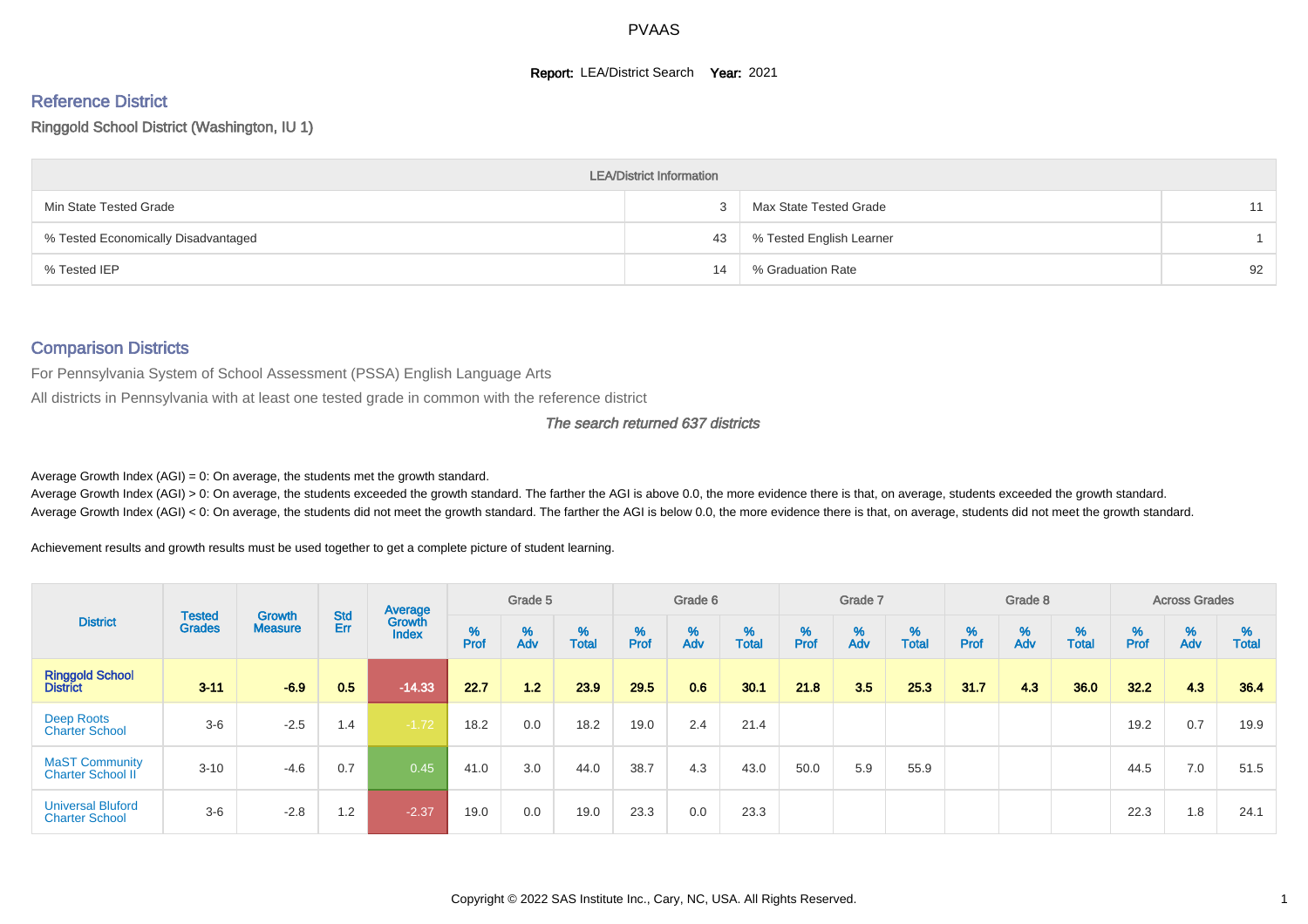|                                                                                | <b>Tested</b> | <b>Growth</b>  | <b>Std</b> | Average<br>Growth |                     | Grade 5  |                   |           | Grade 6  |                   |              | Grade 7  |                   |              | Grade 8  |                   |           | <b>Across Grades</b> |                   |
|--------------------------------------------------------------------------------|---------------|----------------|------------|-------------------|---------------------|----------|-------------------|-----------|----------|-------------------|--------------|----------|-------------------|--------------|----------|-------------------|-----------|----------------------|-------------------|
| <b>District</b>                                                                | <b>Grades</b> | <b>Measure</b> | Err        | <b>Index</b>      | $\%$<br><b>Prof</b> | %<br>Adv | %<br><b>Total</b> | %<br>Prof | %<br>Adv | %<br><b>Total</b> | $\%$<br>Prof | %<br>Adv | %<br><b>Total</b> | $\%$<br>Prof | %<br>Adv | %<br><b>Total</b> | %<br>Prof | %<br>Adv             | %<br><b>Total</b> |
| <b>Ringgold School</b><br><b>District</b>                                      | $3 - 11$      | $-6.9$         | 0.5        | $-14.33$          | 22.7                | 1.2      | 23.9              | 29.5      | 0.6      | 30.1              | 21.8         | 3.5      | 25.3              | 31.7         | 4.3      | 36.0              | 32.2      | 4.3                  | 36.4              |
| <b>Easton Arts</b><br>Academy<br>Elementary<br><b>Charter School</b>           | $3-5$         | 0.7            | 2.6        | 0.29              | 45.8                | 4.2      | 50.0              |           |          |                   |              |          |                   |              |          |                   | 37.2      | 4.6                  | 41.9              |
| <b>Abington Heights</b><br><b>School District</b>                              | $3 - 11$      | $-0.6$         | 0.5        | $-1.31$           | 57.0                | 8.7      | 65.6              | 50.7      | 19.1     | 69.8              | 63.6         | 10.7     | 74.3              |              |          |                   | 52.3      | 18.0                 | 70.3              |
| Montessori<br><b>Regional Charter</b><br>School                                | $3-6$         | $-3.8$         | 1.1        | $-3.39$           | 33.3                | 0.0      | 33.3              | 37.3      | 8.5      | 45.8              |              |          |                   |              |          |                   | 32.2      | 4.5                  | 36.7              |
| <b>Mastery Charter</b><br>School - Hardy<br><b>Williams</b>                    | $3 - 11$      | 0.9            | 1.2        | 2.86              | 10.3                | 0.0      | 10.3              | 37.8      | 13.5     | 51.4              | 29.2         | 0.0      | 29.2              |              |          |                   | 21.1      | 3.6                  | 24.7              |
| <b>Urban Academy Of</b><br>Greater Pittsburgh<br><b>Charter School</b>         | $3-5$         | $-8.2$         | 1.9        | $-4.39$           | 21.4                | 2.4      | 23.8              |           |          |                   |              |          |                   |              |          |                   | 20.6      | 1.6                  | 22.2              |
| <b>MaST Community</b><br>Charter School III                                    | $3-6$         | $-0.7$         | 0.8        | $-0.81$           | 25.8                | 0.8      | 26.5              | 30.0      | 6.9      | 36.9              |              |          |                   |              |          |                   | 28.3      | 6.5                  | 34.8              |
| <b>Young Scholars of</b><br><b>Greater Allegheny</b><br><b>Charter School</b>  | $3 - 8$       | $-1.6$         | 1.7        | $-0.42$           | 26.3                | 0.0      | 26.3              | 40.0      | 0.0      | 40.0              | 35.0         | 0.0      | 35.0              |              |          |                   | 29.9      | 0.8                  | 30.8              |
| <b>Vida Charter</b><br><b>School</b>                                           | $3-6$         | 3.8            | 1.9        | $-0.39$           | 56.0                | 16.0     | 72.0              | 27.8      | 27.8     | 55.6              |              |          |                   |              |          |                   | 33.7      | 19.8                 | 53.5              |
| <b>Lehigh Valley Dual</b><br>Language Charter<br>School                        | $3 - 8$       | $-0.8$         | 2.5        | $-0.32$           | 8.3                 | $0.0\,$  | 8.3               | 58.3      | 0.0      | 58.3              |              |          |                   |              |          |                   | 34.3      | 0.0                  | 34.3              |
| <b>West Philadelphia</b><br>Achievement<br>Charter<br><b>Elementary School</b> | $3-5$         | 3.8            | 1.6        | 2.40              | 21.0                | 0.0      | 21.0              |           |          |                   |              |          |                   |              |          |                   | 18.1      | 1.5                  | 19.6              |
| <b>Baden Academy</b><br><b>Charter School</b>                                  | $3-6$         | $-1.3$         | 1.1        | $-1.21$           | 47.6                | 1.6      | 49.2              | 46.6      | 10.3     | 56.9              |              |          |                   |              |          |                   | 42.3      | 7.1                  | 49.4              |
| <b>Mastery Charter</b><br>School - Clymer<br>Elementary                        | $3-6$         | 1.7            | 1.5        | 1.09              | 13.5                | 0.0      | 13.5              | 24.1      | 3.4      | 27.6              |              |          |                   |              |          |                   | 17.5      | $0.8\,$              | 18.3              |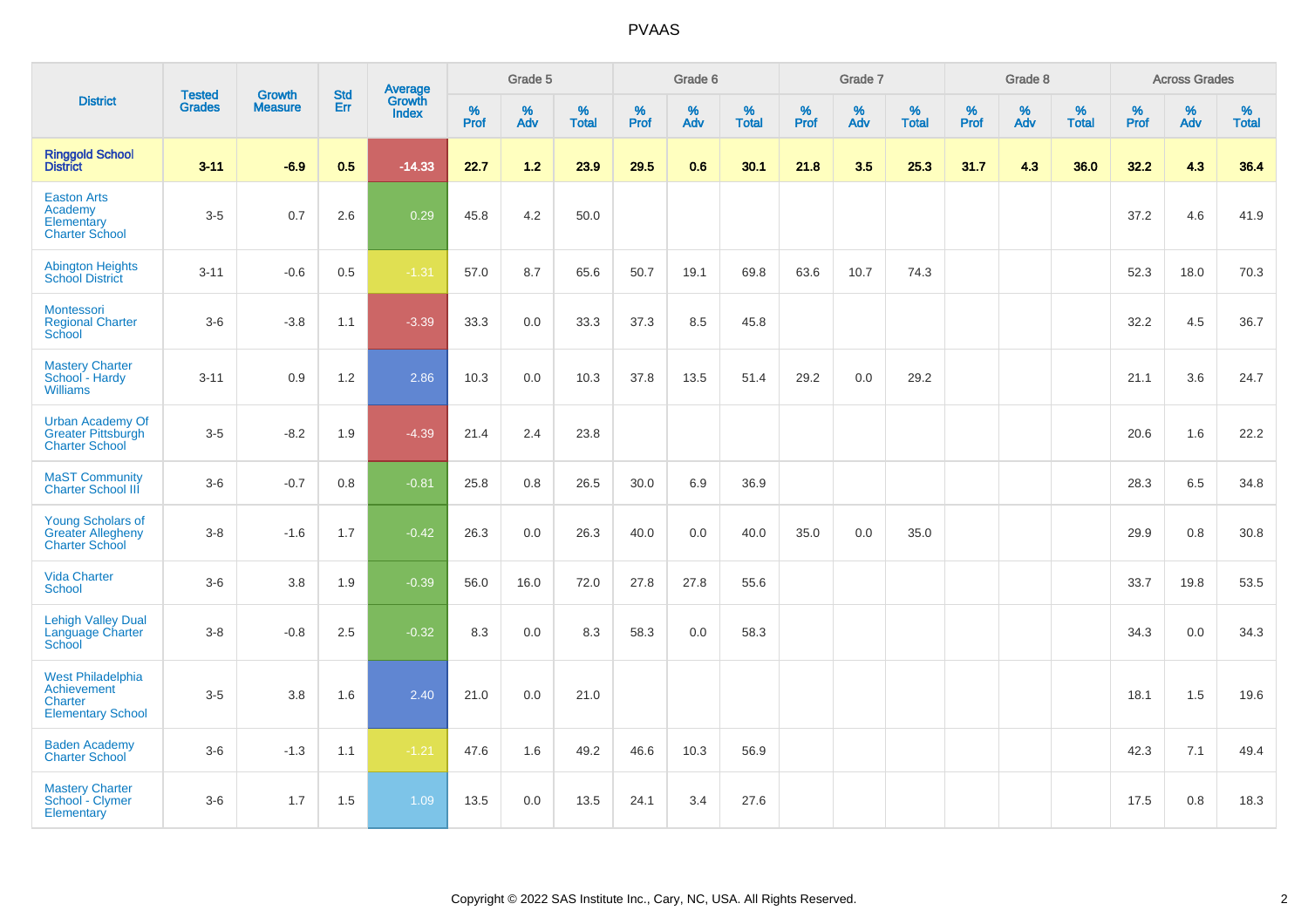|                                                                        | <b>Tested</b> | <b>Growth</b>  | <b>Std</b> | Average                |              | Grade 5  |                   |              | Grade 6  |                   |              | Grade 7  |                   |              | Grade 8  |                   |              | <b>Across Grades</b> |                   |
|------------------------------------------------------------------------|---------------|----------------|------------|------------------------|--------------|----------|-------------------|--------------|----------|-------------------|--------------|----------|-------------------|--------------|----------|-------------------|--------------|----------------------|-------------------|
| <b>District</b>                                                        | <b>Grades</b> | <b>Measure</b> | <b>Err</b> | Growth<br><b>Index</b> | $\%$<br>Prof | %<br>Adv | %<br><b>Total</b> | $\%$<br>Prof | %<br>Adv | %<br><b>Total</b> | $\%$<br>Prof | %<br>Adv | %<br><b>Total</b> | $\%$<br>Prof | %<br>Adv | %<br><b>Total</b> | $\%$<br>Prof | %<br>Adv             | %<br><b>Total</b> |
| <b>Ringgold School</b><br>District                                     | $3 - 11$      | $-6.9$         | 0.5        | $-14.33$               | 22.7         | $1.2$    | 23.9              | 29.5         | 0.6      | 30.1              | 21.8         | 3.5      | 25.3              | 31.7         | 4.3      | 36.0              | 32.2         | 4.3                  | 36.4              |
| Mastery Charter<br>School-Francis D.<br><b>Pastorius</b><br>Elementary | $3 - 8$       | $-1.7$         | 1.5        | $-1.16$                | $3.8\,$      | 0.0      | 3.8               | 28.6         | 3.6      | 32.1              | 22.7         | $0.0\,$  | 22.7              |              |          |                   | 14.3         | $0.8\,$              | 15.1              |
| <b>Circle Of Seasons</b><br><b>Charter School</b>                      | $3 - 8$       | 11.4           | 1.3        | 3.16                   | 65.7         | 11.4     | 77.1              | 50.0         | 20.0     | 70.0              | 44.4         | 19.4     | 63.9              |              |          |                   | 50.8         | 18.6                 | 69.5              |
| <b>Premier Arts And</b><br><b>Science Charter</b><br><b>School</b>     | $3-5$         | 5.2            | 2.1        | 2.52                   | 16.7         | 0.0      | 16.7              |              |          |                   |              |          |                   |              |          |                   | 14.2         | 1.9                  | 16.0              |
| <b>Lincoln Charter</b><br><b>School</b>                                | $3-5$         | 1.2            | 1.4        | 0.81                   | 17.7         | 0.0      | 17.7              |              |          |                   |              |          |                   |              |          |                   | 14.5         | $1.2$                | 15.7              |
| <b>Folk Arts-Cultural</b><br><b>Treasures Charter</b><br><b>School</b> | $3 - 7$       | 7.1            | 1.0        | 6.75                   | 50.0         | 6.8      | 56.8              | 42.2         | 37.8     | 80.0              | 52.3         | 11.4     | 63.6              |              |          |                   | 46.5         | 14.6                 | 61.1              |
| <b>Inquiry Charter</b><br>School                                       | $3-5$         | $-7.5$         | 2.2        | $-3.42$                | 30.3         | 0.0      | 30.3              |              |          |                   |              |          |                   |              |          |                   | 25.9         | 4.6                  | 30.6              |
| <b>Mastery Charter</b><br>School - Smedley<br>Campus                   | $3-6$         | $-4.0$         | 1.3        | $-3.20$                | 19.2         | 1.9      | 21.2              | 31.0         | 1.7      | 32.8              |              |          |                   |              |          |                   | 21.4         | $2.2\,$              | 23.6              |
| Independence<br><b>Charter School</b><br>West                          | $3 - 7$       | $-3.2$         | 1.8        | 0.23                   | 14.3         | 0.0      | 14.3              | 15.4         | 7.7      | 23.1              | 15.8         | 0.0      | 15.8              |              |          |                   | 15.0         | 2.6                  | 17.7              |
| Gettysburg<br><b>Montessori Charter</b><br>School                      | $3-6$         | 2.6            | 2.0        | 1.29                   | 50.0         | 10.0     | 60.0              | 44.4         | 22.2     | 66.7              |              |          |                   |              |          |                   | 43.0         | 14.0                 | 57.0              |
| <b>Duquesne City</b><br><b>School District</b>                         | $3-8$         | 3.1            | 1.4        | 2.23                   | 11.3         | 0.0      | 11.3              | 10.8         | 2.7      | 13.5              |              |          |                   |              |          |                   | 14.8         | 0.6                  | 15.3              |
| <b>Bucks County</b><br><b>Montessori Charter</b><br>School             | $3-6$         | 10.3           | 1.9        | 3.15                   | 64.5         | 19.4     | 83.9              | 35.7         | 57.1     | 92.9              |              |          |                   |              |          |                   | 51.1         | 35.1                 | 86.2              |
| <b>Arts Academy</b><br>Elementary<br><b>Charter School</b>             | $3-5$         | 0.9            | 2.0        | 0.44                   | 31.6         | 0.0      | 31.6              |              |          |                   |              |          |                   |              |          |                   | 31.8         | 2.3                  | 34.1              |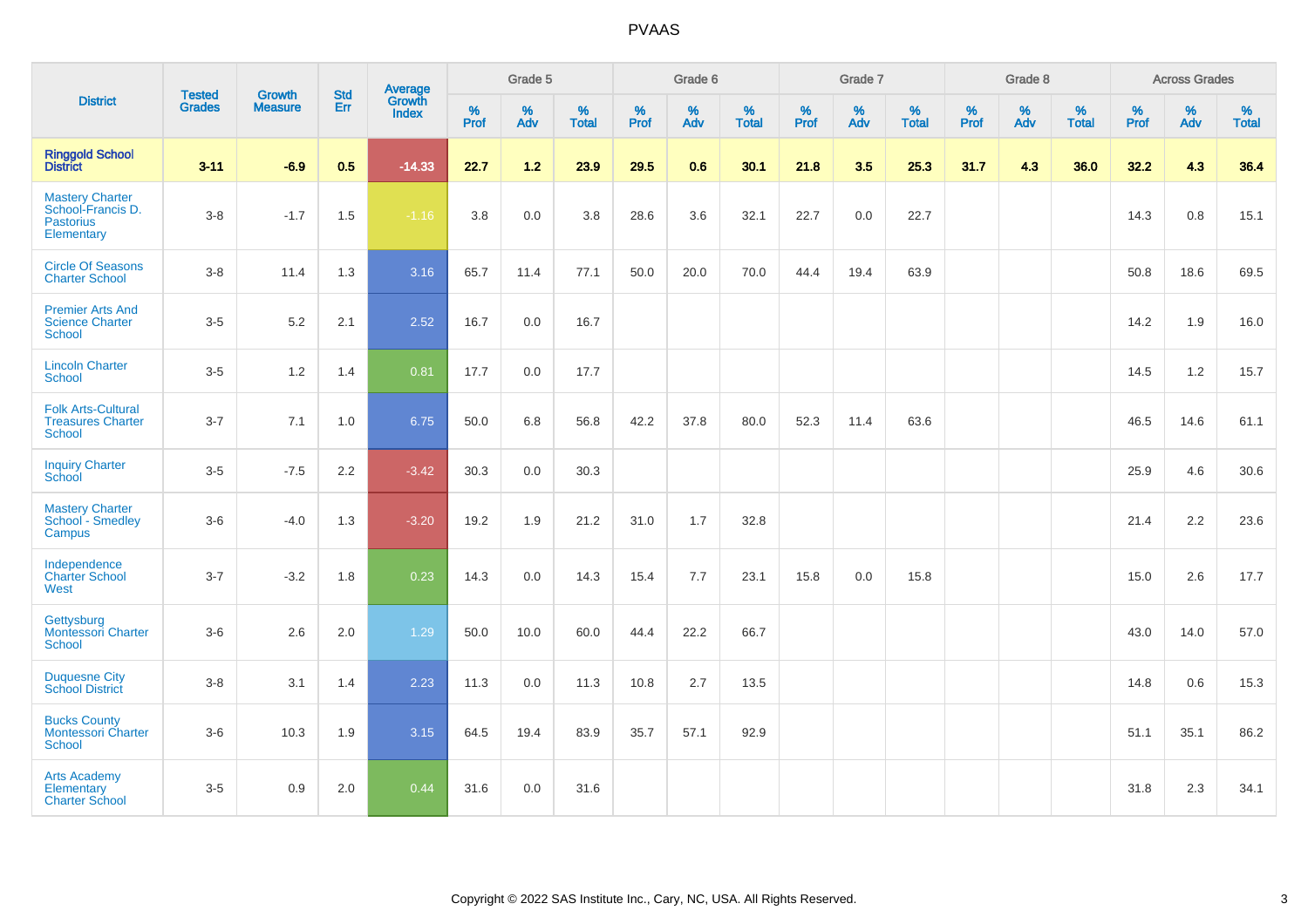|                                                                     |                                | <b>Growth</b>  |                   |                                          |              | Grade 5  |                      |                     | Grade 6  |                      |              | Grade 7  |                      |              | Grade 8  |                      |              | <b>Across Grades</b> |                      |
|---------------------------------------------------------------------|--------------------------------|----------------|-------------------|------------------------------------------|--------------|----------|----------------------|---------------------|----------|----------------------|--------------|----------|----------------------|--------------|----------|----------------------|--------------|----------------------|----------------------|
| <b>District</b>                                                     | <b>Tested</b><br><b>Grades</b> | <b>Measure</b> | <b>Std</b><br>Err | <b>Average</b><br>Growth<br><b>Index</b> | $\%$<br>Prof | %<br>Adv | $\%$<br><b>Total</b> | $\%$<br><b>Prof</b> | %<br>Adv | $\%$<br><b>Total</b> | $\%$<br>Prof | %<br>Adv | $\%$<br><b>Total</b> | $\%$<br>Prof | %<br>Adv | $\%$<br><b>Total</b> | $\%$<br>Prof | %<br>Adv             | $\%$<br><b>Total</b> |
| <b>Ringgold School</b><br><b>District</b>                           | $3 - 11$                       | $-6.9$         | 0.5               | $-14.33$                                 | 22.7         | 1.2      | 23.9                 | 29.5                | 0.6      | 30.1                 | 21.8         | 3.5      | 25.3                 | 31.7         | 4.3      | 36.0                 | 32.2         | 4.3                  | 36.4                 |
| Wilkinsburg<br><b>Borough School</b><br><b>District</b>             | $3-6$                          | 4.8            | 1.4               | 3.33                                     | 41.5         | 0.0      | 41.5                 | 25.6                | 2.3      | 27.9                 |              |          |                      |              |          |                      | 23.5         | 1.0                  | 24.5                 |
| <b>Mastery Charter</b><br>School John Wister<br>Elementary          | $3-5$                          | 2.7            | 2.5               | 1.08                                     | 8.3          | 0.0      | 8.3                  |                     |          |                      |              |          |                      |              |          |                      | 10.8         | 0.0                  | 10.8                 |
| <b>Seven Generations</b><br><b>Charter School</b>                   | $3-5$                          | 5.1            | 2.1               | 2.46                                     | 62.2         | 2.7      | 64.9                 |                     |          |                      |              |          |                      |              |          |                      | 48.0         | 8.8                  | 56.8                 |
| <b>Fell Charter School</b>                                          | $3 - 8$                        | 3.1            | 2.3               | 1.32                                     | 62.5         | 0.0      | 62.5                 | 50.0                | 6.2      | 56.2                 |              |          |                      |              |          |                      | 60.5         | 4.0                  | 64.5                 |
| <b>Harmony Area</b><br><b>School District</b>                       | $3 - 10$                       | 0.8            | 1.8               | 0.46                                     | 43.8         | 0.0      | 43.8                 | 54.2                | 12.5     | 66.7                 | 33.3         | 0.0      | 33.3                 |              |          |                      | 43.6         | 6.4                  | 50.0                 |
| Widener<br>Partnership<br><b>Charter School</b>                     | $3 - 7$                        | $-1.6$         | 1.1               | $-1.43$                                  | 4.6          | 0.0      | 4.6                  | 15.8                | 2.6      | 18.4                 | 14.0         | 0.0      | 14.0                 |              |          |                      | 9.6          | 1.4                  | 11.0                 |
| <b>Mastery Charter</b><br>School-Mann<br>Campus                     | $3-6$                          | $-2.7$         | 1.7               | $-1.60$                                  | 16.7         | 0.0      | 16.7                 | 27.8                | 0.0      | 27.8                 |              |          |                      |              |          |                      | 18.4         | 0.0                  | 18.4                 |
| La Academia<br>Partnership<br><b>Charter School</b>                 | $6 - 11$                       | $-4.8$         | 1.8               | $-1.41$                                  |              |          |                      | 14.3                | 0.0      | 14.3                 | 4.2          | 0.0      | 4.2                  | 0.0          | 0.0      | 0.0                  | 5.6          | 0.0                  | 5.6                  |
| Urban Pathways 6-<br>12 Charter School                              | $6 - 11$                       | $-0.2$         | 2.1               | $-0.10$                                  |              |          |                      |                     |          |                      | 22.2         | 0.0      | 22.2                 | 0.0          | $0.0\,$  | 0.0                  | 15.9         | 0.0                  | 15.9                 |
| <b>Erie Rise</b><br>Leadership<br><b>Academy Charter</b><br>School  | $3 - 8$                        | 0.0            | 1.2               | $-0.41$                                  | 17.9         | 0.0      | 17.9                 | 6.9                 | 0.0      | 6.9                  | 4.8          | 2.4      | 7.1                  | 0.0          | 0.0      | 0.0                  | 7.8          | 0.5                  | 8.3                  |
| <b>Keystone</b><br><b>Education Center</b><br><b>Charter School</b> | $3 - 12$                       | 0.7            | 3.3               | 0.20                                     |              |          |                      |                     |          |                      |              |          |                      | 0.0          | 0.0      | 0.0                  | 0.0          | 0.0                  | 0.0                  |
| <b>Aspira Bilingual</b><br><b>Cyber Charter</b><br>School           | $3 - 11$                       | 2.8            | 1.6               | 2.58                                     |              |          |                      | 12.9                | 0.0      | 12.9                 | 0.0          | 0.0      | 0.0                  | 0.0          | 0.0      | 0.0                  | 5.9          | 0.0                  | 5.9                  |
| <b>Sto-Rox School</b><br><b>District</b>                            | $3 - 10$                       | $-0.0$         | 0.9               | $-0.01$                                  | 16.1         | 2.2      | 18.3                 | 27.9                | 1.2      | 29.1                 | 0.0          | 0.0      | 0.0                  | 2.9          | 0.0      | 2.9                  | 16.8         | 1.0                  | 17.9                 |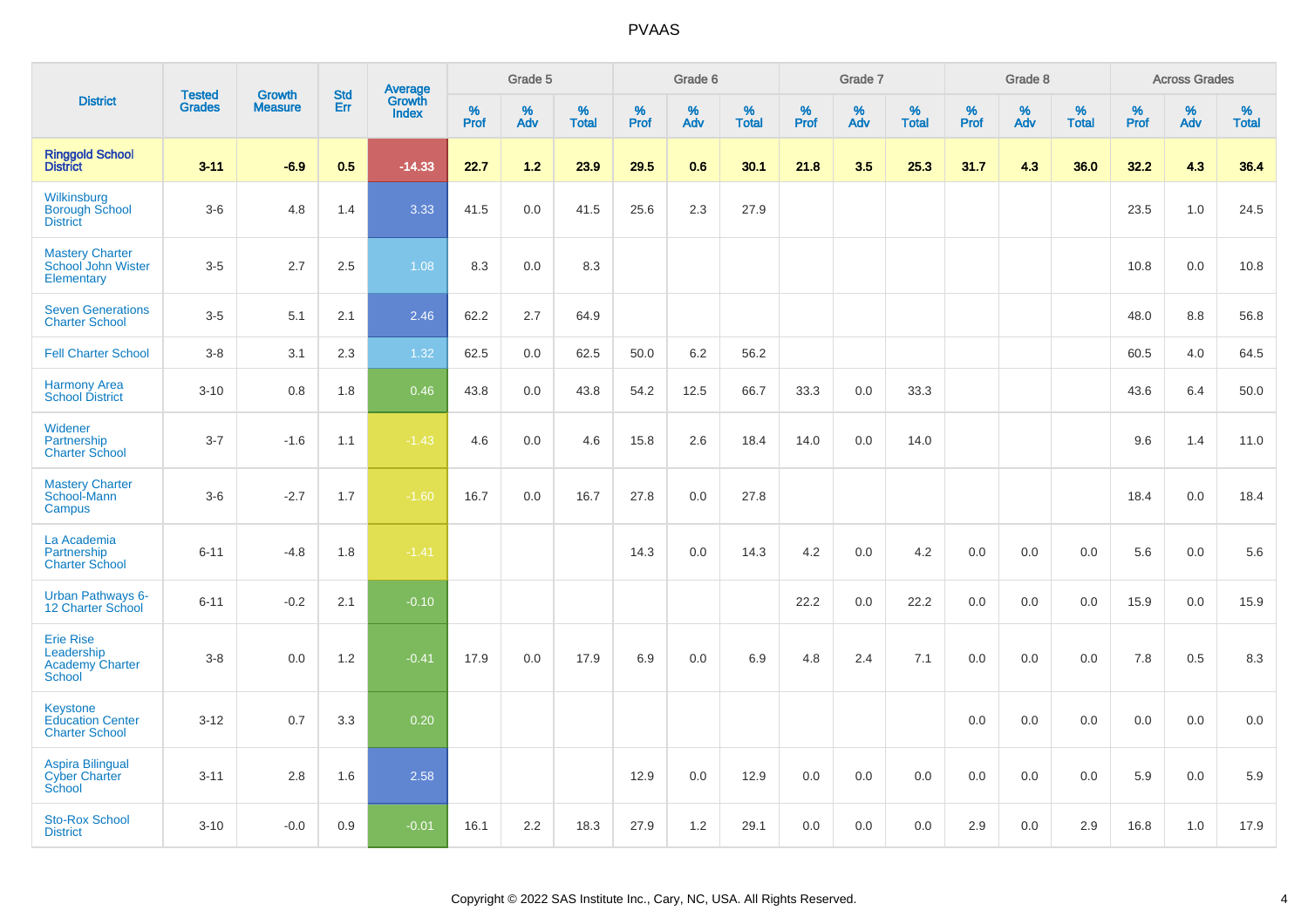|                                                          |                                |                                 | <b>Std</b> | Average                |              | Grade 5  |                   |           | Grade 6  |                   |           | Grade 7  |                   |           | Grade 8  |                   |           | <b>Across Grades</b> |                   |
|----------------------------------------------------------|--------------------------------|---------------------------------|------------|------------------------|--------------|----------|-------------------|-----------|----------|-------------------|-----------|----------|-------------------|-----------|----------|-------------------|-----------|----------------------|-------------------|
| <b>District</b>                                          | <b>Tested</b><br><b>Grades</b> | <b>Growth</b><br><b>Measure</b> | Err        | Growth<br><b>Index</b> | $\%$<br>Prof | %<br>Adv | %<br><b>Total</b> | %<br>Prof | %<br>Adv | %<br><b>Total</b> | %<br>Prof | %<br>Adv | %<br><b>Total</b> | %<br>Prof | %<br>Adv | %<br><b>Total</b> | %<br>Prof | %<br>Adv             | %<br><b>Total</b> |
| <b>Ringgold School</b><br><b>District</b>                | $3 - 11$                       | $-6.9$                          | 0.5        | $-14.33$               | 22.7         | 1.2      | 23.9              | 29.5      | 0.6      | 30.1              | 21.8      | 3.5      | 25.3              | 31.7      | 4.3      | 36.0              | 32.2      | 4.3                  | 36.4              |
| <b>Alliance For</b><br><b>Progress Charter</b><br>School | $3-8$                          | $-1.1$                          | 1.2        | $-0.97$                | 12.5         | 0.0      | 12.5              | 32.0      | 0.0      | 32.0              | 26.9      | 0.0      | 26.9              | 3.4       | 0.0      | 3.4               | 19.4      | 0.0                  | 19.4              |
| <b>Monessen City</b><br><b>School District</b>           | $3 - 10$                       | $-3.2$                          | 1.2        | $-2.75$                | 20.0         | 0.0      | 20.0              | 18.0      | 2.6      | 20.5              | 13.3      | 0.0      | 13.3              | 4.8       | 0.0      | 4.8               | 15.2      | 0.6                  | 15.8              |
| Steelton-Highspire<br><b>School District</b>             | $3 - 11$                       | $-1.9$                          | 0.7        | $-0.81$                | 21.9         | 0.0      | 21.9              | 11.5      | 0.0      | 11.5              | 3.8       | 0.0      | 3.8               | 5.9       | 0.0      | 5.9               | 9.0       | 0.0                  | 9.0               |
| <b>People For People</b><br><b>Charter School</b>        | $3 - 12$                       | 3.5                             | 1.0        | 3.64                   | 12.9         | 3.2      | 16.1              | 19.4      | 0.0      | 19.4              | 23.1      | 0.0      | 23.1              | 6.8       | 0.0      | 6.8               | 13.2      | 0.4                  | 13.6              |
| <b>Mastery Charter</b><br>School - Gratz<br>Campus       | $7 - 10$                       | 5.0                             | 1.4        | 3.43                   |              |          |                   |           |          |                   | 19.4      | 0.0      | 19.4              | 7.3       | 0.0      | 7.3               | 13.0      | 0.0                  | 13.0              |
| <b>Esperanza Cyber</b><br><b>Charter School</b>          | $3 - 11$                       | $-2.3$                          | 1.3        | 0.51                   | 11.8         | 0.0      | 11.8              | 8.7       | 0.0      | 8.7               | 12.8      | 0.0      | 12.8              | 9.1       | 0.0      | 9.1               | 9.4       | 0.8                  | 10.2              |
| <b>Chester-Upland</b><br><b>School District</b>          | $3 - 11$                       | 0.8                             | 0.8        | 2.47                   | 15.4         | 0.0      | 15.4              | 18.2      | 2.6      | 20.8              | 12.4      | 0.0      | 12.4              | 9.8       | 0.0      | 9.8               | 15.6      | 1.0                  | 16.6              |
| <b>Propel Charter</b><br>School-Northside                | $3 - 8$                        | $-1.3$                          | 1.0        | 2.10                   | 7.0          | 0.0      | 7.0               | 14.6      | 0.0      | 14.6              | 5.0       | 0.0      | 5.0               | 10.0      | 0.0      | 10.0              | 9.0       | 0.0                  | 9.0               |
| <b>New Day Charter</b><br><b>School</b>                  | $7 - 11$                       | $-1.7$                          | 3.2        | $-0.53$                |              |          |                   |           |          |                   |           |          |                   | 11.1      | 0.0      | 11.1              | 11.1      | 0.0                  | 11.1              |
| <b>Sugar Valley Rural</b><br><b>Charter School</b>       | $3 - 11$                       | 0.5                             | 1.0        | 1.28                   | 36.8         | 0.0      | 36.8              | 34.2      | 7.9      | 42.1              | 21.0      | 5.3      | 26.3              | 8.6       | 2.9      | 11.4              | 25.4      | 4.7                  | 30.0              |
| <b>Mastery Charter</b><br>School - Pickett<br>Campus     | $6 - 10$                       | 1.6                             | 1.1        | 0.77                   |              |          |                   | 4.9       | 0.0      | 4.9               | 15.4      | 0.0      | 15.4              | 8.8       | 2.9      | 11.8              | 9.6       | 0.9                  | 10.5              |
| <b>Propel Charter</b><br>School-Homestead                | $3 - 11$                       | $-1.0$                          | 1.0        | $-0.97$                | 21.6         | 0.0      | 21.6              | 16.7      | 5.6      | 22.2              | 11.8      | 0.0      | 11.8              | 9.5       | 2.4      | 11.9              | 15.3      | 2.2                  | 17.6              |
| John B. Stetson<br><b>Charter School</b>                 | $5-8$                          | 3.5                             | 0.6        | 2.23                   | 4.5          | 0.0      | 4.5               | 6.4       | 0.0      | 6.4               | 10.2      | 0.0      | 10.2              | 10.5      | 1.6      | 12.1              | 8.5       | 0.5                  | 8.9               |
| <b>Roberto Clemente</b><br><b>Charter School</b>         | $3 - 12$                       | $-5.1$                          | 1.0        | $-5.25$                | 19.4         | 0.0      | 19.4              | 23.1      | 5.1      | 28.2              | 11.6      | 0.0      | 11.6              | 12.2      | 0.0      | 12.2              | 15.5      | 1.7                  | 17.2              |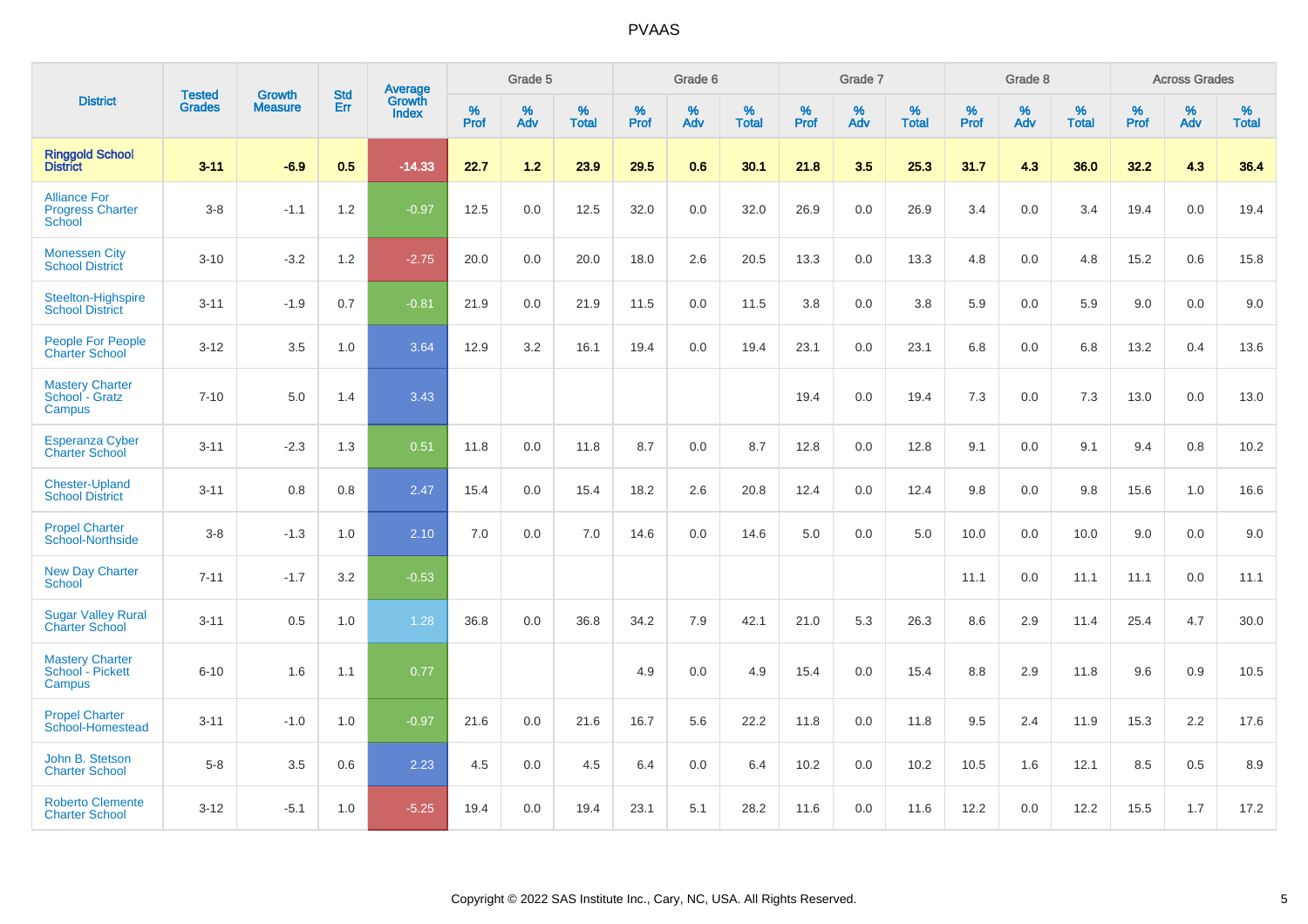|                                                                            |                                |                                 | <b>Std</b> | <b>Average</b>         |           | Grade 5  |                   |           | Grade 6  |                   |           | Grade 7  |                   |           | Grade 8  |                   |           | <b>Across Grades</b> |                   |
|----------------------------------------------------------------------------|--------------------------------|---------------------------------|------------|------------------------|-----------|----------|-------------------|-----------|----------|-------------------|-----------|----------|-------------------|-----------|----------|-------------------|-----------|----------------------|-------------------|
| <b>District</b>                                                            | <b>Tested</b><br><b>Grades</b> | <b>Growth</b><br><b>Measure</b> | Err        | Growth<br><b>Index</b> | %<br>Prof | %<br>Adv | %<br><b>Total</b> | %<br>Prof | %<br>Adv | %<br><b>Total</b> | %<br>Prof | %<br>Adv | %<br><b>Total</b> | %<br>Prof | %<br>Adv | %<br><b>Total</b> | %<br>Prof | %<br>Adv             | %<br><b>Total</b> |
| <b>Ringgold School</b><br><b>District</b>                                  | $3 - 11$                       | $-6.9$                          | 0.5        | $-14.33$               | 22.7      | 1.2      | 23.9              | 29.5      | 0.6      | 30.1              | 21.8      | 3.5      | 25.3              | 31.7      | 4.3      | 36.0              | 32.2      | 4.3                  | 36.4              |
| Community<br>Academy Of<br>Philadelphia<br><b>Charter School</b>           | $3 - 11$                       | $-4.1$                          | 1.0        | $-4.18$                | 22.5      | 0.0      | 22.5              | 27.3      | 0.0      | 27.3              | 33.3      | 2.8      | 36.1              | 12.2      | 0.0      | 12.2              | 24.9      | 1.4                  | 26.3              |
| <b>Young Scholars</b><br><b>Charter School</b>                             | $6 - 8$                        | 0.5                             | 0.9        | 0.83                   |           |          |                   | 23.2      | 5.4      | 28.6              | 14.3      | 5.7      | 20.0              | 13.0      | 0.0      | 13.0              | 16.3      | 3.4                  | 19.7              |
| Aliquippa School<br><b>District</b>                                        | $3 - 11$                       | $-0.6$                          | 0.8        | $-0.74$                | 14.7      | 0.0      | 14.7              | 12.5      | 3.1      | 15.6              | 27.4      | 2.7      | 30.1              | 14.1      | 0.0      | 14.1              | 16.7      | 1.0                  | 17.7              |
| <b>Chester</b><br>Community<br><b>Charter School</b>                       | $3 - 8$                        | 3.8                             | 0.6        | 2.71                   | 15.7      | 0.8      | 16.4              | 11.9      | 1.8      | 13.8              | 15.2      | 1.0      | 16.2              | 14.8      | 0.0      | 14.8              | 13.2      | 0.7                  | 13.9              |
| Mariana Bracetti<br><b>Academy Charter</b><br>School                       | $3 - 10$                       | 0.4                             | 0.9        | 0.41                   | 33.9      | 1.7      | 35.6              | 17.8      | 0.0      | 17.8              | 38.2      | 1.8      | 40.0              | 12.1      | 3.0      | 15.2              | 26.5      | 2.0                  | 28.5              |
| <b>Propel Charter</b><br>School-Hazelwood                                  | $3 - 8$                        | $-0.7$                          | 1.2        | $-0.56$                | 6.7       | 0.0      | 6.7               | 14.3      | 0.0      | 14.3              | 14.3      | 4.8      | 19.0              | 16.0      | 0.0      | 16.0              | 10.2      | 0.6                  | 10.8              |
| <b>Chester Charter</b><br><b>Scholars Academy</b><br><b>Charter School</b> | $3 - 12$                       | 0.0                             | 0.9        | 0.64                   | 17.8      | 0.0      | 17.8              | 31.9      | 4.3      | 36.2              | 37.5      | 4.2      | 41.7              | 16.0      | 0.0      | 16.0              | 23.8      | 1.8                  | 25.6              |
| <b>York City School</b><br><b>District</b>                                 | $3 - 12$                       | 1.0                             | 0.3        | 3.18                   | 13.6      | 0.5      | 14.1              | 17.2      | 1.8      | 19.1              | 14.9      | 0.0      | 14.9              | 16.0      | 0.2      | 16.2              | 15.3      | 0.7                  | 15.9              |
| <b>Russell Byers</b><br><b>Charter School</b>                              | $3 - 8$                        | 1.4                             | 0.9        | 1.61                   | 18.2      | 1.8      | 20.0              | 36.8      | 0.0      | 36.8              | 28.1      | 0.0      | 28.1              | 14.3      | 2.0      | 16.3              | 22.4      | 3.0                  | 25.3              |
| <b>Mahanoy Area</b><br><b>School District</b>                              | $3 - 10$                       | $-3.0$                          | 0.8        | $-3.56$                | 30.4      | 0.0      | 30.4              | 31.5      | 8.2      | 39.7              | 19.6      | 2.0      | 21.6              | 14.9      | 1.5      | 16.4              | 27.6      | 3.3                  | 30.9              |
| <b>Innovative Arts</b><br><b>Academy Charter</b><br>School                 | $6 - 11$                       | $-2.2$                          | 0.9        | 1.94                   |           |          |                   | 15.4      | 1.9      | 17.3              | 19.1      | 0.0      | 19.1              | 15.4      | 1.1      | 16.5              | 16.6      | 1.0                  | 17.5              |
| <b>Propel Charter</b><br>School-Pitcairn                                   | $3 - 8$                        | $-5.3$                          | $1.2$      | $-2.91$                | 12.1      | 0.0      | 12.1              | 29.6      | 11.1     | 40.7              | 18.2      | 0.0      | 18.2              | 16.7      | 0.0      | 16.7              | 17.3      | 2.5                  | 19.8              |
| <b>Hanover Area</b><br><b>School District</b>                              | $3 - 11$                       | $-2.1$                          | 0.9        | 0.50                   | 29.8      | 0.0      | 29.8              | 14.6      | 9.1      | 23.6              | 15.5      | 0.0      | 15.5              | 14.3      | 2.4      | 16.7              | 20.2      | 2.3                  | 22.5              |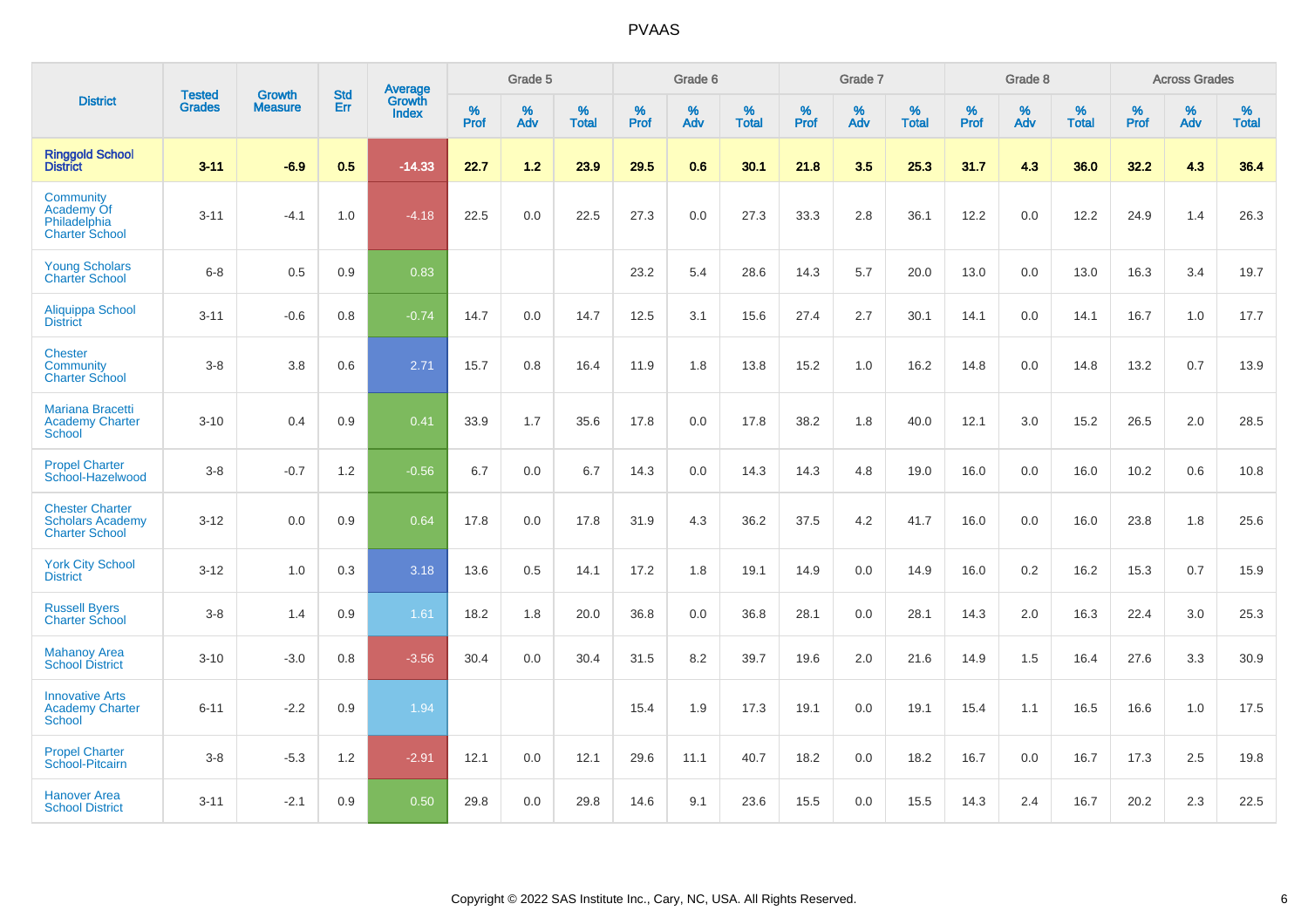|                                                                    | <b>Tested</b> | <b>Growth</b>  | <b>Std</b> | Average                |                  | Grade 5  |                   |           | Grade 6  |                   |           | Grade 7  |                   |           | Grade 8  |                   |           | <b>Across Grades</b> |                   |
|--------------------------------------------------------------------|---------------|----------------|------------|------------------------|------------------|----------|-------------------|-----------|----------|-------------------|-----------|----------|-------------------|-----------|----------|-------------------|-----------|----------------------|-------------------|
| <b>District</b>                                                    | <b>Grades</b> | <b>Measure</b> | Err        | Growth<br><b>Index</b> | %<br><b>Prof</b> | %<br>Adv | %<br><b>Total</b> | %<br>Prof | %<br>Adv | %<br><b>Total</b> | %<br>Prof | %<br>Adv | %<br><b>Total</b> | %<br>Prof | %<br>Adv | %<br><b>Total</b> | %<br>Prof | %<br>Adv             | %<br><b>Total</b> |
| <b>Ringgold School</b><br><b>District</b>                          | $3 - 11$      | $-6.9$         | 0.5        | $-14.33$               | 22.7             | 1.2      | 23.9              | 29.5      | 0.6      | 30.1              | 21.8      | 3.5      | 25.3              | 31.7      | 4.3      | 36.0              | 32.2      | 4.3                  | 36.4              |
| <b>KIPP West</b><br>Philadelphia<br><b>Charter School</b>          | $3-8$         | $-0.4$         | 1.2        | $-1.95$                | 28.6             | 0.0      | 28.6              | 19.4      | 0.0      | 19.4              | 25.0      | 0.0      | 25.0              | 16.7      | 0.0      | 16.7              | 17.6      | 0.6                  | 18.1              |
| <b>Reading School</b><br><b>District</b>                           | $3 - 11$      | 1.5            | 0.4        | 4.16                   | 14.9             | 0.5      | 15.4              | 15.2      | 2.2      | 17.4              | 16.6      | 1.3      | 17.9              | 16.7      | 0.4      | 17.0              | 16.0      | 1.2                  | 17.2              |
| <b>Propel Charter</b><br>School - Braddock<br><b>Hills</b>         | $3 - 11$      | $-3.7$         | 0.8        | $-2.74$                | 19.6             | 1.8      | 21.4              | 15.8      | 3.5      | 19.3              | 19.0      | 0.0      | 19.0              | 14.5      | 2.9      | 17.4              | 15.6      | 1.9                  | 17.5              |
| <b>Memphis Street</b><br>Academy Charter<br>School @ JP<br>Jones   | $5-8$         | 4.3            | 0.8        | 5.58                   | 13.3             | 0.0      | 13.3              | 12.9      | 0.0      | 12.9              | 21.3      | 1.6      | 23.0              | 18.0      | 0.0      | 18.0              | 16.6      | 0.6                  | 17.2              |
| <b>Pottstown School</b><br><b>District</b>                         | $3 - 12$      | $-5.4$         | 0.5        | $-10.46$               | 22.5             | 1.2      | 23.7              | 20.1      | 2.1      | 22.2              | 16.9      | 0.6      | 17.5              | 16.5      | 1.6      | 18.1              | 21.9      | 2.2                  | 24.0              |
| <b>Mastery Charter</b><br>School - Harrity<br>Campus               | $3-8$         | 0.5            | 1.2        | 0.04                   | 13.6             | 0.0      | 13.6              | 12.8      | 2.1      | 14.9              | 26.5      | 0.0      | 26.5              | 11.1      | 7.4      | 18.5              | 18.2      | 2.0                  | 20.2              |
| <b>Lancaster School</b><br><b>District</b>                         | $3 - 12$      | $-4.1$         | 0.3        | $-14.65$               | 22.5             | 2.4      | 24.9              | 21.2      | 5.2      | 26.3              | 20.2      | 1.6      | 21.8              | 17.0      | 2.1      | 19.1              | 21.5      | 3.7                  | 25.2              |
| Esperanza<br><b>Academy Charter</b><br><b>School</b>               | $4 - 11$      | 1.2            | 0.5        | 4.88                   |                  |          |                   | 17.4      | 0.5      | 17.9              | 22.3      | 1.4      | 23.6              | 18.9      | 0.5      | 19.4              | 19.0      | 0.9                  | 19.9              |
| <b>Provident Charter</b><br><b>School</b>                          | $3-8$         | 4.1            | 1.1        | $-1.11$                | 19.6             | 0.0      | 19.6              | 15.8      | 5.3      | 21.0              | 13.6      | 0.0      | 13.6              | 17.2      | 3.4      | 20.7              | 16.4      | 2.9                  | 19.3              |
| <b>Erie City School</b><br><b>District</b>                         | $3 - 12$      | $-2.9$         | 0.3        | $-10.54$               | 17.9             | 0.9      | 18.8              | 15.4      | 2.7      | 18.1              | 16.6      | 1.6      | 18.2              | 18.4      | 2.3      | 20.7              | 17.5      | 2.2                  | 19.8              |
| <b>Southwest</b><br>Leadership<br><b>Academy Charter</b><br>School | $3-8$         | 0.2            | 1.1        | 0.19                   | 9.1              | 0.0      | 9.1               | 16.1      | 6.4      | 22.6              | 15.8      | 2.6      | 18.4              | 20.8      | 0.0      | 20.8              | 19.0      | 3.3                  | 22.3              |
| <b>Richard Allen</b><br>Preparatory<br><b>Charter School</b>       | $5-8$         | 4.8            | 0.7        | 6.89                   | 9.3              | 0.0      | 9.3               | 16.1      | 0.0      | 16.1              | 16.7      | 1.8      | 18.5              | 19.1      | 1.8      | 20.9              | 16.4      | 1.1                  | 17.5              |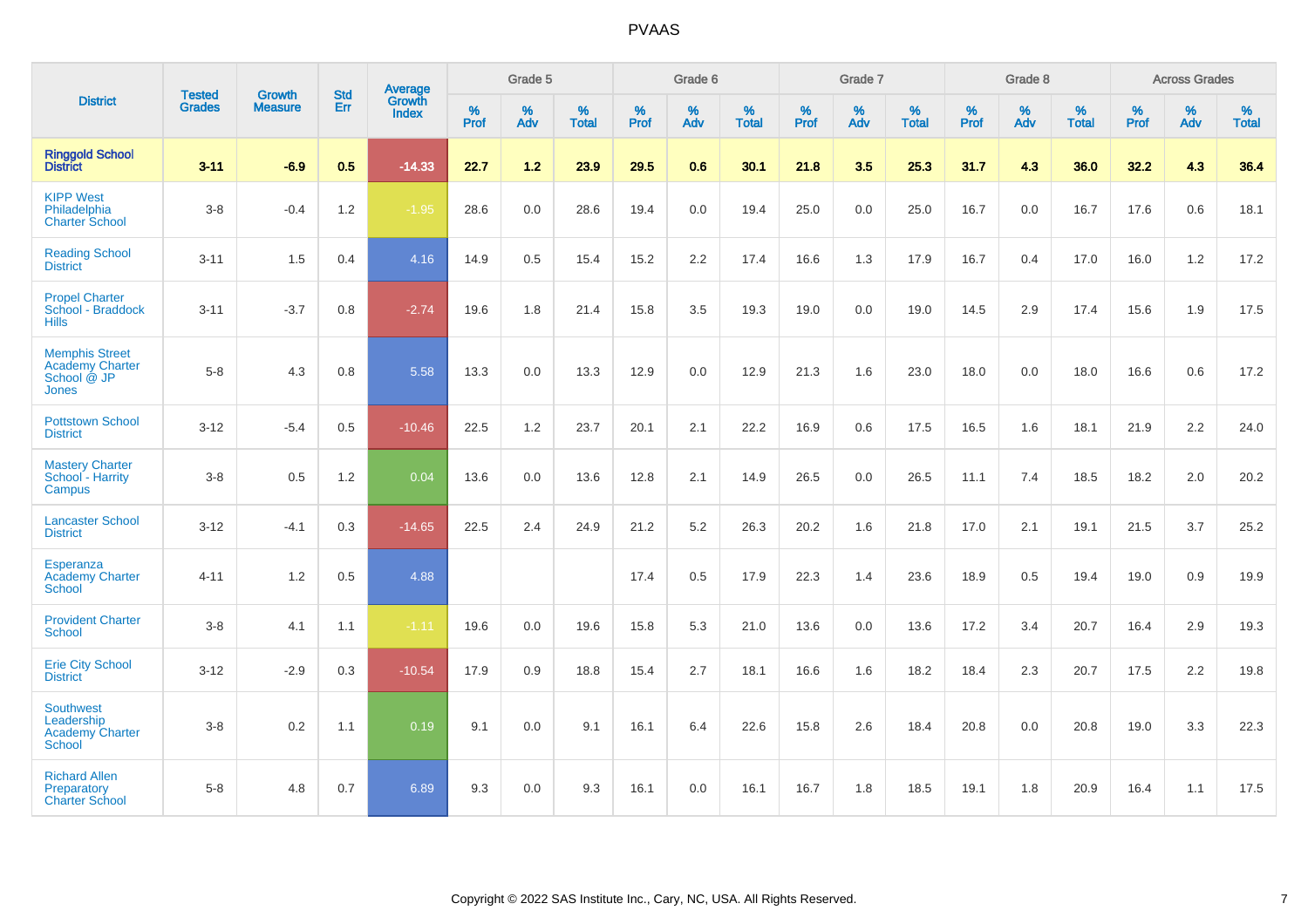|                                                                                          | <b>Tested</b> | <b>Growth</b>  | <b>Std</b> | Average                       |              | Grade 5  |                   |           | Grade 6  |                   |           | Grade 7  |                   |           | Grade 8  |                   |           | <b>Across Grades</b> |                   |
|------------------------------------------------------------------------------------------|---------------|----------------|------------|-------------------------------|--------------|----------|-------------------|-----------|----------|-------------------|-----------|----------|-------------------|-----------|----------|-------------------|-----------|----------------------|-------------------|
| <b>District</b>                                                                          | <b>Grades</b> | <b>Measure</b> | Err        | <b>Growth</b><br><b>Index</b> | $\%$<br>Prof | %<br>Adv | %<br><b>Total</b> | %<br>Prof | %<br>Adv | %<br><b>Total</b> | %<br>Prof | %<br>Adv | %<br><b>Total</b> | %<br>Prof | %<br>Adv | %<br><b>Total</b> | %<br>Prof | %<br>Adv             | %<br><b>Total</b> |
| <b>Ringgold School</b><br><b>District</b>                                                | $3 - 11$      | $-6.9$         | 0.5        | $-14.33$                      | 22.7         | 1.2      | 23.9              | 29.5      | 0.6      | 30.1              | 21.8      | 3.5      | 25.3              | 31.7      | 4.3      | 36.0              | 32.2      | 4.3                  | 36.4              |
| <b>Global Leadership</b><br><b>Academy Charter</b><br><b>School Southwest</b><br>at Huey | $3-8$         | $-0.4$         | 1.8        | $-1.72$                       | 0.0          | 0.0      | 0.0               | 0.0       | 0.0      | 0.0               |           |          |                   | 21.4      | 0.0      | 21.4              | 11.1      | 0.0                  | 11.1              |
| <b>Mastery Charter</b><br>School-Cleveland<br>Elementary                                 | $3-8$         | 2.7            | 1.3        | 2.27                          | 25.0         | 7.1      | 32.1              | 23.5      | 0.0      | 23.5              | 24.1      | 3.4      | 27.6              | 21.7      | 0.0      | 21.7              | 18.8      | 1.9                  | 20.6              |
| <b>Universal Daroff</b><br><b>Charter School</b>                                         | $3-8$         | 4.3            | 0.8        | 5.09                          | 14.5         | 0.0      | 14.5              | 20.4      | 1.8      | 22.2              | 12.5      | 2.1      | 14.6              | 21.8      | 0.0      | 21.8              | 15.2      | 1.3                  | 16.5              |
| <b>New Castle Area</b><br><b>School District</b>                                         | $3 - 12$      | $-5.0$         | 0.4        | $-11.37$                      | 19.4         | 0.5      | 19.9              | 18.2      | 4.2      | 22.4              | 18.3      | 0.0      | 18.3              | 20.9      | 0.9      | 21.9              | 17.6      | 1.9                  | 19.5              |
| Wissahickon<br><b>Charter School</b>                                                     | $3-8$         | $-1.5$         | 0.7        | 0.24                          | 22.2         | 0.0      | 22.2              | 20.5      | 6.0      | 26.5              | 24.1      | 1.2      | 25.3              | 22.1      | 0.0      | 22.1              | 22.4      | 2.8                  | 25.2              |
| <b>Harrisburg City</b><br><b>School District</b>                                         | $3 - 11$      | 1.6            | 0.4        | $-0.18$                       | 6.5          | 0.3      | 6.7               | 14.5      | 1.7      | 16.2              | 15.4      | 1.9      | 17.3              | 20.3      | 2.1      | 22.4              | 12.6      | 1.0                  | 13.6              |
| <b>Maritime Academy</b><br><b>Charter School</b>                                         | $3 - 10$      | $-6.3$         | 0.7        | $-3.02$                       | 16.3         | 0.0      | 16.3              | 18.1      | 2.4      | 20.5              | 24.1      | 3.4      | 27.6              | 22.7      | 0.0      | 22.7              | 19.4      | 1.9                  | 21.3              |
| <b>Tacony Academy</b><br><b>Charter School</b>                                           | $3 - 11$      | $-3.1$         | 0.8        | 4.52                          | 26.5         | 1.5      | 27.9              | 21.7      | 4.4      | 26.1              | 48.0      | 1.4      | 49.3              | 17.1      | 5.7      | 22.9              | 25.6      | 2.4                  | 28.0              |
| <b>Pan American</b><br><b>Academy Charter</b><br><b>School</b>                           | $3-8$         | 0.9            | 0.8        | 1.08                          | 19.3         | 1.8      | 21.0              | 17.1      | 0.0      | 17.1              | 28.1      | 1.8      | 29.8              | 21.3      | 1.6      | 23.0              | 19.6      | 2.0                  | 21.5              |
| <b>First Philadelphia</b><br>Preparatory<br><b>Charter School</b>                        | $3-8$         | $-3.5$         | 0.7        | $-5.28$                       | 13.7         | 1.0      | 14.7              | 22.8      | 1.1      | 23.9              | 7.6       | 0.0      | 7.6               | 18.9      | 4.0      | 23.0              | 16.4      | 1.6                  | 17.9              |
| <b>Columbia Borough</b><br><b>School District</b>                                        | $3 - 12$      | $-0.9$         | 0.8        | $-1.18$                       | 34.7         | 5.6      | 40.3              | 31.0      | 8.4      | 39.4              | 20.0      | 4.3      | 24.3              | 21.6      | 1.4      | 23.0              | 27.1      | 6.8                  | 33.9              |
| <b>Lebanon School</b><br><b>District</b>                                                 | $3 - 11$      | $-0.4$         | 0.4        | $-1.04$                       | 29.4         | 2.5      | 31.9              | 21.7      | 5.5      | 27.2              | 20.0      | 2.5      | 22.5              | 21.9      | 1.2      | 23.0              | 25.5      | 3.4                  | 28.8              |
| <b>Boys Latin Of</b><br>Philadelphia<br><b>Charter School</b>                            | $6 - 12$      | 2.7            | 0.8        | 1.58                          |              |          |                   | 9.0       | 1.5      | 10.4              | 18.1      | 1.2      | 19.3              | 22.6      | 1.1      | 23.7              | 17.3      | 1.2                  | 18.5              |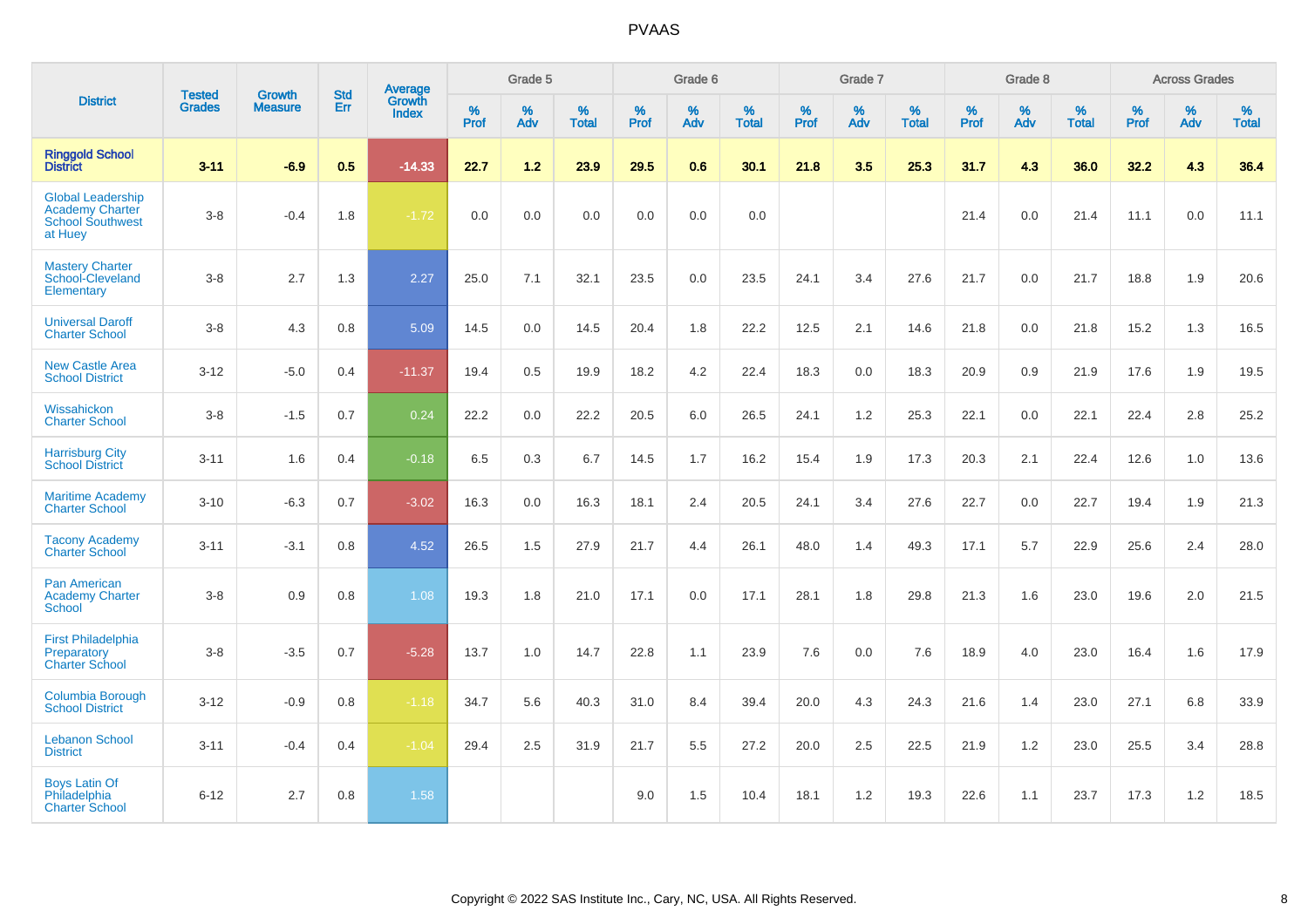|                                                                                            |                                |                                 | <b>Std</b> | <b>Average</b>         |           | Grade 5  |                   |           | Grade 6  |                   |           | Grade 7  |                   |           | Grade 8  |                   |           | <b>Across Grades</b> |                   |
|--------------------------------------------------------------------------------------------|--------------------------------|---------------------------------|------------|------------------------|-----------|----------|-------------------|-----------|----------|-------------------|-----------|----------|-------------------|-----------|----------|-------------------|-----------|----------------------|-------------------|
| <b>District</b>                                                                            | <b>Tested</b><br><b>Grades</b> | <b>Growth</b><br><b>Measure</b> | Err        | Growth<br><b>Index</b> | %<br>Prof | %<br>Adv | %<br><b>Total</b> | %<br>Prof | %<br>Adv | %<br><b>Total</b> | %<br>Prof | %<br>Adv | %<br><b>Total</b> | %<br>Prof | %<br>Adv | %<br><b>Total</b> | %<br>Prof | %<br>Adv             | %<br><b>Total</b> |
| <b>Ringgold School</b><br><b>District</b>                                                  | $3 - 11$                       | $-6.9$                          | 0.5        | $-14.33$               | 22.7      | 1.2      | 23.9              | 29.5      | 0.6      | 30.1              | 21.8      | 3.5      | 25.3              | 31.7      | 4.3      | 36.0              | 32.2      | 4.3                  | 36.4              |
| <b>Mckeesport Area</b><br><b>School District</b>                                           | $3 - 12$                       | 0.3                             | 0.5        | 0.67                   | 30.5      | 0.6      | 31.1              | 29.1      | 1.3      | 30.4              | 24.1      | 0.0      | 24.1              | 22.6      | 1.0      | 23.7              | 25.9      | 2.4                  | 28.3              |
| <b>Greater Johnstown</b><br><b>School District</b>                                         | $3 - 11$                       | $-0.2$                          | 0.5        | $-0.46$                | 21.9      | 0.0      | 21.9              | 21.0      | 2.7      | 23.6              | 26.7      | 0.6      | 27.3              | 23.4      | 0.6      | 24.0              | 21.6      | 1.8                  | 23.4              |
| <b>Frazier School</b><br><b>District</b>                                                   | $3 - 11$                       | $-1.8$                          | 0.8        | $-2.32$                | 49.0      | 3.9      | 52.9              | 48.8      | 17.5     | 66.2              | 43.0      | 12.8     | 55.8              | 20.4      | 3.7      | 24.1              | 40.8      | 10.9                 | 51.7              |
| <b>Lindley Academy</b><br><b>Charter School At</b><br><b>Birney</b>                        | $3 - 8$                        | 1.0                             | 0.7        | $-0.04$                | 8.9       | 0.0      | 8.9               | 24.0      | 2.5      | 26.6              | 20.6      | 3.2      | 23.8              | 19.4      | 4.8      | 24.2              | 19.6      | 2.3                  | 21.9              |
| <b>Perseus House</b><br><b>Charter School Of</b><br><b>Excellence</b>                      | $6 - 11$                       | $-0.9$                          | 1.2        | $-0.70$                |           |          |                   | 4.8       | 0.0      | 4.8               | 20.4      | 0.0      | 20.4              | 22.7      | 1.5      | 24.2              | 19.2      | 0.7                  | 19.9              |
| <b>William Penn</b><br><b>School District</b>                                              | $3 - 12$                       | 1.4                             | 0.5        | 2.99                   | 24.0      | 0.5      | 24.5              | 31.6      | 2.8      | 34.5              | 30.8      | 0.6      | 31.4              | 21.8      | 2.4      | 24.2              | 26.1      | 2.5                  | 28.6              |
| <b>Lincoln Leadership</b><br><b>Academy Charter</b><br>School                              | $3 - 12$                       | 1.6                             | 0.9        | 3.13                   | 29.6      | 0.0      | 29.6              | 25.0      | 12.5     | 37.5              | 24.5      | 5.7      | 30.2              | 22.0      | 2.4      | 24.4              | 28.4      | 5.4                  | 33.8              |
| The Philadelphia<br><b>Charter School for</b><br><b>Arts and Sciences</b><br>at HR Edmunds | $3 - 8$                        | $-1.2$                          | 0.7        | $-2.66$                | 11.9      | 2.4      | 14.3              | 18.6      | 0.0      | 18.6              | 17.2      | 0.0      | 17.2              | 24.4      | 0.0      | 24.4              | 16.1      | 0.6                  | 16.7              |
| <b>Forest Hills School</b><br><b>District</b>                                              | $3 - 11$                       | $-4.9$                          | 0.6        | $-8.77$                | 53.0      | 4.5      | 57.5              | 48.3      | 6.7      | 55.0              | 30.9      | 3.2      | 34.2              | 22.3      | 2.5      | 24.8              | 39.3      | 7.6                  | 46.9              |
| <b>Penn Hills School</b><br><b>District</b>                                                | $3 - 11$                       | $-4.6$                          | 0.5        | $-9.21$                | 22.2      | 0.0      | 22.2              | 17.0      | 6.1      | 23.1              | 13.6      | 1.6      | 15.2              | 20.7      | 4.3      | 25.0              | 20.9      | 2.9                  | 23.8              |
| Washington<br><b>School District</b>                                                       | $3 - 11$                       | $-1.7$                          | 0.7        | $-2.41$                | 44.7      | 0.0      | 44.7              | 39.6      | 6.2      | 45.8              | 28.0      | 1.2      | 29.3              | 23.5      | 1.5      | 25.0              | 35.4      | 3.1                  | 38.6              |
| <b>Global Leadership</b><br><b>Academy Charter</b><br><b>School</b>                        | $3 - 8$                        | 0.6                             | 1.9        | 1.10                   | 21.4      | 0.0      | 21.4              |           |          |                   | 14.3      | 0.0      | 14.3              | 25.0      | 0.0      | 25.0              | 13.4      | 0.0                  | 13.4              |
| <b>Clairton City</b><br><b>School District</b>                                             | $3 - 11$                       | 0.7                             | 0.8        | 0.84                   | 12.5      | 2.1      | 14.6              | 22.1      | 5.9      | 27.9              | 17.7      | 0.0      | 17.7              | 25.5      | 0.0      | 25.5              | 19.3      | 1.5                  | 20.8              |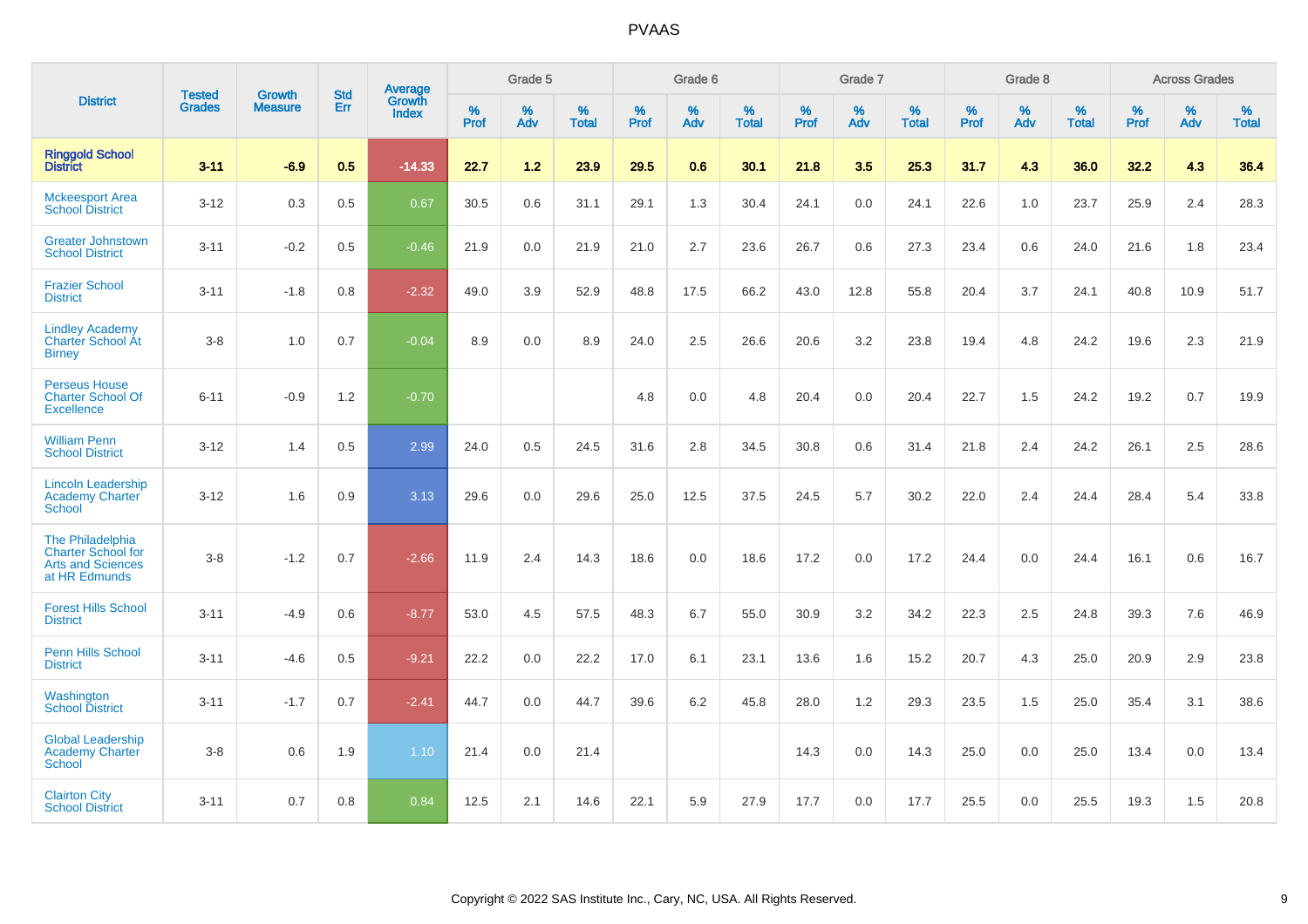|                                                           | <b>Tested</b> | <b>Growth</b>  | <b>Std</b> | <b>Average</b>         |           | Grade 5  |                   |           | Grade 6  |                   |           | Grade 7  |                   |           | Grade 8  |                   |           | <b>Across Grades</b> |                   |
|-----------------------------------------------------------|---------------|----------------|------------|------------------------|-----------|----------|-------------------|-----------|----------|-------------------|-----------|----------|-------------------|-----------|----------|-------------------|-----------|----------------------|-------------------|
| <b>District</b>                                           | <b>Grades</b> | <b>Measure</b> | Err        | Growth<br><b>Index</b> | %<br>Prof | %<br>Adv | %<br><b>Total</b> | %<br>Prof | %<br>Adv | %<br><b>Total</b> | %<br>Prof | %<br>Adv | %<br><b>Total</b> | %<br>Prof | %<br>Adv | %<br><b>Total</b> | %<br>Prof | %<br>Adv             | %<br><b>Total</b> |
| <b>Ringgold School</b><br><b>District</b>                 | $3 - 11$      | $-6.9$         | 0.5        | $-14.33$               | 22.7      | 1.2      | 23.9              | 29.5      | 0.6      | 30.1              | 21.8      | 3.5      | 25.3              | 31.7      | 4.3      | 36.0              | 32.2      | 4.3                  | 36.4              |
| <b>KIPP Philadelphia</b><br><b>Charter School</b>         | $3 - 8$       | 2.8            | 0.9        | 3.91                   | 13.5      | 0.0      | 13.5              | 28.0      | 0.0      | 28.0              | 29.0      | 0.0      | 29.0              | 25.6      | 0.0      | 25.6              | 21.5      | 0.4                  | 21.9              |
| <b>Mastery Charter</b><br>School -<br>Shoemaker<br>Campus | $7 - 10$      | 5.8            | 1.6        | 3.54                   |           |          |                   |           |          |                   | 26.7      | 6.7      | 33.3              | 25.9      | 0.0      | 25.9              | 26.3      | 3.5                  | 29.8              |
| <b>East Allegheny</b><br><b>School District</b>           | $3 - 11$      | $-3.0$         | 0.7        | $-4.43$                | 41.6      | 3.4      | 44.9              | 25.9      | 7.1      | 32.9              | 30.8      | 2.6      | 33.3              | 22.3      | 3.9      | 26.2              | 26.8      | 4.0                  | 30.9              |
| Shenandoah<br><b>Valley School</b><br><b>District</b>     | $3 - 11$      | 1.7            | 0.9        | 1.42                   | 37.3      | 3.0      | 40.3              | 31.4      | 9.8      | 41.2              | 36.2      | 1.7      | 37.9              | 26.3      | 0.0      | 26.3              | 34.3      | 5.0                  | 39.4              |
| <b>Propel Charter</b><br>School-Montour                   | $3 - 10$      | $-1.8$         | 0.8        | $-1.01$                | 18.0      | 0.0      | 18.0              | 22.7      | 3.0      | 25.8              | 21.5      | 0.0      | 21.5              | 23.4      | 3.1      | 26.6              | 21.5      | 3.2                  | 24.7              |
| <b>Woodland Hills</b><br><b>School District</b>           | $3 - 12$      | $-3.0$         | 0.5        | $-5.51$                | 34.1      | 0.6      | 34.7              | 13.8      | 3.4      | 17.2              | 32.5      | 2.6      | 35.0              | 24.8      | 2.0      | 26.7              | 26.7      | 3.7                  | 30.4              |
| <b>Bristol Township</b><br><b>School District</b>         | $3 - 11$      | $-3.8$         | 0.4        | $-10.35$               | 23.8      | 0.9      | 24.7              | 30.0      | 5.5      | 35.5              | 30.2      | 2.2      | 32.4              | 24.1      | 2.8      | 26.9              | 26.9      | 2.9                  | 29.8              |
| <b>Cornell School</b><br><b>District</b>                  | $3 - 11$      | $-0.8$         | 1.1        | $-0.69$                | 36.7      | 0.0      | 36.7              | 34.9      | 7.0      | 41.9              | 35.9      | 0.0      | 35.9              | 24.3      | 2.7      | 27.0              | 32.9      | 6.1                  | 39.0              |
| <b>Philadelphia City</b><br><b>School District</b>        | $3 - 12$      | $-0.0$         | 0.2        | $-0.22$                | 24.2      | 3.5      | 27.7              | 22.9      | 8.1      | 31.0              | 26.8      | 6.5      | 33.4              | 22.4      | 4.6      | 27.1              | 23.1      | 6.3                  | 29.4              |
| <b>Muhlenberg</b><br><b>School District</b>               | $3 - 10$      | $-2.8$         | 0.4        | $-7.00$                | 35.9      | 1.4      | 37.2              | 23.8      | 0.9      | 24.7              | 27.7      | 2.0      | 29.6              | 26.4      | 1.4      | 27.8              | 28.8      | 3.0                  | 31.8              |
| <b>Forbes Road</b><br><b>School District</b>              | $3 - 11$      | 1.3            | 1.4        | 0.89                   | 61.3      | 3.2      | 64.5              | 40.0      | 6.7      | 46.7              | 57.9      | 0.0      | 57.9              | 27.8      | 0.0      | 27.8              | 47.4      | 7.3                  | 54.7              |
| Morrisville Borough<br><b>School District</b>             | $3 - 11$      | $-0.9$         | 0.9        | $-0.98$                | 28.3      | 3.3      | 31.7              | 19.2      | 1.9      | 21.2              | 32.7      | 0.0      | 32.7              | 27.9      | 0.0      | 27.9              | 27.6      | 1.9                  | 29.5              |
| <b>Belmont Charter</b><br><b>School</b>                   | $3 - 10$      | 2.8            | 0.9        | 3.27                   | 10.2      | 0.0      | 10.2              | 25.5      | 2.0      | 27.4              | 22.9      | 0.0      | 22.9              | 28.0      | 0.0      | 28.0              | 18.0      | 1.9                  | 19.9              |
| <b>Farrell Area School</b><br><b>District</b>             | $3 - 11$      | 1.3            | 1.0        | 1.30                   | 26.7      | 0.0      | 26.7              | 31.7      | 2.4      | 34.2              | 20.4      | 0.0      | 20.4              | 28.2      | 0.0      | 28.2              | 25.9      | 2.3                  | 28.2              |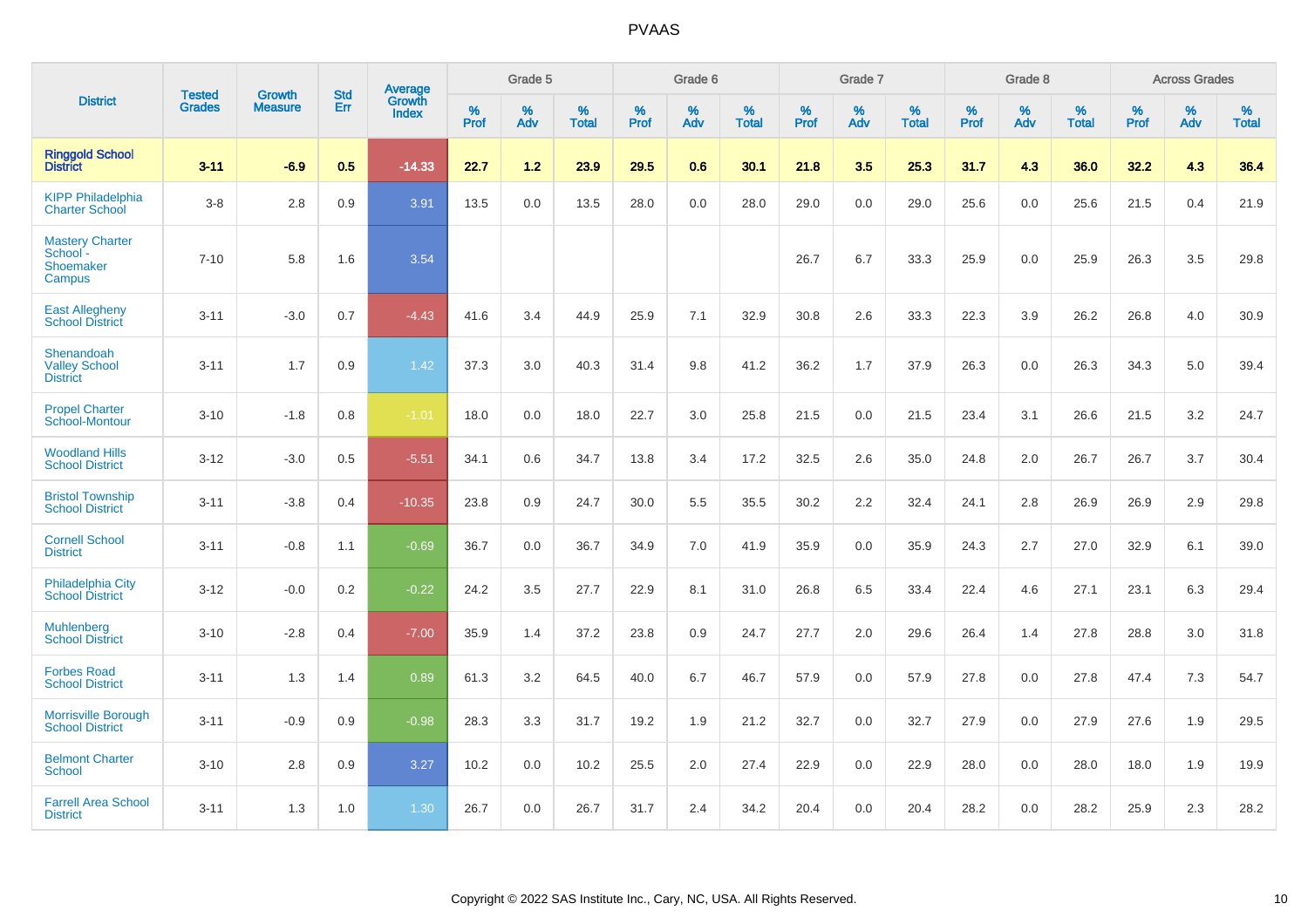|                                                                   | <b>Tested</b> | <b>Growth</b>  | <b>Std</b> | Average                       |           | Grade 5  |                   |           | Grade 6  |                   |           | Grade 7  |                   |           | Grade 8  |                   |           | <b>Across Grades</b> |                   |
|-------------------------------------------------------------------|---------------|----------------|------------|-------------------------------|-----------|----------|-------------------|-----------|----------|-------------------|-----------|----------|-------------------|-----------|----------|-------------------|-----------|----------------------|-------------------|
| <b>District</b>                                                   | <b>Grades</b> | <b>Measure</b> | Err        | <b>Growth</b><br><b>Index</b> | %<br>Prof | %<br>Adv | %<br><b>Total</b> | %<br>Prof | %<br>Adv | %<br><b>Total</b> | %<br>Prof | %<br>Adv | %<br><b>Total</b> | %<br>Prof | %<br>Adv | %<br><b>Total</b> | %<br>Prof | %<br>Adv             | %<br><b>Total</b> |
| <b>Ringgold School</b><br><b>District</b>                         | $3 - 11$      | $-6.9$         | 0.5        | $-14.33$                      | 22.7      | 1.2      | 23.9              | 29.5      | 0.6      | 30.1              | 21.8      | 3.5      | 25.3              | 31.7      | 4.3      | 36.0              | 32.2      | 4.3                  | 36.4              |
| <b>Universal Alcorn</b><br><b>Charter School</b>                  | $3 - 8$       | 6.0            | 0.9        | 5.70                          | 32.1      | 9.4      | 41.5              | 34.0      | 6.0      | 40.0              | 37.5      | 3.6      | 41.1              | 28.2      | 0.0      | 28.2              | 29.2      | 4.4                  | 33.6              |
| <b>Collegium Charter</b><br>School                                | $3 - 10$      | $-4.5$         | 0.5        | $-9.56$                       | 32.0      | 1.0      | 33.0              | 26.2      | 4.2      | 30.4              | 26.3      | 1.1      | 27.4              | 25.0      | 3.4      | 28.4              | 31.5      | 3.2                  | 34.7              |
| <b>Wilkes-Barre Area</b><br><b>School District</b>                | $3 - 11$      | $-1.0$         | 0.5        | 1.18                          | 28.0      | 0.8      | 28.8              | 32.4      | 8.7      | 41.1              | 27.6      | 1.8      | 29.4              | 24.7      | 3.7      | 28.4              | 27.8      | 4.6                  | 32.3              |
| <b>Vision Academy</b><br><b>Charter School</b>                    | $3 - 8$       | $-0.9$         | 1.2        | $-2.67$                       | 35.7      | 0.0      | 35.7              | 36.0      | 0.0      | 36.0              | 37.1      | 2.9      | 40.0              | 28.6      | 0.0      | 28.6              | 32.1      | 1.1                  | 33.2              |
| <b>Mid Valley School</b><br><b>District</b>                       | $3 - 10$      | $-0.4$         | 0.6        | $-0.79$                       | 41.6      | 5.0      | 46.5              | 48.8      | 10.4     | 59.2              | 38.6      | 2.4      | 40.9              | 26.2      | 2.7      | 28.9              | 38.8      | 7.4                  | 46.2              |
| <b>Mastery Charter</b><br>School - Thomas<br>Campus               | $3 - 10$      | 0.4            | 1.0        | 0.38                          | 29.0      | 0.0      | 29.0              | 17.1      | 0.0      | 17.1              | 20.9      | 2.3      | 23.3              | 28.9      | 0.0      | 28.9              | 24.9      | 2.3                  | 27.2              |
| <b>Shade-Central City</b><br><b>School District</b>               | $3 - 11$      | $-2.8$         | 1.4        | $-1.99$                       | 43.8      | 0.0      | 43.8              | 44.4      | 14.8     | 59.3              | 25.0      | 0.0      | 25.0              | 29.2      | 0.0      | 29.2              | 35.1      | 6.0                  | 41.0              |
| <b>Bethlehem-Center</b><br><b>School District</b>                 | $3 - 10$      | $-2.1$         | 0.8        | $-2.78$                       | 40.8      | 2.8      | 43.7              | 29.8      | 1.5      | 31.3              | 28.6      | 0.0      | 28.6              | 29.2      | 0.0      | 29.2              | 35.6      | 3.6                  | 39.2              |
| <b>Coatesville Area</b><br><b>School District</b>                 | $3 - 11$      | $-0.4$         | 0.4        | $-0.91$                       | 28.2      | 1.6      | 29.8              | 30.3      | 2.8      | 33.1              | 30.8      | 4.4      | 35.2              | 26.3      | 2.9      | 29.3              | 28.5      | 3.0                  | 31.5              |
| <b>Propel Charter</b><br>School - East                            | $3 - 8$       | 1.1            | 1.0        | 1.08                          | 32.5      | 0.0      | 32.5              | 34.3      | 11.4     | 45.7              | 33.3      | 9.1      | 42.4              | 29.4      | 0.0      | 29.4              | 31.6      | 4.7                  | 36.3              |
| <b>New Kensington-</b><br><b>Arnold School</b><br><b>District</b> | $3 - 11$      | $-1.0$         | 0.7        | $-1.55$                       | 22.5      | 0.9      | 23.4              | 20.6      | 10.3     | 30.8              | 27.0      | 0.0      | 27.0              | 26.4      | 3.4      | 29.9              | 27.1      | 4.2                  | 31.3              |
| <b>Big Beaver Falls</b><br>Area School<br><b>District</b>         | $3 - 11$      | $-0.7$         | 0.6        | $-1.18$                       | 44.1      | 2.9      | 47.1              | 30.8      | 1.9      | 32.7              | 29.7      | 5.0      | 34.6              | 27.8      | 2.1      | 29.9              | 33.1      | 3.7                  | 36.8              |
| <b>Universal Vare</b><br><b>Charter School</b>                    | $6 - 8$       | 6.8            | 1.3        | 5.11                          |           |          |                   | 11.8      | 17.6     | 29.4              | 16.7      | 0.0      | 16.7              | 28.6      | 1.6      | 30.2              | 22.7      | 3.6                  | 26.4              |
| <b>Coudersport Area</b><br><b>School District</b>                 | $3 - 11$      | $-0.5$         | 0.9        | $-0.53$                       | 58.2      | 1.8      | 60.0              | 40.5      | 4.8      | 45.2              | 35.8      | 3.8      | 39.6              | 30.2      | 0.0      | 30.2              | 40.1      | 3.2                  | 43.3              |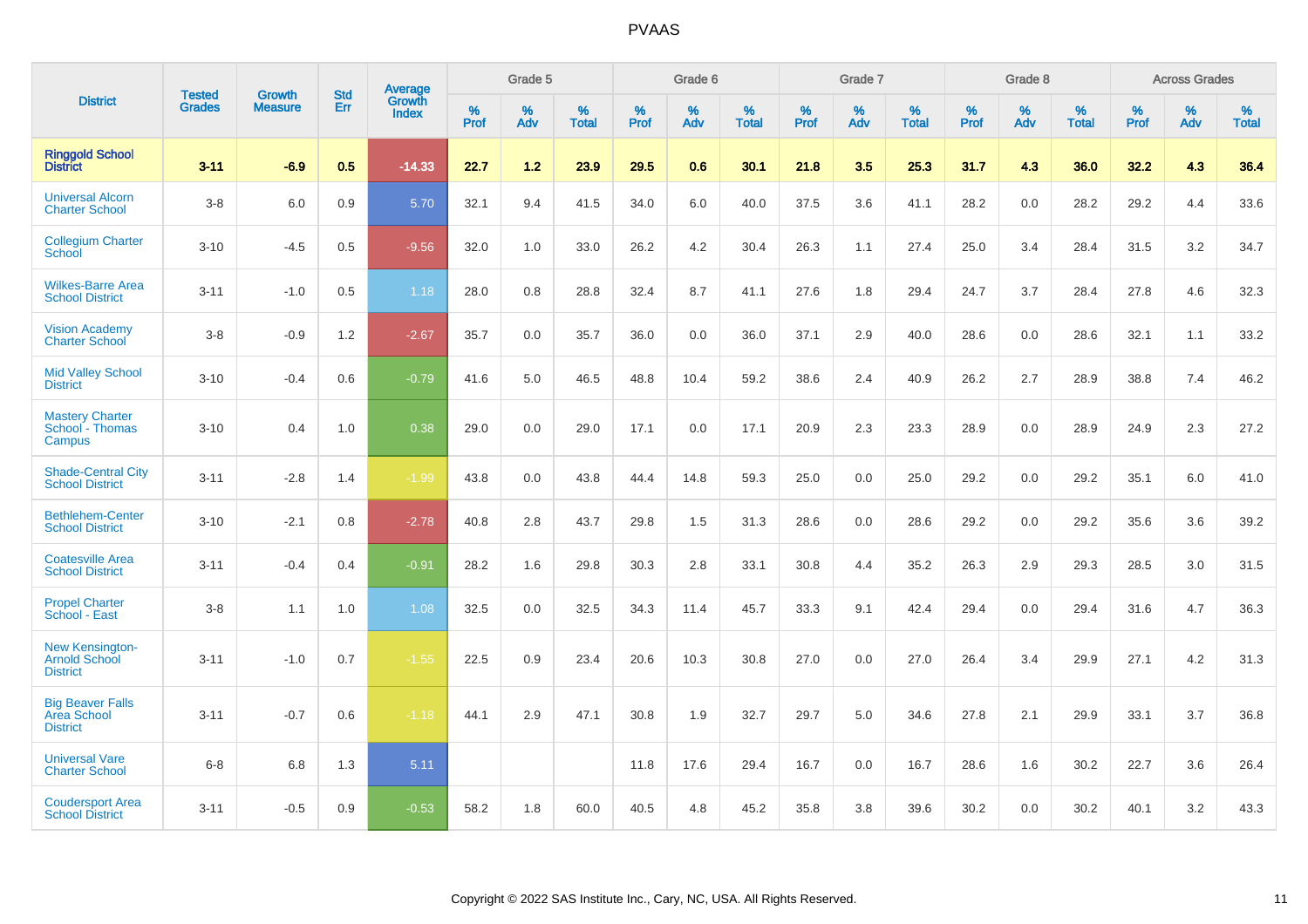|                                                                           |                                | <b>Growth</b>  | <b>Std</b> |                                   |              | Grade 5  |                   |              | Grade 6  |                   |              | Grade 7  |                   |              | Grade 8  |                   |              | <b>Across Grades</b> |                   |
|---------------------------------------------------------------------------|--------------------------------|----------------|------------|-----------------------------------|--------------|----------|-------------------|--------------|----------|-------------------|--------------|----------|-------------------|--------------|----------|-------------------|--------------|----------------------|-------------------|
| <b>District</b>                                                           | <b>Tested</b><br><b>Grades</b> | <b>Measure</b> | <b>Err</b> | <b>Average</b><br>Growth<br>Index | $\%$<br>Prof | %<br>Adv | %<br><b>Total</b> | $\%$<br>Prof | %<br>Adv | %<br><b>Total</b> | $\%$<br>Prof | %<br>Adv | %<br><b>Total</b> | $\%$<br>Prof | %<br>Adv | %<br><b>Total</b> | $\%$<br>Prof | %<br>Adv             | %<br><b>Total</b> |
| <b>Ringgold School</b><br><b>District</b>                                 | $3 - 11$                       | $-6.9$         | 0.5        | $-14.33$                          | 22.7         | 1.2      | 23.9              | 29.5         | 0.6      | 30.1              | 21.8         | 3.5      | 25.3              | 31.7         | 4.3      | 36.0              | 32.2         | 4.3                  | 36.4              |
| <b>Norristown Area</b><br><b>School District</b>                          | $3 - 12$                       | $-1.1$         | 0.4        | $-2.77$                           | 24.5         | 1.0      | 25.5              | 32.9         | 5.0      | 37.8              | 26.4         | 4.8      | 31.3              | 26.6         | 3.6      | 30.2              | 27.8         | 4.0                  | 31.7              |
| <b>Agora Cyber</b><br>Charter School                                      | $3 - 11$                       | $-2.5$         | 0.6        | $-1.84$                           | 31.7         | 1.0      | 32.7              | 30.1         | 7.0      | 37.1              | 29.0         | 2.8      | 31.7              | 28.3         | 2.0      | 30.3              | 30.7         | 4.8                  | 35.5              |
| <b>Turkeyfoot Valley</b><br>Area School<br><b>District</b>                | $3 - 12$                       | 0.6            | 1.4        | 0.40                              | 27.3         | 4.6      | 31.8              | 38.1         | 9.5      | 47.6              | 30.0         | 5.0      | 35.0              | 30.4         | 0.0      | 30.4              | 33.0         | 3.6                  | 36.6              |
| <b>Robert Benjamin</b><br><b>Wiley Community</b><br><b>Charter School</b> | $3 - 8$                        | 3.6            | 0.9        | 4.03                              | 20.9         | 0.0      | 20.9              | 23.4         | 4.3      | 27.7              | 28.1         | 1.8      | 29.8              | 31.1         | 0.0      | 31.1              | 24.2         | 2.4                  | 26.5              |
| <b>Forest Area School</b><br><b>District</b>                              | $3 - 11$                       | $-1.6$         | 1.2        | $-1.32$                           | 45.8         | 0.0      | 45.8              | 37.5         | 4.2      | 41.7              | 24.2         | 12.1     | 36.4              | 28.1         | 3.1      | 31.2              | 40.8         | 6.6                  | 47.4              |
| <b>New Brighton Area</b><br><b>School District</b>                        | $3 - 11$                       | $-4.3$         | 0.6        | $-6.67$                           | 37.1         | 4.5      | 41.6              | 37.0         | 7.0      | 44.0              | 33.7         | 5.0      | 38.6              | 27.6         | $3.8\,$  | 31.4              | 32.4         | 4.8                  | 37.2              |
| <b>Manchester</b><br><b>Academic Charter</b><br>School                    | $3 - 8$                        | 2.1            | 1.1        | 1.80                              | 12.0         | 0.0      | 12.0              | 35.7         | 3.6      | 39.3              | 46.2         | 0.0      | 46.2              | 31.4         | 0.0      | 31.4              | 30.7         | 1.7                  | 32.4              |
| <b>Mount Carmel</b><br><b>Area School</b><br><b>District</b>              | $3 - 11$                       | $-2.5$         | 0.6        | $-3.95$                           | 36.9         | 1.8      | 38.7              | 31.3         | 7.8      | 39.1              | 30.6         | 0.0      | 30.6              | 29.0         | 2.6      | 31.6              | 32.7         | 4.4                  | 37.2              |
| <b>Williamsport Area</b><br><b>School District</b>                        | $3 - 11$                       | $-1.3$         | 0.4        | $-3.63$                           | 46.8         | 4.8      | 51.6              | 43.8         | 8.8      | 52.5              | 34.6         | 4.8      | 39.4              | 26.0         | 5.8      | 31.8              | 37.7         | 8.5                  | 46.2              |
| <b>Scranton School</b><br><b>District</b>                                 | $3 - 12$                       | $-0.8$         | 0.5        | $-1.60$                           | 35.9         | 1.7      | 37.6              | 29.4         | 4.2      | 33.6              | 24.9         | 2.8      | 27.7              | 26.3         | 5.8      | 32.2              | 29.5         | 4.0                  | 33.5              |
| Catasauqua Area<br><b>School District</b>                                 | $3 - 12$                       | $-1.3$         | 0.7        | $-0.01$                           | 30.1         | 0.0      | 30.1              | 55.4         | 9.5      | 64.9              | 33.3         | 2.9      | 36.3              | 24.4         | 7.8      | 32.2              | 36.9         | 5.3                  | 42.2              |
| <b>Ad Prima Charter</b><br><b>School</b>                                  | $3 - 8$                        | 2.7            | 0.8        | 1.75                              | 25.9         | 1.8      | 27.8              | 34.7         | 16.3     | 51.0              | 36.1         | 3.3      | 39.3              | 27.4         | 4.8      | 32.3              | 33.2         | 4.8                  | 38.1              |
| <b>Propel Charter</b><br><b>School-Mckeesport</b>                         | $3 - 8$                        | $-7.2$         | 1.0        | $-7.15$                           | 36.1         | 0.0      | 36.1              | 32.4         | 0.0      | 32.4              | 34.2         | 2.6      | 36.8              | 29.7         | 2.7      | 32.4              | 32.1         | 1.4                  | 33.5              |
| <b>Hazleton Area</b><br><b>School District</b>                            | $3 - 11$                       | 0.5            | 0.4        | 1.18                              | 30.2         | 2.3      | 32.5              | 24.8         | 4.8      | 29.6              | 24.8         | 2.8      | 27.5              | 26.1         | 6.5      | 32.6              | 28.6         | 4.0                  | 32.6              |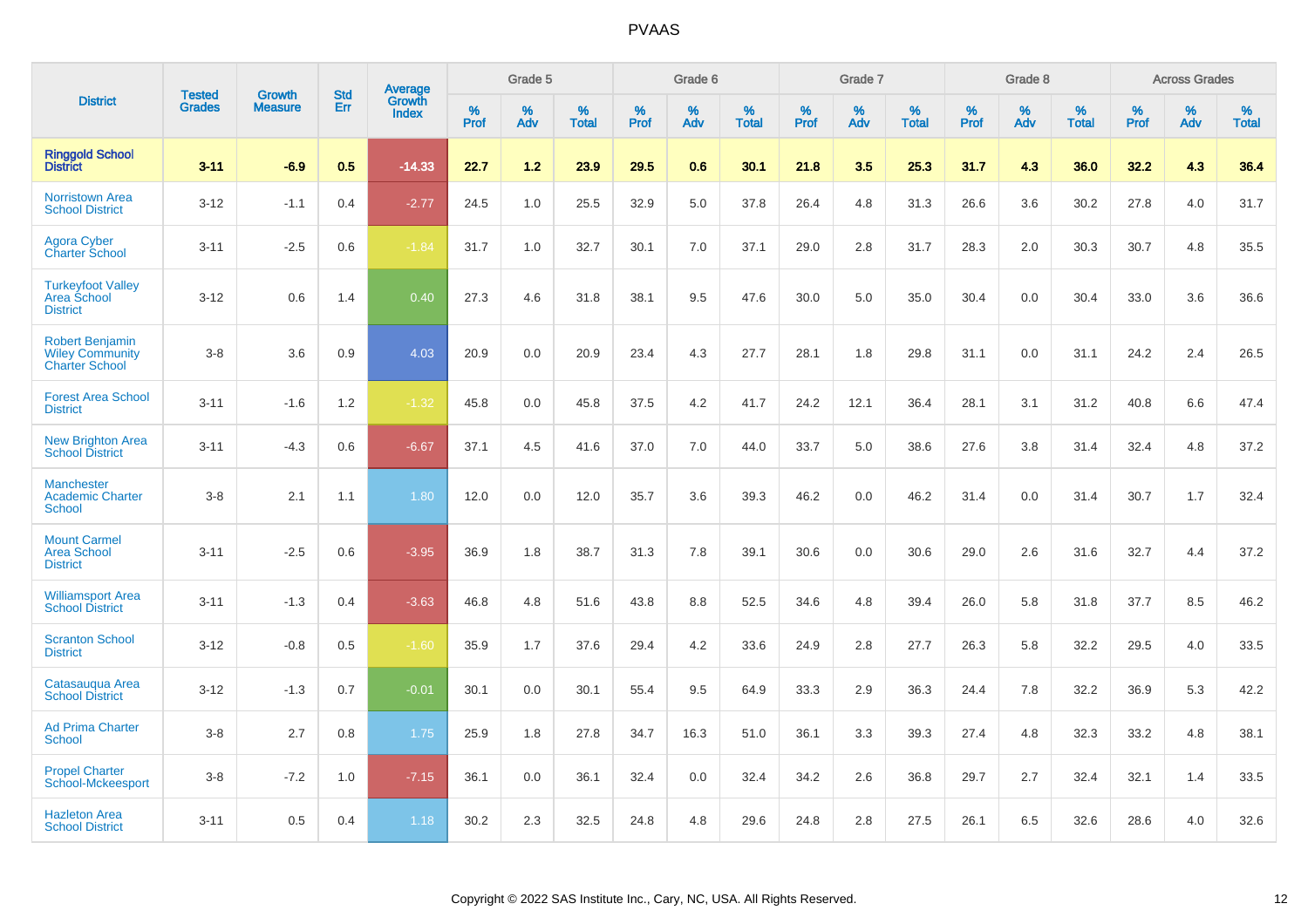|                                                                                       |                                |                                 | <b>Std</b> | <b>Average</b>         |           | Grade 5  |                   |           | Grade 6  |                   |           | Grade 7  |                   |           | Grade 8  |                   |           | <b>Across Grades</b> |                   |
|---------------------------------------------------------------------------------------|--------------------------------|---------------------------------|------------|------------------------|-----------|----------|-------------------|-----------|----------|-------------------|-----------|----------|-------------------|-----------|----------|-------------------|-----------|----------------------|-------------------|
| <b>District</b>                                                                       | <b>Tested</b><br><b>Grades</b> | <b>Growth</b><br><b>Measure</b> | Err        | Growth<br><b>Index</b> | %<br>Prof | %<br>Adv | %<br><b>Total</b> | %<br>Prof | %<br>Adv | %<br><b>Total</b> | %<br>Prof | %<br>Adv | %<br><b>Total</b> | %<br>Prof | %<br>Adv | %<br><b>Total</b> | %<br>Prof | %<br>Adv             | %<br><b>Total</b> |
| <b>Ringgold School</b><br>District                                                    | $3 - 11$                       | $-6.9$                          | 0.5        | $-14.33$               | 22.7      | 1.2      | 23.9              | 29.5      | 0.6      | 30.1              | 21.8      | 3.5      | 25.3              | 31.7      | 4.3      | 36.0              | 32.2      | 4.3                  | 36.4              |
| Salisbury-Elk Lick<br><b>School District</b>                                          | $3 - 11$                       | $-3.9$                          | 1.3        | $-2.93$                | 50.0      | 8.3      | 58.3              | 50.0      | 0.0      | 50.0              | 30.0      | 0.0      | 30.0              | 28.6      | 4.8      | 33.3              | 42.2      | 3.3                  | 45.4              |
| <b>Steel Valley</b><br><b>School District</b>                                         | $3 - 11$                       | $-2.9$                          | 0.7        | $-4.04$                | 38.4      | 1.2      | 39.5              | 37.1      | 14.5     | 51.6              | 26.5      | 3.6      | 30.1              | 26.7      | 6.7      | 33.3              | 35.3      | 10.2                 | 45.5              |
| <b>Center For Student</b><br><b>Learning Charter</b><br><b>School At</b><br>Pennsbury | $6 - 12$                       | 1.9                             | 3.5        | 0.54                   |           |          |                   |           |          |                   |           |          |                   | 25.0      | 8.3      | 33.3              | 26.9      | 3.8                  | 30.8              |
| <b>Central Greene</b><br><b>School District</b>                                       | $3 - 11$                       | $-1.8$                          | 0.6        | $-3.02$                | 35.0      | 0.0      | 35.0              | 40.0      | 9.5      | 49.5              | 33.3      | 5.0      | 38.3              | 31.5      | 1.8      | 33.3              | 35.2      | $5.2\,$              | 40.3              |
| <b>Upper Darby</b><br><b>School District</b>                                          | $3 - 12$                       | 0.7                             | 0.3        | 2.14                   | 30.9      | 2.9      | 33.8              | 29.8      | 6.5      | 36.3              | 26.4      | 1.4      | 27.7              | 29.9      | 3.6      | 33.4              | 30.4      | 5.0                  | 35.4              |
| <b>Conrad Weiser</b><br><b>Area School</b><br><b>District</b>                         | $3 - 11$                       | $-2.3$                          | 0.5        | $-4.84$                | 44.8      | 0.6      | 45.4              | 40.0      | 8.7      | 48.7              | 26.2      | 2.7      | 28.9              | 30.0      | 3.4      | 33.5              | 36.9      | 6.7                  | 43.7              |
| <b>Bristol Borough</b><br><b>School District</b>                                      | $3 - 12$                       | 0.4                             | 0.7        | 1.32                   | 37.3      | 1.3      | 38.7              | 28.4      | 18.2     | 46.6              | 39.5      | 7.4      | 46.9              | 27.7      | 6.0      | 33.7              | 33.3      | 8.0                  | 41.4              |
| <b>Oxford Area</b><br><b>School District</b>                                          | $3 - 11$                       | $-1.2$                          | 0.4        | $-2.58$                | 43.9      | 6.1      | 50.0              | 41.5      | 17.6     | 59.0              | 44.6      | 7.0      | 51.6              | 30.2      | 3.9      | 34.2              | 39.6      | 10.3                 | 49.9              |
| <b>Blacklick Valley</b><br><b>School District</b>                                     | $3 - 11$                       | $-0.1$                          | 1.0        | $-0.10$                | 29.6      | 0.0      | 29.6              | 52.6      | 7.9      | 60.5              | 35.4      | 0.0      | 35.4              | 34.2      | 0.0      | 34.2              | 43.2      | 3.7                  | 46.9              |
| <b>Purchase Line</b><br><b>School District</b>                                        | $3 - 12$                       | $-1.5$                          | 0.8        | $-0.88$                | 37.2      | 5.9      | 43.1              | 40.9      | 6.1      | 47.0              | 39.4      | 3.0      | 42.4              | 30.9      | 3.6      | 34.6              | 39.8      | 6.3                  | 46.1              |
| Northern Lebanon<br><b>School District</b>                                            | $3 - 11$                       | $-3.3$                          | 0.5        | $-6.34$                | 51.7      | 3.4      | 55.2              | 43.1      | 9.2      | 52.3              | 35.3      | 1.3      | 36.6              | 32.3      | 2.6      | 34.8              | 41.8      | 7.5                  | 49.3              |
| Lackawanna Trail<br><b>School District</b>                                            | $3 - 10$                       | $-3.9$                          | 0.8        | $-1.13$                | 50.9      | 3.6      | 54.6              | 38.8      | 14.9     | 53.7              | 45.1      | 5.6      | 50.7              | 31.2      | 3.9      | 35.1              | 43.8      | 10.0                 | 53.8              |
| <b>Fannett-Metal</b><br><b>School District</b>                                        | $3 - 11$                       | 0.5                             | 1.1        | 1.79                   | 34.5      | 10.3     | 44.8              | 44.8      | 6.9      | 51.7              | 37.5      | 3.1      | 40.6              | 33.3      | $2.2\,$  | 35.6              | 40.2      | $9.2\,$              | 49.4              |
| Pennsylvania<br><b>Distance Learning</b><br><b>Charter School</b>                     | $3 - 12$                       | 0.0                             | 0.7        | 0.07                   | 30.3      | 0.0      | 30.3              | 16.2      | 4.0      | 20.3              | 25.6      | 1.2      | 26.7              | 33.3      | 2.3      | 35.6              | 25.8      | 3.0                  | 28.8              |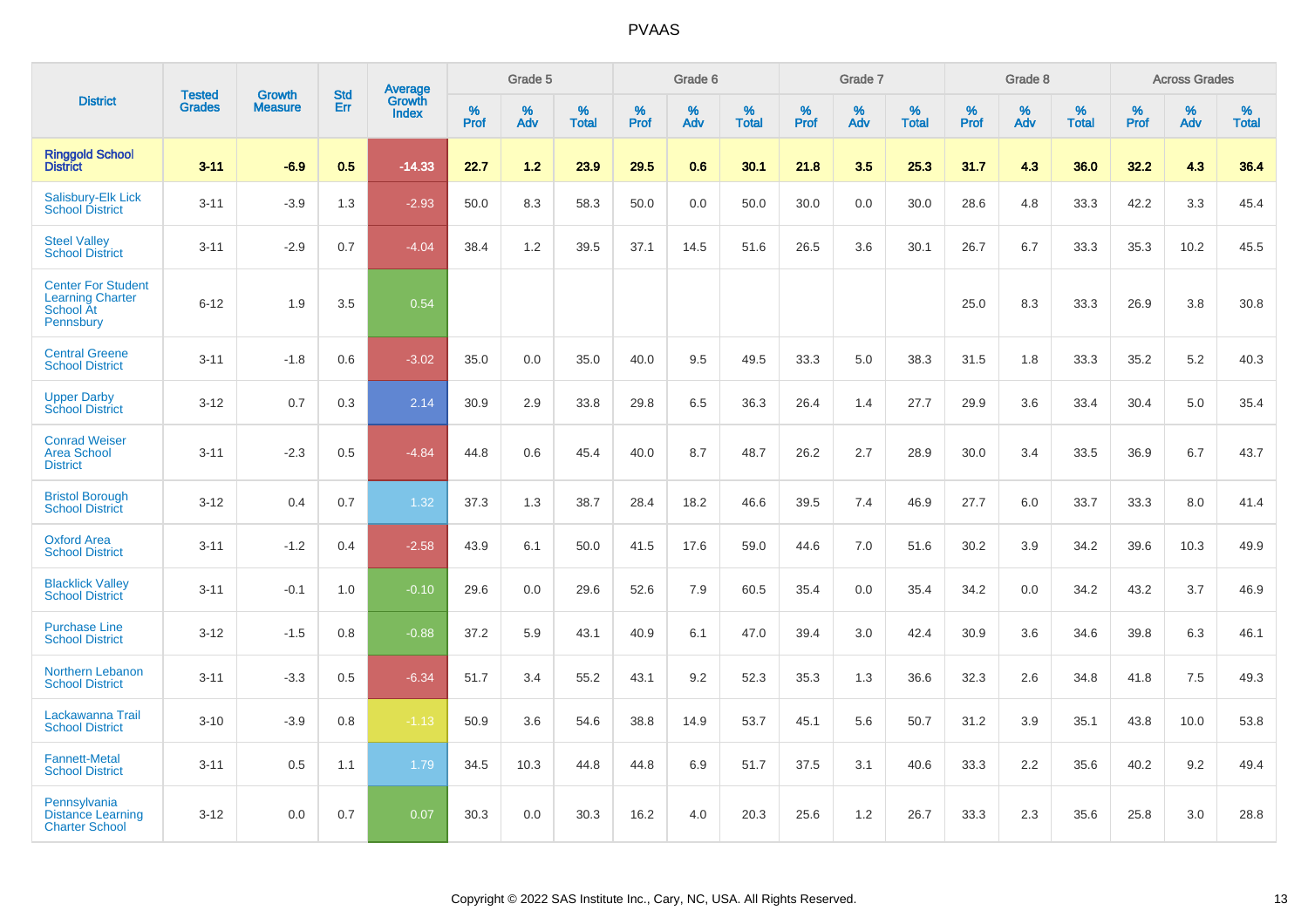|                                                                   |                                | <b>Growth</b>  | <b>Std</b> | Average                |              | Grade 5  |                   |           | Grade 6  |                   |           | Grade 7  |                   |              | Grade 8  |                   |              | <b>Across Grades</b> |                   |
|-------------------------------------------------------------------|--------------------------------|----------------|------------|------------------------|--------------|----------|-------------------|-----------|----------|-------------------|-----------|----------|-------------------|--------------|----------|-------------------|--------------|----------------------|-------------------|
| <b>District</b>                                                   | <b>Tested</b><br><b>Grades</b> | <b>Measure</b> | Err        | Growth<br><b>Index</b> | $\%$<br>Prof | %<br>Adv | %<br><b>Total</b> | %<br>Prof | %<br>Adv | %<br><b>Total</b> | %<br>Prof | %<br>Adv | %<br><b>Total</b> | $\%$<br>Prof | %<br>Adv | %<br><b>Total</b> | $\%$<br>Prof | %<br>Adv             | %<br><b>Total</b> |
| <b>Ringgold School</b><br><b>District</b>                         | $3 - 11$                       | $-6.9$         | 0.5        | $-14.33$               | 22.7         | 1.2      | 23.9              | 29.5      | 0.6      | 30.1              | 21.8      | 3.5      | 25.3              | 31.7         | 4.3      | 36.0              | 32.2         | 4.3                  | 36.4              |
| <b>Antietam School</b><br><b>District</b>                         | $3 - 10$                       | 0.9            | 0.8        | 1.07                   | 29.7         | 1.6      | 31.2              | 35.0      | 5.0      | 40.0              | 29.1      | 0.0      | 29.1              | 34.0         | 1.9      | 35.8              | 31.3         | 3.0                  | 34.2              |
| <b>Hamburg Area</b><br><b>School District</b>                     | $3 - 11$                       | $-0.4$         | 0.5        | $-0.68$                | 41.1         | 5.0      | 46.1              | 43.3      | 6.3      | 49.6              | 33.1      | 1.9      | 35.0              | 32.4         | 3.5      | 35.9              | 38.6         | 5.3                  | 43.9              |
| <b>Ringgold School</b><br><b>District</b>                         | $3 - 11$                       | $-6.9$         | 0.5        | $-14.33$               | 22.7         | 1.2      | 23.9              | 29.5      | 0.6      | 30.1              | 21.8      | 3.5      | 25.3              | 31.7         | 4.3      | 36.0              | 32.2         | 4.3                  | 36.4              |
| <b>Clearfield Area</b><br><b>School District</b>                  | $3 - 10$                       | $-0.5$         | 0.5        | $-0.97$                | 37.9         | 3.2      | 41.1              | 35.8      | 5.8      | 41.6              | 39.0      | 1.5      | 40.4              | 32.4         | 4.1      | 36.6              | 35.2         | 5.8                  | 41.0              |
| <b>Carmichaels Area</b><br><b>School District</b>                 | $3 - 10$                       | $-2.5$         | 0.8        | $-3.36$                | 35.0         | 1.2      | 36.2              | 25.8      | 7.6      | 33.3              | 33.3      | 1.5      | 34.8              | 35.2         | 1.4      | 36.6              | 32.5         | 3.4                  | 35.9              |
| <b>Shamokin Area</b><br><b>School District</b>                    | $3 - 11$                       | 1.2            | 0.5        | $-1.27$                | 42.9         | 2.1      | 45.0              | 32.6      | 9.4      | 42.0              | 44.0      | 1.5      | 45.5              | 31.3         | 5.5      | 36.8              | 34.3         | 5.8                  | 40.1              |
| <b>Eastern Lebanon</b><br><b>County School</b><br><b>District</b> | $3 - 11$                       | $-0.3$         | 0.5        | $-0.57$                | 48.9         | 2.8      | 51.7              | 42.0      | 9.1      | 51.1              | 45.1      | 8.0      | 53.1              | 29.8         | 7.0      | 36.8              | 42.0         | 9.1                  | 51.0              |
| <b>Tidioute</b><br>Community<br><b>Charter School</b>             | $3 - 11$                       | 2.0            | 1.5        | 2.84                   | 69.2         | 0.0      | 69.2              | 61.1      | 5.6      | 66.7              | 26.3      | 0.0      | 26.3              | 37.0         | 0.0      | 37.0              | 43.2         | 4.0                  | 47.2              |
| Environmental<br><b>Charter School At</b><br><b>Frick Park</b>    | $3-9$                          | $-2.5$         | 0.7        | $-3.49$                | 46.0         | 5.3      | 51.3              | 41.5      | 10.6     | 52.1              | 46.6      | 13.6     | 60.2              | 25.4         | 11.9     | 37.3              | 43.3         | 14.6                 | 57.9              |
| <b>East Stroudsburg</b><br><b>Area School</b><br><b>District</b>  | $3 - 11$                       | $-4.1$         | 0.5        | $-8.53$                | 43.7         | 1.9      | 45.6              | 40.8      | 9.4      | 50.3              | 41.9      | 3.5      | 45.4              | 32.3         | 5.1      | 37.3              | 36.5         | 7.4                  | 43.9              |
| <b>Freire Charter</b><br>School                                   | $5 - 11$                       | 1.6            | 0.7        | 0.73                   | 17.5         | 0.0      | 17.5              | 31.4      | 1.4      | 32.9              | 28.3      | 2.0      | 30.3              | 33.6         | 3.7      | 37.4              | 27.6         | 1.9                  | 29.5              |
| <b>Panther Valley</b><br><b>School District</b>                   | $3 - 12$                       | 0.1            | 0.6        | 0.24                   | 26.7         | 1.0      | 27.6              | 33.1      | 1.6      | 34.7              | 34.6      | 2.7      | 37.3              | 32.7         | 4.7      | 37.4              | 31.1         | 4.0                  | 35.1              |
| <b>Connellsville Area</b><br><b>School District</b>               | $3 - 11$                       | $-2.2$         | 0.4        | $-5.74$                | 34.7         | 3.7      | 38.4              | 32.7      | 6.4      | 39.1              | 27.4      | 5.1      | 32.4              | 33.8         | 3.6      | 37.4              | 33.6         | 5.9                  | 39.6              |
| <b>Juniata Valley</b><br><b>School District</b>                   | $3 - 11$                       | $-0.4$         | 0.9        | $-0.41$                | 53.5         | 2.3      | 55.8              | 35.7      | 8.9      | 44.6              | 50.9      | 5.3      | 56.1              | 33.3         | 4.2      | 37.5              | 41.8         | 7.0                  | 48.8              |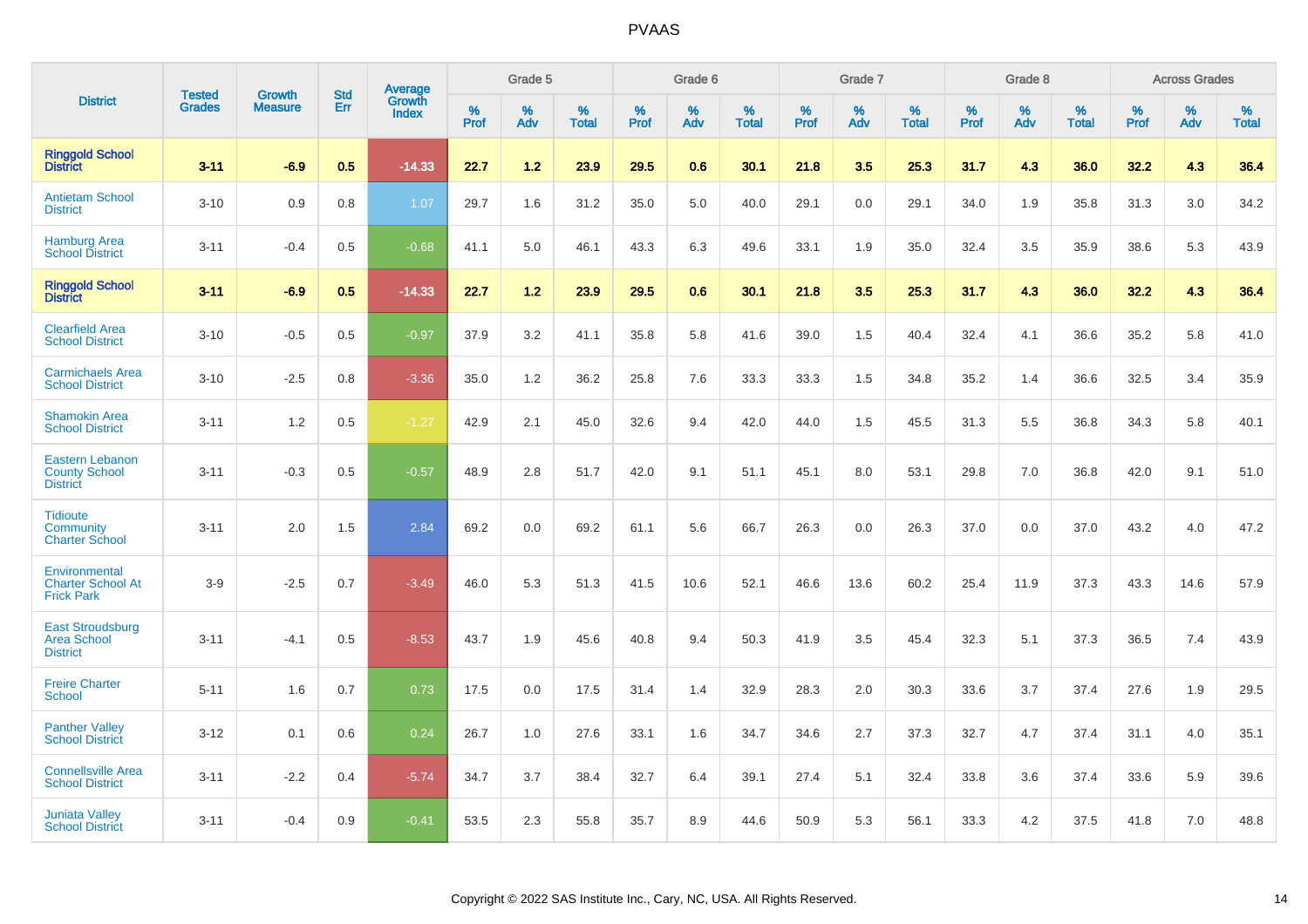|                                                                                 | <b>Tested</b> | <b>Growth</b>  | <b>Std</b> | Average                |                  | Grade 5  |                   |                  | Grade 6  |                   |                  | Grade 7  |                   |           | Grade 8  |                   |                  | <b>Across Grades</b> |                   |
|---------------------------------------------------------------------------------|---------------|----------------|------------|------------------------|------------------|----------|-------------------|------------------|----------|-------------------|------------------|----------|-------------------|-----------|----------|-------------------|------------------|----------------------|-------------------|
| <b>District</b>                                                                 | <b>Grades</b> | <b>Measure</b> | Err        | Growth<br><b>Index</b> | %<br><b>Prof</b> | %<br>Adv | %<br><b>Total</b> | %<br><b>Prof</b> | %<br>Adv | %<br><b>Total</b> | %<br><b>Prof</b> | %<br>Adv | %<br><b>Total</b> | %<br>Prof | %<br>Adv | %<br><b>Total</b> | %<br><b>Prof</b> | %<br>Adv             | %<br><b>Total</b> |
| <b>Ringgold School</b><br><b>District</b>                                       | $3 - 11$      | $-6.9$         | 0.5        | $-14.33$               | 22.7             | $1.2$    | 23.9              | 29.5             | 0.6      | 30.1              | 21.8             | 3.5      | 25.3              | 31.7      | 4.3      | 36.0              | 32.2             | 4.3                  | 36.4              |
| Pocono Mountain<br><b>School District</b>                                       | $3 - 12$      | 0.1            | 0.6        | $-0.22$                | 48.0             | 5.4      | 53.5              | 41.8             | 7.9      | 49.7              | 42.1             | 1.8      | 43.9              | 35.6      | 1.9      | 37.5              | 43.4             | 7.1                  | 50.5              |
| <b>Hope For</b><br><b>Hyndman Charter</b><br>School                             | $3 - 11$      | 4.1            | 1.9        | 2.16                   |                  |          |                   | 12.5             | 6.2      | 18.8              | 41.7             | 8.3      | 50.0              | 37.5      | 0.0      | 37.5              | 27.4             | 6.0                  | 33.3              |
| <b>Pittston Area</b><br><b>School District</b>                                  | $3 - 11$      | $-3.7$         | 0.8        | $-4.75$                | 36.6             | 1.4      | 38.0              | 36.2             | 4.3      | 40.4              | 28.8             | 1.5      | 30.3              | 34.5      | 3.4      | 37.9              | 35.3             | 5.0                  | 40.3              |
| <b>Pittsburgh School</b><br><b>District</b>                                     | $3 - 11$      | $-1.6$         | 0.2        | $-8.53$                | 29.0             | 3.9      | 32.8              | 27.7             | 11.6     | 39.2              | 33.3             | 6.0      | 39.3              | 30.7      | 7.3      | 38.0              | 29.7             | 7.6                  | 37.3              |
| <b>Executive</b><br><b>Education</b><br><b>Academy Charter</b><br><b>School</b> | $3 - 10$      | $-5.5$         | 1.6        | $-1.38$                | 10.0             | 0.0      | 10.0              | 12.5             | 6.2      | 18.8              |                  |          |                   | 38.1      | 0.0      | 38.1              | 31.4             | 2.9                  | 34.3              |
| <b>Mount Union Area</b><br><b>School District</b>                               | $3 - 10$      | 1.4            | 0.7        | 2.08                   | 28.7             | 3.2      | 31.9              | 28.4             | 0.0      | 28.4              | 28.9             | 4.8      | 33.7              | 36.9      | 1.2      | 38.1              | 31.6             | 2.9                  | 34.4              |
| <b>Laboratory Charter</b><br><b>School</b>                                      | $3-8$         | 3.4            | 1.2        | 2.86                   | 17.2             | 0.0      | 17.2              | 26.2             | 7.1      | 33.3              | 52.0             | 0.0      | 52.0              | 33.3      | 4.8      | 38.1              | 27.2             | 2.4                  | 29.6              |
| <b>Halifax Area</b><br><b>School District</b>                                   | $3 - 11$      | 0.6            | 0.8        | 1.63                   | 52.9             | 8.6      | 61.4              | 51.8             | 20.4     | 72.2              | 41.6             | 6.5      | 48.0              | 35.5      | 2.6      | 38.2              | 44.9             | 10.1                 | 55.1              |
| <b>Southeast Delco</b><br><b>School District</b>                                | $3 - 10$      | $-0.6$         | 0.6        | $-1.09$                | 28.6             | 0.0      | 28.6              | 30.4             | 1.8      | 32.1              | 29.2             | 1.5      | 30.8              | 34.4      | 3.8      | 38.2              | 28.9             | 2.4                  | 31.3              |
| <b>Brownsville Area</b><br><b>School District</b>                               | $3 - 12$      | 1.2            | 0.7        | 1.56                   | 40.5             | 0.0      | 40.5              | 24.7             | 1.2      | 25.9              | 30.0             | 3.8      | 33.8              | 37.0      | 1.4      | 38.4              | 32.0             | 2.6                  | 34.6              |
| <b>Frederick Douglass</b><br><b>Mastery Charter</b><br><b>School</b>            | $3-8$         | 1.8            | 1.4        | 0.89                   | 20.8             | 0.0      | 20.8              | 22.2             | 0.0      | 22.2              | 14.3             | 0.0      | 14.3              | 34.6      | 3.8      | 38.5              | 19.1             | 0.9                  | 20.0              |
| <b>Universal Institute</b><br><b>Charter School</b>                             | $3 - 8$       | 2.4            | 0.7        | 3.38                   | 20.3             | 0.0      | 20.3              | 21.9             | 1.4      | 23.3              | 28.6             | 0.0      | 28.6              | 35.2      | 3.4      | 38.6              | 26.8             | 1.5                  | 28.3              |
| <b>Bensalem</b><br><b>Township School</b><br><b>District</b>                    | $3 - 11$      | $-1.5$         | 0.3        | $-2.85$                | 24.4             | 3.4      | 27.7              | 32.6             | 7.6      | 40.2              | 29.8             | 4.8      | 34.6              | 31.8      | 6.9      | 38.7              | 28.8             | 6.0                  | 34.8              |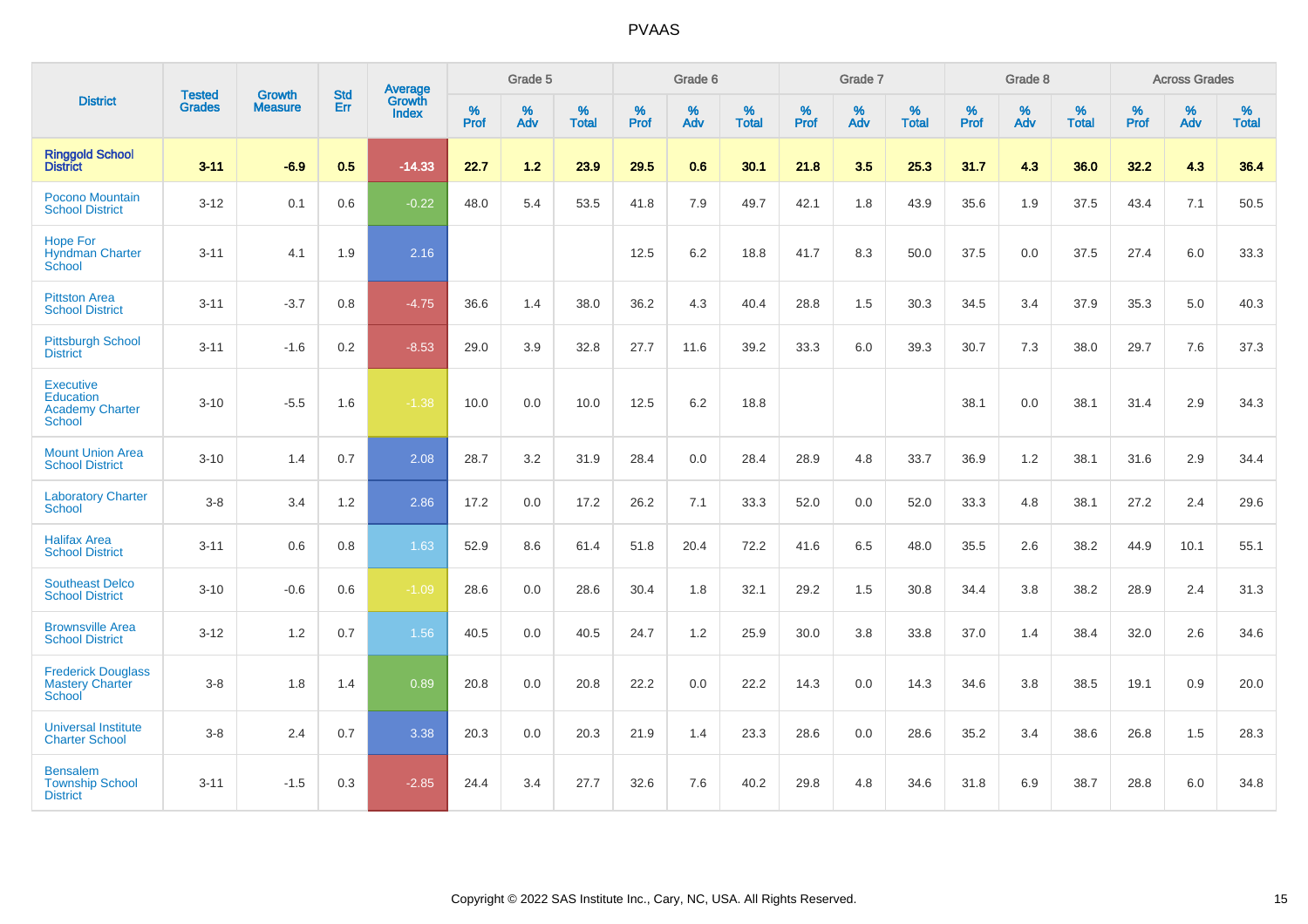|                                                                     |                                |                                 | <b>Std</b> | Average                |           | Grade 5  |                   |           | Grade 6  |                   |           | Grade 7  |                   |           | Grade 8  |                   |           | <b>Across Grades</b> |                   |
|---------------------------------------------------------------------|--------------------------------|---------------------------------|------------|------------------------|-----------|----------|-------------------|-----------|----------|-------------------|-----------|----------|-------------------|-----------|----------|-------------------|-----------|----------------------|-------------------|
| <b>District</b>                                                     | <b>Tested</b><br><b>Grades</b> | <b>Growth</b><br><b>Measure</b> | Err        | Growth<br><b>Index</b> | %<br>Prof | %<br>Adv | %<br><b>Total</b> | %<br>Prof | %<br>Adv | %<br><b>Total</b> | %<br>Prof | %<br>Adv | %<br><b>Total</b> | %<br>Prof | %<br>Adv | %<br><b>Total</b> | %<br>Prof | %<br>Adv             | %<br><b>Total</b> |
| <b>Ringgold School</b><br><b>District</b>                           | $3 - 11$                       | $-6.9$                          | 0.5        | $-14.33$               | 22.7      | 1.2      | 23.9              | 29.5      | 0.6      | 30.1              | 21.8      | 3.5      | 25.3              | 31.7      | 4.3      | 36.0              | 32.2      | 4.3                  | 36.4              |
| Susquehanna<br><b>Community School</b><br><b>District</b>           | $3 - 11$                       | 0.1                             | 0.9        | 0.75                   | 47.1      | 7.8      | 54.9              | 43.1      | 12.1     | 55.2              | 43.5      | 6.5      | 50.0              | 36.7      | 2.0      | 38.8              | 40.9      | 10.7                 | 51.6              |
| <b>Greater Nanticoke</b><br><b>Area School</b><br><b>District</b>   | $3 - 12$                       | $-0.0$                          | 0.6        | $-0.25$                | 43.1      | 2.8      | 45.9              | 26.7      | 6.0      | 32.8              | 23.6      | 1.9      | 25.5              | 35.6      | 3.5      | 39.1              | 29.8      | 5.0                  | 34.8              |
| Philipsburg-<br>Osceola Area<br><b>School District</b>              | $3 - 11$                       | $-4.8$                          | 0.6        | $-8.12$                | 45.5      | 6.5      | 52.0              | 41.3      | 11.9     | 53.2              | 35.2      | 2.4      | 37.6              | 33.0      | 6.2      | 39.2              | 40.7      | 11.1                 | 51.8              |
| <b>West Greene</b><br><b>School District</b>                        | $3 - 11$                       | $-1.2$                          | 1.0        | $-1.22$                | 46.2      | 10.3     | 56.4              | 35.9      | 15.4     | 51.3              | 28.3      | 11.3     | 39.6              | 35.3      | 3.9      | 39.2              | 43.2      | 10.7                 | 53.9              |
| <b>West Mifflin Area</b><br><b>School District</b>                  | $3 - 12$                       | $-3.0$                          | 0.5        | $-5.97$                | 35.9      | 4.2      | 40.1              | 37.4      | 5.4      | 42.9              | 38.9      | 1.0      | 39.8              | 35.2      | 4.4      | 39.6              | 37.4      | 4.4                  | 41.8              |
| Susquehanna<br><b>Township School</b><br><b>District</b>            | $3 - 12$                       | $-0.5$                          | 0.5        | $-0.99$                | 42.6      | 1.2      | 43.8              | 30.8      | 2.0      | 32.8              | 27.1      | 2.8      | 29.9              | 33.8      | 6.1      | 39.9              | 34.8      | 4.8                  | 39.6              |
| <b>Canton Area</b><br><b>School District</b>                        | $3 - 11$                       | $-2.0$                          | 0.8        | $-2.34$                | 57.7      | 5.8      | 63.5              | 46.0      | 4.8      | 50.8              | 40.0      | 0.0      | 40.0              | 36.9      | 3.1      | 40.0              | 43.6      | 6.7                  | 50.3              |
| <b>Southern Fulton</b><br><b>School District</b>                    | $3 - 11$                       | 0.0                             | 0.9        | 0.03                   | 53.2      | 6.4      | 59.6              | 41.4      | 15.5     | 56.9              | 40.4      | 0.0      | 40.4              | 32.0      | 8.0      | 40.0              | 43.4      | 7.9                  | 51.3              |
| <b>Galeton Area</b><br><b>School District</b>                       | $3 - 11$                       | 2.2                             | 1.4        | 1.61                   | 56.0      | 8.0      | 64.0              | 38.1      | 14.3     | 52.4              | 28.0      | 0.0      | 28.0              | 35.0      | 5.0      | 40.0              | 37.7      | 6.9                  | 44.6              |
| <b>Allegheny-Clarion</b><br><b>Valley School</b><br><b>District</b> | $3 - 10$                       | 2.1                             | 1.0        | 2.22                   | 42.5      | 5.0      | 47.5              | 42.1      | 15.8     | 57.9              | 43.9      | 2.4      | 46.3              | 40.0      | 0.0      | 40.0              | 40.9      | 9.1                  | 50.0              |
| <b>Bethlehem Area</b><br><b>School District</b>                     | $3 - 11$                       | 0.3                             | 0.4        | 0.74                   | 50.4      | 5.3      | 55.6              | 39.9      | 8.4      | 48.3              | 40.8      | 5.2      | 46.0              | 33.8      | 6.3      | 40.1              | 42.3      | 9.3                  | 51.6              |
| <b>West Middlesex</b><br><b>Area School</b><br><b>District</b>      | $3 - 10$                       | $-1.3$                          | 0.9        | $-1.43$                | 52.2      | 17.4     | 69.6              | 41.0      | 26.2     | 67.2              | 44.4      | 5.6      | 50.0              | 35.7      | 4.8      | 40.5              | 42.5      | 12.1                 | 54.6              |
| <b>Dunmore School</b><br><b>District</b>                            | $3 - 11$                       | $-2.2$                          | 0.7        | $-3.28$                | 47.2      | 8.3      | 55.6              | 48.9      | 14.1     | 63.0              | 45.9      | 1.8      | 47.7              | 34.5      | 6.0      | 40.5              | 44.8      | 9.4                  | 54.2              |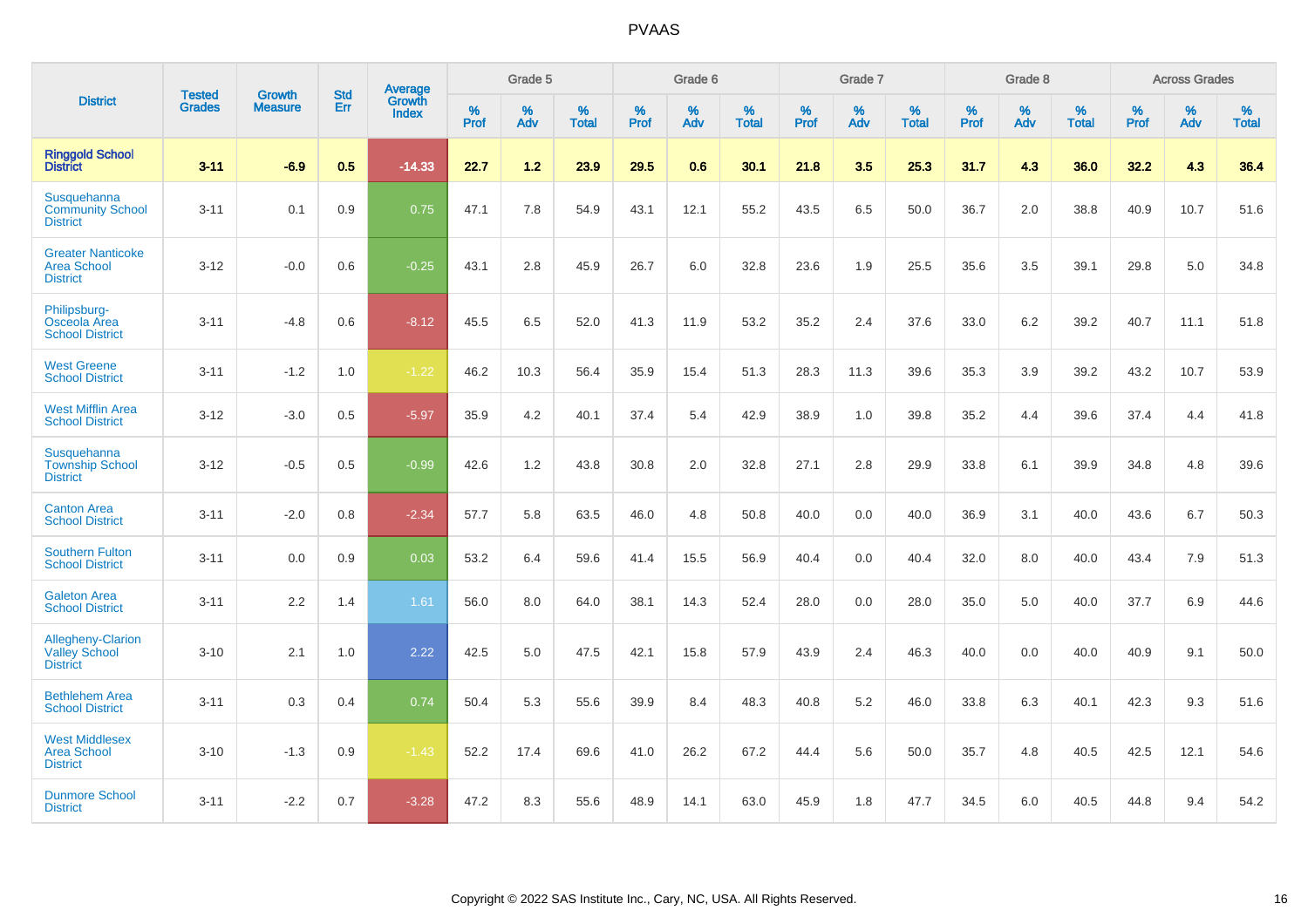|                                                        | <b>Tested</b> | <b>Growth</b>  | <b>Std</b> | Average                |                     | Grade 5  |                   |                     | Grade 6  |                   |              | Grade 7  |                   |                     | Grade 8  |                   |                     | <b>Across Grades</b> |                   |
|--------------------------------------------------------|---------------|----------------|------------|------------------------|---------------------|----------|-------------------|---------------------|----------|-------------------|--------------|----------|-------------------|---------------------|----------|-------------------|---------------------|----------------------|-------------------|
| <b>District</b>                                        | <b>Grades</b> | <b>Measure</b> | Err        | Growth<br><b>Index</b> | $\%$<br><b>Prof</b> | %<br>Adv | %<br><b>Total</b> | $\%$<br><b>Prof</b> | %<br>Adv | %<br><b>Total</b> | $\%$<br>Prof | %<br>Adv | %<br><b>Total</b> | $\%$<br><b>Prof</b> | %<br>Adv | %<br><b>Total</b> | $\%$<br><b>Prof</b> | %<br>Adv             | %<br><b>Total</b> |
| <b>Ringgold School</b><br><b>District</b>              | $3 - 11$      | $-6.9$         | 0.5        | $-14.33$               | 22.7                | $1.2$    | 23.9              | 29.5                | 0.6      | 30.1              | 21.8         | 3.5      | 25.3              | 31.7                | 4.3      | 36.0              | 32.2                | 4.3                  | 36.4              |
| <b>Wyalusing Area</b><br><b>School District</b>        | $3 - 12$      | 1.0            | 0.7        | 1.58                   | 36.1                | 2.4      | 38.6              | 43.1                | 13.7     | 56.9              | 43.5         | 12.0     | 55.4              | 36.8                | 3.8      | 40.6              | 39.8                | 9.9                  | 49.6              |
| <b>Universal</b><br><b>Creighton Charter</b><br>School | $3 - 8$       | $-0.0$         | 0.7        | $-0.06$                | 31.0                | 2.4      | 33.3              | 25.6                | 2.3      | 27.9              | 15.4         | 4.6      | 20.0              | 34.9                | 5.8      | 40.7              | 28.8                | 4.7                  | 33.5              |
| <b>Northwest Area</b><br><b>School District</b>        | $3 - 10$      | $-2.3$         | 0.9        | $-2.59$                | 38.6                | 0.0      | 38.6              | 26.7                | 8.3      | 35.0              | 28.0         | 0.0      | 28.0              | 37.0                | 3.7      | 40.7              | 32.5                | 3.1                  | 35.6              |
| <b>Keystone Central</b><br><b>School District</b>      | $3 - 11$      | 1.9            | 0.4        | 4.90                   | 36.0                | 3.6      | 39.7              | 38.1                | 13.8     | 52.0              | 33.4         | 4.4      | 37.8              | 37.3                | 3.6      | 40.9              | 36.9                | 7.7                  | 44.6              |
| <b>Bellefonte Area</b><br><b>School District</b>       | $3 - 11$      | $-0.0$         | 0.5        | $-0.04$                | 56.6                | 10.2     | 66.9              | 40.3                | 19.3     | 59.7              | 50.6         | 6.0      | 56.6              | 32.2                | 8.8      | 41.0              | 44.8                | 12.3                 | 57.1              |
| <b>Chichester School</b><br><b>District</b>            | $3 - 11$      | $-4.0$         | 0.7        | $-5.51$                | 27.3                | 1.1      | 28.4              | 37.2                | 9.0      | 46.2              | 31.2         | 6.2      | 37.5              | 41.1                | 0.0      | 41.1              | 36.7                | 5.7                  | 42.4              |
| <b>Burgettstown Area</b><br><b>School District</b>     | $3 - 11$      | $-3.6$         | 0.7        | $-4.89$                | 35.1                | 6.5      | 41.6              | 58.5                | 7.7      | 66.2              | 32.9         | 2.4      | 35.4              | 35.6                | 5.5      | 41.1              | 40.5                | 8.8                  | 49.3              |
| <b>Easton Area</b><br><b>School District</b>           | $3 - 12$      | 0.1            | 0.4        | 0.32                   | 43.5                | 2.4      | 45.9              | 33.8                | 7.9      | 41.8              | 40.1         | 7.2      | 47.2              | 35.4                | 6.0      | 41.4              | 36.9                | 7.9                  | 44.8              |
| <b>Freedom Area</b><br><b>School District</b>          | $3 - 11$      | $-1.9$         | 0.7        | $-2.73$                | 36.0                | 2.3      | 38.4              | 36.8                | 12.6     | 49.4              | 37.9         | 1.9      | 39.8              | 40.3                | 1.3      | 41.6              | 38.8                | 6.0                  | 44.7              |
| <b>Elk Lake School</b><br><b>District</b>              | $3 - 11$      | 2.6            | 0.7        | 3.89                   | 43.8                | 3.8      | 47.5              | 35.8                | 21.0     | 56.8              | 39.8         | 11.4     | 51.1              | 35.8                | 6.2      | 42.0              | 38.3                | 11.7                 | 50.0              |
| Pennsylvania<br><b>Cyber Charter</b><br>School         | $3 - 11$      | 2.1            | 0.5        | 4.24                   | 41.0                | 4.9      | 45.8              | 39.5                | 11.2     | 50.7              | 42.9         | 3.4      | 46.4              | 39.5                | 2.6      | 42.0              | 40.1                | 7.4                  | 47.5              |
| <b>Huntingdon Area</b><br><b>School District</b>       | $3 - 11$      | 1.8            | 0.6        | 3.16                   | 41.6                | 3.5      | 45.1              | 33.0                | 11.9     | 44.9              | 34.5         | 7.9      | 42.4              | 34.9                | 7.1      | 42.1              | 37.2                | 10.0                 | 47.2              |
| <b>Mcguffey School</b><br><b>District</b>              | $3 - 11$      | $-1.8$         | 0.6        | $-3.07$                | 43.5                | 1.8      | 45.4              | 42.7                | 12.6     | 55.3              | 34.9         | 0.9      | 35.8              | 38.0                | 4.1      | 42.2              | 41.6                | 8.2                  | 49.8              |
| <b>New Foundations</b><br><b>Charter School</b>        | $3 - 11$      | $-0.9$         | 0.8        | $-1.16$                | 37.0                | 9.3      | 46.3              | 38.1                | 9.5      | 47.6              | 50.8         | 3.3      | 54.1              | 36.1                | 6.0      | 42.2              | 41.1                | 6.7                  | 47.8              |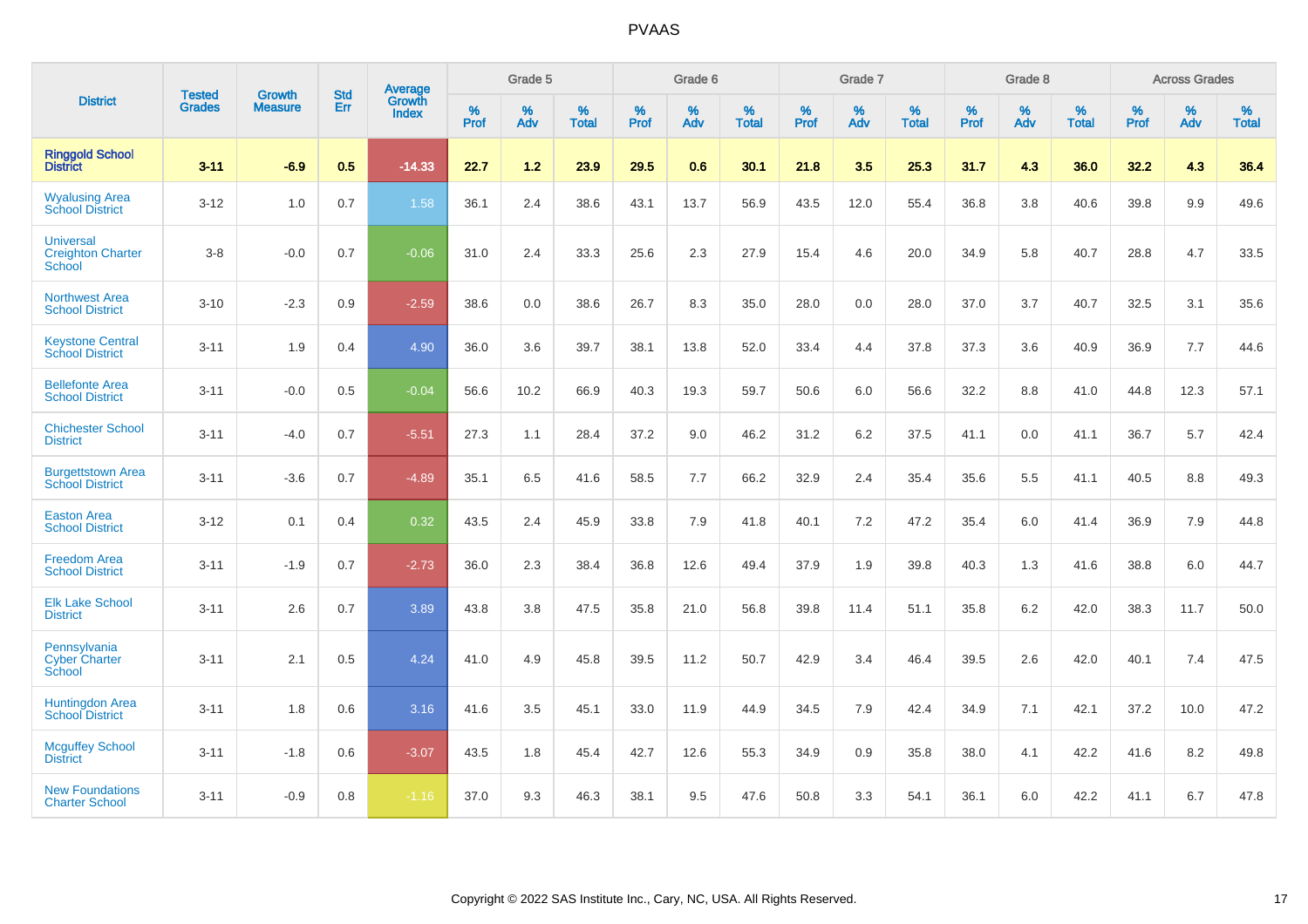|                                                                 | <b>Tested</b> | <b>Growth</b>  | <b>Std</b> | Average                       |           | Grade 5  |                   |           | Grade 6  |                   |           | Grade 7  |                   |           | Grade 8  |                   |           | <b>Across Grades</b> |                   |
|-----------------------------------------------------------------|---------------|----------------|------------|-------------------------------|-----------|----------|-------------------|-----------|----------|-------------------|-----------|----------|-------------------|-----------|----------|-------------------|-----------|----------------------|-------------------|
| <b>District</b>                                                 | <b>Grades</b> | <b>Measure</b> | Err        | <b>Growth</b><br><b>Index</b> | %<br>Prof | %<br>Adv | %<br><b>Total</b> | %<br>Prof | %<br>Adv | %<br><b>Total</b> | %<br>Prof | %<br>Adv | %<br><b>Total</b> | %<br>Prof | %<br>Adv | %<br><b>Total</b> | %<br>Prof | %<br>Adv             | %<br><b>Total</b> |
| <b>Ringgold School</b><br><b>District</b>                       | $3 - 11$      | $-6.9$         | 0.5        | $-14.33$                      | 22.7      | 1.2      | 23.9              | 29.5      | 0.6      | 30.1              | 21.8      | 3.5      | 25.3              | 31.7      | 4.3      | 36.0              | 32.2      | 4.3                  | 36.4              |
| <b>Wyoming Valley</b><br><b>West School</b><br><b>District</b>  | $3 - 11$      | 0.9            | 0.5        | 1.99                          | 41.0      | 4.2      | 45.2              | 32.6      | 7.6      | 40.3              | 40.5      | 4.2      | 44.6              | 30.1      | 12.1     | 42.2              | 35.8      | 6.9                  | 42.7              |
| <b>Middletown Area</b><br><b>School District</b>                | $3 - 11$      | $-0.3$         | 0.6        | $-2.50$                       | 40.9      | 6.3      | 47.2              | 28.7      | 7.0      | 35.7              | 43.8      | 5.6      | 49.3              | 38.5      | 3.8      | 42.3              | 37.8      | 8.2                  | 46.0              |
| <b>Wilmington Area</b><br><b>School District</b>                | $3 - 11$      | $-0.8$         | 0.8        | $-0.91$                       | 60.3      | 13.8     | 74.1              | 43.3      | 11.7     | 55.0              | 33.3      | 11.8     | 45.1              | 32.2      | 10.2     | 42.4              | 43.2      | 13.4                 | 56.6              |
| <b>Penns Manor Area</b><br><b>School District</b>               | $3 - 12$      | 1.6            | 0.8        | 1.96                          | 49.2      | 1.6      | 50.8              | 30.9      | 3.6      | 34.6              | 38.5      | 3.8      | 42.3              | 30.5      | 11.9     | 42.4              | 40.8      | 6.9                  | 47.8              |
| <b>Yough School</b><br><b>District</b>                          | $3 - 10$      | $-4.7$         | 0.6        | $-8.11$                       | 37.9      | 1.5      | 39.4              | 39.6      | 15.7     | 55.2              | 42.3      | 8.2      | 50.5              | 36.7      | 5.8      | 42.5              | 41.9      | 9.2                  | 51.1              |
| <b>Karns City Area</b><br><b>School District</b>                | $3 - 11$      | $-0.9$         | 0.6        | $-1.37$                       | 56.2      | 9.0      | 65.2              | 46.6      | 14.8     | 61.4              | 47.4      | 1.7      | 49.1              | 40.7      | 1.8      | 42.6              | 44.7      | 6.8                  | 51.5              |
| <b>Fairfield Area</b><br><b>School District</b>                 | $3 - 11$      | $-1.0$         | 0.8        | $-1.22$                       | 50.8      | 3.3      | 54.1              | 44.3      | 6.6      | 50.8              | 45.4      | 1.8      | 47.3              | 37.0      | 5.6      | 42.6              | 45.1      | 9.6                  | 54.6              |
| Northwood<br><b>Academy Charter</b><br><b>School</b>            | $3 - 8$       | $-0.1$         | 0.7        | $-0.12$                       | 23.4      | 1.3      | 24.7              | 44.2      | 6.5      | 50.6              | 37.5      | 5.6      | 43.1              | 29.6      | 13.0     | 42.6              | 31.0      | 5.4                  | 36.4              |
| Northwestern<br><b>School District</b>                          | $3 - 11$      | $-4.4$         | 0.6        | $-6.84$                       | 50.0      | 2.1      | 52.1              | 41.4      | 16.1     | 57.5              | 42.4      | 1.9      | 44.3              | 36.4      | 6.4      | 42.7              | 40.4      | 8.1                  | 48.5              |
| Cheltenham<br><b>School District</b>                            | $3 - 11$      | $-2.6$         | 0.6        | $-4.40$                       | 43.9      | 13.0     | 56.9              | 49.5      | 17.8     | 67.3              | 48.3      | 9.4      | 57.7              | 35.2      | 7.7      | 42.9              | 44.0      | 14.8                 | 58.8              |
| <b>Sullivan County</b><br><b>School District</b>                | $3 - 10$      | $-3.1$         | 1.0        | $-2.96$                       | 23.8      | 2.4      | 26.2              | 62.0      | 6.0      | 68.0              | 41.2      | 5.9      | 47.1              | 40.0      | 2.9      | 42.9              | 40.0      | 6.0                  | 46.0              |
| <b>Albert Gallatin</b><br><b>Area School</b><br><b>District</b> | $3 - 11$      | 0.4            | 0.5        | 0.93                          | 45.8      | 5.4      | 51.2              | 34.0      | 8.4      | 42.4              | 39.7      | 2.2      | 41.8              | 37.8      | 5.3      | 43.0              | 38.7      | 7.6                  | 46.2              |
| <b>Shikellamy School</b><br><b>District</b>                     | $3 - 10$      | $-2.8$         | 0.5        | $-6.17$                       | 47.9      | 5.7      | 53.6              | 29.1      | 9.8      | 38.9              | 41.5      | 8.5      | 50.0              | 35.8      | 7.4      | 43.2              | 38.2      | 9.0                  | 47.3              |
| <b>Jim Thorpe Area</b><br><b>School District</b>                | $3 - 11$      | $-3.4$         | 0.6        | $-4.06$                       | 45.4      | 2.0      | 47.5              | 30.8      | 9.4      | 40.2              | 37.9      | 6.4      | 44.3              | 37.6      | 5.6      | 43.2              | 38.6      | 8.0                  | 46.6              |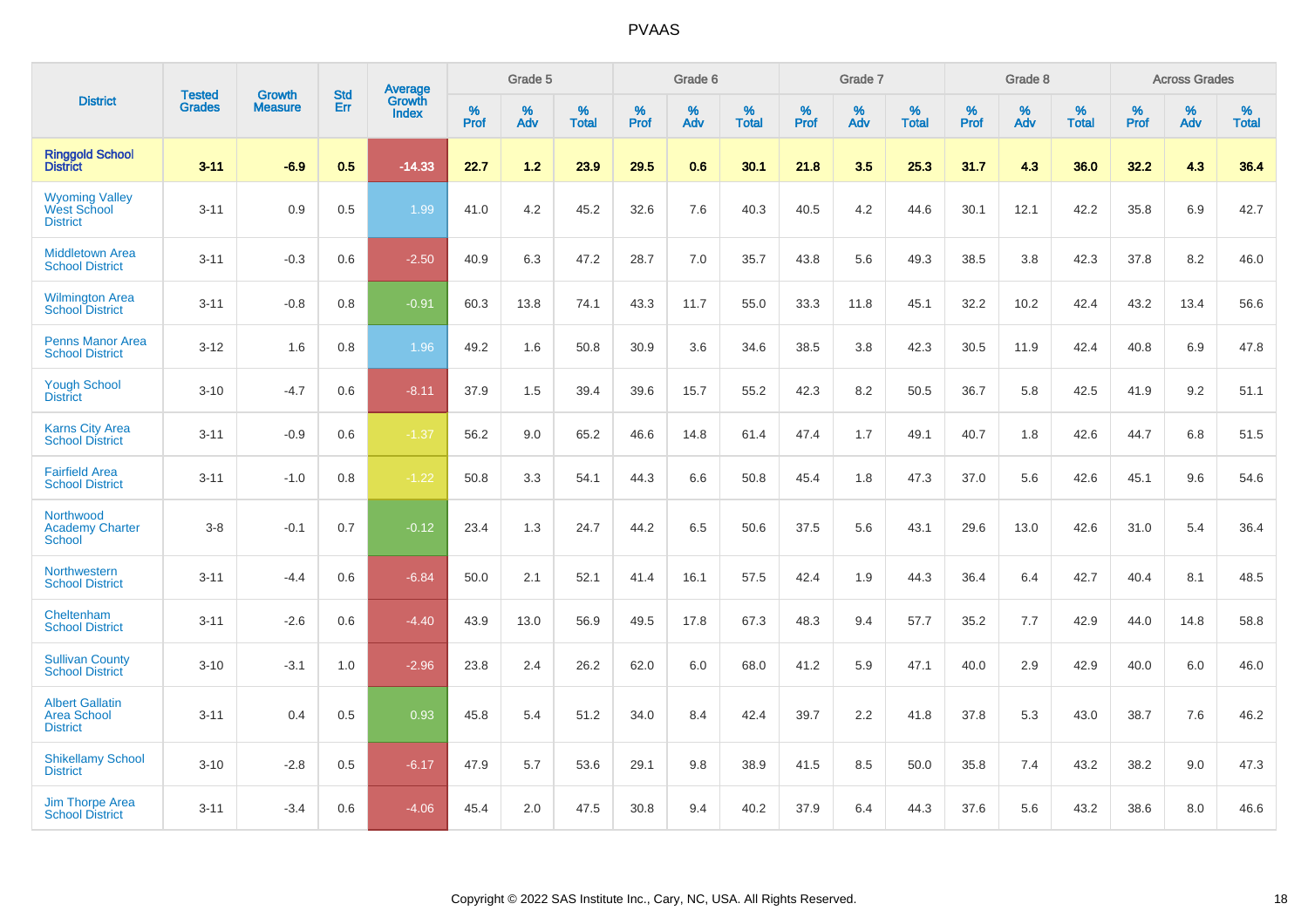|                                                                 | <b>Tested</b> | <b>Growth</b>  | <b>Std</b> | Average                       |           | Grade 5  |                   |           | Grade 6  |                   |           | Grade 7  |                   |           | Grade 8  |                   |           | <b>Across Grades</b> |                   |
|-----------------------------------------------------------------|---------------|----------------|------------|-------------------------------|-----------|----------|-------------------|-----------|----------|-------------------|-----------|----------|-------------------|-----------|----------|-------------------|-----------|----------------------|-------------------|
| <b>District</b>                                                 | <b>Grades</b> | <b>Measure</b> | Err        | <b>Growth</b><br><b>Index</b> | %<br>Prof | %<br>Adv | %<br><b>Total</b> | %<br>Prof | %<br>Adv | %<br><b>Total</b> | %<br>Prof | %<br>Adv | %<br><b>Total</b> | %<br>Prof | %<br>Adv | %<br><b>Total</b> | %<br>Prof | %<br>Adv             | %<br><b>Total</b> |
| <b>Ringgold School</b><br><b>District</b>                       | $3 - 11$      | $-6.9$         | 0.5        | $-14.33$                      | 22.7      | 1.2      | 23.9              | 29.5      | 0.6      | 30.1              | 21.8      | 3.5      | 25.3              | 31.7      | 4.3      | 36.0              | 32.2      | 4.3                  | 36.4              |
| <b>Weatherly Area</b><br><b>School District</b>                 | $3 - 11$      | 0.6            | 1.1        | 1.33                          | 53.8      | 0.0      | 53.8              | 48.5      | 15.2     | 63.6              | 53.3      | 3.3      | 56.7              | 29.7      | 13.5     | 43.2              | 41.9      | 6.9                  | 48.8              |
| <b>Corry Area School</b><br><b>District</b>                     | $3 - 11$      | 2.4            | 0.6        | 4.24                          | 50.0      | 4.7      | 54.7              | 40.5      | 16.2     | 56.8              | 42.0      | 6.5      | 48.6              | 33.8      | 9.5      | 43.2              | 40.3      | 11.8                 | 52.1              |
| Antonia Pantoja<br>Community<br><b>Charter School</b>           | $3-8$         | 0.5            | 0.9        | 0.63                          | 20.9      | 1.5      | 22.4              | 32.3      | 6.4      | 38.7              | 37.0      | 2.2      | 39.1              | 35.1      | 8.1      | 43.2              | 25.4      | 3.3                  | 28.7              |
| <b>Laurel Highlands</b><br><b>School District</b>               | $3 - 11$      | $-1.7$         | 0.5        | $-3.29$                       | 43.1      | 4.4      | 47.5              | 39.4      | 11.6     | 51.0              | 35.7      | 2.9      | 38.6              | 37.8      | 5.5      | 43.3              | 39.8      | 9.6                  | 49.4              |
| <b>Port Allegany</b><br><b>School District</b>                  | $3 - 11$      | $-1.8$         | 0.8        | $-0.33$                       | 34.3      | 2.9      | 37.1              | 31.9      | 2.9      | 34.8              | 32.9      | 5.7      | 38.6              | 40.3      | 3.2      | 43.6              | 35.0      | 5.9                  | 40.8              |
| <b>Ambridge Area</b><br><b>School District</b>                  | $3 - 12$      | $-0.9$         | 0.6        | $-1.55$                       | 40.2      | 8.2      | 48.4              | 36.9      | 12.6     | 49.5              | 36.2      | 8.7      | 44.9              | 37.1      | 6.4      | 43.6              | 37.5      | 12.2                 | 49.7              |
| <b>Millersburg Area</b><br><b>School District</b>               | $3 - 11$      | $-0.2$         | 0.8        | 3.43                          | 47.1      | 3.9      | 51.0              | 41.5      | 0.0      | 41.5              | 51.6      | 3.1      | 54.7              | 40.3      | 3.2      | 43.6              | 44.2      | 7.4                  | 51.5              |
| <b>Central Cambria</b><br><b>School District</b>                | $3 - 11$      | $-3.0$         | 0.6        | $-5.07$                       | 59.8      | 11.1     | 70.9              | 33.6      | 13.3     | 46.9              | 48.2      | 4.4      | 52.6              | 38.9      | 4.8      | 43.6              | 44.9      | 10.7                 | 55.6              |
| <b>Lower Dauphin</b><br><b>School District</b>                  | $3 - 11$      | $-0.9$         | 0.4        | 0.88                          | 52.7      | 13.3     | 66.0              | 42.7      | 15.9     | 58.6              | 48.9      | 8.1      | 57.0              | 32.9      | 10.8     | 43.7              | 44.6      | 14.8                 | 59.4              |
| Commonwealth<br><b>Charter Academy</b><br><b>Charter School</b> | $3 - 10$      | $-3.1$         | 0.9        | $-3.43$                       | 49.2      | 1.7      | 50.8              | 56.0      | 12.0     | 68.0              | 49.1      | 8.8      | 57.9              | 39.6      | 4.2      | 43.8              | 45.3      | 10.1                 | 55.4              |
| <b>Greenville Area</b><br><b>School District</b>                | $3 - 11$      | 1.0            | 0.7        | 1.48                          | 46.7      | 5.6      | 52.2              | 52.5      | 11.2     | 63.8              | 43.8      | 5.7      | 49.5              | 31.2      | 12.5     | 43.8              | 42.0      | 10.1                 | 52.1              |
| <b>Young Scholars Of</b><br><b>Central PA Charter</b><br>School | $3-8$         | 3.9            | 1.2        | 3.25                          | 35.6      | 13.3     | 48.9              | 28.0      | 12.0     | 40.0              | 50.0      | 14.3     | 64.3              | 43.8      | 0.0      | 43.8              | 42.6      | 11.6                 | 54.2              |
| <b>Sayre Area School</b><br><b>District</b>                     | $3 - 11$      | 4.2            | 0.8        | 4.32                          | 32.8      | 4.9      | 37.7              | 51.8      | 19.8     | 71.6              | 47.6      | 8.3      | 56.0              | 39.0      | 4.9      | 43.9              | 44.6      | 10.7                 | 55.4              |
| <b>Lehighton Area</b><br><b>School District</b>                 | $3 - 11$      | $-1.0$         | 0.5        | $-1.83$                       | 45.3      | 1.3      | 46.7              | 40.8      | 8.3      | 49.2              | 42.3      | 5.7      | 48.0              | 34.2      | 9.8      | 43.9              | 41.8      | 8.6                  | 50.4              |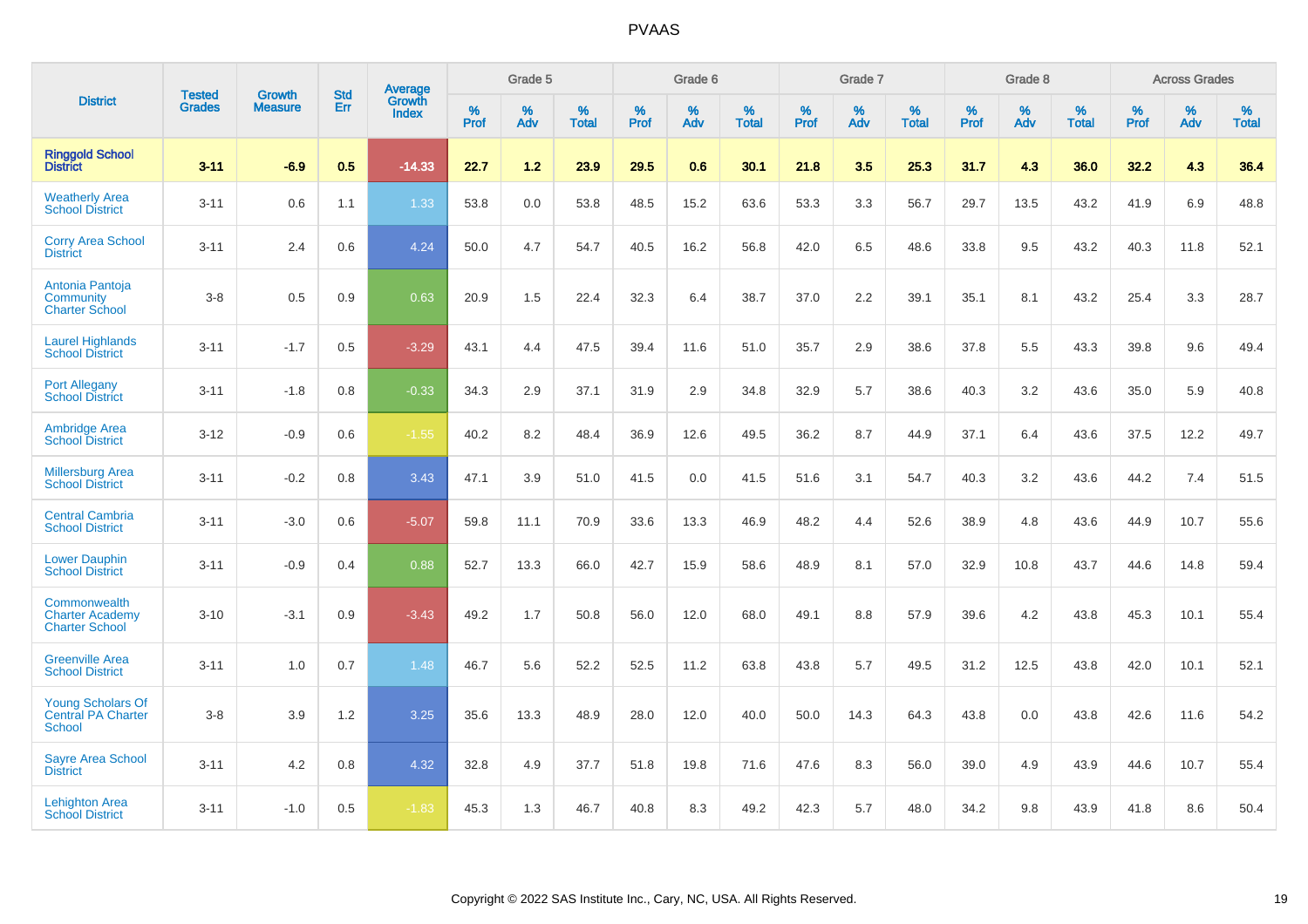|                                                                |                                |                                 | <b>Std</b> | Average                       |              | Grade 5  |                   |           | Grade 6  |                   |           | Grade 7  |                   |           | Grade 8  |                   |           | <b>Across Grades</b> |                   |
|----------------------------------------------------------------|--------------------------------|---------------------------------|------------|-------------------------------|--------------|----------|-------------------|-----------|----------|-------------------|-----------|----------|-------------------|-----------|----------|-------------------|-----------|----------------------|-------------------|
| <b>District</b>                                                | <b>Tested</b><br><b>Grades</b> | <b>Growth</b><br><b>Measure</b> | Err        | <b>Growth</b><br><b>Index</b> | $\%$<br>Prof | %<br>Adv | %<br><b>Total</b> | %<br>Prof | %<br>Adv | %<br><b>Total</b> | %<br>Prof | %<br>Adv | %<br><b>Total</b> | %<br>Prof | %<br>Adv | %<br><b>Total</b> | %<br>Prof | %<br>Adv             | %<br><b>Total</b> |
| <b>Ringgold School</b><br><b>District</b>                      | $3 - 11$                       | $-6.9$                          | 0.5        | $-14.33$                      | 22.7         | 1.2      | 23.9              | 29.5      | 0.6      | 30.1              | 21.8      | 3.5      | 25.3              | 31.7      | 4.3      | 36.0              | 32.2      | 4.3                  | 36.4              |
| <b>Saint Clair Area</b><br><b>School District</b>              | $3-8$                          | $-1.8$                          | 0.9        | $-1.95$                       | 43.4         | 1.9      | 45.3              | 58.0      | 6.0      | 64.0              | 36.5      | 7.7      | 44.2              | 41.5      | 2.4      | 43.9              | 43.9      | 4.7                  | 48.6              |
| <b>Pottsgrove School</b><br><b>District</b>                    | $3 - 11$                       | $-0.4$                          | 0.5        | 4.12                          | 39.7         | 5.4      | 45.1              | 42.3      | 6.4      | 48.7              | 53.1      | 9.1      | 62.3              | 40.4      | 3.7      | 44.2              | 43.1      | 7.6                  | 50.7              |
| <b>Penns Valley Area</b><br><b>School District</b>             | $3 - 12$                       | 2.5                             | 0.6        | 6.79                          | 56.1         | 8.2      | 64.3              | 41.8      | 33.0     | 74.8              | 45.7      | 1.9      | 47.6              | 35.8      | 8.5      | 44.3              | 44.5      | 13.0                 | 57.5              |
| <b>Northern Potter</b><br><b>School District</b>               | $3 - 12$                       | 0.3                             | 1.1        | 0.26                          | 33.3         | 3.3      | 36.7              | 32.6      | 14.0     | 46.5              | 51.6      | 9.7      | 61.3              | 40.7      | 3.7      | 44.4              | 36.4      | 8.9                  | 45.3              |
| <b>Pottsville Area</b><br><b>School District</b>               | $3 - 12$                       | $-1.5$                          | 0.5        | $-2.18$                       | 43.0         | 3.7      | 46.7              | 39.2      | 7.7      | 46.8              | 34.4      | 4.9      | 39.3              | 40.4      | 4.1      | 44.4              | 39.7      | 6.1                  | 45.8              |
| <b>Pequea Valley</b><br><b>School District</b>                 | $3 - 11$                       | 1.3                             | 0.6        | 2.20                          | 46.4         | 1.8      | 48.2              | 36.6      | 7.5      | 44.1              | 43.0      | 4.7      | 47.7              | 37.9      | 6.8      | 44.7              | 37.7      | 6.5                  | 44.2              |
| <b>Bear Creek</b><br>Community<br><b>Charter School</b>        | $3-8$                          | 5.5                             | 0.9        | 6.44                          | 51.9         | 7.7      | 59.6              | 47.1      | 19.6     | 66.7              | 42.3      | 7.7      | 50.0              | 34.7      | 10.2     | 44.9              | 45.2      | 12.1                 | 57.4              |
| <b>Juniata County</b><br><b>School District</b>                | $3 - 12$                       | 2.7                             | 0.5        | 2.78                          | 42.6         | 3.0      | 45.6              | 31.9      | 6.2      | 38.1              | 36.6      | 5.5      | 42.1              | 36.5      | 8.4      | 44.9              | 36.0      | 7.7                  | 43.7              |
| <b>Lakeland School</b><br><b>District</b>                      | $3 - 11$                       | $-0.9$                          | 0.7        | $-1.28$                       | 41.3         | 1.3      | 42.7              | 38.7      | 11.8     | 50.5              | 49.1      | 9.4      | 58.5              | 39.3      | 5.6      | 44.9              | 41.3      | 9.6                  | 50.8              |
| Northampton Area<br><b>School District</b>                     | $3 - 11$                       | $-4.3$                          | 0.7        | $-3.14$                       | 39.1         | 8.6      | 47.7              | 34.2      | 19.3     | 53.5              | 27.4      | $6.8\,$  | 34.2              | 40.0      | 5.0      | 45.0              | 42.3      | 12.8                 | 55.1              |
| Southern<br><b>Huntingdon County</b><br><b>School District</b> | $3 - 11$                       | 1.1                             | 0.7        | 1.58                          | 47.1         | 2.9      | 50.0              | 26.6      | 7.6      | 34.2              | 43.2      | 4.6      | 47.7              | 41.5      | 3.7      | 45.1              | 39.6      | 5.6                  | 45.2              |
| <b>Mount Pleasant</b><br><b>Area School</b><br><b>District</b> | $3 - 11$                       | $-2.9$                          | 0.6        | $-5.11$                       | 45.9         | 0.0      | 45.9              | 41.6      | 12.0     | 53.6              | 42.2      | 2.8      | 45.1              | 38.7      | 6.4      | 45.2              | 42.0      | 8.5                  | 50.5              |
| <b>Penncrest School</b><br><b>District</b>                     | $3 - 11$                       | 2.8                             | 0.5        | $-0.04$                       | 37.4         | 10.6     | 48.0              | 39.5      | 19.2     | 58.7              | 38.5      | 6.5      | 45.0              | 35.0      | 10.2     | 45.2              | 39.6      | 11.2                 | 50.7              |
| <b>Mifflin County</b><br><b>School District</b>                | $3 - 11$                       | 2.7                             | 0.4        | 2.75                          | 49.5         | 8.0      | 57.4              | 35.1      | 15.2     | 50.3              | 45.2      | 7.3      | 52.5              | 40.4      | 4.9      | 45.3              | 40.4      | 9.0                  | 49.4              |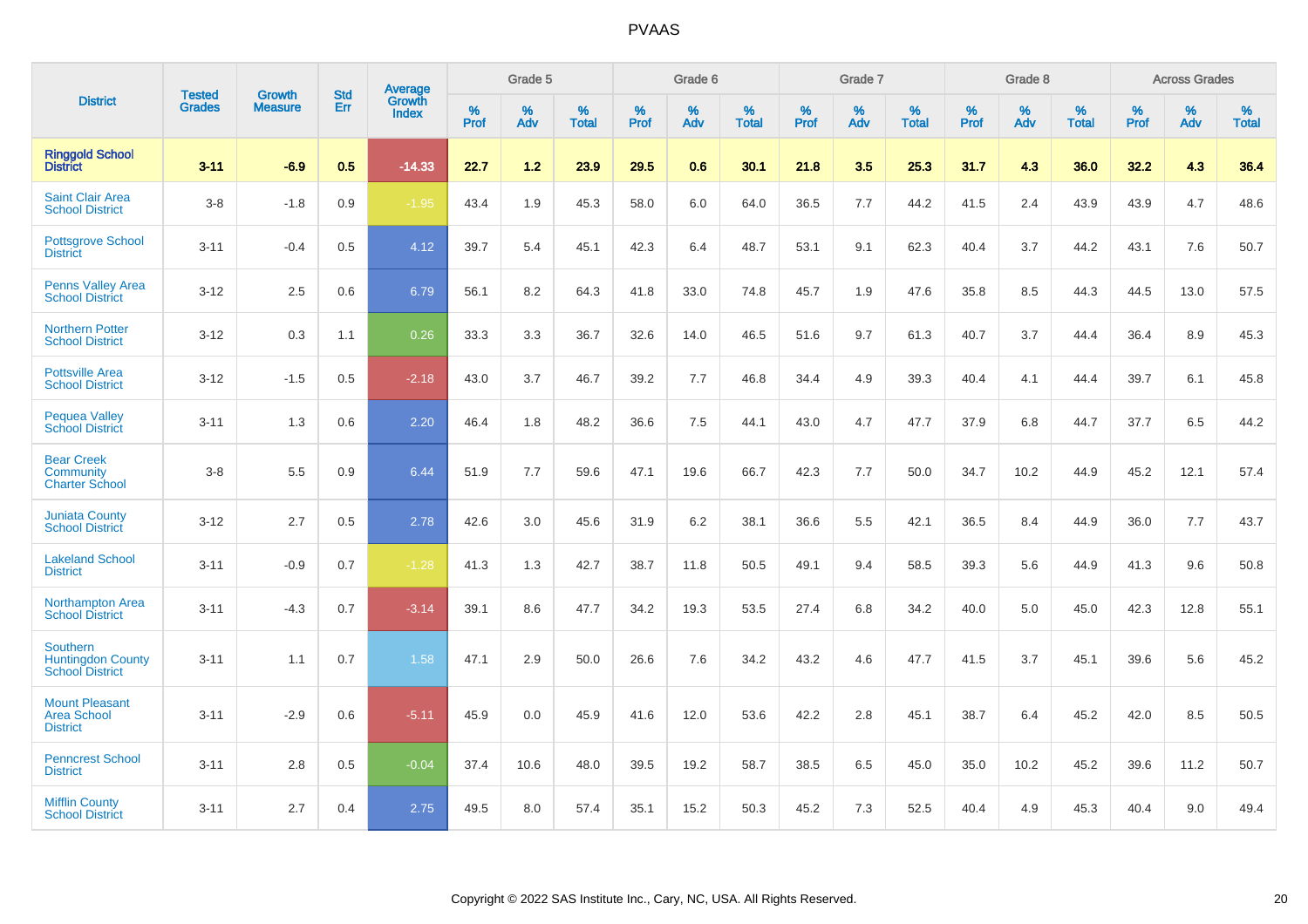|                                                            | <b>Tested</b> | <b>Growth</b>  | <b>Std</b> | Average                |              | Grade 5  |                   |              | Grade 6  |                      |              | Grade 7  |                   |              | Grade 8  |                   |              | <b>Across Grades</b> |                   |
|------------------------------------------------------------|---------------|----------------|------------|------------------------|--------------|----------|-------------------|--------------|----------|----------------------|--------------|----------|-------------------|--------------|----------|-------------------|--------------|----------------------|-------------------|
| <b>District</b>                                            | <b>Grades</b> | <b>Measure</b> | Err        | Growth<br><b>Index</b> | $\%$<br>Prof | %<br>Adv | %<br><b>Total</b> | $\%$<br>Prof | %<br>Adv | $\%$<br><b>Total</b> | $\%$<br>Prof | %<br>Adv | %<br><b>Total</b> | $\%$<br>Prof | %<br>Adv | %<br><b>Total</b> | $\%$<br>Prof | %<br>Adv             | %<br><b>Total</b> |
| <b>Ringgold School</b><br><b>District</b>                  | $3 - 11$      | $-6.9$         | 0.5        | $-14.33$               | 22.7         | 1.2      | 23.9              | 29.5         | 0.6      | 30.1                 | 21.8         | 3.5      | 25.3              | 31.7         | 4.3      | 36.0              | 32.2         | 4.3                  | 36.4              |
| <b>Wyoming Area</b><br><b>School District</b>              | $3 - 10$      | $-4.1$         | 0.6        | $-1.78$                | 58.6         | 6.0      | 64.7              | 38.8         | 2.9      | 41.8                 | 49.5         | 3.2      | 52.7              | 35.8         | 9.4      | 45.3              | 43.5         | 7.5                  | 51.1              |
| <b>Moniteau School</b><br><b>District</b>                  | $3 - 11$      | $-1.6$         | 0.7        | $-2.24$                | 43.4         | 7.2      | 50.6              | 33.3         | 19.0     | 52.4                 | 32.1         | 6.0      | 38.1              | 44.0         | 1.3      | 45.3              | 40.5         | 10.6                 | 51.1              |
| <b>Whitehall-Coplay</b><br><b>School District</b>          | $3 - 11$      | $-1.0$         | 0.4        | $-2.56$                | 47.1         | 4.6      | 51.7              | 43.0         | 11.2     | 54.1                 | 41.3         | 7.8      | 49.1              | 38.2         | 7.1      | 45.4              | 42.6         | 8.9                  | 51.5              |
| <b>Dubois Area</b><br><b>School District</b>               | $3 - 11$      | $-0.6$         | 0.4        | $-1.40$                | 47.0         | 5.7      | 52.6              | 39.4         | 17.4     | 56.8                 | 43.4         | 8.5      | 51.8              | 36.6         | 8.8      | 45.4              | 42.2         | 13.1                 | 55.3              |
| Punxsutawney<br>Area School<br><b>District</b>             | $3 - 11$      | 1.1            | 0.6        | 1.97                   | 52.2         | 9.4      | 61.6              | 54.9         | 13.3     | 68.1                 | 36.8         | 5.6      | 42.4              | 40.0         | 5.4      | 45.4              | 41.5         | 12.4                 | 53.8              |
| <b>Penn Hills Charter</b><br>School of<br>Entrepreneurship | $3 - 8$       | $-1.5$         | 1.0        | $-3.06$                | 27.3         | 0.0      | 27.3              | 37.1         | 8.6      | 45.7                 | 34.2         | 0.0      | 34.2              | 45.4         | 0.0      | 45.4              | 40.8         | 6.4                  | 47.2              |
| <b>Southern Tioga</b><br><b>School District</b>            | $3 - 11$      | 1.4            | 0.6        | 2.28                   | 38.5         | 4.2      | 42.7              | 39.6         | 14.2     | 53.8                 | 44.9         | 3.6      | 48.6              | 37.2         | 8.3      | 45.4              | 38.5         | 7.0                  | 45.6              |
| <b>Uniontown Area</b><br><b>School District</b>            | $3 - 11$      | 0.5            | 0.6        | 0.79                   | 40.6         | 9.4      | 50.0              | 40.7         | 14.8     | 55.6                 | 37.3         | 3.6      | 40.9              | 42.4         | 3.3      | 45.6              | 39.1         | 11.0                 | 50.1              |
| <b>Burrell School</b><br><b>District</b>                   | $3 - 11$      | $-3.3$         | 0.7        | $-4.68$                | 50.0         | 0.9      | 50.9              | 46.2         | 7.7      | 53.8                 | 46.8         | 6.5      | 53.2              | 41.0         | 4.9      | 45.9              | 45.9         | 7.5                  | 53.4              |
| <b>Hanover Public</b><br><b>School District</b>            | $3 - 11$      | 1.6            | 0.6        | 2.85                   | 40.6         | 3.0      | 43.6              | 42.4         | 9.4      | 51.8                 | 45.4         | 6.2      | 51.5              | 38.7         | 7.3      | 46.0              | 42.0         | 12.7                 | 54.7              |
| <b>Gillingham Charter</b><br>School                        | $3 - 11$      | 2.2            | 2.0        | 1.08                   | 41.7         | 0.0      | 41.7              | 38.5         | 0.0      | 38.5                 |              |          |                   | 30.8         | 15.4     | 46.2              | 34.3         | 4.3                  | 38.6              |
| <b>West Oak Lane</b><br><b>Charter School</b>              | $3 - 8$       | 0.8            | 0.7        | 1.15                   | 29.9         | 0.0      | 29.9              | 26.5         | 2.9      | 29.4                 | 35.1         | 6.8      | 41.9              | 41.5         | 4.6      | 46.2              | 31.4         | 4.3                  | 35.8              |
| <b>Red Lion Area</b><br><b>School District</b>             | $3 - 11$      | 0.6            | 0.4        | 1.63                   | 46.1         | 2.7      | 48.8              | 38.1         | 15.8     | 54.0                 | 41.4         | 10.4     | 51.9              | 38.8         | 7.5      | 46.3              | 40.6         | 9.4                  | 50.0              |
| <b>Bermudian Springs</b><br><b>School District</b>         | $3 - 11$      | 0.2            | 0.6        | 0.41                   | 50.4         | 0.0      | 50.4              | 37.5         | 10.6     | 48.1                 | 44.5         | 5.9      | 50.4              | 39.8         | 6.5      | 46.3              | 42.4         | 6.9                  | 49.3              |
| <b>West York Area</b><br><b>School District</b>            | $3 - 12$      | $-1.4$         | 0.5        | $-2.97$                | 36.0         | 4.4      | 40.4              | 38.5         | 9.3      | 47.8                 | 35.9         | 5.3      | 41.2              | 41.2         | 5.2      | 46.4              | 37.8         | 8.4                  | 46.2              |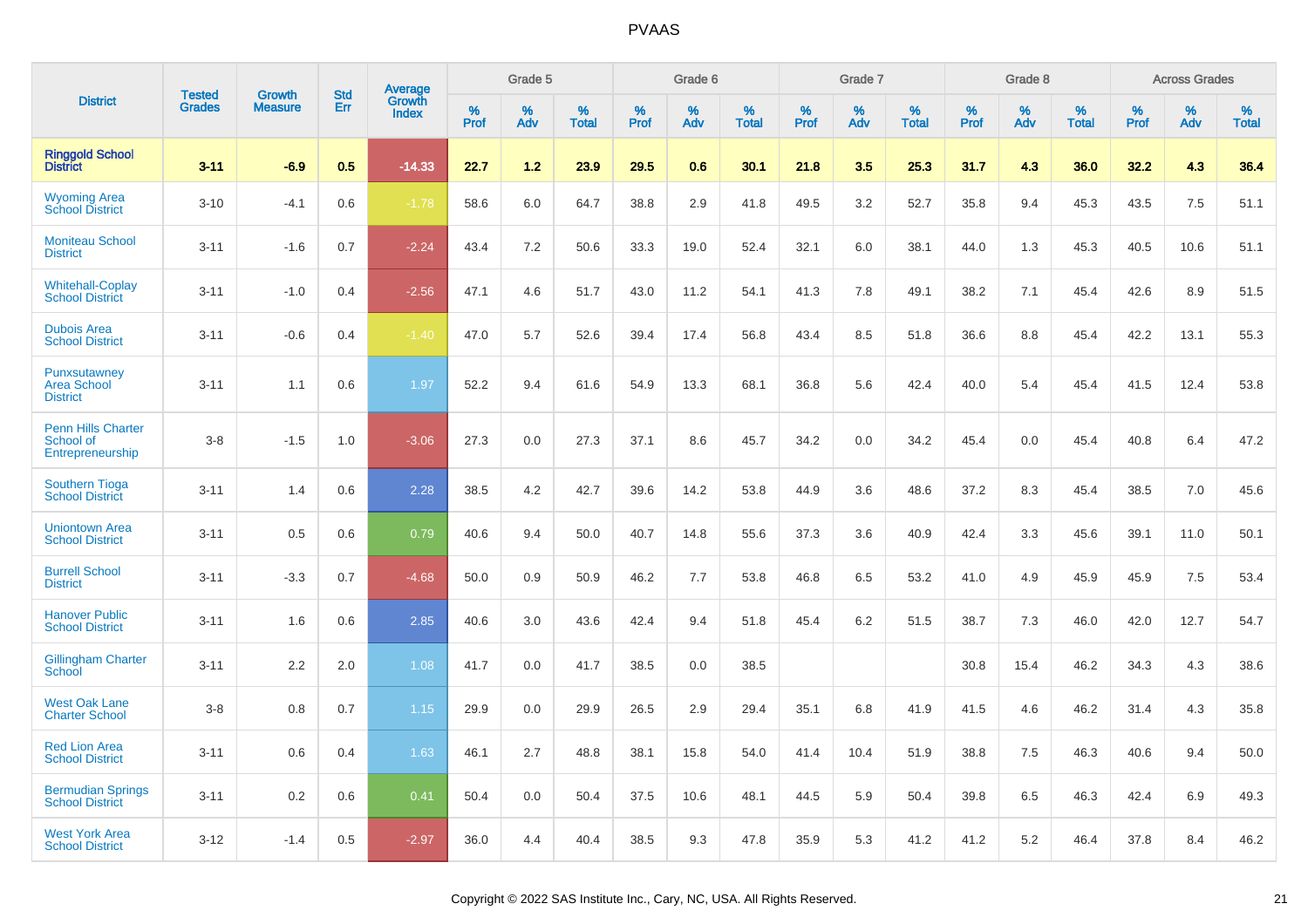|                                                                   |                                |                                 | <b>Std</b> | Average                |           | Grade 5  |                   |           | Grade 6  |                   |           | Grade 7  |                   |           | Grade 8  |                   |           | <b>Across Grades</b> |                   |
|-------------------------------------------------------------------|--------------------------------|---------------------------------|------------|------------------------|-----------|----------|-------------------|-----------|----------|-------------------|-----------|----------|-------------------|-----------|----------|-------------------|-----------|----------------------|-------------------|
| <b>District</b>                                                   | <b>Tested</b><br><b>Grades</b> | <b>Growth</b><br><b>Measure</b> | Err        | Growth<br><b>Index</b> | %<br>Prof | %<br>Adv | %<br><b>Total</b> | %<br>Prof | %<br>Adv | %<br><b>Total</b> | %<br>Prof | %<br>Adv | %<br><b>Total</b> | %<br>Prof | %<br>Adv | %<br><b>Total</b> | %<br>Prof | %<br>Adv             | %<br><b>Total</b> |
| <b>Ringgold School</b><br><b>District</b>                         | $3 - 11$                       | $-6.9$                          | 0.5        | $-14.33$               | 22.7      | 1.2      | 23.9              | 29.5      | 0.6      | 30.1              | 21.8      | 3.5      | 25.3              | 31.7      | 4.3      | 36.0              | 32.2      | 4.3                  | 36.4              |
| <b>Blackhawk School</b><br><b>District</b>                        | $3 - 11$                       | $-3.2$                          | 0.5        | 0.56                   | 58.7      | 1.4      | 60.1              | 43.4      | 16.4     | 59.8              | 52.8      | 4.9      | 57.7              | 39.7      | 6.7      | 46.4              | 48.1      | 10.9                 | 59.0              |
| <b>Spring Cove</b><br><b>School District</b>                      | $3 - 11$                       | 0.1                             | 0.6        | 0.20                   | 41.7      | 5.0      | 46.7              | 42.1      | 13.5     | 55.6              | 48.8      | 6.3      | 55.1              | 34.6      | 11.8     | 46.5              | 40.5      | 10.8                 | 51.3              |
| <b>Ephrata Area</b><br><b>School District</b>                     | $3 - 11$                       | $-0.2$                          | 0.4        | $-0.50$                | 50.5      | 10.3     | 60.8              | 47.6      | 12.7     | 60.4              | 40.8      | 5.2      | 46.0              | 39.2      | 7.3      | 46.5              | 45.1      | 12.6                 | 57.6              |
| Johnsonburg Area<br><b>School District</b>                        | $3 - 11$                       | $-1.6$                          | 1.0        | $-1.64$                | 42.5      | 7.5      | 50.0              | 60.6      | 12.1     | 72.7              | 41.9      | 9.3      | 51.2              | 44.2      | 2.3      | 46.5              | 51.3      | 10.3                 | 61.5              |
| Octorara Area<br><b>School District</b>                           | $3 - 11$                       | $-3.9$                          | 0.6        | $-6.74$                | 44.6      | 9.1      | 53.6              | 53.3      | 8.3      | 61.7              | 28.9      | 5.2      | 34.1              | 40.5      | 6.0      | 46.6              | 42.6      | 9.0                  | 51.6              |
| <b>Union School</b><br><b>District</b>                            | $3 - 12$                       | 2.7                             | 1.0        | 2.65                   | 21.2      | 6.1      | 27.3              | 40.9      | 20.4     | 61.4              | 40.5      | 0.0      | 40.5              | 40.0      | 6.7      | 46.7              | 37.0      | 8.4                  | 45.4              |
| <b>Eugenio Maria De</b><br><b>Hostos Charter</b><br><b>School</b> | $3 - 8$                        | $-0.5$                          | 1.4        | $-0.37$                | 45.8      | 0.0      | 45.8              | 16.7      | 16.7     | 33.3              | 18.2      | 9.1      | 27.3              | 46.7      | 0.0      | 46.7              | 35.0      | 6.7                  | 41.7              |
| <b>Everett Area</b><br><b>School District</b>                     | $3 - 11$                       | $-0.2$                          | 0.7        | $-0.26$                | 41.4      | 9.2      | 50.6              | 34.9      | 11.6     | 46.5              | 47.5      | 5.9      | 53.5              | 37.3      | 9.3      | 46.7              | 40.8      | 11.4                 | 52.2              |
| <b>Wilson Area</b><br><b>School District</b>                      | $3 - 11$                       | $-5.9$                          | 0.5        | $-10.96$               | 53.6      | 11.6     | 65.2              | 40.2      | 18.0     | 58.2              | 29.2      | 6.8      | 36.0              | 38.6      | 8.3      | 47.0              | 41.0      | 12.4                 | 53.4              |
| <b>Northern York</b><br><b>County School</b><br><b>District</b>   | $3 - 11$                       | 0.6                             | 0.4        | 1.45                   | 53.3      | 9.4      | 62.7              | 39.4      | 14.4     | 53.8              | 44.9      | 8.2      | 53.1              | 39.9      | 7.2      | 47.1              | 44.2      | 12.9                 | 57.1              |
| <b>Northern Lehigh</b><br><b>School District</b>                  | $3 - 12$                       | $-0.6$                          | 0.7        | 0.95                   | 52.1      | 2.1      | 54.2              | 44.4      | $6.2\,$  | 50.6              | 36.7      | 4.2      | 40.8              | 41.7      | 5.6      | 47.2              | 42.1      | 5.6                  | 47.7              |
| <b>Jersey Shore Area</b><br><b>School District</b>                | $3 - 11$                       | 1.7                             | 0.5        | 6.13                   | 47.6      | 8.3      | 56.0              | 45.6      | 24.8     | 70.4              | 46.3      | 8.0      | 54.3              | 39.6      | 7.7      | 47.2              | 45.3      | 13.4                 | 58.7              |
| Wallenpaupack<br>Area School<br><b>District</b>                   | $3 - 11$                       | 1.8                             | 0.5        | 3.73                   | 54.8      | 4.2      | 59.0              | 52.1      | 8.5      | 60.6              | 49.3      | 12.8     | 62.2              | 40.4      | 6.8      | 47.3              | 47.2      | 10.0                 | 57.2              |
| <b>York Academy</b><br><b>Regional Charter</b><br><b>School</b>   | $3 - 11$                       | 0.3                             | 0.8        | $-0.33$                | 33.3      | 5.0      | 38.3              | 55.9      | 11.9     | 67.8              | 47.3      | 7.3      | 54.6              | 35.1      | 12.3     | 47.4              | 40.8      | 14.1                 | 54.9              |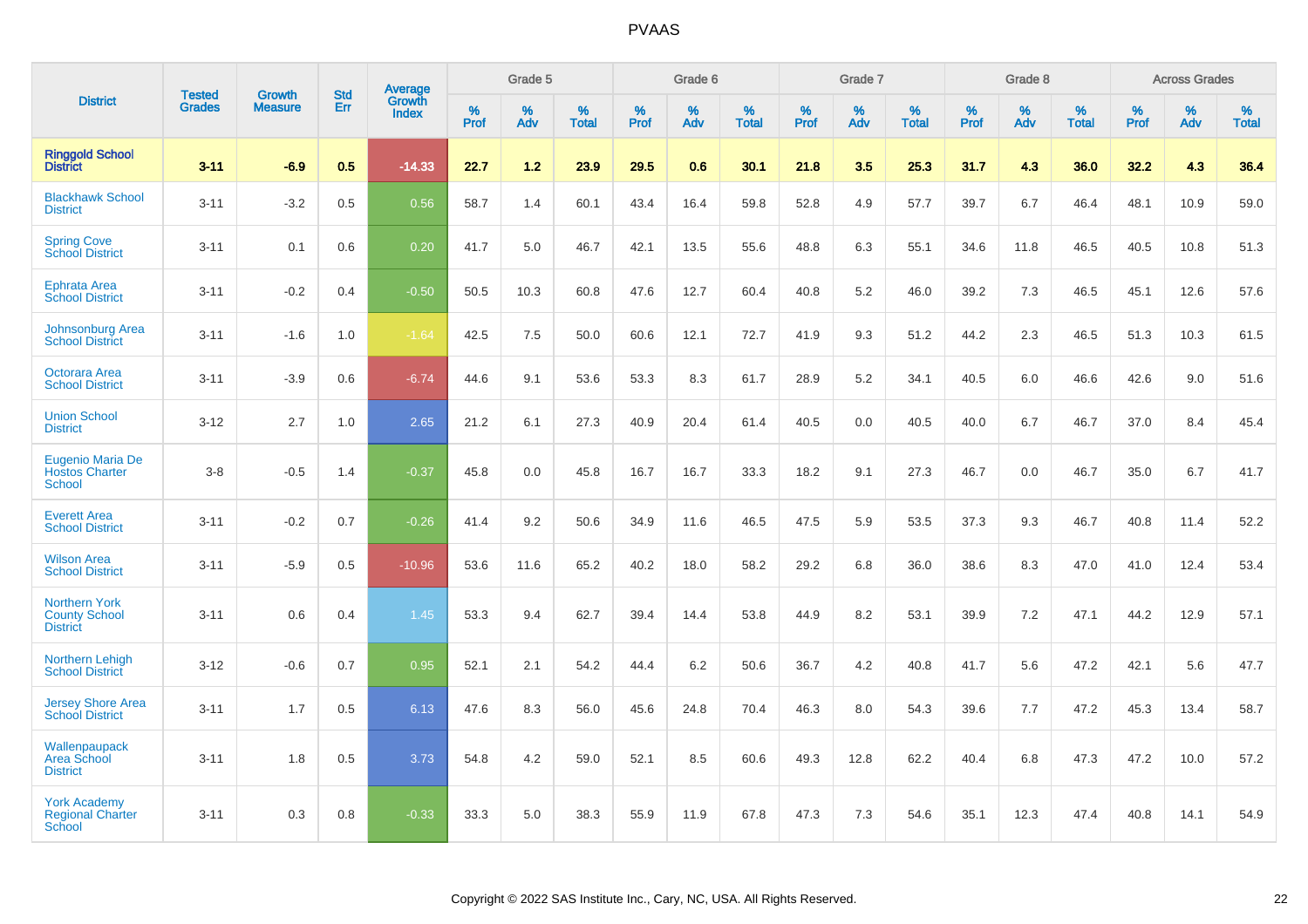|                                                     |                                |                                 | <b>Std</b> | Average         |           | Grade 5  |                   |           | Grade 6  |                   |           | Grade 7  |                      |           | Grade 8  |                   |           | <b>Across Grades</b> |                   |
|-----------------------------------------------------|--------------------------------|---------------------------------|------------|-----------------|-----------|----------|-------------------|-----------|----------|-------------------|-----------|----------|----------------------|-----------|----------|-------------------|-----------|----------------------|-------------------|
| <b>District</b>                                     | <b>Tested</b><br><b>Grades</b> | <b>Growth</b><br><b>Measure</b> | Err        | Growth<br>Index | %<br>Prof | %<br>Adv | %<br><b>Total</b> | %<br>Prof | %<br>Adv | %<br><b>Total</b> | %<br>Prof | %<br>Adv | $\%$<br><b>Total</b> | %<br>Prof | %<br>Adv | %<br><b>Total</b> | %<br>Prof | %<br>Adv             | %<br><b>Total</b> |
| <b>Ringgold School</b><br>District                  | $3 - 11$                       | $-6.9$                          | 0.5        | $-14.33$        | 22.7      | 1.2      | 23.9              | 29.5      | 0.6      | 30.1              | 21.8      | 3.5      | 25.3                 | 31.7      | 4.3      | 36.0              | 32.2      | 4.3                  | 36.4              |
| <b>Northeast Bradford</b><br><b>School District</b> | $3 - 10$                       | 3.0                             | 0.9        | 3.25            | 57.5      | 2.5      | 60.0              | 37.8      | 11.1     | 48.9              | 39.6      | 11.3     | 50.9                 | 40.4      | 7.0      | 47.4              | 45.2      | 9.9                  | 55.1              |
| Apollo-Ridge<br><b>School District</b>              | $3 - 12$                       | $-2.9$                          | 0.7        | $-4.04$         | 45.6      | 1.5      | 47.1              | 25.3      | 9.6      | 34.9              | 34.6      | 0.0      | 34.6                 | 42.1      | 5.3      | 47.4              | 38.1      | 6.5                  | 44.6              |
| <b>Valley View School</b><br><b>District</b>        | $3 - 11$                       | 1.0                             | 0.8        | 2.58            | 62.4      | 1.8      | 64.2              | 41.4      | 10.3     | 51.7              | 53.7      | 4.9      | 58.5                 | 42.6      | 4.9      | 47.5              | 49.9      | 7.2                  | 57.1              |
| <b>Midland Borough</b><br><b>School District</b>    | $3 - 8$                        | 0.1                             | 1.3        | 0.07            | 58.6      | 0.0      | 58.6              | 52.4      | 9.5      | 61.9              | 42.9      | 7.1      | 50.0                 | 47.6      | 0.0      | 47.6              | 49.3      | 5.7                  | 55.0              |
| <b>Moshannon Valley</b><br><b>School District</b>   | $3 - 10$                       | 5.6                             | 0.8        | 6.66            | 51.1      | 2.1      | 53.2              | 24.1      | 22.2     | 46.3              | 45.2      | 1.6      | 46.8                 | 41.8      | 6.0      | 47.8              | 39.6      | 7.8                  | 47.4              |
| <b>Warren County</b><br><b>School District</b>      | $3 - 11$                       | 0.2                             | 0.4        | 1.66            | 38.6      | 4.0      | 42.5              | 41.0      | 8.0      | 49.0              | 33.4      | 4.1      | 37.5                 | 43.1      | 4.7      | 47.8              | 38.0      | 6.9                  | 44.8              |
| <b>Otto-Eldred School</b><br><b>District</b>        | $3 - 11$                       | 5.1                             | 1.0        | 5.26            | 57.1      | 9.5      | 66.7              | 47.5      | 15.0     | 62.5              | 42.2      | 11.1     | 53.3                 | 35.4      | 12.5     | 47.9              | 43.8      | 11.1                 | 54.9              |
| <b>Minersville Area</b><br><b>School District</b>   | $3 - 11$                       | $-1.1$                          | 0.7        | $-2.58$         | 42.5      | 2.7      | 45.2              | 38.7      | 24.0     | 62.7              | 40.0      | 4.0      | 44.0                 | 46.6      | 1.4      | 48.0              | 42.2      | 10.0                 | 52.2              |
| <b>Riverview School</b><br><b>District</b>          | $3 - 11$                       | $-2.8$                          | 0.8        | 3.67            | 71.2      | 9.6      | 80.8              | 39.7      | 29.5     | 69.2              | 54.8      | 1.6      | 56.4                 | 38.0      | 10.1     | 48.1              | 48.9      | 19.2                 | 68.1              |
| <b>Carbondale Area</b><br><b>School District</b>    | $3 - 10$                       | $-1.3$                          | 0.7        | 0.22            | 34.5      | 0.0      | 34.5              | 23.1      | 2.2      | 25.3              | 29.4      | 3.5      | 32.9                 | 42.4      | 5.7      | 48.1              | 30.0      | 3.2                  | 33.3              |
| <b>Tulpehocken Area</b><br><b>School District</b>   | $3 - 12$                       | $-0.2$                          | 0.6        | $-0.31$         | 57.5      | 2.3      | 59.8              | 32.4      | 17.6     | 50.0              | 39.8      | 4.8      | 44.7                 | 42.0      | $6.2\,$  | 48.2              | 41.5      | 9.5                  | 51.0              |
| <b>Bald Eagle Area</b><br><b>School District</b>    | $3 - 11$                       | 0.1                             | 0.6        | 0.16            | 54.7      | 4.7      | 59.4              | 41.6      | 7.9      | 49.5              | 32.2      | 2.5      | 34.8                 | 34.2      | 14.0     | 48.2              | 39.5      | 10.5                 | 50.0              |
| <b>Towanda Area</b><br><b>School District</b>       | $3 - 11$                       | 0.7                             | 0.6        | 1.26            | 40.8      | 6.7      | 47.5              | 36.4      | 19.6     | 56.1              | 37.3      | 5.9      | 43.2                 | 40.5      | 7.8      | 48.3              | 36.0      | 10.8                 | 46.7              |
| <b>Tunkhannock Area</b><br><b>School District</b>   | $3 - 11$                       | $-3.4$                          | 0.5        | $-2.99$         | 29.2      | 2.9      | 32.1              | 35.9      | 12.5     | 48.4              | 33.3      | 3.1      | 36.4                 | 40.1      | 8.2      | 48.3              | 36.3      | 6.8                  | 43.0              |
| <b>Arts Academy</b><br><b>Charter School</b>        | $5 - 8$                        | $-3.5$                          | 1.1        | $-3.11$         | 41.2      | 0.0      | 41.2              | 46.7      | 2.2      | 48.9              | 49.1      | 1.9      | 50.9                 | 45.2      | 3.2      | 48.4              | 46.6      | 2.0                  | 48.6              |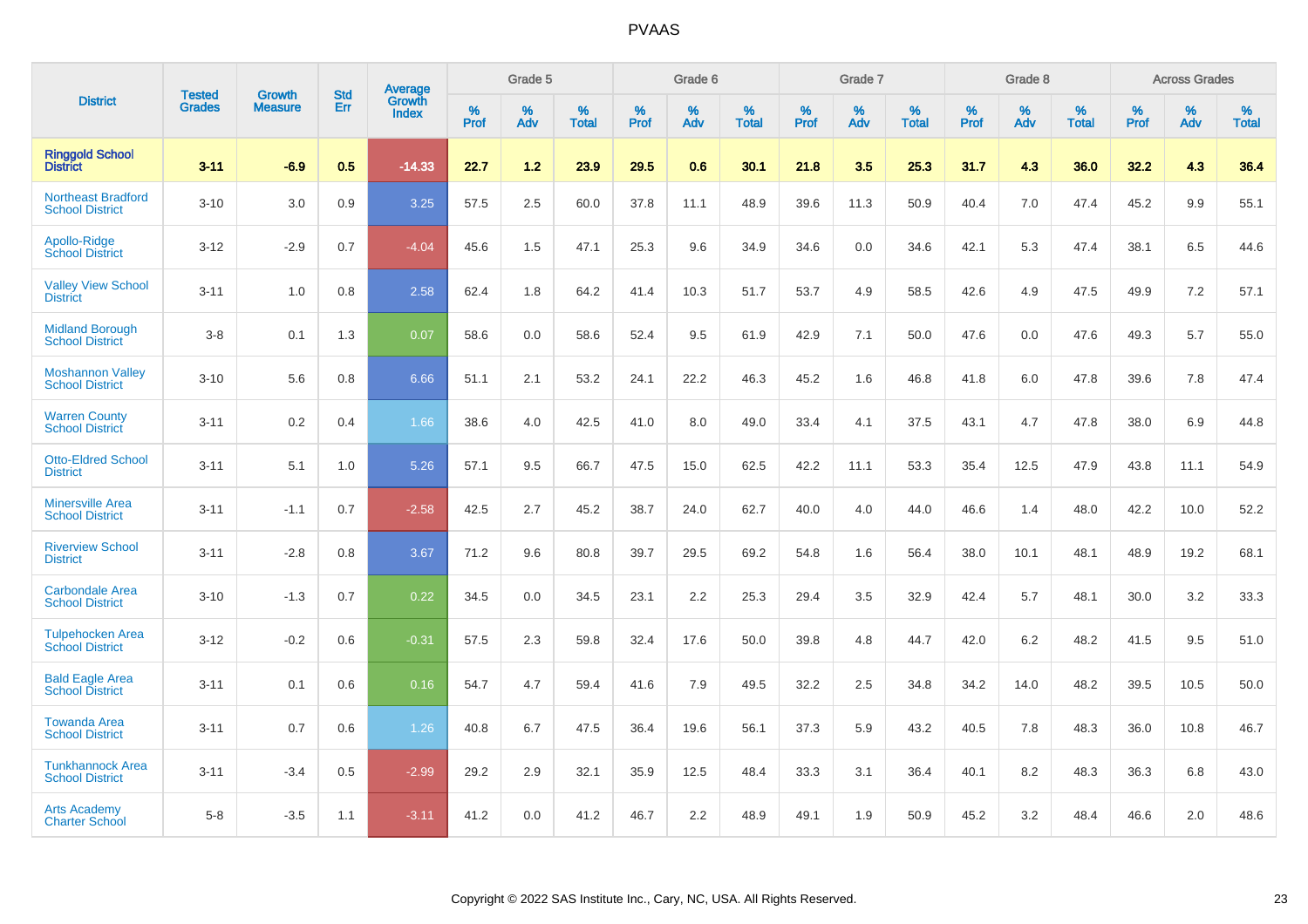|                                                     | <b>Tested</b> | <b>Growth</b>  | <b>Std</b> | <b>Average</b><br>Growth |              | Grade 5  |                      |              | Grade 6     |                      |              | Grade 7     |                   |              | Grade 8     |                   |              | <b>Across Grades</b> |                   |
|-----------------------------------------------------|---------------|----------------|------------|--------------------------|--------------|----------|----------------------|--------------|-------------|----------------------|--------------|-------------|-------------------|--------------|-------------|-------------------|--------------|----------------------|-------------------|
| <b>District</b>                                     | <b>Grades</b> | <b>Measure</b> | Err        | <b>Index</b>             | $\%$<br>Prof | %<br>Adv | $\%$<br><b>Total</b> | $\%$<br>Prof | $\%$<br>Adv | $\%$<br><b>Total</b> | $\%$<br>Prof | $\%$<br>Adv | %<br><b>Total</b> | $\%$<br>Prof | $\%$<br>Adv | %<br><b>Total</b> | $\%$<br>Prof | $\%$<br>Adv          | %<br><b>Total</b> |
| <b>Ringgold School</b><br><b>District</b>           | $3 - 11$      | $-6.9$         | 0.5        | $-14.33$                 | 22.7         | 1.2      | 23.9                 | 29.5         | 0.6         | 30.1                 | 21.8         | 3.5         | 25.3              | 31.7         | 4.3         | 36.0              | 32.2         | 4.3                  | 36.4              |
| <b>Sharon City School</b><br><b>District</b>        | $3 - 11$      | 1.0            | 0.6        | 1.83                     | 36.8         | 3.5      | 40.3                 | 30.8         | 15.0        | 45.8                 | 33.3         | 1.8         | 35.2              | 42.1         | 6.4         | 48.4              | 34.2         | 6.1                  | 40.2              |
| <b>Avon Grove</b><br><b>Charter School</b>          | $3 - 11$      | 1.7            | 0.6        | 2.84                     | 53.3         | 4.9      | 58.2                 | 47.4         | 18.2        | 65.7                 | 51.1         | 16.3        | 67.4              | 38.6         | 9.9         | 48.5              | 42.6         | 14.8                 | 57.4              |
| <b>Donegal School</b><br><b>District</b>            | $3 - 12$      | 1.3            | 0.5        | 2.73                     | 42.0         | 11.6     | 53.6                 | 40.9         | 18.8        | 59.7                 | 44.4         | 12.4        | 56.8              | 32.4         | 16.2        | 48.6              | 39.5         | 16.0                 | 55.5              |
| <b>Susquenita School</b><br><b>District</b>         | $3 - 11$      | 0.7            | 0.6        | 1.21                     | 46.7         | 9.2      | 55.8                 | 45.3         | 8.5         | 53.8                 | 38.0         | 7.4         | 45.4              | 42.1         | 6.5         | 48.6              | 43.0         | 11.2                 | 54.2              |
| <b>Ridley School</b><br><b>District</b>             | $3 - 12$      | $-0.9$         | 0.4        | $-3.09$                  | 49.2         | 5.6      | 54.8                 | 38.5         | 12.4        | 50.9                 | 39.6         | 5.9         | 45.6              | 41.1         | 7.5         | 48.6              | 42.4         | 10.0                 | 52.4              |
| <b>Cameron County</b><br><b>School District</b>     | $3 - 12$      | $-2.6$         | 1.0        | $-2.51$                  | 73.3         | 3.3      | 76.7                 | 48.7         | 25.6        | 74.4                 | 39.0         | 0.0         | 39.0              | 43.2         | 5.4         | 48.6              | 50.4         | 14.0                 | 64.4              |
| <b>Highlands School</b><br><b>District</b>          | $3 - 11$      | $-0.6$         | 0.5        | $-1.09$                  | 47.5         | 0.0      | 47.5                 | 37.2         | 9.7         | 46.9                 | 42.2         | 5.4         | 47.6              | 39.2         | 9.5         | 48.6              | 40.7         | 7.9                  | 48.6              |
| <b>Carlynton School</b><br><b>District</b>          | $3 - 11$      | 0.0            | 0.7        | 0.06                     | 50.5         | 6.4      | 57.0                 | 47.1         | 18.8        | 65.9                 | 30.8         | 7.5         | 38.3              | 40.8         | 7.9         | 48.7              | 41.6         | 11.0                 | 52.7              |
| <b>Benton Area</b><br><b>School District</b>        | $3 - 10$      | $-0.4$         | 0.9        | $-0.49$                  | 47.5         | 1.6      | 49.2                 | 43.5         | 8.7         | 52.2                 | 37.3         | 5.1         | 42.4              | 46.2         | 2.6         | 48.7              | 42.6         | 8.4                  | 51.0              |
| <b>Centennial School</b><br><b>District</b>         | $3 - 10$      | 1.2            | 0.3        | 0.52                     | 49.0         | 5.4      | 54.4                 | 41.7         | 11.3        | 53.0                 | 46.4         | 7.1         | 53.6              | 43.6         | 5.1         | 48.7              | 44.3         | 10.2                 | 54.4              |
| <b>Franklin Area</b><br><b>School District</b>      | $3 - 11$      | 0.3            | 0.6        | 0.50                     | 47.7         | 1.5      | 49.2                 | 41.7         | 12.6        | 54.3                 | 36.6         | 4.9         | 41.5              | 43.0         | 5.9         | 48.9              | 40.2         | 6.2                  | 46.4              |
| <b>Rochester Area</b><br><b>School District</b>     | $3 - 11$      | $-3.0$         | 0.9        | $-3.29$                  | 50.0         | 0.0      | 50.0                 | 40.4         | 13.5        | 53.8                 | 24.0         | 2.0         | 26.0              | 47.2         | 1.9         | 49.1              | 43.3         | 7.5                  | 50.8              |
| <b>Keystone</b><br><b>Academy Charter</b><br>School | $3 - 8$       | 0.9            | 0.8        | $-0.53$                  | 42.1         | 3.5      | 45.6                 | 38.7         | 19.4        | 58.1                 | 47.4         | 3.5         | 50.9              | 40.7         | 8.5         | 49.2              | 40.7         | 7.4                  | 48.1              |
| <b>Hopewell Area</b><br><b>School District</b>      | $3 - 11$      | $-0.3$         | 0.6        | $-0.58$                  | 53.8         | 3.0      | 56.8                 | 50.4         | 19.0        | 69.4                 | 48.3         | 10.7        | 59.1              | 42.6         | 6.6         | 49.2              | 48.2         | 11.9                 | 60.1              |
| <b>Tamaqua Area</b><br><b>School District</b>       | $3 - 12$      | $-0.4$         | 0.6        | $-0.71$                  | 60.2         | 5.6      | 65.7                 | 39.1         | 7.8         | 46.9                 | 37.9         | 5.2         | 43.1              | 42.2         | 7.0         | 49.3              | 44.6         | 7.7                  | 52.3              |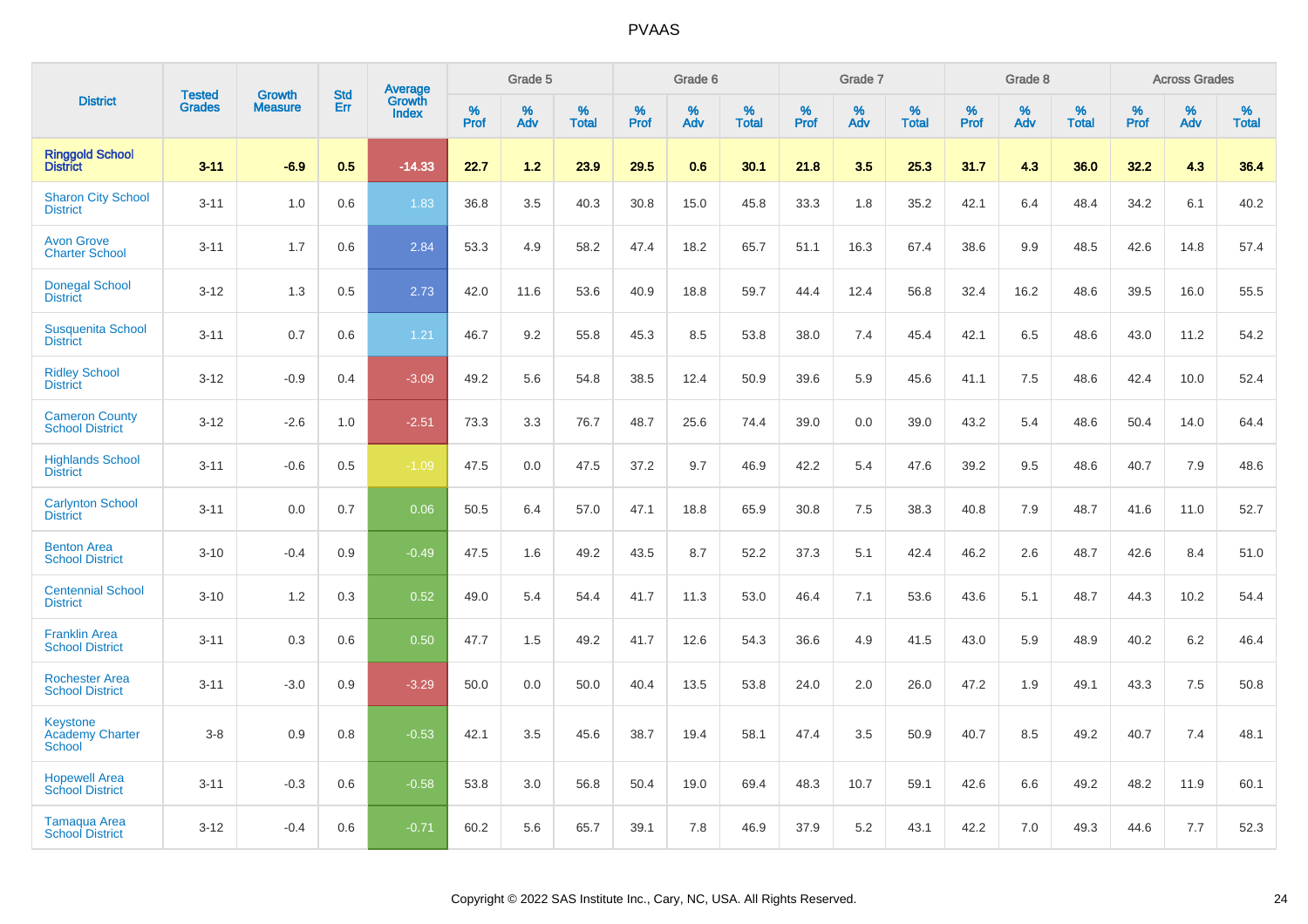|                                                                  |                                |                                 | <b>Std</b> | Average         |           | Grade 5  |                   |           | Grade 6  |                   |           | Grade 7  |                      |           | Grade 8  |                   |              | <b>Across Grades</b> |                   |
|------------------------------------------------------------------|--------------------------------|---------------------------------|------------|-----------------|-----------|----------|-------------------|-----------|----------|-------------------|-----------|----------|----------------------|-----------|----------|-------------------|--------------|----------------------|-------------------|
| <b>District</b>                                                  | <b>Tested</b><br><b>Grades</b> | <b>Growth</b><br><b>Measure</b> | Err        | Growth<br>Index | %<br>Prof | %<br>Adv | %<br><b>Total</b> | %<br>Prof | %<br>Adv | %<br><b>Total</b> | %<br>Prof | %<br>Adv | $\%$<br><b>Total</b> | %<br>Prof | %<br>Adv | %<br><b>Total</b> | $\%$<br>Prof | %<br>Adv             | %<br><b>Total</b> |
| <b>Ringgold School</b><br><b>District</b>                        | $3 - 11$                       | $-6.9$                          | 0.5        | $-14.33$        | 22.7      | 1.2      | 23.9              | 29.5      | 0.6      | 30.1              | 21.8      | 3.5      | 25.3                 | 31.7      | 4.3      | 36.0              | 32.2         | 4.3                  | 36.4              |
| <b>Schuylkill Haven</b><br><b>Area School</b><br><b>District</b> | $3 - 11$                       | $-1.4$                          | 0.7        | 1.96            | 44.6      | 1.2      | 45.8              | 46.9      | 6.2      | 53.1              | 49.5      | 8.6      | 58.1                 | 46.0      | 3.4      | 49.4              | 46.4         | 10.0                 | 56.4              |
| <b>Charleroi School</b><br><b>District</b>                       | $3 - 11$                       | $-2.5$                          | 0.6        | $-3.90$         | 45.1      | 2.0      | 47.1              | 44.0      | 11.0     | 55.0              | 37.7      | 11.3     | 49.1                 | 45.3      | 4.2      | 49.5              | 43.2         | 7.7                  | 50.9              |
| Pen Argyl Area<br><b>School District</b>                         | $3 - 12$                       | 2.2                             | 0.6        | 3.36            | 50.0      | 10.0     | 60.0              | 43.9      | 13.4     | 57.3              | 44.6      | 9.1      | 53.6                 | 44.7      | 4.8      | 49.5              | 46.0         | 11.3                 | 57.2              |
| <b>Palmerton Area</b><br><b>School District</b>                  | $3 - 11$                       | 1.6                             | 0.6        | 4.14            | 54.9      | 3.7      | 58.5              | 47.3      | 14.6     | 61.8              | 42.6      | 11.6     | 54.3                 | 38.3      | 11.2     | 49.5              | 45.2         | 11.6                 | 56.8              |
| <b>Ellwood City Area</b><br><b>School District</b>               | $3 - 11$                       | 0.6                             | 0.6        | 1.00            | 53.8      | 11.5     | 65.4              | 47.0      | 14.8     | 61.7              | 43.0      | 10.7     | 53.7                 | 41.3      | 8.3      | 49.5              | 45.3         | 10.3                 | 55.6              |
| <b>Oil City Area</b><br><b>School District</b>                   | $3 - 11$                       | 2.6                             | 0.6        | 4.69            | 47.2      | 2.8      | 50.0              | 41.1      | 9.7      | 50.8              | 32.8      | 4.7      | 37.5                 | 42.0      | 7.6      | 49.6              | 39.2         | 7.8                  | 47.0              |
| <b>Central Dauphin</b><br><b>School District</b>                 | $3 - 11$                       | 1.6                             | 0.2        | 6.95            | 46.1      | 7.7      | 53.8              | 40.5      | 15.0     | 55.5              | 41.1      | 7.5      | 48.6                 | 39.4      | 10.3     | 49.7              | 41.3         | 11.4                 | 52.8              |
| Chambersburg<br><b>Area School</b><br><b>District</b>            | $3 - 11$                       | $-0.2$                          | 0.3        | $-0.63$         | 44.0      | 7.0      | 51.0              | 34.1      | 16.0     | 50.1              | 38.2      | 8.2      | 46.5                 | 38.7      | 11.2     | 49.9              | 37.5         | 11.0                 | 48.5              |
| <b>Cocalico School</b><br><b>District</b>                        | $3 - 11$                       | $-2.5$                          | 0.4        | $-5.75$         | 50.2      | 11.9     | 62.2              | 46.0      | 22.6     | 68.5              | 50.7      | 7.0      | 57.6                 | 35.9      | 14.1     | 50.0              | 44.9         | 15.8                 | 60.7              |
| <b>Annville-Cleona</b><br><b>School District</b>                 | $3 - 12$                       | $-0.3$                          | 0.6        | $-0.41$         | 47.5      | 11.2     | 58.8              | 39.6      | 21.9     | 61.5              | 54.0      | 12.6     | 66.7                 | 32.4      | 17.6     | 50.0              | 44.0         | 15.5                 | 59.5              |
| <b>Tri-Valley School</b><br><b>District</b>                      | $3 - 10$                       | $-2.4$                          | 0.9        | $-3.85$         | 40.0      | 5.9      | 45.9              | 36.7      | 6.1      | 42.9              | 36.7      | 0.0      | 36.7                 | 40.5      | 9.5      | 50.0              | 41.3         | 8.0                  | 49.3              |
| <b>Upper Dauphin</b><br>Area School<br><b>District</b>           | $3 - 11$                       | $-1.6$                          | 0.8        | 0.43            | 40.3      | 1.6      | 41.9              | 41.7      | 16.7     | 58.3              | 48.6      | 8.1      | 56.8                 | 41.4      | 8.6      | 50.0              | 42.4         | 12.8                 | 55.2              |
| <b>Tussev Mountain</b><br><b>School District</b>                 | $3 - 12$                       | 1.8                             | 0.8        | 2.29            | 44.8      | 3.4      | 48.3              | 46.3      | 8.5      | 54.9              | 45.2      | 0.0      | 45.2                 | 47.2      | 2.8      | 50.0              | 40.7         | 6.3                  | 47.0              |
| Shanksville-<br><b>Stonycreek School</b><br><b>District</b>      | $3 - 10$                       | 0.6                             | 1.4        | 0.43            | 28.6      | 0.0      | 28.6              | 41.7      | 16.7     | 58.3              | 45.0      | 5.0      | 50.0                 | 44.4      | 5.6      | 50.0              | 49.2         | 8.5                  | 57.6              |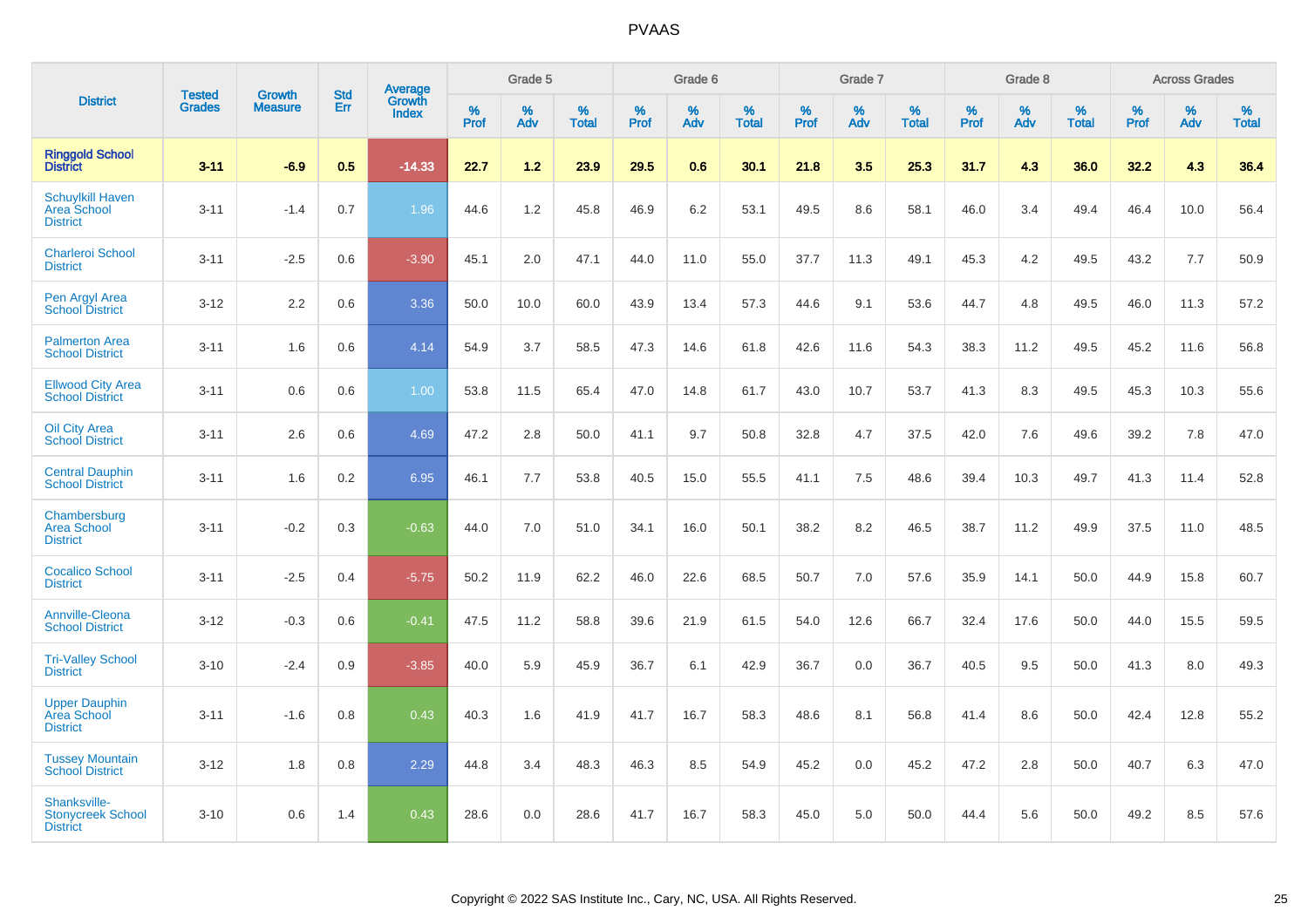|                                                            |                                |                                 | <b>Std</b> | Average                |              | Grade 5  |                      |              | Grade 6  |                      |              | Grade 7  |                      |              | Grade 8     |                      |                     | <b>Across Grades</b> |                      |
|------------------------------------------------------------|--------------------------------|---------------------------------|------------|------------------------|--------------|----------|----------------------|--------------|----------|----------------------|--------------|----------|----------------------|--------------|-------------|----------------------|---------------------|----------------------|----------------------|
| <b>District</b>                                            | <b>Tested</b><br><b>Grades</b> | <b>Growth</b><br><b>Measure</b> | Err        | Growth<br><b>Index</b> | $\%$<br>Prof | %<br>Adv | $\%$<br><b>Total</b> | $\%$<br>Prof | %<br>Adv | $\%$<br><b>Total</b> | $\%$<br>Prof | %<br>Adv | $\%$<br><b>Total</b> | $\%$<br>Prof | $\%$<br>Adv | $\%$<br><b>Total</b> | $\%$<br><b>Prof</b> | $\%$<br>Adv          | $\%$<br><b>Total</b> |
| <b>Ringgold School</b><br><b>District</b>                  | $3 - 11$                       | $-6.9$                          | 0.5        | $-14.33$               | 22.7         | 1.2      | 23.9                 | 29.5         | 0.6      | 30.1                 | 21.8         | 3.5      | 25.3                 | 31.7         | 4.3         | 36.0                 | 32.2                | 4.3                  | 36.4                 |
| <b>Waynesboro Area</b><br><b>School District</b>           | $3 - 12$                       | $-2.8$                          | 0.4        | $-7.51$                | 42.9         | 6.1      | 49.0                 | 38.4         | 14.0     | 52.4                 | 37.6         | 7.1      | 44.7                 | 37.5         | 12.8        | 50.3                 | 41.0                | 12.0                 | 52.9                 |
| <b>Dover Area School</b><br><b>District</b>                | $3 - 12$                       | $-1.0$                          | 0.4        | $-2.38$                | 48.0         | 4.8      | 52.8                 | 41.4         | 17.1     | 58.6                 | 48.6         | 7.1      | 55.7                 | 44.7         | 5.7         | 50.4                 | 44.8                | 10.8                 | 55.6                 |
| <b>Chartiers Valley</b><br><b>School District</b>          | $3 - 11$                       | $-3.4$                          | 0.4        | $-8.00$                | 51.3         | 6.5      | 57.8                 | 45.9         | 15.3     | 61.2                 | 46.3         | 8.7      | 55.0                 | 42.9         | 7.6         | 50.5                 | 47.3                | 10.0                 | 57.4                 |
| <b>Belle Vernon Area</b><br><b>School District</b>         | $3 - 11$                       | $-0.1$                          | 0.6        | $-0.10$                | 52.2         | 6.3      | 58.6                 | 49.6         | 14.8     | 64.4                 | 47.8         | 4.4      | 52.2                 | 44.1         | 6.4         | 50.5                 | 47.7                | 8.9                  | 56.6                 |
| <b>Boyertown Area</b><br><b>School District</b>            | $3 - 11$                       | $-3.6$                          | 0.4        | $-10.13$               | 45.9         | 6.0      | 51.9                 | 38.5         | 13.6     | 52.1                 | 46.4         | 12.8     | 59.3                 | 42.2         | 8.4         | 50.6                 | 42.6                | 10.7                 | 53.4                 |
| Kennett<br>Consolidated<br><b>School District</b>          | $3 - 11$                       | 1.3                             | 0.4        | 3.26                   | 47.8         | 15.1     | 62.9                 | 35.8         | 24.1     | 59.9                 | 44.2         | 15.1     | 59.4                 | 45.0         | 5.7         | 50.7                 | 40.9                | 17.5                 | 58.4                 |
| <b>Central Valley</b><br><b>School District</b>            | $3 - 10$                       | $-2.0$                          | 0.5        | $-3.83$                | 44.1         | 4.2      | 48.2                 | 39.3         | 25.0     | 64.3                 | 50.3         | 9.2      | 59.5                 | 41.9         | 8.8         | 50.7                 | 46.3                | 13.9                 | 60.2                 |
| <b>Kiski Area School</b><br><b>District</b>                | $3 - 11$                       | $-2.3$                          | 0.4        | $-5.07$                | 50.9         | 4.2      | 55.2                 | 41.3         | 18.4     | 59.6                 | 53.8         | 7.5      | 61.3                 | 45.8         | 5.0         | 50.8                 | 47.0                | 13.3                 | 60.4                 |
| <b>Old Forge School</b><br><b>District</b>                 | $3 - 12$                       | 0.5                             | 0.8        | 0.57                   | 39.1         | 0.0      | 39.1                 | 41.1         | 17.9     | 58.9                 | 33.3         | 24.2     | 57.6                 | 44.1         | 6.8         | 50.8                 | 40.1                | 9.2                  | 49.3                 |
| <b>Clarion Area</b><br><b>School District</b>              | $3 - 11$                       | 1.1                             | 0.9        | 1.25                   | 58.3         | 2.1      | 60.4                 | 46.4         | 7.1      | 53.6                 | 44.8         | 4.5      | 49.2                 | 39.0         | 11.9        | 50.8                 | 45.1                | 10.1                 | 55.2                 |
| <b>Tyrone Area</b><br><b>School District</b>               | $3 - 12$                       | $-2.0$                          | 0.6        | $-0.54$                | 50.4         | 3.0      | 53.3                 | 43.4         | 10.1     | 53.5                 | 43.8         | 5.0      | 48.8                 | 44.7         | 6.1         | 50.9                 | 45.2                | 12.0                 | 57.2                 |
| Claysburg-Kimmel<br><b>School District</b>                 | $3 - 11$                       | 2.9                             | 0.8        | 3.45                   | 52.3         | 3.1      | 55.4                 | 34.6         | 15.4     | 50.0                 | 35.1         | 8.8      | 43.9                 | 43.9         | 7.0         | 50.9                 | 43.5                | 8.7                  | 52.2                 |
| Altoona Area<br><b>School District</b>                     | $3 - 12$                       | 1.1                             | 0.3        | 3.54                   | 43.5         | 4.0      | 47.5                 | 30.6         | 11.2     | 41.8                 | 38.3         | 4.3      | 42.6                 | 43.8         | 7.2         | 51.0                 | 37.4                | 6.8                  | 44.1                 |
| <b>Neshaminy School</b><br><b>District</b>                 | $3 - 11$                       | $-2.8$                          | 0.3        | $-9.73$                | 49.1         | 6.0      | 55.1                 | 46.0         | 14.0     | 60.0                 | 44.0         | 7.6      | 51.6                 | 41.9         | 9.1         | 51.0                 | 44.7                | 12.5                 | 57.2                 |
| Southern Columbia<br><b>Area School</b><br><b>District</b> | $3 - 11$                       | 1.6                             | 0.7        | 6.77                   | 56.2         | 5.5      | 61.6                 | 46.9         | 25.0     | 71.9                 | 51.5         | 14.8     | 66.3                 | 39.4         | 11.7        | 51.1                 | 47.9                | 16.1                 | 64.0                 |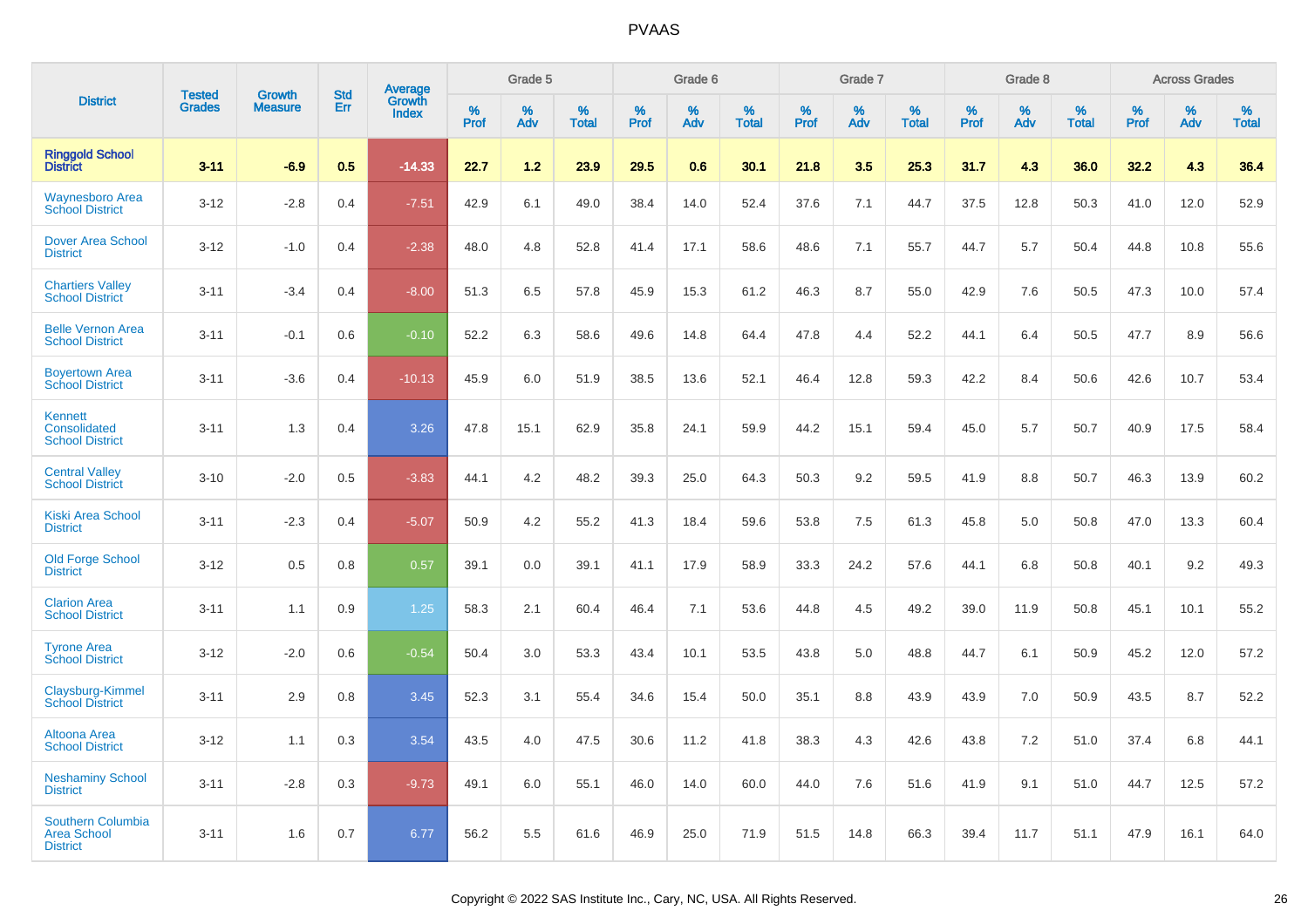|                                                         |                                |                                 | <b>Std</b> | Average                |           | Grade 5  |                   |           | Grade 6  |                   |           | Grade 7  |                   |           | Grade 8  |                   |           | <b>Across Grades</b> |                   |
|---------------------------------------------------------|--------------------------------|---------------------------------|------------|------------------------|-----------|----------|-------------------|-----------|----------|-------------------|-----------|----------|-------------------|-----------|----------|-------------------|-----------|----------------------|-------------------|
| <b>District</b>                                         | <b>Tested</b><br><b>Grades</b> | <b>Growth</b><br><b>Measure</b> | Err        | Growth<br><b>Index</b> | %<br>Prof | %<br>Adv | %<br><b>Total</b> | %<br>Prof | %<br>Adv | %<br><b>Total</b> | %<br>Prof | %<br>Adv | %<br><b>Total</b> | %<br>Prof | %<br>Adv | %<br><b>Total</b> | %<br>Prof | %<br>Adv             | %<br><b>Total</b> |
| <b>Ringgold School</b><br><b>District</b>               | $3 - 11$                       | $-6.9$                          | 0.5        | $-14.33$               | 22.7      | 1.2      | 23.9              | 29.5      | 0.6      | 30.1              | 21.8      | 3.5      | 25.3              | 31.7      | 4.3      | 36.0              | 32.2      | 4.3                  | 36.4              |
| <b>Union City Area</b><br><b>School District</b>        | $3 - 12$                       | 0.2                             | 0.7        | 0.30                   | 34.8      | 1.4      | 36.2              | 35.5      | 16.1     | 51.6              | 44.7      | 10.5     | 55.3              | 42.2      | 8.9      | 51.1              | 39.0      | 12.5                 | 51.5              |
| Jefferson-Morgan<br><b>School District</b>              | $3 - 10$                       | 2.7                             | 0.9        | 3.15                   | 45.1      | 2.8      | 47.9              | 40.0      | 7.3      | 47.3              | 41.8      | 5.4      | 47.3              | 44.4      | 6.7      | 51.1              | 41.7      | 6.6                  | 48.2              |
| Southeastern<br><b>Greene School</b><br><b>District</b> | $3 - 10$                       | $-4.6$                          | 1.0        | $-4.40$                | 44.8      | 17.2     | 62.1              | 42.4      | 12.1     | 54.6              | 36.7      | 6.1      | 42.9              | 48.8      | 2.3      | 51.2              | 41.1      | 14.3                 | 55.4              |
| <b>Berwick Area</b><br><b>School District</b>           | $3 - 11$                       | $-0.6$                          | 0.5        | $-0.18$                | 45.3      | 5.8      | 51.0              | 43.2      | 18.3     | 61.5              | 44.9      | 12.8     | 57.8              | 41.4      | 9.8      | 51.2              | 42.6      | 14.7                 | 57.3              |
| <b>Governor Mifflin</b><br><b>School District</b>       | $3 - 11$                       | $-1.0$                          | 0.4        | $-2.47$                | 38.2      | 3.2      | 41.5              | 31.2      | 11.7     | 42.9              | 44.4      | 8.3      | 52.8              | 45.8      | 5.5      | 51.3              | 40.8      | 9.3                  | 50.1              |
| <b>Bangor Area</b><br><b>School District</b>            | $3 - 12$                       | 3.3                             | 0.5        | 1.42                   | 38.6      | 14.4     | 52.9              | 45.3      | 16.7     | 62.0              | 47.3      | 9.5      | 56.8              | 43.3      | 8.0      | 51.3              | 44.8      | 13.6                 | 58.4              |
| <b>Schuylkill Valley</b><br><b>School District</b>      | $3 - 11$                       | 0.6                             | 0.6        | 1.09                   | 53.1      | 3.1      | 56.2              | 44.4      | 16.9     | 61.3              | 42.9      | 7.5      | 50.4              | 45.0      | 6.3      | 51.4              | 45.2      | 10.3                 | 55.6              |
| <b>Discovery Charter</b><br><b>School</b>               | $3-8$                          | 4.6                             | 0.9        | 2.43                   | 36.4      | 2.3      | 38.6              | 27.3      | 9.1      | 36.4              | 35.6      | 3.4      | 39.0              | 45.7      | 5.7      | 51.4              | 29.8      | 3.4                  | 33.2              |
| <b>Upper Adams</b><br><b>School District</b>            | $3 - 11$                       | 0.7                             | 0.6        | 1.17                   | 47.3      | 3.8      | 51.2              | 40.2      | 16.2     | 56.4              | 37.7      | 6.6      | 44.3              | 51.5      | 0.0      | 51.5              | 43.6      | 8.8                  | 52.4              |
| <b>Williams Valley</b><br><b>School District</b>        | $3 - 11$                       | 0.3                             | 0.8        | 0.37                   | 38.6      | 0.0      | 38.6              | 41.4      | 6.9      | 48.3              | 35.1      | 2.6      | 37.7              | 42.2      | 9.4      | 51.6              | 39.1      | 4.9                  | 44.0              |
| <b>Newport School</b><br><b>District</b>                | $3 - 12$                       | $-0.1$                          | 0.8        | 0.46                   | 42.2      | 11.1     | 53.3              | 44.4      | 11.1     | 55.6              | 41.3      | 1.6      | 42.9              | 43.8      | 7.8      | 51.6              | 40.2      | 8.8                  | 48.9              |
| <b>Interboro School</b><br><b>District</b>              | $3 - 12$                       | 0.3                             | 0.4        | $-0.81$                | 42.9      | 4.5      | 47.3              | 40.0      | 11.7     | 51.7              | 44.0      | 8.7      | 52.7              | 44.2      | 7.4      | 51.6              | 41.8      | 8.7                  | 50.4              |
| <b>Abington School</b><br><b>District</b>               | $3 - 10$                       | $-2.8$                          | 0.3        | $-8.59$                | 49.8      | 10.0     | 59.7              | 44.9      | 27.5     | 72.5              | 49.5      | 11.6     | 61.1              | 41.4      | 10.4     | 51.8              | 44.9      | 18.8                 | 63.8              |
| <b>Pine Grove Area</b><br><b>School District</b>        | $3 - 11$                       | 0.9                             | 0.6        | 1.50                   | 55.8      | 1.0      | 56.8              | 41.0      | 14.5     | 55.6              | 44.7      | 0.8      | 45.5              | 45.5      | 6.2      | 51.8              | 46.5      | 10.4                 | 56.9              |
| <b>Penn-Delco School</b><br><b>District</b>             | $3 - 11$                       | 1.3                             | 0.4        | 2.89                   | 51.9      | 12.9     | 64.7              | 40.8      | 17.9     | 58.7              | 48.7      | 16.8     | 65.4              | 45.6      | 6.2      | 51.8              | 46.1      | 12.9                 | 59.0              |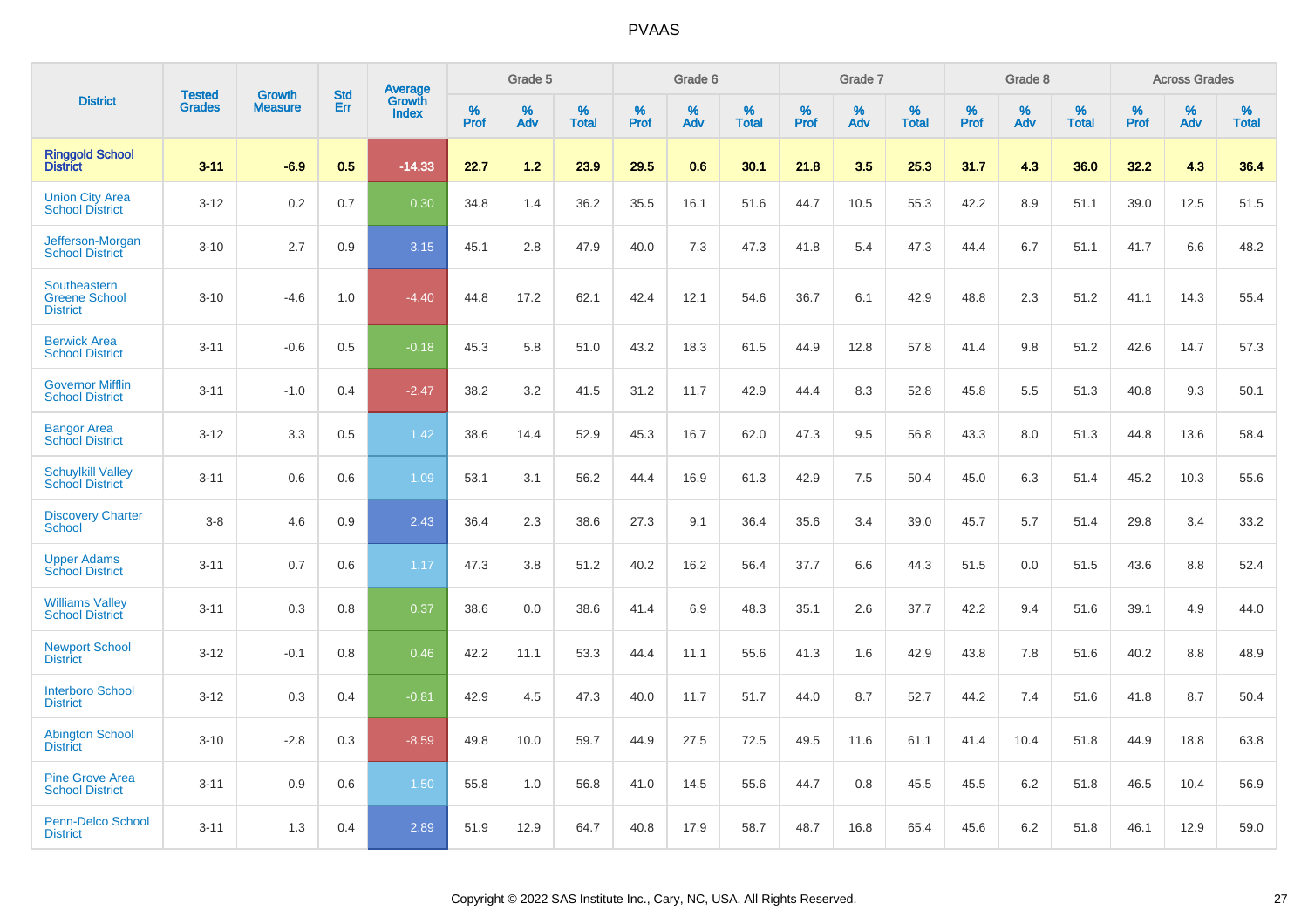|                                                                       | <b>Tested</b> | <b>Growth</b>  | <b>Std</b> | Average                |              | Grade 5  |                   |              | Grade 6  |                   |              | Grade 7  |                   |           | Grade 8  |                   |           | <b>Across Grades</b> |                   |
|-----------------------------------------------------------------------|---------------|----------------|------------|------------------------|--------------|----------|-------------------|--------------|----------|-------------------|--------------|----------|-------------------|-----------|----------|-------------------|-----------|----------------------|-------------------|
| <b>District</b>                                                       | <b>Grades</b> | <b>Measure</b> | Err        | Growth<br><b>Index</b> | $\%$<br>Prof | %<br>Adv | %<br><b>Total</b> | $\%$<br>Prof | %<br>Adv | %<br><b>Total</b> | $\%$<br>Prof | %<br>Adv | %<br><b>Total</b> | %<br>Prof | %<br>Adv | %<br><b>Total</b> | %<br>Prof | $\%$<br>Adv          | %<br><b>Total</b> |
| <b>Ringgold School</b><br>District                                    | $3 - 11$      | $-6.9$         | 0.5        | $-14.33$               | 22.7         | 1.2      | 23.9              | 29.5         | 0.6      | 30.1              | 21.8         | 3.5      | 25.3              | 31.7      | 4.3      | 36.0              | 32.2      | 4.3                  | 36.4              |
| <b>Tuscarora School</b><br><b>District</b>                            | $3 - 11$      | $-0.1$         | 0.5        | $-0.13$                | 41.0         | 5.8      | 46.8              | 43.7         | 11.9     | 55.6              | 45.8         | 5.6      | 51.4              | 45.6      | 6.3      | 51.8              | 43.1      | 9.9                  | 53.0              |
| <b>Daniel Boone Area</b><br><b>School District</b>                    | $3 - 12$      | 0.9            | 0.5        | 2.01                   | 54.5         | 3.9      | 58.4              | 31.7         | 16.1     | 47.8              | 46.1         | 7.4      | 53.4              | 42.8      | 9.2      | 52.0              | 42.6      | 10.0                 | 52.6              |
| <b>Baldwin-Whitehall</b><br><b>School District</b>                    | $3 - 11$      | $-0.1$         | 0.4        | $-0.17$                | 49.1         | 6.3      | 55.4              | 48.8         | 11.8     | 60.6              | 48.6         | 8.3      | 56.8              | 45.1      | 7.0      | 52.0              | 46.4      | 12.2                 | 58.7              |
| <b>Titusville Area</b><br><b>School District</b>                      | $3 - 11$      | $-0.4$         | 0.5        | $-0.72$                | 57.4         | 8.5      | 65.9              | 35.0         | 12.6     | 47.6              | 46.2         | 8.3      | 54.6              | 40.6      | 11.6     | 52.2              | 44.1      | 12.1                 | 56.2              |
| <b>Young Scholars Of</b><br>Western<br>Pennsylvania<br>Charter School | $3 - 8$       | 2.0            | 1.1        | 0.21                   | 27.3         | 9.1      | 36.4              | 40.6         | 6.2      | 46.9              | 32.1         | 3.6      | 35.7              | 43.5      | 8.7      | 52.2              | 31.2      | 9.1                  | 40.3              |
| <b>Warrior Run</b><br><b>School District</b>                          | $3 - 11$      | 2.6            | 0.6        | 4.08                   | 48.0         | 6.5      | 54.6              | 42.2         | 19.3     | 61.5              | 46.3         | 15.7     | 62.0              | 42.2      | 10.0     | 52.2              | 43.0      | 12.6                 | 55.6              |
| <b>United School</b><br><b>District</b>                               | $3 - 11$      | 0.7            | 0.8        | 1.74                   | 52.4         | 0.0      | 52.4              | 54.0         | 14.3     | 68.2              | 52.3         | 7.7      | 60.0              | 35.8      | 16.4     | 52.2              | 47.1      | 12.4                 | 59.5              |
| <b>Palisades School</b><br><b>District</b>                            | $3 - 11$      | 0.4            | 0.6        | 0.65                   | 53.1         | 13.5     | 66.7              | 48.5         | 19.2     | 67.7              | 60.2         | 10.7     | 70.9              | 43.2      | 9.1      | 52.3              | 48.5      | 17.4                 | 65.9              |
| <b>Brookville Area</b><br><b>School District</b>                      | $3 - 11$      | $-3.3$         | 0.6        | $-5.43$                | 41.6         | 5.9      | 47.5              | 37.1         | 12.4     | 49.4              | 34.4         | 0.8      | 35.2              | 45.0      | 7.3      | 52.3              | 40.4      | 8.7                  | 49.1              |
| <b>Lakeview School</b><br><b>District</b>                             | $3 - 11$      | $-3.2$         | 0.8        | $-3.93$                | 63.3         | 10.2     | 73.5              | 46.5         | 16.9     | 63.4              | 37.1         | 8.1      | 45.2              | 43.1      | 9.2      | 52.3              | 45.7      | 15.4                 | 61.1              |
| <b>Northern Cambria</b><br><b>School District</b>                     | $3 - 11$      | 1.6            | 0.8        | 1.94                   | 40.0         | 5.4      | 45.4              | 33.3         | 7.4      | 40.7              | 53.7         | 5.6      | 59.3              | 47.7      | 4.6      | 52.3              | 42.9      | 6.6                  | 49.4              |
| <b>Conewago Valley</b><br><b>School District</b>                      | $3 - 12$      | 0.7            | 0.4        | 1.94                   | 52.1         | 3.4      | 55.5              | 44.7         | 14.0     | 58.7              | 46.4         | 8.8      | 55.2              | 46.8      | 5.7      | 52.5              | 46.9      | 10.0                 | 56.9              |
| <b>Athens Area</b><br><b>School District</b>                          | $3 - 11$      | 3.5            | 0.6        | 6.17                   | 57.1         | 10.7     | 67.9              | 39.6         | 18.7     | 58.2              | 56.9         | 5.1      | 62.0              | 45.3      | 7.2      | 52.5              | 45.8      | 12.8                 | 58.6              |
| <b>Reach Cyber</b><br><b>Charter School</b>                           | $3 - 11$      | $-2.6$         | 0.9        | $-2.78$                | 52.4         | 4.8      | 57.1              | 52.2         | 8.7      | 60.9              | 38.5         | 1.9      | 40.4              | 47.5      | 5.1      | 52.5              | 46.8      | 5.5                  | 52.3              |
| <b>Troy Area School</b><br><b>District</b>                            | $3 - 10$      | 0.2            | 0.6        | 0.29                   | 45.0         | 1.0      | 46.0              | 25.5         | 5.9      | 31.4              | 45.6         | 6.5      | 52.2              | 42.4      | 10.2     | 52.5              | 39.4      | 6.6                  | 46.0              |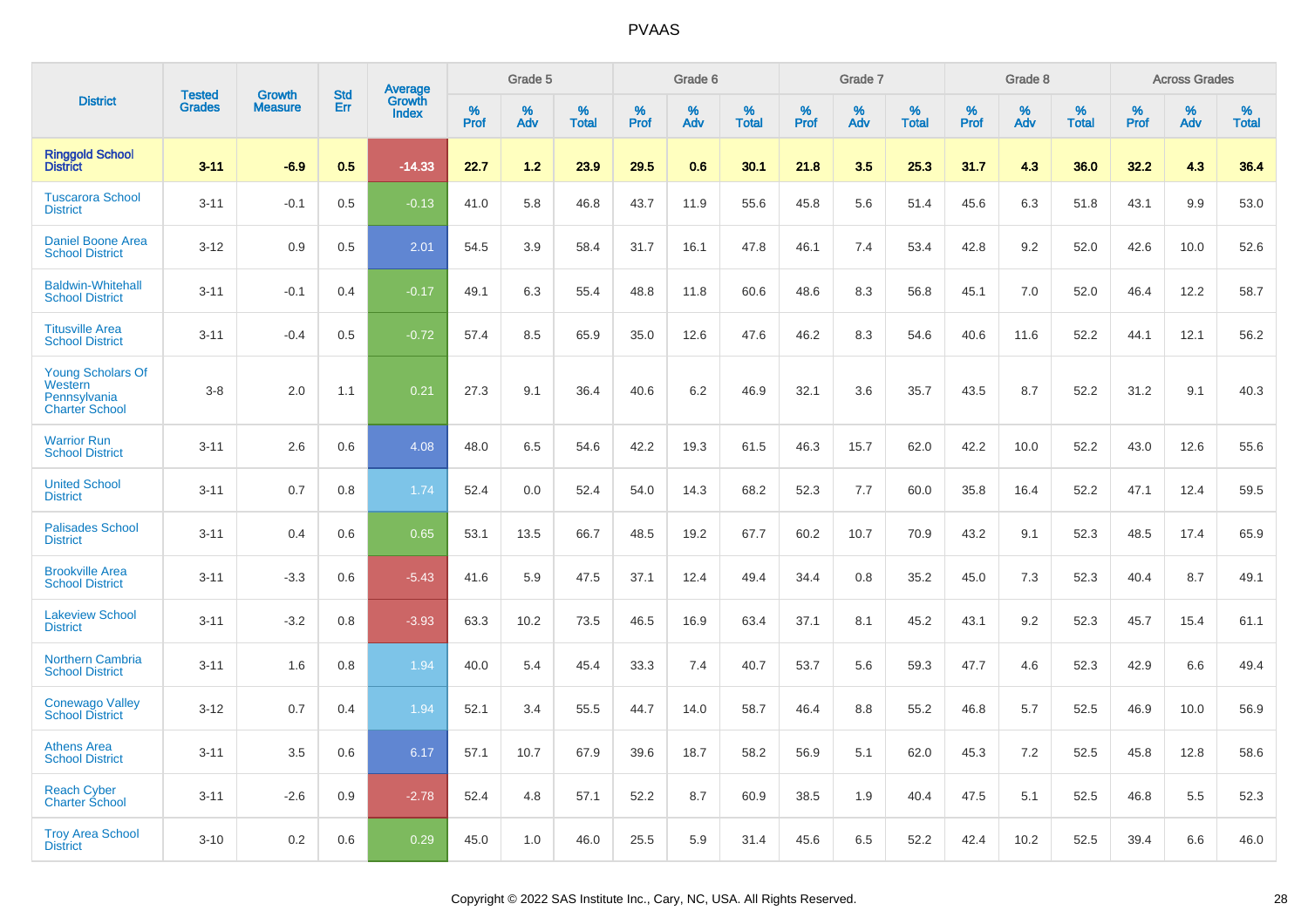|                                                                     | <b>Tested</b> | <b>Growth</b>  | <b>Std</b> |                                   |                     | Grade 5  |                      |                     | Grade 6  |                      |              | Grade 7  |                      |                     | Grade 8  |                      |                     | <b>Across Grades</b> |                      |
|---------------------------------------------------------------------|---------------|----------------|------------|-----------------------------------|---------------------|----------|----------------------|---------------------|----------|----------------------|--------------|----------|----------------------|---------------------|----------|----------------------|---------------------|----------------------|----------------------|
| <b>District</b>                                                     | <b>Grades</b> | <b>Measure</b> | Err        | Average<br>Growth<br><b>Index</b> | $\%$<br><b>Prof</b> | %<br>Adv | $\%$<br><b>Total</b> | $\%$<br><b>Prof</b> | %<br>Adv | $\%$<br><b>Total</b> | $\%$<br>Prof | %<br>Adv | $\%$<br><b>Total</b> | $\%$<br><b>Prof</b> | %<br>Adv | $\%$<br><b>Total</b> | $\%$<br><b>Prof</b> | %<br>Adv             | $\%$<br><b>Total</b> |
| <b>Ringgold School</b><br><b>District</b>                           | $3 - 11$      | $-6.9$         | 0.5        | $-14.33$                          | 22.7                | 1.2      | 23.9                 | 29.5                | 0.6      | 30.1                 | 21.8         | 3.5      | 25.3                 | 31.7                | 4.3      | 36.0                 | 32.2                | 4.3                  | 36.4                 |
| <b>Carlisle Area</b><br><b>School District</b>                      | $3 - 11$      | 1.8            | 0.4        | 4.58                              | 40.6                | 13.9     | 54.4                 | 38.1                | 20.2     | 58.2                 | 42.0         | 13.0     | 55.0                 | 42.1                | 10.7     | 52.8                 | 40.4                | 15.3                 | 55.7                 |
| Pennsylvania<br><b>Virtual Charter</b><br><b>School</b>             | $3 - 11$      | 2.2            | 0.7        | 3.20                              | 51.9                | 4.7      | 56.6                 | 41.9                | 14.0     | 55.9                 | 38.4         | 13.1     | 51.5                 | 43.8                | 9.0      | 52.8                 | 42.3                | 11.6                 | 53.9                 |
| <b>West Branch Area</b><br><b>School District</b>                   | $3 - 11$      | 0.4            | 0.8        | 0.52                              | 37.1                | 3.2      | 40.3                 | 32.8                | 6.6      | 39.3                 | 48.6         | 6.8      | 55.4                 | 50.0                | 3.0      | 53.0                 | 42.6                | 6.8                  | 49.4                 |
| <b>Conneaut School</b><br><b>District</b>                           | $3 - 12$      | 0.1            | 0.5        | 0.24                              | 42.4                | 5.3      | 47.7                 | 44.8                | 18.4     | 63.2                 | 51.1         | 6.7      | 57.8                 | 47.6                | 5.4      | 53.1                 | 45.1                | 12.8                 | 57.9                 |
| <b>Fleetwood Area</b><br><b>School District</b>                     | $3 - 10$      | $-1.3$         | 0.5        | $-2.54$                           | 44.8                | 6.0      | 50.8                 | 37.4                | 6.4      | 43.9                 | 37.0         | 6.2      | 43.2                 | 45.1                | 8.0      | 53.1                 | 42.1                | 7.7                  | 49.9                 |
| <b>Riverside School</b><br><b>District</b>                          | $3 - 11$      | 2.8            | 0.6        | 4.52                              | 44.6                | 4.0      | 48.5                 | 45.4                | 13.1     | 58.6                 | 43.7         | 11.6     | 55.3                 | 45.0                | 8.3      | 53.2                 | 44.3                | 10.7                 | 55.0                 |
| <b>Central York</b><br><b>School District</b>                       | $3 - 12$      | 5.2            | 0.3        | 15.18                             | 51.5                | 5.0      | 56.5                 | 45.8                | 10.9     | 56.7                 | 54.3         | 10.8     | 65.1                 | 44.1                | 9.2      | 53.2                 | 46.7                | 10.4                 | 57.1                 |
| <b>Eastern Lancaster</b><br><b>County School</b><br><b>District</b> | $3 - 12$      | 1.1            | 0.5        | 2.36                              | 48.1                | 3.9      | 51.9                 | 38.7                | 12.0     | 50.8                 | 35.4         | 4.6      | 39.9                 | 38.0                | 15.5     | 53.5                 | 39.2                | 9.3                  | 48.5                 |
| <b>Keystone Oaks</b><br><b>School District</b>                      | $3 - 11$      | $-1.4$         | 0.6        | 0.60                              | 54.1                | 17.2     | 71.3                 | 35.4                | 25.7     | 61.1                 | 45.1         | 13.3     | 58.4                 | 41.1                | 12.5     | 53.6                 | 44.5                | 21.3                 | 65.8                 |
| <b>Manheim Central</b><br><b>School District</b>                    | $3 - 11$      | $-0.3$         | 0.5        | $-0.70$                           | 35.4                | 6.2      | 41.5                 | 48.3                | 9.2      | 57.5                 | 37.6         | 6.2      | 43.8                 | 41.9                | 11.7     | 53.6                 | 42.2                | 11.1                 | 53.2                 |
| South Allegheny<br><b>School District</b>                           | $3 - 11$      | $-5.4$         | 0.9        | $-5.76$                           | 43.1                | 0.0      | 43.1                 | 32.6                | 6.1      | 38.8                 | 31.6         | 5.3      | 36.8                 | 41.5                | 12.2     | 53.7                 | 39.4                | 6.6                  | 46.0                 |
| <b>South Western</b><br><b>School District</b>                      | $3 - 12$      | 0.9            | 0.4        | 2.41                              | 49.8                | 9.7      | 59.5                 | 38.7                | 21.6     | 60.3                 | 37.1         | 5.7      | 42.8                 | 46.5                | 7.4      | 53.9                 | 43.5                | 12.7                 | 56.2                 |
| <b>Iroquois School</b><br><b>District</b>                           | $3 - 11$      | $-0.1$         | 0.7        | $-0.21$                           | 55.1                | 9.0      | 64.1                 | 39.5                | 19.8     | 59.3                 | 38.8         | 6.1      | 44.9                 | 44.0                | 10.0     | 54.0                 | 42.6                | 12.8                 | 55.4                 |
| <b>South Eastern</b><br><b>School District</b>                      | $3 - 11$      | 2.3            | 0.5        | $-2.60$                           | 55.2                | 6.3      | 61.5                 | 42.2                | 16.2     | 58.4                 | 48.3         | 12.9     | 61.2                 | 43.6                | 10.5     | 54.1                 | 46.7                | 14.1                 | 60.8                 |
| South Middleton<br><b>School District</b>                           | $3 - 11$      | 0.8            | 0.5        | 1.43                              | 48.5                | 12.1     | 60.6                 | 45.2                | 21.0     | 66.1                 | 44.4         | 12.9     | 57.3                 | 42.1                | 12.0     | 54.1                 | 45.4                | 16.9                 | 62.3                 |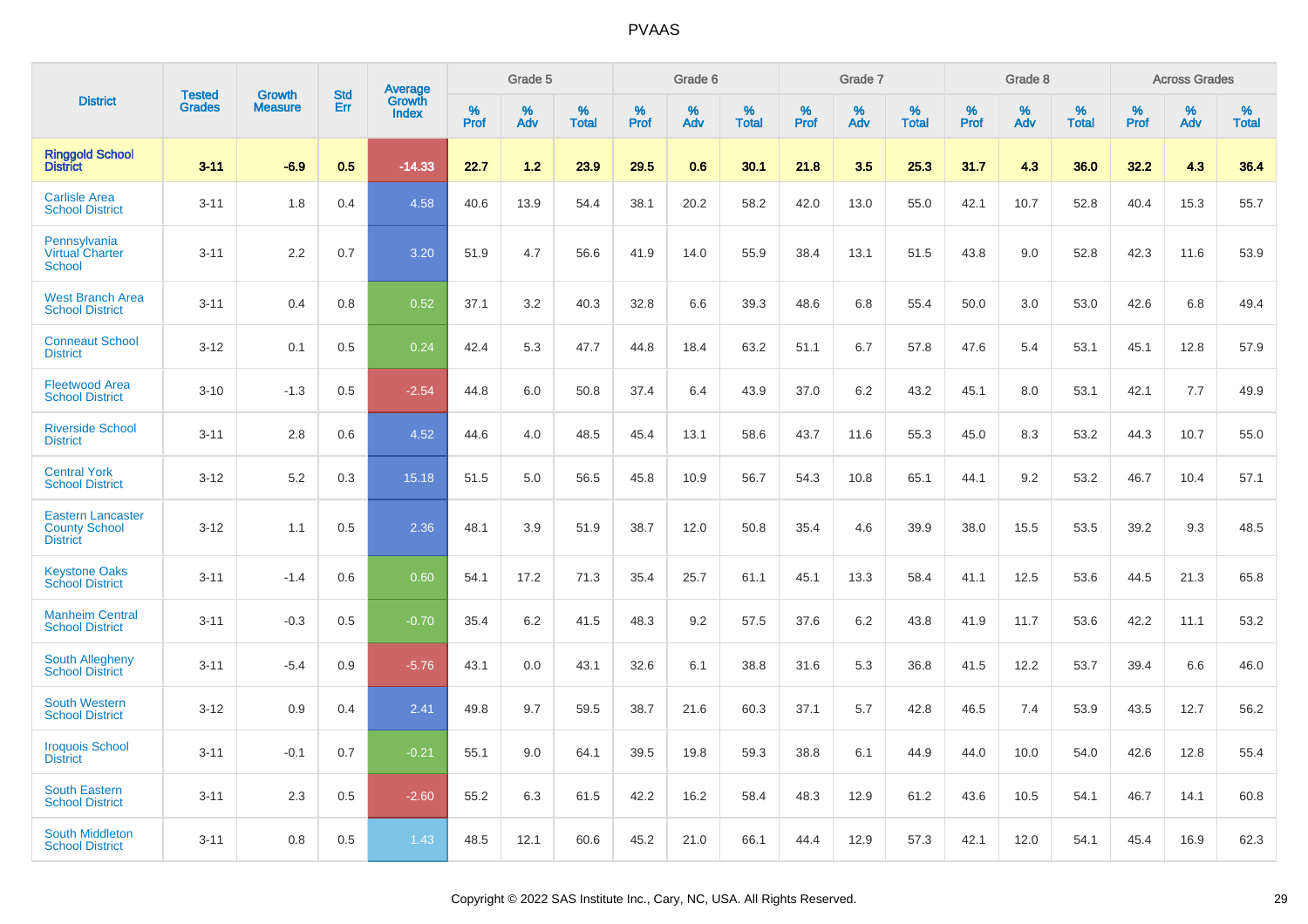|                                                                    | <b>Tested</b> | <b>Growth</b>  | <b>Std</b> | Average                       |           | Grade 5  |                   |           | Grade 6  |                   |           | Grade 7  |                   |           | Grade 8  |                   |           | <b>Across Grades</b> |                   |
|--------------------------------------------------------------------|---------------|----------------|------------|-------------------------------|-----------|----------|-------------------|-----------|----------|-------------------|-----------|----------|-------------------|-----------|----------|-------------------|-----------|----------------------|-------------------|
| <b>District</b>                                                    | <b>Grades</b> | <b>Measure</b> | Err        | <b>Growth</b><br><b>Index</b> | %<br>Prof | %<br>Adv | %<br><b>Total</b> | %<br>Prof | %<br>Adv | %<br><b>Total</b> | %<br>Prof | %<br>Adv | %<br><b>Total</b> | %<br>Prof | %<br>Adv | %<br><b>Total</b> | %<br>Prof | %<br>Adv             | %<br><b>Total</b> |
| <b>Ringgold School</b><br><b>District</b>                          | $3 - 11$      | $-6.9$         | 0.5        | $-14.33$                      | 22.7      | 1.2      | 23.9              | 29.5      | 0.6      | 30.1              | 21.8      | 3.5      | 25.3              | 31.7      | 4.3      | 36.0              | 32.2      | 4.3                  | 36.4              |
| Elizabethtown<br><b>Area School</b><br><b>District</b>             | $3 - 12$      | $-0.8$         | 0.4        | $-2.01$                       | 51.7      | 12.8     | 64.5              | 38.8      | 26.9     | 65.8              | 46.4      | 4.7      | 51.2              | 44.1      | 10.0     | 54.2              | 44.6      | 17.9                 | 62.5              |
| <b>Saint Marys Area</b><br><b>School District</b>                  | $3 - 11$      | $-1.5$         | 0.6        | $-1.20$                       | 48.7      | 2.6      | 51.3              | 42.7      | 13.7     | 56.4              | 40.8      | 7.7      | 48.5              | 46.4      | 8.0      | 54.3              | 44.6      | 11.0                 | 55.6              |
| Southmoreland<br><b>School District</b>                            | $3 - 11$      | $-3.9$         | 0.6        | $-6.43$                       | 39.6      | 2.1      | 41.7              | 41.4      | 8.1      | 49.6              | 43.1      | 4.6      | 47.7              | 49.5      | 4.8      | 54.4              | 44.6      | 6.8                  | 51.3              |
| <b>Crawford Central</b><br><b>School District</b>                  | $3 - 11$      | 3.3            | 0.4        | 7.81                          | 48.1      | 4.2      | 52.3              | 37.2      | 13.2     | 50.4              | 40.0      | 13.1     | 53.1              | 42.5      | 12.0     | 54.5              | 40.4      | 10.5                 | 50.9              |
| <b>Jamestown Area</b><br><b>School District</b>                    | $3 - 11$      | 2.7            | 1.2        | 2.22                          | 47.4      | 0.0      | 47.4              | 30.6      | 19.4     | 50.0              | 41.4      | 6.9      | 48.3              | 54.6      | 0.0      | 54.6              | 41.2      | 7.9                  | 49.1              |
| <b>West Shore School</b><br><b>District</b>                        | $3 - 12$      | $-0.2$         | 0.3        | $-0.59$                       | 46.3      | 8.2      | 54.5              | 44.4      | 15.0     | 59.4              | 44.4      | 8.2      | 52.7              | 42.8      | 11.8     | 54.6              | 42.7      | 13.2                 | 55.9              |
| <b>Plum Borough</b><br><b>School District</b>                      | $3 - 11$      | $-5.8$         | 0.4        | $-13.65$                      | 53.7      | 6.3      | 60.0              | 45.8      | 25.1     | 70.9              | 50.0      | 6.0      | 56.0              | 49.0      | 5.7      | 54.6              | 47.5      | 15.8                 | 63.2              |
| <b>Brentwood</b><br><b>Borough School</b><br><b>District</b>       | $3 - 11$      | $-2.1$         | 0.7        | $-2.85$                       | 53.5      | 7.0      | 60.5              | 36.1      | 12.0     | 48.2              | 33.3      | 4.6      | 37.9              | 48.0      | 6.8      | 54.8              | 40.9      | 9.4                  | 50.3              |
| <b>Line Mountain</b><br><b>School District</b>                     | $3 - 11$      | 5.9            | 0.7        | 8.01                          | 43.9      | 13.6     | 57.6              | 43.1      | 23.6     | 66.7              | 48.0      | 21.4     | 69.4              | 43.7      | 11.3     | 54.9              | 43.0      | 17.5                 | 60.5              |
| <b>Dallastown Area</b><br><b>School District</b>                   | $3 - 11$      | $-2.2$         | 0.3        | $-6.63$                       | 53.1      | 7.2      | 60.3              | 44.3      | 30.9     | 75.1              | 45.3      | 9.3      | 54.7              | 43.8      | 11.1     | 54.9              | 44.8      | 19.1                 | 63.9              |
| <b>Bedford Area</b><br><b>School District</b>                      | $3 - 11$      | 5.0            | 0.6        | 4.24                          | 54.2      | 3.4      | 57.6              | 37.1      | 16.4     | 53.4              | 44.8      | 13.8     | 58.6              | 42.8      | 12.2     | 55.0              | 46.2      | 12.2                 | 58.4              |
| <b>Montrose Area</b><br><b>School District</b>                     | $3 - 10$      | 1.0            | 0.7        | 1.35                          | 50.0      | 16.2     | 66.2              | 40.2      | 28.3     | 68.5              | 38.2      | 13.2     | 51.5              | 45.0      | 10.0     | 55.0              | 43.8      | 18.3                 | 62.0              |
| <b>Upper Moreland</b><br><b>Township School</b><br><b>District</b> | $3 - 11$      | $-0.3$         | 0.4        | $-0.57$                       | 54.1      | 10.5     | 64.6              | 42.4      | 21.0     | 63.4              | 53.7      | 8.4      | 62.1              | 41.0      | 14.2     | 55.1              | 46.0      | 16.1                 | 62.1              |
| <b>Gettysburg Area</b><br><b>School District</b>                   | $3 - 11$      | 2.5            | 0.4        | 5.70                          | 52.6      | 9.8      | 62.3              | 42.6      | 22.5     | 65.1              | 48.1      | 11.6     | 59.7              | 44.9      | 10.3     | 55.1              | 45.0      | 16.0                 | 61.0              |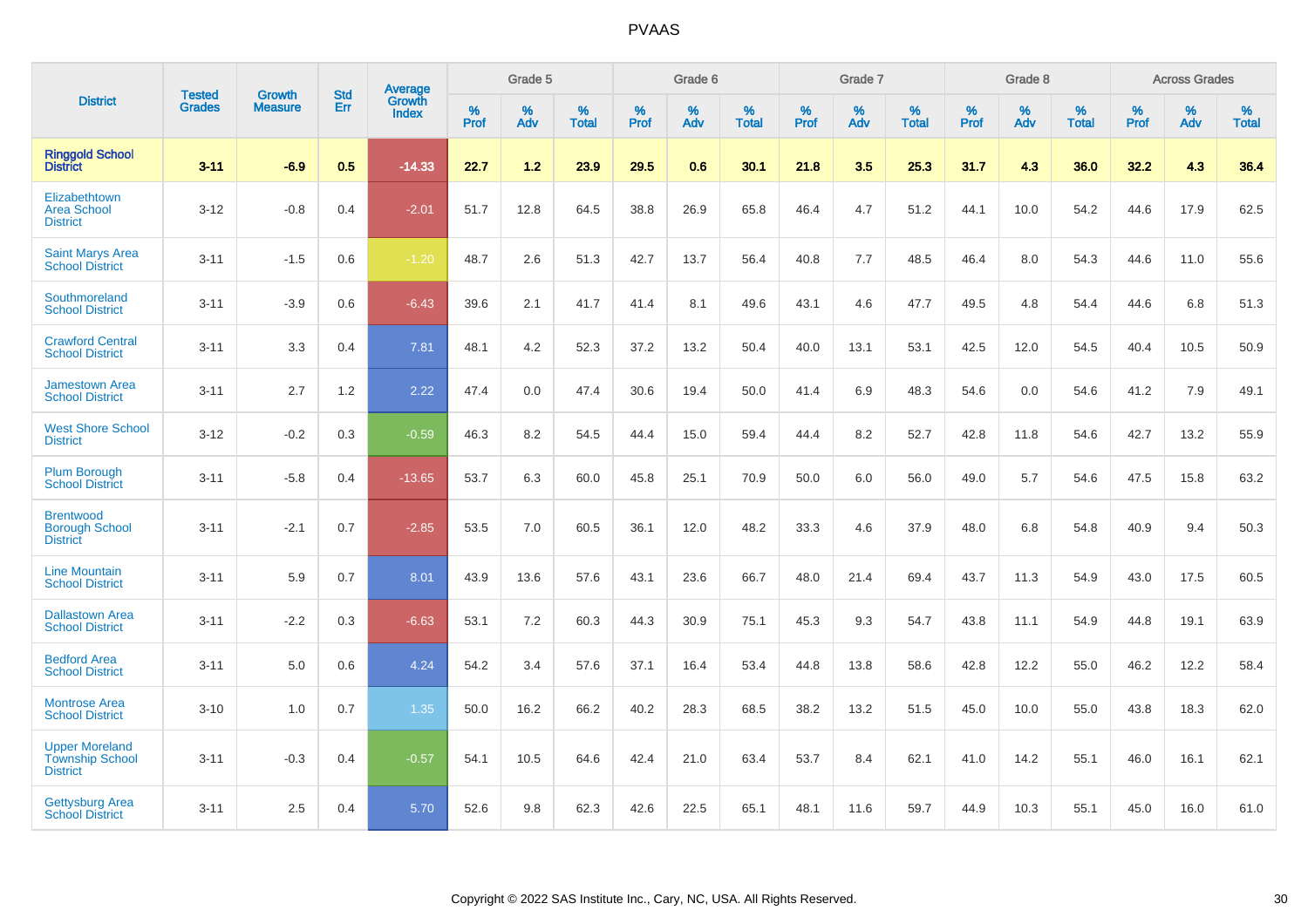|                                                                    | <b>Tested</b> | <b>Growth</b>  | <b>Std</b> | Average                       |              | Grade 5  |                   |           | Grade 6  |                   |           | Grade 7  |                   |           | Grade 8  |                   |           | <b>Across Grades</b> |                   |
|--------------------------------------------------------------------|---------------|----------------|------------|-------------------------------|--------------|----------|-------------------|-----------|----------|-------------------|-----------|----------|-------------------|-----------|----------|-------------------|-----------|----------------------|-------------------|
| <b>District</b>                                                    | <b>Grades</b> | <b>Measure</b> | Err        | <b>Growth</b><br><b>Index</b> | $\%$<br>Prof | %<br>Adv | %<br><b>Total</b> | %<br>Prof | %<br>Adv | %<br><b>Total</b> | %<br>Prof | %<br>Adv | %<br><b>Total</b> | %<br>Prof | %<br>Adv | %<br><b>Total</b> | %<br>Prof | %<br>Adv             | %<br><b>Total</b> |
| <b>Ringgold School</b><br><b>District</b>                          | $3 - 11$      | $-6.9$         | 0.5        | $-14.33$                      | 22.7         | 1.2      | 23.9              | 29.5      | 0.6      | 30.1              | 21.8      | 3.5      | 25.3              | 31.7      | 4.3      | 36.0              | 32.2      | 4.3                  | 36.4              |
| <b>North Schuylkill</b><br><b>School District</b>                  | $3 - 11$      | 0.7            | 0.5        | 1.83                          | 36.8         | 2.2      | 39.0              | 42.4      | 8.8      | 51.2              | 41.3      | 3.9      | 45.2              | 50.0      | 5.2      | 55.2              | 40.4      | 8.7                  | 49.1              |
| <b>Bentworth School</b><br><b>District</b>                         | $3 - 11$      | 2.1            | 0.7        | 2.98                          | 60.3         | 15.4     | 75.6              | 46.1      | 6.7      | 52.8              | 52.5      | 20.0     | 72.5              | 43.3      | 11.9     | 55.2              | 52.1      | 16.1                 | 68.2              |
| <b>East Pennsboro</b><br><b>Area School</b><br><b>District</b>     | $3 - 11$      | 1.2            | 0.5        | $-0.26$                       | 47.0         | 4.8      | 51.8              | 35.0      | 18.1     | 53.1              | 50.6      | 10.0     | 60.6              | 47.1      | 8.2      | 55.3              | 44.2      | 11.4                 | 55.5              |
| <b>Deer Lakes School</b><br><b>District</b>                        | $3 - 11$      | $-0.4$         | 0.6        | $-0.76$                       | 52.0         | 5.5      | 57.5              | 47.2      | 22.0     | 69.1              | 42.4      | 10.6     | 53.0              | 44.7      | 10.7     | 55.3              | 45.1      | 14.9                 | 60.0              |
| Northgate School<br><b>District</b>                                | $3 - 11$      | $-1.4$         | 0.8        | $-1.68$                       | 60.8         | 3.9      | 64.7              | 59.0      | 11.5     | 70.5              | 36.1      | 9.8      | 45.9              | 37.5      | 17.9     | 55.4              | 45.5      | 12.8                 | 58.3              |
| <b>East Lycoming</b><br><b>School District</b>                     | $3 - 11$      | $-0.6$         | 0.6        | $-1.07$                       | 63.9         | 6.7      | 70.6              | 45.3      | 24.5     | 69.8              | 57.8      | 10.7     | 68.6              | 43.0      | 12.4     | 55.4              | 47.7      | 14.9                 | 62.6              |
| <b>Greensburg Salem</b><br><b>School District</b>                  | $3 - 11$      | $-1.6$         | 0.5        | $-3.24$                       | 49.7         | 7.2      | 56.9              | 40.1      | 13.8     | 53.9              | 44.0      | 5.5      | 49.4              | 48.3      | 7.2      | 55.6              | 42.8      | 11.4                 | 54.2              |
| <b>South Williamsport</b><br><b>Area School</b><br><b>District</b> | $3 - 10$      | 0.5            | 0.7        | 0.80                          | 45.7         | 6.4      | 52.1              | 37.4      | 15.4     | 52.8              | 40.5      | 8.3      | 48.8              | 43.2      | 12.5     | 55.7              | 39.9      | 12.1                 | 52.0              |
| <b>Blue Ridge School</b><br><b>District</b>                        | $3 - 11$      | 2.2            | 0.8        | $-0.09$                       | 42.5         | 8.2      | 50.7              | 46.0      | 8.1      | 54.0              | 50.0      | 16.1     | 66.1              | 47.1      | 8.6      | 55.7              | 45.4      | 10.7                 | 56.1              |
| <b>Jeannette City</b><br><b>School District</b>                    | $3 - 11$      | 3.5            | 0.8        | 4.26                          | 41.7         | 1.4      | 43.1              | 33.3      | 18.5     | 51.8              | 44.6      | 9.2      | 53.8              | 48.1      | 7.7      | 55.8              | 40.4      | 8.2                  | 48.6              |
| Achievement<br><b>House Charter</b><br><b>School</b>               | $7 - 11$      | $-3.1$         | 1.6        | $-0.73$                       |              |          |                   |           |          |                   | 52.0      | 0.0      | 52.0              | 48.8      | 7.0      | 55.8              | 50.0      | 4.4                  | 54.4              |
| <b>Solanco School</b><br><b>District</b>                           | $3 - 11$      | 2.8            | 0.4        | 6.54                          | 47.3         | 9.0      | 56.2              | 52.1      | 16.9     | 69.0              | 37.0      | 14.8     | 51.7              | 40.8      | 15.0     | 55.9              | 43.0      | 14.5                 | 57.5              |
| <b>Reynolds School</b><br><b>District</b>                          | $3 - 10$      | $-4.3$         | 0.8        | $-5.50$                       | 46.3         | 0.0      | 46.3              | 44.2      | 1.3      | 45.4              | 35.3      | 7.8      | 43.1              | 47.1      | 8.8      | 55.9              | 41.5      | 4.9                  | 46.4              |
| <b>Butler Area School</b><br><b>District</b>                       | $3 - 11$      | 0.3            | 0.3        | 1.07                          | 49.8         | 12.2     | 61.9              | 43.8      | 18.2     | 62.0              | 44.4      | 9.3      | 53.8              | 47.9      | 8.0      | 55.9              | 46.0      | 14.0                 | 60.0              |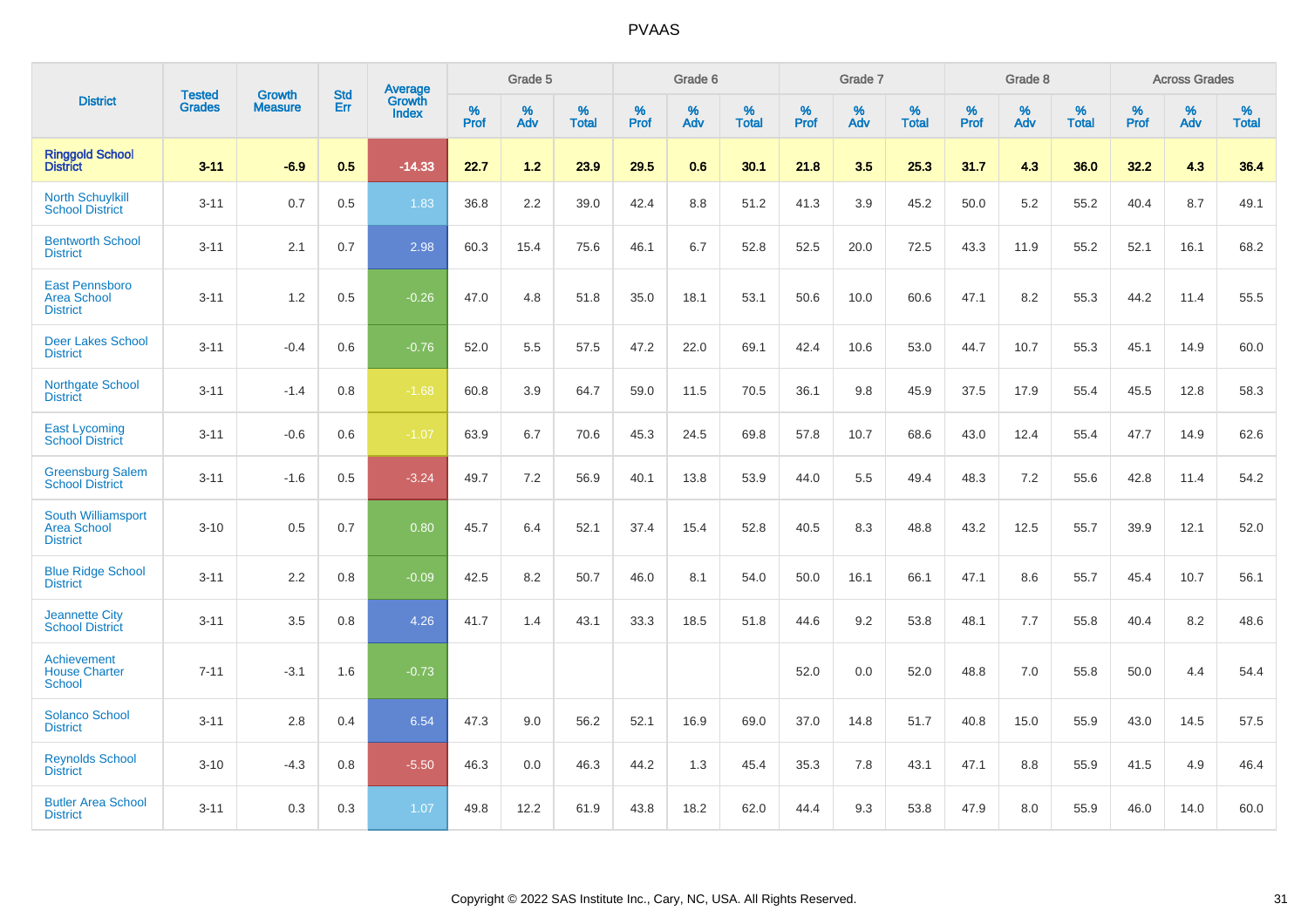|                                                                          |                                |                                 | <b>Std</b> | Average                |              | Grade 5  |                   |           | Grade 6  |                   |           | Grade 7  |                   |           | Grade 8  |                   |              | <b>Across Grades</b> |                   |
|--------------------------------------------------------------------------|--------------------------------|---------------------------------|------------|------------------------|--------------|----------|-------------------|-----------|----------|-------------------|-----------|----------|-------------------|-----------|----------|-------------------|--------------|----------------------|-------------------|
| <b>District</b>                                                          | <b>Tested</b><br><b>Grades</b> | <b>Growth</b><br><b>Measure</b> | Err        | Growth<br><b>Index</b> | $\%$<br>Prof | %<br>Adv | %<br><b>Total</b> | %<br>Prof | %<br>Adv | %<br><b>Total</b> | %<br>Prof | %<br>Adv | %<br><b>Total</b> | %<br>Prof | %<br>Adv | %<br><b>Total</b> | $\%$<br>Prof | %<br>Adv             | %<br><b>Total</b> |
| <b>Ringgold School</b><br><b>District</b>                                | $3 - 11$                       | $-6.9$                          | 0.5        | $-14.33$               | 22.7         | 1.2      | 23.9              | 29.5      | 0.6      | 30.1              | 21.8      | 3.5      | 25.3              | 31.7      | 4.3      | 36.0              | 32.2         | 4.3                  | 36.4              |
| Loyalsock<br><b>Township School</b><br><b>District</b>                   | $3 - 12$                       | 1.2                             | 0.6        | 3.56                   | 48.3         | 12.9     | 61.2              | 43.9      | 17.4     | 61.2              | 50.8      | 7.0      | 57.8              | 51.0      | 5.0      | 56.0              | 45.5         | 13.2                 | 58.7              |
| <b>Bloomsburg Area</b><br><b>School District</b>                         | $3 - 10$                       | $-0.8$                          | 0.7        | $-2.19$                | 49.4         | 4.4      | 53.8              | 43.3      | 15.6     | 58.9              | 36.3      | 7.8      | 44.1              | 50.0      | 6.0      | 56.0              | 46.3         | 11.7                 | 57.9              |
| <b>Cranberry Area</b><br><b>School District</b>                          | $3 - 12$                       | $-0.0$                          | 0.7        | $-0.02$                | 48.7         | 9.2      | 57.9              | 52.1      | 9.4      | 61.5              | 41.0      | 2.1      | 43.2              | 46.7      | 9.3      | 56.0              | 44.5         | 7.7                  | 52.2              |
| <b>Montoursville Area</b><br><b>School District</b>                      | $3 - 12$                       | $-1.3$                          | 0.5        | $-2.40$                | 54.2         | 10.7     | 64.9              | 55.2      | 16.8     | 72.0              | 51.1      | 7.5      | 58.6              | 45.4      | 10.6     | 56.0              | 48.5         | 14.2                 | 62.6              |
| <b>Derry Area School</b><br><b>District</b>                              | $3 - 11$                       | 2.2                             | 0.6        | 3.78                   | 44.6         | 8.3      | 52.9              | 44.4      | 29.1     | 73.5              | 49.6      | 17.1     | 66.7              | 43.1      | 12.9     | 56.0              | 44.1         | 17.4                 | 61.5              |
| <b>Pennridge School</b><br><b>District</b>                               | $3 - 10$                       | $-4.2$                          | 0.3        | $-7.40$                | 58.0         | 5.4      | 63.4              | 42.6      | 18.6     | 61.3              | 49.7      | 8.2      | 57.8              | 46.2      | 10.0     | 56.1              | 49.6         | 11.6                 | 61.1              |
| <b>Ligonier Valley</b><br><b>School District</b>                         | $3 - 11$                       | $-0.8$                          | 0.7        | $-1.21$                | 43.8         | 7.5      | 51.2              | 46.0      | 16.0     | 62.0              | 40.5      | 2.7      | 43.2              | 45.9      | 10.2     | 56.1              | 44.7         | 12.8                 | 57.6              |
| <b>York Suburban</b><br><b>School District</b>                           | $3 - 11$                       | 0.5                             | 0.5        | 0.99                   | 62.8         | 13.7     | 76.5              | 45.3      | 23.4     | 68.7              | 50.0      | 16.8     | 66.8              | 36.4      | 19.8     | 56.2              | 46.4         | 23.5                 | 70.0              |
| Williamsburg<br><b>Community School</b><br><b>District</b>               | $3 - 11$                       | 3.1                             | 1.1        | 2.89                   | 53.1         | 3.1      | 56.2              | 51.4      | 17.1     | 68.6              | 47.6      | 9.5      | 57.1              | 43.8      | 12.5     | 56.2              | 43.4         | 15.8                 | 59.1              |
| <b>Lehigh Valley</b><br><b>Academy Regional</b><br><b>Charter School</b> | $3 - 11$                       | 0.4                             | 0.6        | 0.69                   | 50.0         | 5.8      | 55.8              | 38.3      | 18.8     | 57.0              | 50.9      | 3.8      | 54.7              | 51.8      | 4.6      | 56.4              | 46.4         | 11.0                 | 57.4              |
| <b>Keystone School</b><br><b>District</b>                                | $3 - 11$                       | 0.8                             | 0.8        | 1.01                   | 49.2         | 26.9     | 76.1              | 50.0      | 17.3     | 67.3              | 50.0      | 16.2     | 66.2              | 46.8      | 9.7      | 56.4              | 46.5         | 21.0                 | 67.5              |
| <b>Portage Area</b><br><b>School District</b>                            | $3 - 10$                       | 1.0                             | 0.9        | 1.16                   | 50.0         | 9.5      | 59.5              | 52.0      | 28.0     | 80.0              | 54.0      | 3.2      | 57.1              | 49.1      | 7.6      | 56.6              | 51.5         | 15.6                 | 67.2              |
| <b>Muncy School</b><br><b>District</b>                                   | $3 - 11$                       | 0.3                             | 0.7        | 2.39                   | 49.2         | 11.5     | 60.7              | 48.7      | 30.8     | 79.5              | 58.0      | 8.7      | 66.7              | 44.4      | 12.2     | 56.7              | 49.3         | 16.0                 | 65.3              |
| Northwestern<br><b>Lehigh School</b><br><b>District</b>                  | $3 - 11$                       | $-1.5$                          | 0.5        | 1.29                   | 55.9         | 5.5      | 61.4              | 46.0      | 15.3     | 61.3              | 51.0      | 7.1      | 58.1              | 40.1      | 16.6     | 56.7              | 48.0         | 12.1                 | 60.1              |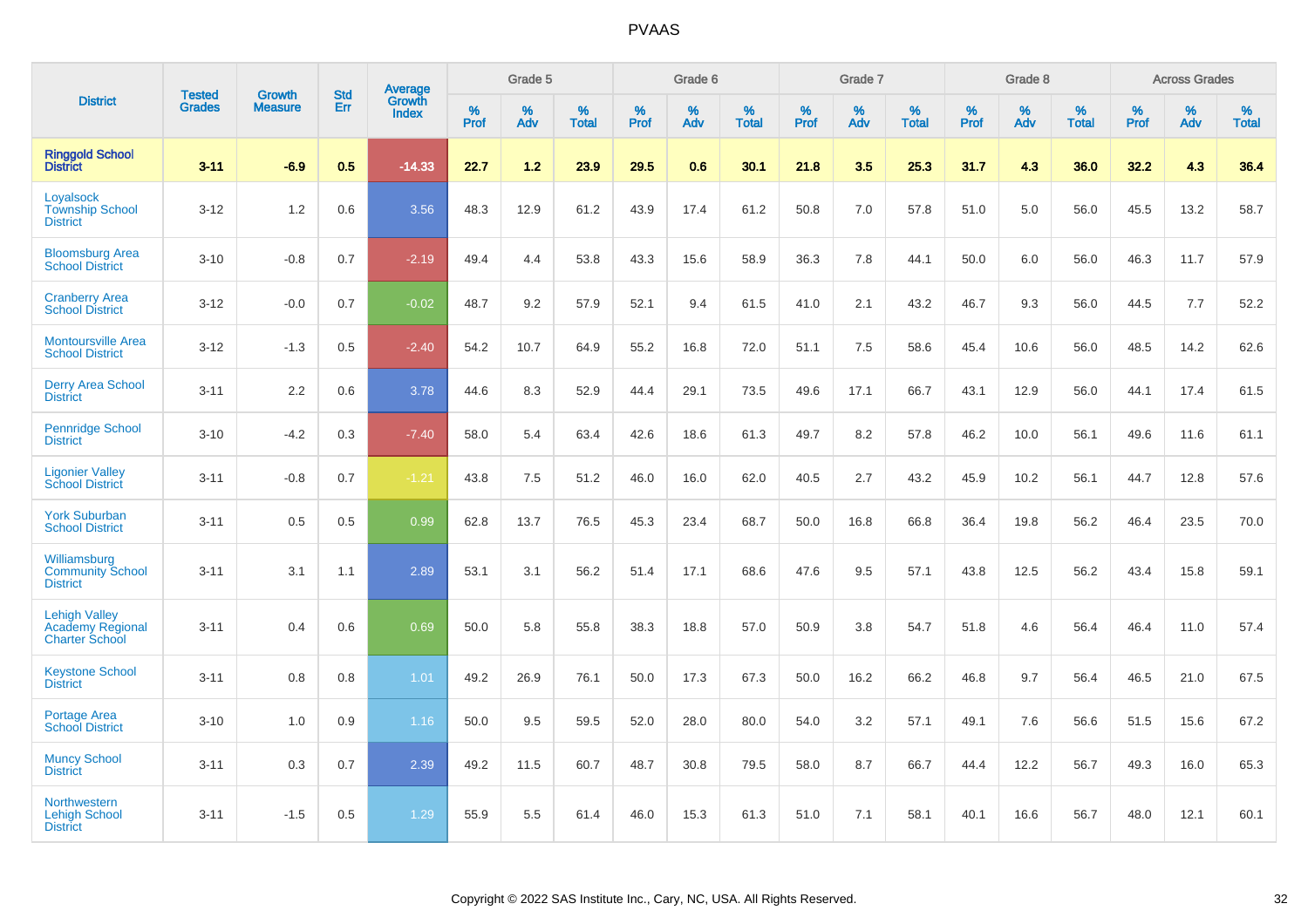|                                                                   | <b>Tested</b> | <b>Growth</b>  | <b>Std</b> | <b>Average</b>         |              | Grade 5  |                   |              | Grade 6  |                   |              | Grade 7  |                   |              | Grade 8  |                   |              | <b>Across Grades</b> |                   |
|-------------------------------------------------------------------|---------------|----------------|------------|------------------------|--------------|----------|-------------------|--------------|----------|-------------------|--------------|----------|-------------------|--------------|----------|-------------------|--------------|----------------------|-------------------|
| <b>District</b>                                                   | <b>Grades</b> | <b>Measure</b> | Err        | Growth<br><b>Index</b> | $\%$<br>Prof | %<br>Adv | %<br><b>Total</b> | $\%$<br>Prof | %<br>Adv | %<br><b>Total</b> | $\%$<br>Prof | %<br>Adv | %<br><b>Total</b> | $\%$<br>Prof | %<br>Adv | %<br><b>Total</b> | $\%$<br>Prof | %<br>Adv             | %<br><b>Total</b> |
| <b>Ringgold School</b><br><b>District</b>                         | $3 - 11$      | $-6.9$         | 0.5        | $-14.33$               | 22.7         | 1.2      | 23.9              | 29.5         | 0.6      | 30.1              | 21.8         | 3.5      | 25.3              | 31.7         | 4.3      | 36.0              | 32.2         | 4.3                  | 36.4              |
| <b>Chestnut Ridge</b><br><b>School District</b>                   | $3 - 12$      | 1.2            | 0.7        | 1.83                   | 53.8         | 4.4      | 58.2              | 42.0         | 19.8     | 61.7              | 57.9         | 3.2      | 61.0              | 50.5         | 6.2      | 56.7              | 47.9         | 11.6                 | 59.5              |
| <b>Stroudsburg Area</b><br><b>School District</b>                 | $3 - 11$      | 1.1            | 0.4        | 1.41                   | 39.1         | 4.0      | 43.1              | 39.0         | 11.2     | 50.2              | 46.4         | 8.5      | 54.9              | 48.9         | 7.8      | 56.7              | 40.7         | 9.2                  | 49.9              |
| <b>Midd-West School</b><br><b>District</b>                        | $3 - 11$      | 1.2            | 0.6        | 0.80                   | 52.2         | 3.0      | 55.2              | 42.5         | 9.7      | 52.2              | 51.0         | 5.1      | 56.1              | 48.8         | 8.0      | 56.8              | 46.3         | 8.6                  | 55.0              |
| <b>Armstrong School</b><br><b>District</b>                        | $3 - 11$      | 3.2            | 0.3        | 6.62                   | 46.0         | 6.3      | 52.3              | 44.4         | 17.4     | 61.8              | 48.7         | 8.8      | 57.5              | 45.3         | 11.5     | 56.8              | 45.4         | 12.6                 | 58.0              |
| <b>Marion Center</b><br><b>Area School</b><br><b>District</b>     | $3 - 10$      | 2.0            | 0.7        | 2.95                   | 52.6         | 10.3     | 62.8              | 45.6         | 22.3     | 68.0              | 52.9         | 5.9      | 58.8              | 49.5         | 7.4      | 56.8              | 49.1         | 13.2                 | 62.3              |
| <b>Green Woods</b><br><b>Charter School</b>                       | $3-8$         | 1.6            | 0.8        | 1.88                   | 44.8         | 6.9      | 51.7              | 39.3         | 19.7     | 59.0              | 43.9         | 12.3     | 56.1              | 39.2         | 17.6     | 56.9              | 40.6         | 17.4                 | 58.0              |
| <b>Montgomery Area</b><br><b>School District</b>                  | $3 - 11$      | $-2.0$         | 0.8        | $-2.53$                | 56.8         | 6.8      | 63.5              | 43.6         | 19.4     | 62.9              | 34.7         | 4.2      | 38.9              | 50.0         | 6.9      | 56.9              | 42.9         | 11.7                 | 54.6              |
| <b>General Mclane</b><br><b>School District</b>                   | $3 - 11$      | 0.2            | 0.5        | 0.42                   | 57.7         | 8.0      | 65.8              | 45.4         | 23.3     | 68.7              | 50.3         | 15.6     | 66.0              | 44.9         | 12.2     | 57.0              | 49.9         | 16.3                 | 66.2              |
| <b>Shippensburg Area</b><br><b>School District</b>                | $3 - 11$      | $-1.6$         | 0.4        | $-3.93$                | 40.8         | 9.2      | 50.0              | 30.4         | 12.9     | 43.3              | 40.6         | 5.9      | 46.5              | 47.0         | 10.1     | 57.1              | 41.0         | 11.2                 | 52.2              |
| <b>Elizabeth Forward</b><br><b>School District</b>                | $3 - 11$      | $-0.3$         | 0.5        | $-0.64$                | 55.7         | 11.4     | 67.0              | 47.5         | 18.5     | 66.0              | 56.9         | 11.1     | 68.0              | 50.9         | 6.3      | 57.1              | 51.2         | 14.0                 | 65.2              |
| <b>Spring Grove Area</b><br><b>School District</b>                | $3 - 11$      | $-0.1$         | 0.4        | $-0.23$                | 49.1         | 16.7     | 65.7              | 40.9         | 25.0     | 65.9              | 47.4         | 15.5     | 63.0              | 50.4         | 6.8      | 57.2              | 46.5         | 19.3                 | 65.8              |
| <b>Hollidaysburg Area</b><br><b>School District</b>               | $3 - 11$      | 1.1            | 0.4        | 2.72                   | 54.2         | 10.2     | 64.4              | 40.4         | 26.5     | 67.0              | 47.0         | 17.2     | 64.2              | 45.4         | 11.8     | 57.2              | 45.9         | 17.3                 | 63.2              |
| <b>Upper Merion Area</b><br><b>School District</b>                | $3 - 11$      | 3.6            | 0.5        | 4.98                   | 55.7         | 7.0      | 62.7              | 45.2         | 26.4     | 71.6              | 53.5         | 10.8     | 64.3              | 43.3         | 14.0     | 57.3              | 47.7         | 19.3                 | 67.0              |
| <b>Allegheny Valley</b><br><b>School District</b>                 | $3 - 11$      | $-2.6$         | 0.8        | $-3.15$                | 56.1         | 7.0      | 63.2              | 44.4         | 9.3      | 53.7              | 38.8         | 6.0      | 44.8              | 44.3         | 13.1     | 57.4              | 45.7         | 8.9                  | 54.6              |
| <b>Clarion-Limestone</b><br><b>Area School</b><br><b>District</b> | $3 - 12$      | 1.8            | 0.9        | 1.94                   | 54.6         | 29.1     | 83.6              | 57.7         | 26.9     | 84.6              | 41.7         | 16.7     | 58.3              | 44.7         | 12.8     | 57.4              | 47.0         | 20.8                 | 67.7              |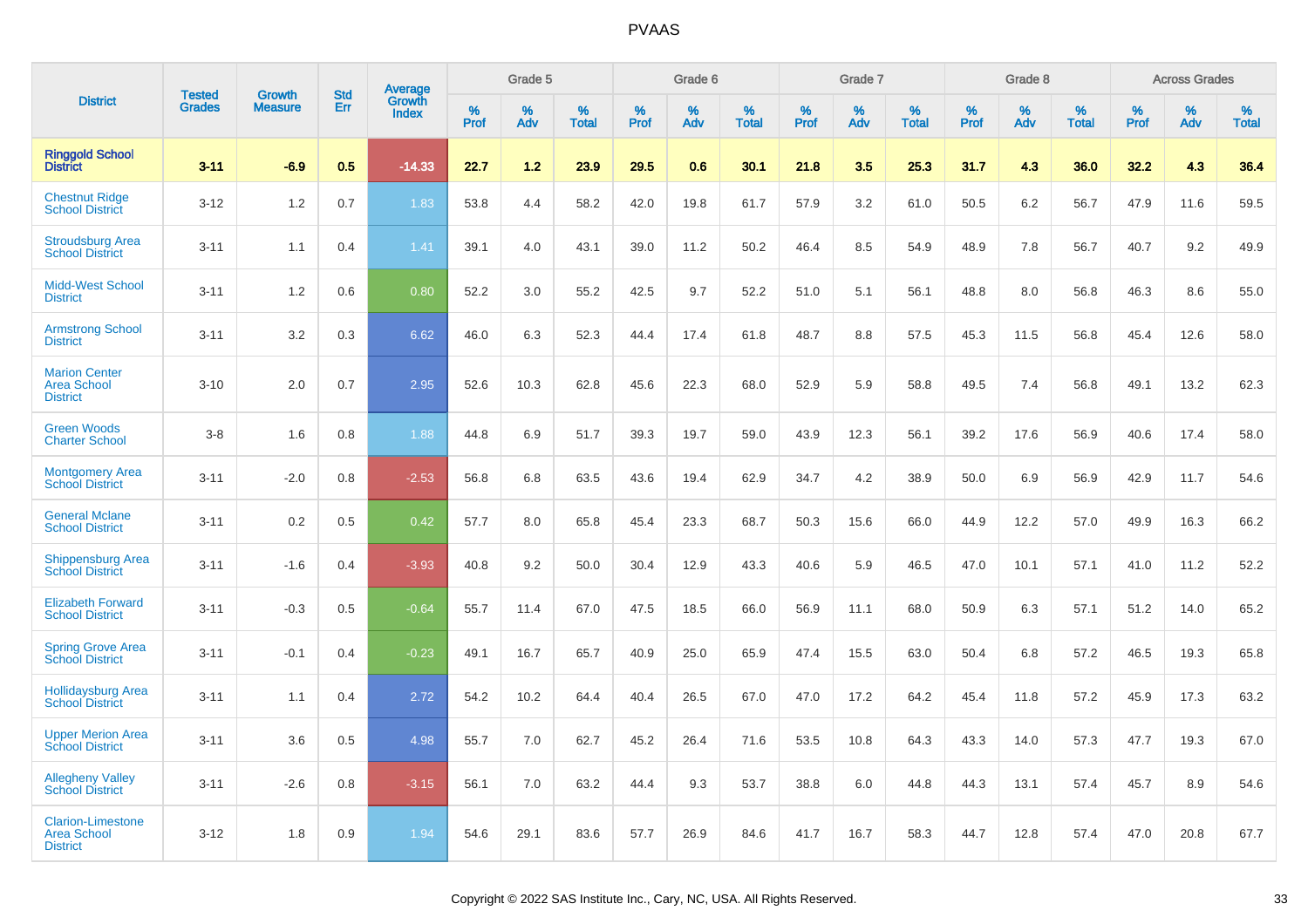|                                                                  |                                |                                 | <b>Std</b> | <b>Average</b>                |           | Grade 5  |                   |           | Grade 6  |                   |           | Grade 7  |                   |           | Grade 8  |                   |           | <b>Across Grades</b> |                   |
|------------------------------------------------------------------|--------------------------------|---------------------------------|------------|-------------------------------|-----------|----------|-------------------|-----------|----------|-------------------|-----------|----------|-------------------|-----------|----------|-------------------|-----------|----------------------|-------------------|
| <b>District</b>                                                  | <b>Tested</b><br><b>Grades</b> | <b>Growth</b><br><b>Measure</b> | Err        | <b>Growth</b><br><b>Index</b> | %<br>Prof | %<br>Adv | %<br><b>Total</b> | %<br>Prof | %<br>Adv | %<br><b>Total</b> | %<br>Prof | %<br>Adv | %<br><b>Total</b> | %<br>Prof | %<br>Adv | %<br><b>Total</b> | %<br>Prof | %<br>Adv             | %<br><b>Total</b> |
| <b>Ringgold School</b><br><b>District</b>                        | $3 - 11$                       | $-6.9$                          | 0.5        | $-14.33$                      | 22.7      | 1.2      | 23.9              | 29.5      | 0.6      | 30.1              | 21.8      | 3.5      | 25.3              | 31.7      | 4.3      | 36.0              | 32.2      | 4.3                  | 36.4              |
| <b>Milton Area School</b><br><b>District</b>                     | $3 - 11$                       | 3.2                             | 0.6        | 5.64                          | 51.7      | 5.8      | 57.5              | 40.3      | 12.4     | 52.7              | 48.9      | 13.3     | 62.2              | 40.9      | 16.5     | 57.5              | 42.3      | 13.0                 | 55.3              |
| <b>Gateway School</b><br><b>District</b>                         | $3 - 11$                       | $-1.0$                          | 0.4        | $-2.20$                       | 48.9      | 5.6      | 54.5              | 42.7      | 10.8     | 53.5              | 49.3      | 10.8     | 60.1              | 43.7      | 14.0     | 57.7              | 45.5      | 12.1                 | 57.7              |
| <b>Neshannock</b><br><b>Township School</b><br><b>District</b>   | $3 - 10$                       | $-3.2$                          | 0.7        | $-4.58$                       | 56.7      | 8.9      | 65.6              | 57.4      | 20.6     | 77.9              | 62.0      | 14.0     | 76.0              | 51.3      | 6.4      | 57.7              | 55.4      | 13.5                 | 68.9              |
| <b>Southern York</b><br><b>County School</b><br><b>District</b>  | $3 - 11$                       | $-0.7$                          | 0.5        | $-1.39$                       | 44.0      | 5.1      | 49.0              | 50.6      | 24.4     | 75.0              | 42.2      | 9.2      | 51.5              | 49.2      | 8.5      | 57.7              | 44.9      | 13.5                 | 58.4              |
| <b>South Side Area</b><br><b>School District</b>                 | $3 - 11$                       | $-1.4$                          | 0.8        | $-1.85$                       | 50.0      | 6.7      | 56.7              | 33.9      | 8.1      | 41.9              | 57.6      | 6.1      | 63.6              | 49.3      | 8.4      | 57.8              | 43.1      | 10.2                 | 53.3              |
| <b>Harbor Creek</b><br><b>School District</b>                    | $3 - 11$                       | $-2.4$                          | 0.5        | $-4.77$                       | 61.7      | 20.8     | 82.5              | 37.4      | 36.3     | 73.7              | 55.9      | 13.3     | 69.2              | 45.4      | 12.3     | 57.8              | 48.7      | 24.9                 | 73.6              |
| Independence<br><b>Charter School</b>                            | $3 - 8$                        | $-2.1$                          | 0.7        | $-0.30$                       | 28.8      | 9.6      | 38.4              | 39.0      | 18.3     | 57.3              | 38.3      | 11.1     | 49.4              | 50.9      | 7.0      | 57.9              | 35.6      | 11.9                 | 47.5              |
| Conestoga Valley<br><b>School District</b>                       | $3 - 11$                       | 4.1                             | 0.4        | 10.35                         | 45.1      | 10.2     | 55.3              | 37.5      | 28.4     | 65.9              | 44.6      | 10.7     | 55.4              | 39.6      | 18.3     | 57.9              | 42.4      | 17.7                 | 60.2              |
| <b>Oswayo Valley</b><br><b>School District</b>                   | $3 - 12$                       | $-0.7$                          | 1.2        | $-0.62$                       | 62.1      | 13.8     | 75.9              | 40.7      | 18.5     | 59.3              | 48.2      | 0.0      | 48.2              | 51.6      | 6.4      | 58.1              | 54.7      | 11.8                 | 66.5              |
| <b>Western Beaver</b><br><b>County School</b><br><b>District</b> | $3 - 11$                       | $-1.5$                          | 1.2        | $-1.62$                       | 37.5      | 12.5     | 50.0              | 57.1      | 31.0     | 88.1              | 52.1      | 8.3      | 60.4              | 52.8      | 5.6      | 58.3              | 50.0      | 17.8                 | 67.8              |
| <b>Souderton Area</b><br><b>School District</b>                  | $3 - 11$                       | $-0.1$                          | 0.3        | $-0.36$                       | 56.4      | 17.7     | 74.1              | 48.0      | 16.2     | 64.2              | 56.6      | 10.1     | 66.8              | 47.3      | 11.1     | 58.4              | 50.2      | 17.4                 | 67.7              |
| <b>Upper Perkiomen</b><br><b>School District</b>                 | $3 - 11$                       | 0.7                             | 0.4        | $-1.43$                       | 50.2      | 3.0      | 53.2              | 45.7      | 12.0     | 57.7              | 48.7      | 11.5     | 60.2              | 46.0      | 12.4     | 58.4              | 45.9      | 9.5                  | 55.3              |
| <b>Marple Newtown</b><br><b>School District</b>                  | $3 - 11$                       | $-4.5$                          | 0.5        | $-9.87$                       | 57.0      | 10.9     | 67.8              | 47.9      | 22.8     | 70.6              | 50.8      | 9.4      | 60.2              | 51.2      | 7.2      | 58.4              | 51.2      | 18.8                 | 69.9              |
| <b>Conemaugh Valley</b><br><b>School District</b>                | $3 - 12$                       | 0.5                             | 0.9        | 0.55                          | 52.9      | 3.9      | 56.9              | 30.0      | 30.0     | 60.0              | 44.2      | 5.8      | 50.0              | 49.1      | 9.4      | 58.5              | 43.3      | 12.5                 | 55.8              |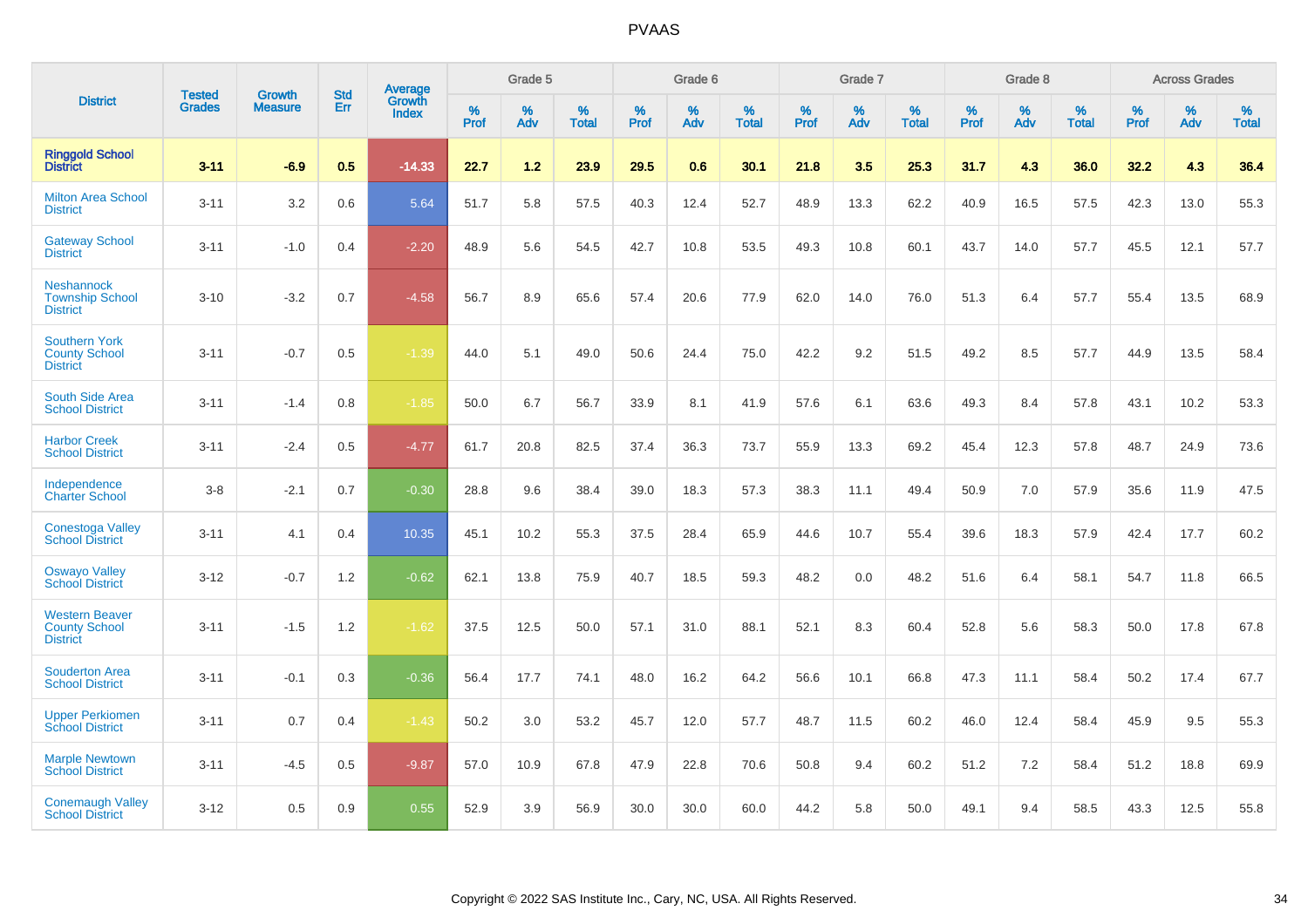|                                                                     |                                |                                 | <b>Std</b> | <b>Average</b>                |           | Grade 5  |                   |           | Grade 6  |                   |           | Grade 7  |                   |           | Grade 8  |                   |           | <b>Across Grades</b> |                   |
|---------------------------------------------------------------------|--------------------------------|---------------------------------|------------|-------------------------------|-----------|----------|-------------------|-----------|----------|-------------------|-----------|----------|-------------------|-----------|----------|-------------------|-----------|----------------------|-------------------|
| <b>District</b>                                                     | <b>Tested</b><br><b>Grades</b> | <b>Growth</b><br><b>Measure</b> | Err        | <b>Growth</b><br><b>Index</b> | %<br>Prof | %<br>Adv | %<br><b>Total</b> | %<br>Prof | %<br>Adv | %<br><b>Total</b> | %<br>Prof | %<br>Adv | %<br><b>Total</b> | %<br>Prof | %<br>Adv | %<br><b>Total</b> | %<br>Prof | %<br>Adv             | %<br><b>Total</b> |
| <b>Ringgold School</b><br><b>District</b>                           | $3 - 11$                       | $-6.9$                          | 0.5        | $-14.33$                      | 22.7      | 1.2      | 23.9              | 29.5      | 0.6      | 30.1              | 21.8      | 3.5      | 25.3              | 31.7      | 4.3      | 36.0              | 32.2      | 4.3                  | 36.4              |
| <b>Fort Leboeuf</b><br><b>School District</b>                       | $3 - 11$                       | 0.0                             | 0.5        | 0.05                          | 47.7      | 21.9     | 69.7              | 39.4      | 26.8     | 66.2              | 49.2      | 15.1     | 64.2              | 42.1      | 16.6     | 58.6              | 45.4      | 23.3                 | 68.7              |
| <b>Ferndale Area</b><br><b>School District</b>                      | $3 - 10$                       | 1.9                             | 1.0        | 1.95                          | 43.2      | 4.6      | 47.7              | 46.3      | 14.6     | 61.0              | 61.5      | 5.1      | 66.7              | 54.4      | 4.4      | 58.7              | 46.1      | 10.6                 | 56.6              |
| <b>Blue Mountain</b><br><b>School District</b>                      | $3 - 10$                       | 0.0                             | 0.5        | 2.60                          | 60.1      | 12.0     | 72.2              | 50.9      | 12.4     | 63.3              | 52.0      | 10.1     | 62.0              | 47.3      | 11.5     | 58.8              | 52.0      | 15.0                 | 67.0              |
| <b>Centre Learning</b><br>Community<br><b>Charter School</b>        | $5 - 8$                        | $-1.3$                          | 2.1        | $-0.60$                       |           |          |                   |           |          |                   | 37.5      | 12.5     | 50.0              | 47.1      | 11.8     | 58.8              | 51.8      | 16.7                 | 68.5              |
| <b>Wilson School</b><br><b>District</b>                             | $3 - 12$                       | $-3.7$                          | 0.5        | $-7.41$                       | 49.3      | 4.2      | 53.5              | 52.1      | 11.6     | 63.7              | 47.6      | 8.4      | 56.0              | 47.8      | 11.1     | 58.9              | 47.0      | 13.2                 | 60.1              |
| <b>Big Spring School</b><br><b>District</b>                         | $3 - 11$                       | $-0.3$                          | 0.5        | $-0.69$                       | 50.0      | 14.6     | 64.6              | 45.6      | 12.0     | 57.6              | 52.2      | 8.8      | 61.0              | 49.7      | 9.2      | 58.9              | 47.8      | 15.2                 | 63.0              |
| <b>Exeter Township</b><br><b>School District</b>                    | $3 - 11$                       | 3.1                             | 0.4        | 7.45                          | 49.8      | 11.2     | 61.0              | 44.2      | 26.3     | 70.5              | 49.4      | 9.5      | 58.9              | 44.3      | 14.6     | 59.0              | 46.4      | 15.0                 | 61.4              |
| <b>Franklin Towne</b><br><b>Charter</b><br><b>Elementary School</b> | $3 - 8$                        | $-3.1$                          | 1.2        | $-3.10$                       | 46.4      | 7.1      | 53.6              | 48.2      | 7.4      | 55.6              | 53.6      | 7.1      | 60.7              | 59.1      | 0.0      | 59.1              | 50.6      | 6.8                  | 57.4              |
| <b>Penn Manor</b><br><b>School District</b>                         | $3 - 11$                       | 2.1                             | 0.3        | 6.05                          | 53.4      | 10.5     | 63.8              | 46.5      | 23.0     | 69.5              | 48.2      | 16.2     | 64.4              | 43.7      | 15.4     | 59.1              | 46.8      | 18.7                 | 65.6              |
| <b>Glendale School</b><br><b>District</b>                           | $3 - 10$                       | 3.8                             | 0.9        | 4.33                          | 50.0      | 12.5     | 62.5              | 40.7      | 24.1     | 64.8              | 44.6      | 20.0     | 64.6              | 44.9      | 14.3     | 59.2              | 47.2      | 15.2                 | 62.4              |
| Philadelphia<br><b>Academy Charter</b><br><b>School</b>             | $3 - 11$                       | 1.9                             | 0.8        | 2.50                          | 42.3      | 9.0      | 51.3              | 48.0      | 28.6     | 76.6              | 51.5      | 19.1     | 70.6              | 42.6      | 16.7     | 59.3              | 45.5      | 14.9                 | 60.4              |
| <b>Insight PA Cyber</b><br><b>Charter School</b>                    | $3 - 11$                       | $-1.0$                          | 1.6        | $-1.68$                       | 29.4      | 0.0      | 29.4              | 31.6      | 5.3      | 36.8              | 37.0      | 11.1     | 48.2              | 48.2      | 11.1     | 59.3              | 41.5      | 9.2                  | 50.8              |
| <b>Meyersdale Area</b><br><b>School District</b>                    | $3 - 11$                       | 2.0                             | 0.8        | 2.03                          | 51.8      | 13.0     | 64.8              | 55.4      | 12.3     | 67.7              | 62.3      | 1.9      | 64.2              | 54.2      | 5.1      | 59.3              | 52.4      | 10.9                 | 63.3              |
| <b>Smethport Area</b><br><b>School District</b>                     | $3 - 12$                       | 6.2                             | 0.8        | 6.50                          | 54.0      | 8.0      | 62.0              | 43.3      | 21.7     | 65.0              | 33.8      | 9.2      | 43.1              | 46.9      | 12.5     | 59.4              | 41.6      | 15.0                 | 56.6              |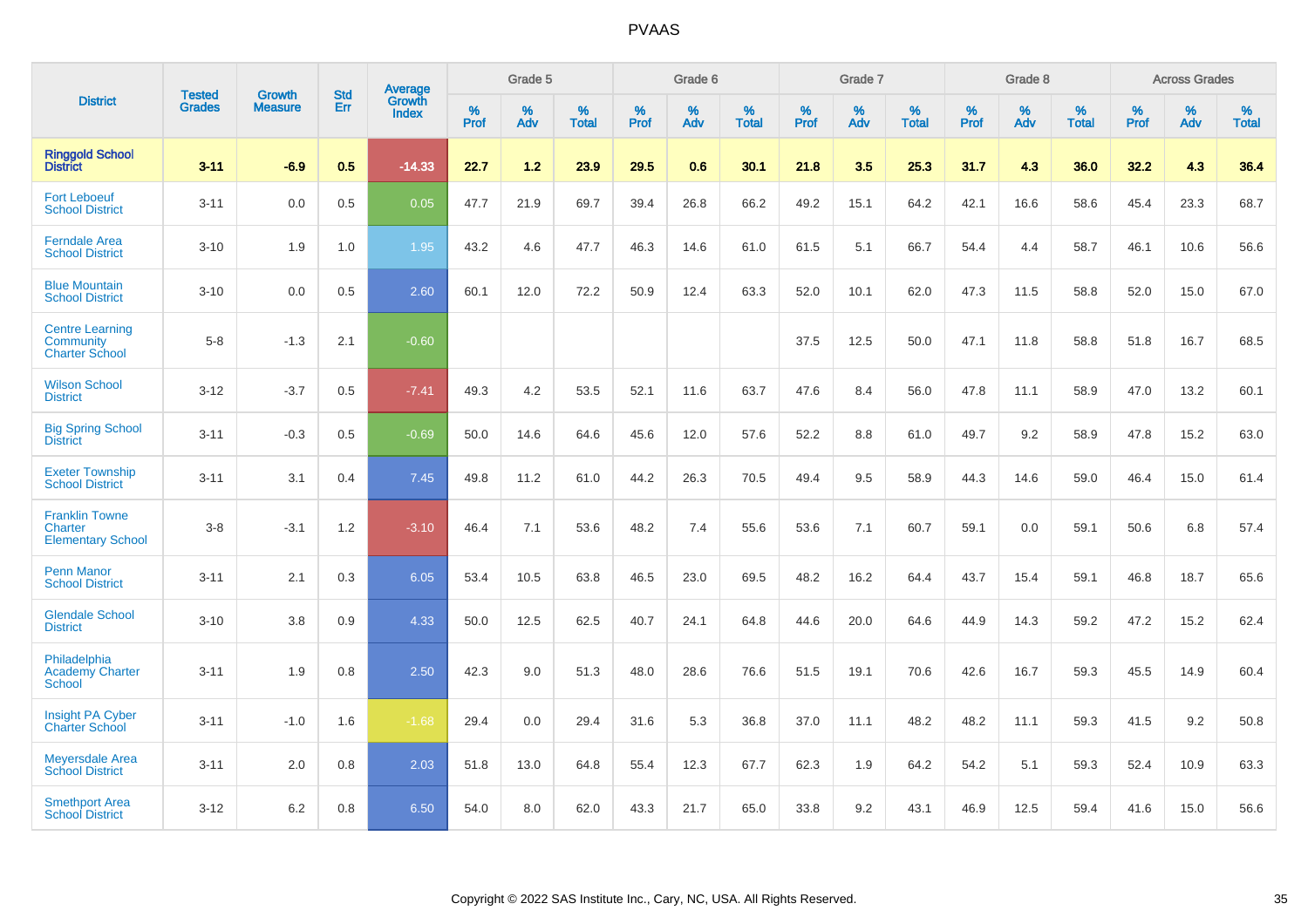|                                                               |                                |                                 |                   | Average                |              | Grade 5  |                   |              | Grade 6  |                   |              | Grade 7  |                   |              | Grade 8  |                   |              | <b>Across Grades</b> |                   |
|---------------------------------------------------------------|--------------------------------|---------------------------------|-------------------|------------------------|--------------|----------|-------------------|--------------|----------|-------------------|--------------|----------|-------------------|--------------|----------|-------------------|--------------|----------------------|-------------------|
| <b>District</b>                                               | <b>Tested</b><br><b>Grades</b> | <b>Growth</b><br><b>Measure</b> | <b>Std</b><br>Err | Growth<br><b>Index</b> | $\%$<br>Prof | %<br>Adv | %<br><b>Total</b> | $\%$<br>Prof | %<br>Adv | %<br><b>Total</b> | $\%$<br>Prof | %<br>Adv | %<br><b>Total</b> | $\%$<br>Prof | %<br>Adv | %<br><b>Total</b> | $\%$<br>Prof | %<br>Adv             | %<br><b>Total</b> |
| <b>Ringgold School</b><br><b>District</b>                     | $3 - 11$                       | $-6.9$                          | 0.5               | $-14.33$               | 22.7         | 1.2      | 23.9              | 29.5         | 0.6      | 30.1              | 21.8         | 3.5      | 25.3              | 31.7         | 4.3      | 36.0              | 32.2         | 4.3                  | 36.4              |
| Renaissance<br><b>Academy Charter</b><br><b>School</b>        | $3 - 11$                       | $-1.3$                          | 0.7               | $-1.72$                | 36.6         | 5.6      | 42.2              | 39.7         | 16.4     | 56.2              | 50.7         | 5.3      | 56.0              | 40.6         | 18.8     | 59.4              | 41.0         | 10.8                 | 51.8              |
| <b>Pleasant Valley</b><br><b>School District</b>              | $3 - 11$                       | 1.4                             | 0.5               | 2.97                   | 52.2         | 0.9      | 53.1              | 50.0         | 8.3      | 58.3              | 47.0         | 10.5     | 57.5              | 51.9         | 7.6      | 59.5              | 48.1         | 6.4                  | 54.6              |
| <b>Manheim</b><br><b>Township School</b><br><b>District</b>   | $3 - 12$                       | $-2.7$                          | 0.3               | $-4.13$                | 48.2         | 17.7     | 65.9              | 40.2         | 34.8     | 75.0              | 50.6         | 15.3     | 65.8              | 42.1         | 17.4     | 59.5              | 45.0         | 24.3                 | 69.3              |
| Lampeter-<br><b>Strasburg School</b><br><b>District</b>       | $3 - 12$                       | $-1.0$                          | 0.5               | $-2.24$                | 56.5         | 14.9     | 71.4              | 48.5         | 27.4     | 76.0              | 56.6         | 10.1     | 66.7              | 49.5         | 10.0     | 59.5              | 50.0         | 20.6                 | 70.5              |
| <b>Northern Tioga</b><br><b>School District</b>               | $3 - 12$                       | 3.0                             | 0.5               | 2.79                   | 45.2         | 2.6      | 47.7              | 48.2         | 9.8      | 58.0              | 41.7         | 7.0      | 48.7              | 51.2         | 8.4      | 59.5              | 44.8         | 9.6                  | 54.4              |
| <b>Grove City Area</b><br><b>School District</b>              | $3 - 12$                       | 1.6                             | 0.6               | 2.68                   | 45.0         | 21.0     | 66.0              | 36.9         | 23.8     | 60.7              | 58.9         | 16.1     | 75.0              | 47.1         | 12.6     | 59.7              | 45.7         | 20.1                 | 65.8              |
| <b>Brockway Area</b><br><b>School District</b>                | $3 - 11$                       | 4.2                             | 0.7               | 5.89                   | 61.5         | 14.1     | 75.6              | 40.6         | 34.8     | 75.4              | 44.4         | 9.9      | 54.3              | 50.0         | 9.7      | 59.7              | 46.6         | 17.4                 | 64.0              |
| <b>Kane Area School</b><br><b>District</b>                    | $3 - 10$                       | 3.4                             | 0.7               | 4.52                   | 40.8         | 19.7     | 60.6              | 40.6         | 15.6     | 56.2              | 50.8         | 6.0      | 56.7              | 50.0         | 9.8      | 59.8              | 44.4         | 10.2                 | 54.6              |
| <b>Salisbury</b><br><b>Township School</b><br><b>District</b> | $3 - 11$                       | $-1.7$                          | 0.7               | $-2.59$                | 38.3         | 7.4      | 45.7              | 33.0         | 22.0     | 55.0              | 34.8         | 4.4      | 39.1              | 47.1         | 12.6     | 59.8              | 40.0         | 11.6                 | 51.7              |
| <b>Shaler Area</b><br><b>School District</b>                  | $3 - 11$                       | $-4.5$                          | 0.4               | $-9.79$                | 52.7         | 5.4      | 58.1              | 39.8         | 10.6     | 50.4              | 50.0         | 7.8      | 57.8              | 46.9         | 12.9     | 59.8              | 46.7         | 13.0                 | 59.7              |
| <b>Wellsboro Area</b><br><b>School District</b>               | $3 - 11$                       | $-0.6$                          | 0.6               | $-1.57$                | 62.1         | 6.9      | 69.0              | 41.8         | 15.3     | 57.1              | 46.6         | 15.2     | 61.9              | 44.3         | 15.5     | 59.8              | 45.8         | 12.9                 | 58.7              |
| Quakertown<br><b>Community School</b><br><b>District</b>      | $3 - 12$                       | $-1.6$                          | 0.4               | $-7.86$                | 50.0         | 4.9      | 54.9              | 40.2         | 19.3     | 59.5              | 40.4         | 7.5      | 47.8              | 42.6         | 17.3     | 59.9              | 42.5         | 12.6                 | 55.1              |
| <b>Warwick School</b><br><b>District</b>                      | $3 - 11$                       | 0.0                             | 0.4               | 0.03                   | 49.6         | 5.9      | 55.6              | 39.4         | 26.3     | 65.7              | 46.2         | 8.0      | 54.2              | 50.3         | 9.6      | 59.9              | 45.6         | 12.6                 | 58.2              |
| <b>Wyomissing Area</b><br><b>School District</b>              | $3 - 12$                       | $-1.6$                          | 0.6               | $-2.77$                | 47.3         | 14.7     | 62.0              | 50.5         | 21.8     | 72.3              | 47.3         | 11.6     | 58.9              | 46.4         | 13.6     | 60.0              | 46.4         | 19.4                 | 65.8              |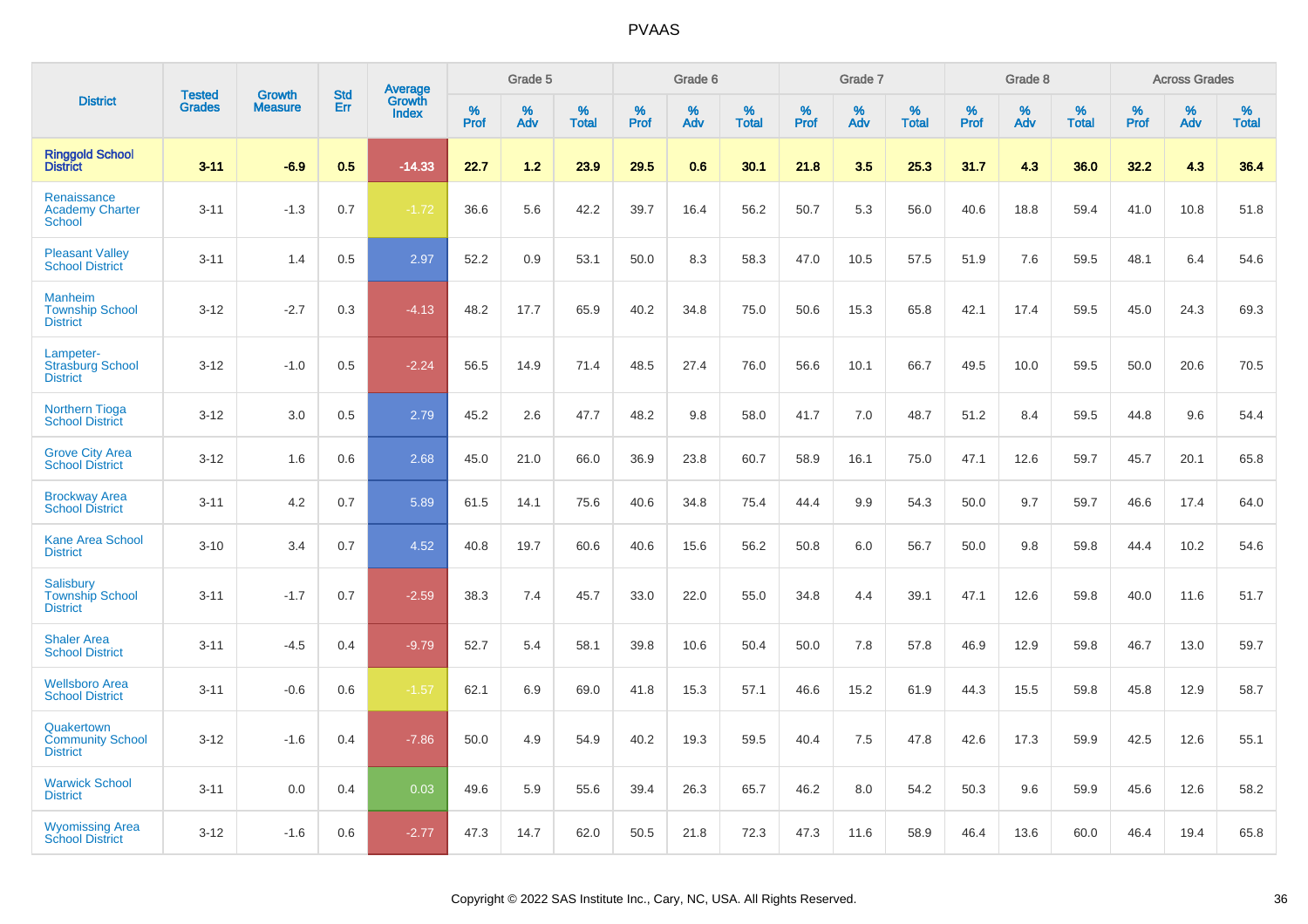|                                                                  |                                |                                 | <b>Std</b> | <b>Average</b>                |           | Grade 5  |                   |           | Grade 6  |                   |           | Grade 7  |                   |           | Grade 8  |                   |           | <b>Across Grades</b> |                   |
|------------------------------------------------------------------|--------------------------------|---------------------------------|------------|-------------------------------|-----------|----------|-------------------|-----------|----------|-------------------|-----------|----------|-------------------|-----------|----------|-------------------|-----------|----------------------|-------------------|
| <b>District</b>                                                  | <b>Tested</b><br><b>Grades</b> | <b>Growth</b><br><b>Measure</b> | Err        | <b>Growth</b><br><b>Index</b> | %<br>Prof | %<br>Adv | %<br><b>Total</b> | %<br>Prof | %<br>Adv | %<br><b>Total</b> | %<br>Prof | %<br>Adv | %<br><b>Total</b> | %<br>Prof | %<br>Adv | %<br><b>Total</b> | %<br>Prof | %<br>Adv             | %<br><b>Total</b> |
| <b>Ringgold School</b><br><b>District</b>                        | $3 - 11$                       | $-6.9$                          | 0.5        | $-14.33$                      | 22.7      | 1.2      | 23.9              | 29.5      | 0.6      | 30.1              | 21.8      | 3.5      | 25.3              | 31.7      | 4.3      | 36.0              | 32.2      | 4.3                  | 36.4              |
| <b>Shenango Area</b><br><b>School District</b>                   | $3 - 11$                       | 1.9                             | 0.7        | 2.73                          | 46.4      | 19.0     | 65.5              | 37.5      | 25.0     | 62.5              | 45.7      | 9.6      | 55.3              | 41.1      | 18.9     | 60.0              | 42.3      | 18.7                 | 61.1              |
| <b>Sharpsville Area</b><br><b>School District</b>                | $3 - 11$                       | $-0.5$                          | 0.8        | $-0.58$                       | 54.8      | 4.8      | 59.7              | 52.9      | 19.1     | 72.1              | 40.0      | 10.8     | 50.8              | 47.1      | 12.9     | 60.0              | 48.0      | 14.5                 | 62.5              |
| Penn Cambria<br><b>School District</b>                           | $3 - 11$                       | $-0.4$                          | 0.6        | $-0.63$                       | 56.8      | 0.9      | 57.7              | 46.5      | 7.1      | 53.5              | 58.1      | 7.7      | 65.8              | 52.3      | 7.8      | 60.2              | 48.8      | 9.2                  | 58.0              |
| <b>Selinsgrove Area</b><br><b>School District</b>                | $3 - 12$                       | $-1.5$                          | 0.5        | $-3.03$                       | 51.9      | 4.4      | 56.4              | 46.4      | 19.0     | 65.4              | 39.7      | 16.7     | 56.4              | 47.6      | 12.6     | 60.2              | 44.8      | 15.2                 | 60.0              |
| <b>Oley Valley School</b><br><b>District</b>                     | $3 - 11$                       | $-0.0$                          | 0.6        | $-0.04$                       | 53.5      | 5.0      | 58.4              | 40.0      | 19.0     | 59.0              | 50.0      | 7.8      | 57.8              | 54.8      | 5.4      | 60.2              | 49.6      | 9.0                  | 58.6              |
| <b>Kutztown Area</b><br><b>School District</b>                   | $3 - 12$                       | $-0.3$                          | 0.8        | $-0.40$                       | 59.7      | 6.0      | 65.7              | 46.0      | 17.5     | 63.5              | 37.5      | 17.5     | 55.0              | 50.0      | 10.3     | 60.3              | 48.4      | 17.0                 | 65.5              |
| <b>Berlin</b><br><b>Brothersvalley</b><br><b>School District</b> | $3 - 11$                       | $-1.0$                          | 0.8        | $-1.17$                       | 60.4      | 1.9      | 62.3              | 42.4      | 15.2     | 57.6              | 55.8      | 3.8      | 59.6              | 54.2      | $6.2\,$  | 60.4              | 48.4      | 8.4                  | 56.8              |
| <b>Forest City</b><br><b>Regional School</b><br><b>District</b>  | $3 - 12$                       | $-2.2$                          | 0.9        | $-2.36$                       | 55.6      | 4.4      | 60.0              | 36.7      | 6.1      | 42.9              | 39.5      | 5.3      | 44.7              | 52.1      | 8.3      | 60.4              | 44.0      | 8.8                  | 52.8              |
| Hatboro-Horsham<br><b>School District</b>                        | $3 - 11$                       | 1.3                             | 0.4        | $-0.67$                       | 55.0      | 7.8      | 62.7              | 49.0      | 19.5     | 68.5              | 52.9      | 10.9     | 63.8              | 51.3      | 9.1      | 60.5              | 49.9      | 13.8                 | 63.7              |
| <b>Nazareth Area</b><br><b>School District</b>                   | $3 - 11$                       | $-2.5$                          | 0.4        | $-6.40$                       | 49.2      | 5.5      | 54.7              | 43.3      | 23.0     | 66.3              | 56.0      | 8.6      | 64.7              | 51.9      | 8.5      | 60.5              | 48.6      | 14.4                 | 63.0              |
| Pennsylvania<br><b>Leadership Charter</b><br><b>School</b>       | $3 - 11$                       | $-1.6$                          | 0.5        | $-3.16$                       | 59.1      | 11.7     | 70.8              | 51.3      | 16.2     | 67.5              | 43.2      | 14.2     | 57.4              | 48.7      | 11.8     | 60.5              | 49.6      | 15.0                 | 64.6              |
| <b>Westmont Hilltop</b><br><b>School District</b>                | $3 - 11$                       | $-4.1$                          | 0.7        | $-6.24$                       | 40.6      | 3.0      | 43.6              | 36.4      | 12.1     | 48.5              | 47.1      | 1.2      | 48.2              | 56.4      | 4.3      | 60.6              | 41.9      | 9.4                  | 51.2              |
| <b>Western Wayne</b><br><b>School District</b>                   | $3 - 11$                       | $-0.5$                          | 0.6        | $-0.40$                       | 56.6      | 7.6      | 64.2              | 43.0      | 21.5     | 64.5              | 45.2      | 10.6     | 55.8              | 45.8      | 15.0     | 60.8              | 45.8      | 18.1                 | 63.9              |
| Lake-Lehman<br><b>School District</b>                            | $3 - 11$                       | 2.0                             | 0.6        | 3.41                          | 46.8      | 4.5      | 51.4              | 42.9      | 10.5     | 53.3              | 53.0      | 9.6      | 62.6              | 52.2      | 8.7      | 60.9              | 48.7      | 10.4                 | 59.1              |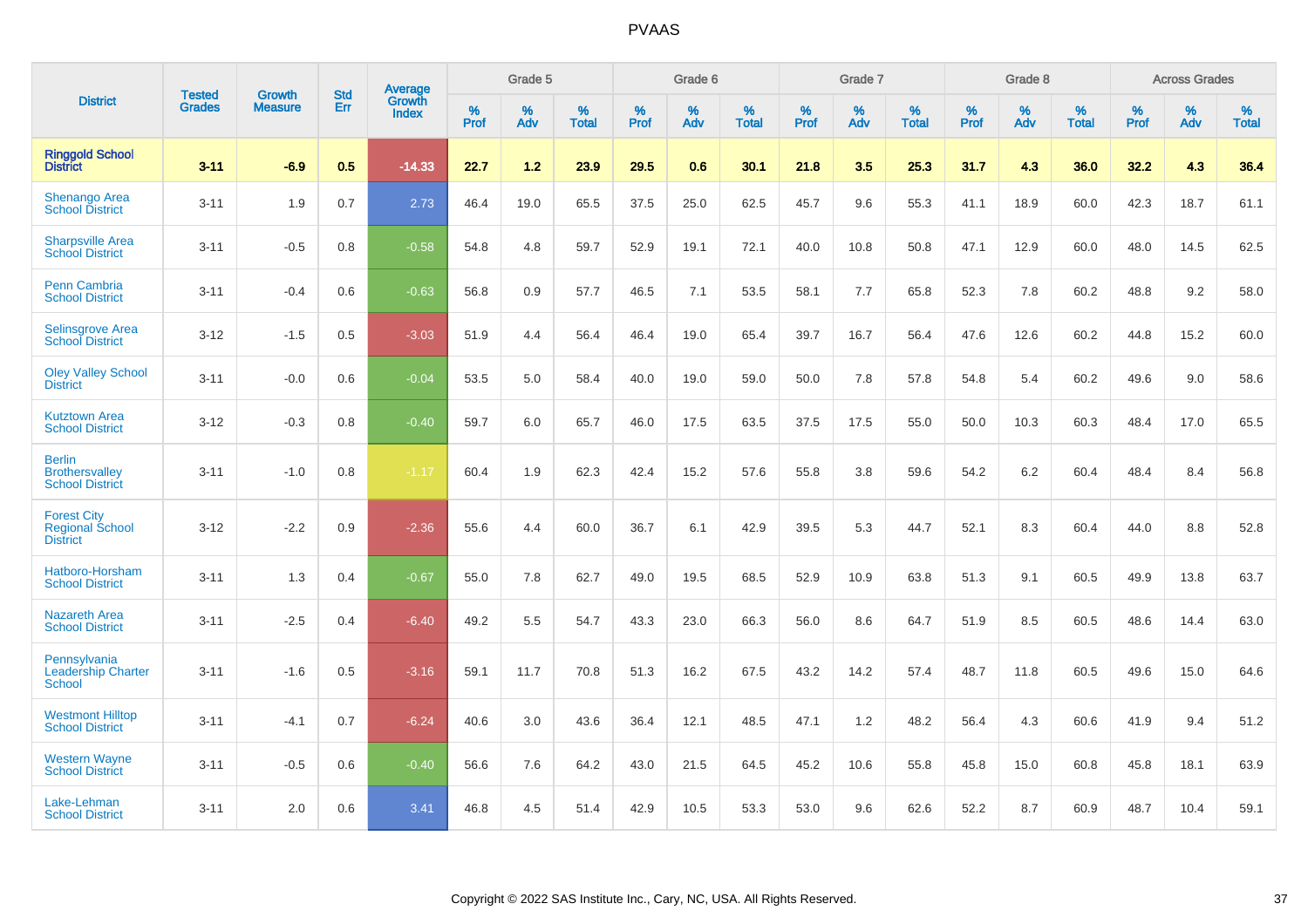|                                                          | <b>Tested</b> | <b>Growth</b>  | <b>Std</b> | Average                |              | Grade 5  |                   |              | Grade 6  |                   |              | Grade 7  |                   |              | Grade 8  |                   |              | <b>Across Grades</b> |                   |
|----------------------------------------------------------|---------------|----------------|------------|------------------------|--------------|----------|-------------------|--------------|----------|-------------------|--------------|----------|-------------------|--------------|----------|-------------------|--------------|----------------------|-------------------|
| <b>District</b>                                          | <b>Grades</b> | <b>Measure</b> | Err        | Growth<br><b>Index</b> | $\%$<br>Prof | %<br>Adv | %<br><b>Total</b> | $\%$<br>Prof | %<br>Adv | %<br><b>Total</b> | $\%$<br>Prof | %<br>Adv | %<br><b>Total</b> | $\%$<br>Prof | %<br>Adv | %<br><b>Total</b> | $\%$<br>Prof | %<br>Adv             | %<br><b>Total</b> |
| <b>Ringgold School</b><br><b>District</b>                | $3 - 11$      | $-6.9$         | 0.5        | $-14.33$               | 22.7         | 1.2      | 23.9              | 29.5         | 0.6      | 30.1              | 21.8         | 3.5      | 25.3              | 31.7         | 4.3      | 36.0              | 32.2         | 4.3                  | 36.4              |
| <b>Perkiomen Valley</b><br><b>School District</b>        | $3 - 11$      | $-3.7$         | 0.3        | $-6.23$                | 53.1         | 15.9     | 69.0              | 52.5         | 21.5     | 74.0              | 51.0         | 12.6     | 63.6              | 48.7         | 12.2     | 60.9              | 51.1         | 18.7                 | 69.8              |
| Mechanicsburg<br><b>Area School</b><br><b>District</b>   | $3 - 11$      | 0.3            | 0.4        | 0.24                   | 48.1         | 12.0     | 60.1              | 45.6         | 16.3     | 61.9              | 46.2         | 12.4     | 58.6              | 52.3         | 8.7      | 61.0              | 46.4         | 13.9                 | 60.2              |
| <b>North Pocono</b><br><b>School District</b>            | $3 - 11$      | 0.3            | 0.6        | 0.52                   | 55.8         | 8.5      | 64.3              | 57.8         | 12.1     | 69.8              | 61.3         | 16.0     | 77.3              | 48.7         | 12.4     | 61.1              | 54.2         | 17.4                 | 71.6              |
| <b>Crestwood School</b><br><b>District</b>               | $3 - 11$      | $-0.8$         | 0.5        | $-1.10$                | 50.0         | 6.1      | 56.1              | 48.2         | 26.2     | 74.4              | 51.1         | 5.0      | 56.1              | 47.9         | 13.2     | 61.1              | 48.5         | 14.6                 | 63.2              |
| <b>Valley Grove</b><br><b>School District</b>            | $3 - 10$      | 0.6            | 0.8        | 0.74                   | 56.2         | 8.3      | 64.6              | 55.9         | 8.5      | 64.4              | 43.4         | 9.4      | 52.8              | 53.7         | 7.4      | 61.1              | 48.3         | 9.3                  | 57.6              |
| <b>Council Rock</b><br><b>School District</b>            | $3 - 11$      | $-2.3$         | 0.2        | $-9.78$                | 58.1         | 8.8      | 66.9              | 49.7         | 26.1     | 75.9              | 52.3         | 13.9     | 66.2              | 46.6         | 14.5     | 61.1              | 50.8         | 17.6                 | 68.4              |
| <b>Delaware Valley</b><br><b>School District</b>         | $3 - 11$      | 1.2            | 0.4        | 2.98                   | 55.0         | 9.2      | 64.3              | 46.5         | 15.6     | 62.1              | 50.6         | 14.8     | 65.4              | 44.7         | 16.5     | 61.2              | 48.8         | 17.1                 | 65.9              |
| <b>Laurel School</b><br><b>District</b>                  | $3 - 11$      | $-0.0$         | 0.7        | $-0.04$                | 54.0         | 6.8      | 60.8              | 35.7         | 21.4     | 57.1              | 60.8         | 10.1     | 70.9              | 50.8         | 10.4     | 61.2              | 50.7         | 14.6                 | 65.3              |
| Springfield<br><b>Township School</b><br><b>District</b> | $3 - 11$      | $-1.2$         | 0.5        | $-2.35$                | 52.0         | 13.4     | 65.4              | 51.4         | 15.0     | 66.5              | 56.3         | 10.8     | 67.1              | 47.3         | 14.0     | 61.3              | 52.1         | 16.5                 | 68.6              |
| <b>Parkland School</b><br><b>District</b>                | $3 - 11$      | $-2.9$         | 0.3        | $-10.53$               | 55.6         | 16.6     | 72.1              | 42.4         | 30.0     | 72.4              | 50.3         | 17.5     | 67.8              | 46.6         | 14.9     | 61.4              | 47.1         | 23.4                 | 70.5              |
| <b>Girard School</b><br><b>District</b>                  | $3 - 11$      | 1.9            | 0.6        | 3.15                   | 54.5         | 12.5     | 67.0              | 38.1         | 22.9     | 61.0              | 47.8         | 16.2     | 64.0              | 54.1         | 7.3      | 61.5              | 45.5         | 17.8                 | 63.3              |
| Northeastern York<br><b>School District</b>              | $3 - 11$      | 1.5            | 0.4        | 3.51                   | 51.8         | 13.3     | 65.0              | 45.0         | 21.5     | 66.5              | 48.5         | 11.0     | 59.5              | 43.2         | 18.2     | 61.5              | 46.8         | 17.3                 | 64.1              |
| Cornwall-Lebanon<br><b>School District</b>               | $3 - 11$      | $-0.8$         | 0.3        | $-2.37$                | 46.8         | 6.1      | 52.9              | 45.0         | 15.9     | 60.9              | 48.6         | 7.2      | 55.8              | 49.4         | 12.2     | 61.6              | 44.4         | 12.6                 | 57.0              |
| <b>Cambria Heights</b><br><b>School District</b>         | $3 - 10$      | 1.6            | 0.6        | 4.96                   | 62.9         | 5.6      | 68.5              | 42.6         | 24.8     | 67.3              | 51.0         | 5.2      | 56.2              | 48.2         | 13.4     | 61.6              | 49.1         | 11.7                 | 60.8              |
| <b>Trinity Area School</b><br><b>District</b>            | $3 - 11$      | $-0.1$         | 0.4        | $-0.26$                | 55.8         | 12.7     | 68.5              | 43.1         | 14.7     | 57.8              | 48.7         | 9.2      | 58.0              | 48.2         | 13.5     | 61.6              | 46.8         | 15.3                 | 62.1              |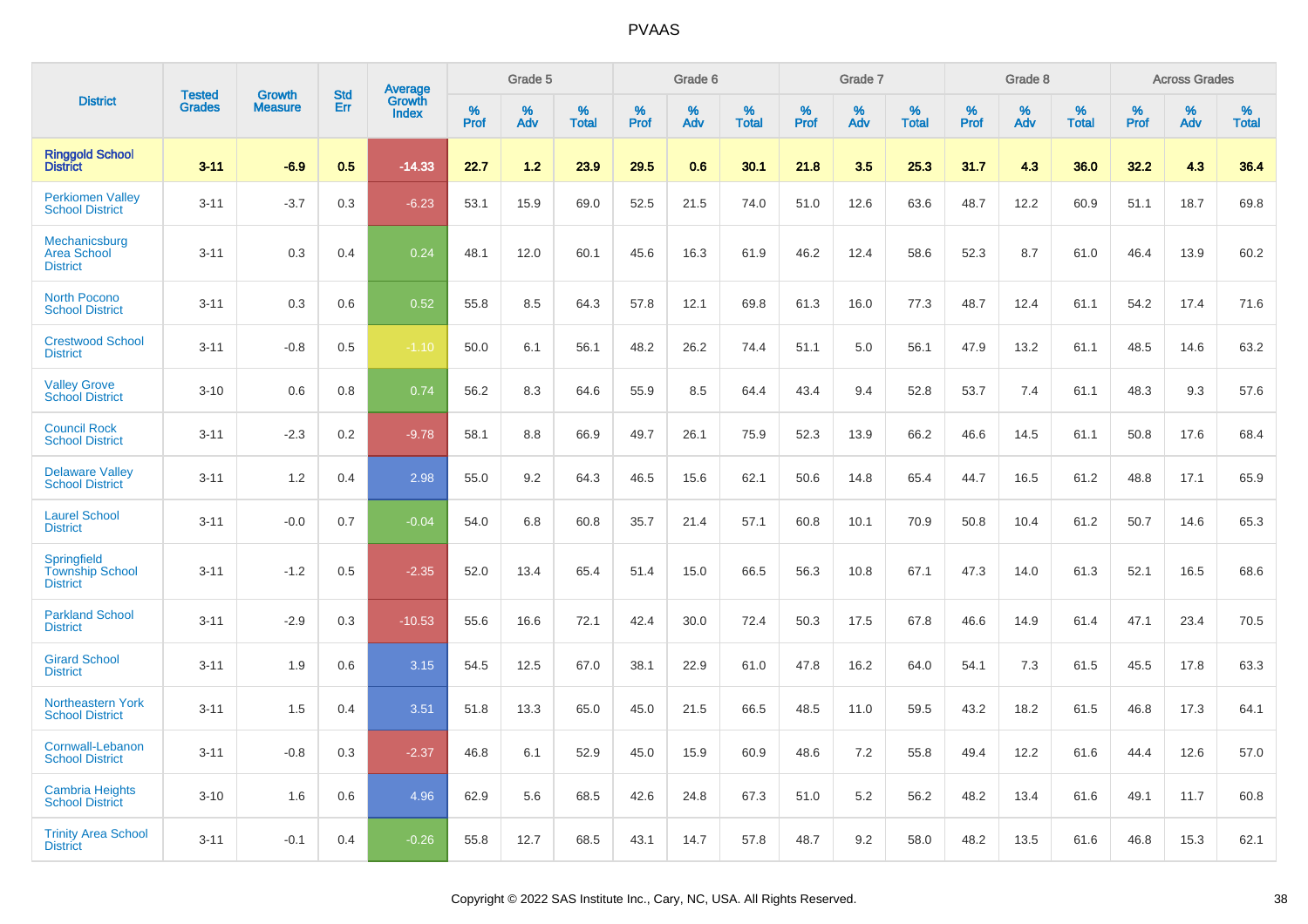|                                                     |                                | <b>Growth</b>  | <b>Std</b> | Average                |           | Grade 5  |                   |           | Grade 6  |                   |           | Grade 7  |                   |           | Grade 8  |                   |           | <b>Across Grades</b> |                   |
|-----------------------------------------------------|--------------------------------|----------------|------------|------------------------|-----------|----------|-------------------|-----------|----------|-------------------|-----------|----------|-------------------|-----------|----------|-------------------|-----------|----------------------|-------------------|
| <b>District</b>                                     | <b>Tested</b><br><b>Grades</b> | <b>Measure</b> | Err        | Growth<br><b>Index</b> | %<br>Prof | %<br>Adv | %<br><b>Total</b> | %<br>Prof | %<br>Adv | %<br><b>Total</b> | %<br>Prof | %<br>Adv | %<br><b>Total</b> | %<br>Prof | %<br>Adv | %<br><b>Total</b> | %<br>Prof | %<br>Adv             | %<br><b>Total</b> |
| <b>Ringgold School</b><br>District                  | $3 - 11$                       | $-6.9$         | 0.5        | $-14.33$               | 22.7      | 1.2      | 23.9              | 29.5      | 0.6      | 30.1              | 21.8      | 3.5      | 25.3              | 31.7      | 4.3      | 36.0              | 32.2      | 4.3                  | 36.4              |
| <b>Littlestown Area</b><br><b>School District</b>   | $3 - 11$                       | 4.6            | 0.6        | 7.92                   | 49.6      | 3.5      | 53.1              | 50.8      | 15.6     | 66.4              | 37.0      | 7.4      | 44.4              | 55.6      | 6.4      | 61.9              | 45.7      | 9.8                  | 55.5              |
| <b>Chartiers-Houston</b><br><b>School District</b>  | $3 - 10$                       | $-1.5$         | 0.7        | $-2.07$                | 58.4      | 10.1     | 68.5              | 55.8      | 18.2     | 74.0              | 52.0      | 5.5      | 57.5              | 54.9      | 7.0      | 62.0              | 53.8      | 14.2                 | 68.0              |
| <b>Millcreek Township</b><br><b>School District</b> | $3 - 11$                       | 2.0            | 0.3        | 6.27                   | 49.1      | 17.2     | 66.3              | 43.6      | 22.3     | 66.0              | 46.9      | 17.3     | 64.2              | 44.9      | 17.2     | 62.1              | 45.8      | 19.9                 | 65.8              |
| <b>School Lane</b><br><b>Charter School</b>         | $3 - 11$                       | 0.1            | 0.7        | 1.46                   | 57.4      | 5.9      | 63.2              | 40.0      | 18.3     | 58.3              | 43.8      | 6.8      | 50.7              | 40.9      | 21.2     | 62.1              | 43.3      | 14.5                 | 57.9              |
| <b>Bradford Area</b><br><b>School District</b>      | $3 - 12$                       | 3.9            | 0.5        | 7.92                   | 53.6      | 11.3     | 64.9              | 40.7      | 19.2     | 59.9              | 47.0      | 11.6     | 58.6              | 46.2      | 16.0     | 62.2              | 45.7      | 15.1                 | 60.8              |
| <b>Hempfield Area</b><br><b>School District</b>     | $3 - 12$                       | $-0.3$         | 0.3        | $-1.06$                | 55.2      | 8.7      | 63.9              | 41.4      | 20.3     | 61.6              | 52.8      | 14.0     | 66.8              | 50.0      | 12.4     | 62.4              | 48.7      | 16.2                 | 64.9              |
| <b>Austin Area School</b><br><b>District</b>        | $3 - 11$                       | $-0.5$         | 1.7        | $-0.30$                | 38.5      | 7.7      | 46.2              | 61.5      | 0.0      | 61.5              | 26.7      | 0.0      | 26.7              | 56.2      | 6.2      | 62.5              | 40.5      | 4.0                  | 44.6              |
| Mifflinburg Area<br><b>School District</b>          | $3 - 11$                       | 1.9            | 0.6        | 3.25                   | 60.8      | 8.0      | 68.8              | 47.8      | 20.7     | 68.5              | 47.1      | 5.8      | 52.9              | 53.8      | 8.6      | 62.5              | 49.7      | 13.0                 | 62.7              |
| <b>Owen J Roberts</b><br><b>School District</b>     | $3 - 11$                       | $-2.3$         | 0.3        | $-6.54$                | 59.8      | 15.0     | 74.8              | 41.4      | 38.7     | 80.1              | 56.3      | 10.6     | 67.0              | 51.6      | 11.0     | 62.6              | 50.6      | 21.3                 | 71.8              |
| Leechburg Area<br><b>School District</b>            | $3 - 11$                       | $-2.3$         | 0.9        | $-3.53$                | 46.7      | 2.2      | 48.9              | 29.7      | 2.7      | 32.4              | 42.9      | 0.0      | 42.9              | 51.2      | 11.6     | 62.8              | 45.8      | 7.9                  | 53.8              |
| <b>West Allegheny</b><br><b>School District</b>     | $3 - 12$                       | 0.3            | 0.4        | 0.75                   | 60.9      | 19.8     | 80.6              | 44.4      | 28.3     | 72.6              | 56.6      | 17.0     | 73.6              | 50.7      | 12.1     | 62.8              | 50.7      | 26.1                 | 76.8              |
| <b>Franklin Regional</b><br><b>School District</b>  | $3 - 11$                       | 1.8            | 0.4        | 4.20                   | 51.5      | 28.2     | 79.7              | 36.5      | 42.3     | 78.8              | 55.2      | 18.9     | 74.1              | 46.1      | 16.8     | 62.8              | 47.8      | 29.9                 | 77.6              |
| <b>Commodore Perry</b><br><b>School District</b>    | $3 - 11$                       | $-0.7$         | 1.1        | $-0.58$                | 64.5      | 12.9     | 77.4              | 41.9      | 6.4      | 48.4              | 48.6      | 8.1      | 56.8              | 37.0      | 25.9     | 63.0              | 48.6      | 13.1                 | 61.8              |
| <b>Dallas School</b><br><b>District</b>             | $3 - 11$                       | $-5.2$         | 0.5        | $-8.21$                | 58.5      | 8.8      | 67.3              | 50.7      | 12.7     | 63.4              | 49.2      | 3.2      | 52.4              | 48.7      | 14.3     | 63.0              | 50.5      | 13.7                 | 64.2              |
| <b>Millville Area</b><br><b>School District</b>     | $3 - 12$                       | 5.0            | 1.0        | 5.28                   | 63.8      | 2.1      | 66.0              | 43.4      | 22.6     | 66.0              | 44.4      | 13.3     | 57.8              | 52.6      | 10.5     | 63.2              | 50.2      | 13.2                 | 63.4              |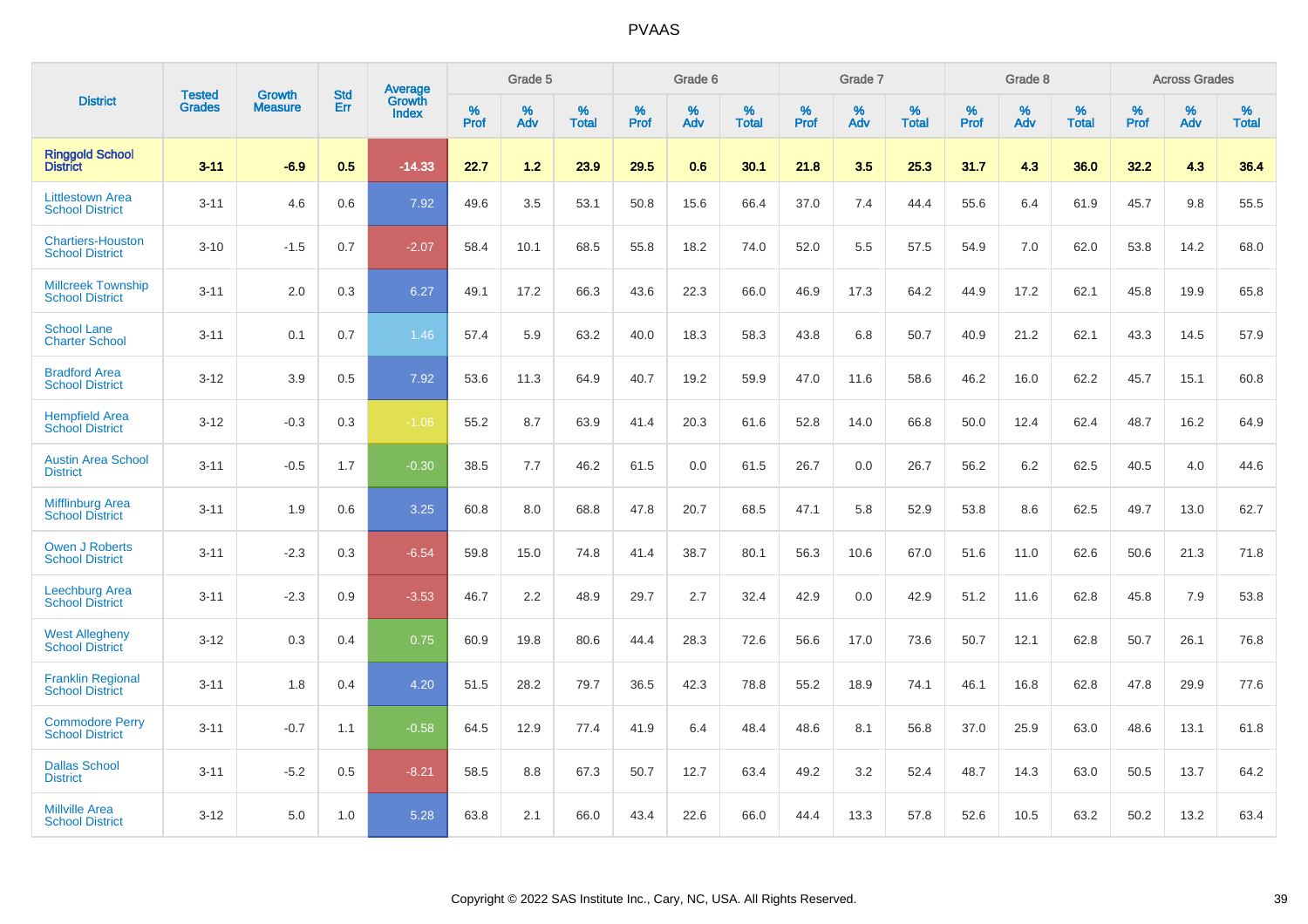|                                                                   | <b>Tested</b> | <b>Growth</b>  | <b>Std</b> | Average                |              | Grade 5  |                      |                     | Grade 6     |                      |              | Grade 7     |                   |              | Grade 8     |                   |                     | <b>Across Grades</b> |                   |
|-------------------------------------------------------------------|---------------|----------------|------------|------------------------|--------------|----------|----------------------|---------------------|-------------|----------------------|--------------|-------------|-------------------|--------------|-------------|-------------------|---------------------|----------------------|-------------------|
| <b>District</b>                                                   | <b>Grades</b> | <b>Measure</b> | Err        | Growth<br><b>Index</b> | $\%$<br>Prof | %<br>Adv | $\%$<br><b>Total</b> | $\%$<br><b>Prof</b> | $\%$<br>Adv | $\%$<br><b>Total</b> | $\%$<br>Prof | $\%$<br>Adv | %<br><b>Total</b> | $\%$<br>Prof | $\%$<br>Adv | %<br><b>Total</b> | $\%$<br><b>Prof</b> | $\%$<br>Adv          | %<br><b>Total</b> |
| <b>Ringgold School</b><br><b>District</b>                         | $3 - 11$      | $-6.9$         | 0.5        | $-14.33$               | 22.7         | 1.2      | 23.9                 | 29.5                | 0.6         | 30.1                 | 21.8         | 3.5         | 25.3              | 31.7         | 4.3         | 36.0              | 32.2                | 4.3                  | 36.4              |
| <b>South Park School</b><br><b>District</b>                       | $3 - 11$      | $-0.8$         | 0.6        | $-1.21$                | 61.4         | 2.4      | 63.9                 | 40.6                | 13.2        | 53.8                 | 47.5         | 12.5        | 60.0              | 55.8         | 7.7         | 63.5              | 50.5                | 13.2                 | 63.8              |
| <b>Avon Grove</b><br><b>School District</b>                       | $3 - 10$      | $-1.5$         | 0.4        | $-4.12$                | 48.2         | 14.6     | 62.9                 | 44.6                | 18.7        | 63.3                 | 59.8         | 14.8        | 74.6              | 46.8         | 16.7        | 63.5              | 46.7                | 15.4                 | 62.1              |
| <b>Wayne Highlands</b><br><b>School District</b>                  | $3 - 11$      | 2.9            | 0.5        | 5.65                   | 54.3         | 11.4     | 65.7                 | 49.3                | 20.3        | 69.6                 | 46.4         | 19.6        | 66.1              | 49.7         | 14.1        | 63.8              | 47.2                | 17.9                 | 65.1              |
| <b>State College Area</b><br><b>School District</b>               | $3 - 11$      | 1.7            | 0.4        | 4.53                   | 58.6         | 18.2     | 76.8                 | 47.1                | 26.1        | 73.2                 | 62.2         | 15.2        | 77.4              | 47.5         | 16.5        | 64.0              | 50.8                | 22.8                 | 73.6              |
| Palmyra Area<br><b>School District</b>                            | $3 - 11$      | $-0.7$         | 0.4        | $-1.68$                | 54.6         | 19.4     | 74.0                 | 44.9                | 24.2        | 69.1                 | 58.9         | 12.6        | 71.5              | 53.4         | 10.9        | 64.3              | 49.8                | 21.3                 | 71.1              |
| <b>Union Area School</b><br><b>District</b>                       | $3 - 11$      | $-1.4$         | 0.9        | $-1.52$                | 66.7         | 7.7      | 74.4                 | 41.4                | 15.5        | 56.9                 | 43.9         | 5.3         | 49.1              | 55.6         | 8.9         | 64.4              | 47.6                | 12.4                 | 60.1              |
| <b>Mohawk Area</b><br><b>School District</b>                      | $3 - 11$      | 0.9            | 0.6        | 1.42                   | 43.7         | 6.8      | 50.5                 | 44.7                | 21.3        | 66.0                 | 56.9         | 7.8         | 64.7              | 55.9         | 8.6         | 64.5              | 46.4                | 17.1                 | 63.5              |
| 21st Century Cyber<br><b>Charter School</b>                       | $6 - 12$      | $-2.2$         | 0.7        | $-3.12$                |              |          |                      | 48.2                | 16.7        | 64.9                 | 54.9         | 10.5        | 65.4              | 58.0         | 6.7         | 64.7              | 54.2                | 10.8                 | 65.0              |
| <b>Blairsville-</b><br><b>Saltsburg School</b><br><b>District</b> | $3 - 11$      | $-0.1$         | 0.7        | $-0.15$                | 46.9         | 8.2      | 55.1                 | 40.4                | 22.5        | 62.9                 | 38.6         | 9.9         | 48.5              | 50.6         | 14.1        | 64.7              | 41.8                | 15.1                 | 56.9              |
| <b>Camp Hill School</b><br><b>District</b>                        | $3 - 12$      | $-2.3$         | 0.7        | $-3.72$                | 65.4         | 17.3     | 82.7                 | 53.3                | 8.0         | 61.3                 | 63.7         | 5.5         | 69.2              | 49.6         | 15.3        | 64.9              | 52.7                | 18.6                 | 71.3              |
| <b>Danville Area</b><br><b>School District</b>                    | $3 - 11$      | 2.1            | 0.5        | 4.02                   | 56.7         | 16.6     | 73.2                 | 41.0                | 27.1        | 68.1                 | 52.9         | 20.3        | 73.2              | 43.3         | 21.7        | 65.0              | 46.6                | 21.7                 | 68.3              |
| <b>Mountain View</b><br><b>School District</b>                    | $3 - 11$      | 1.6            | 0.9        | 1.87                   | 45.0         | 3.3      | 48.3                 | 49.0                | 6.1         | 55.1                 | 47.2         | 5.7         | 52.8              | 55.0         | 10.0        | 65.0              | 45.1                | 5.6                  | 50.7              |
| <b>Somerset Area</b><br><b>School District</b>                    | $3 - 11$      | 0.7            | 0.6        | 1.33                   | 48.3         | 5.8      | 54.2                 | 42.4                | 28.8        | 71.2                 | 46.7         | 17.5        | 64.2              | 52.5         | 12.8        | 65.2              | 45.3                | 16.7                 | 62.0              |
| <b>Slippery Rock Area</b><br>School District                      | $3 - 11$      | 0.3            | 0.6        | 0.49                   | 61.1         | 15.1     | 76.2                 | 42.1                | 32.3        | 74.4                 | 51.6         | 6.6         | 58.2              | 47.2         | 18.1        | 65.4              | 47.2                | 24.9                 | 72.1              |
| <b>Phoenixville Area</b><br><b>School District</b>                | $3 - 11$      | $-1.1$         | 0.4        | $-2.66$                | 54.8         | 10.0     | 64.7                 | 45.9                | 27.3        | 73.2                 | 45.6         | 19.4        | 65.0              | 52.8         | 12.7        | 65.5              | 46.9                | 19.2                 | 66.1              |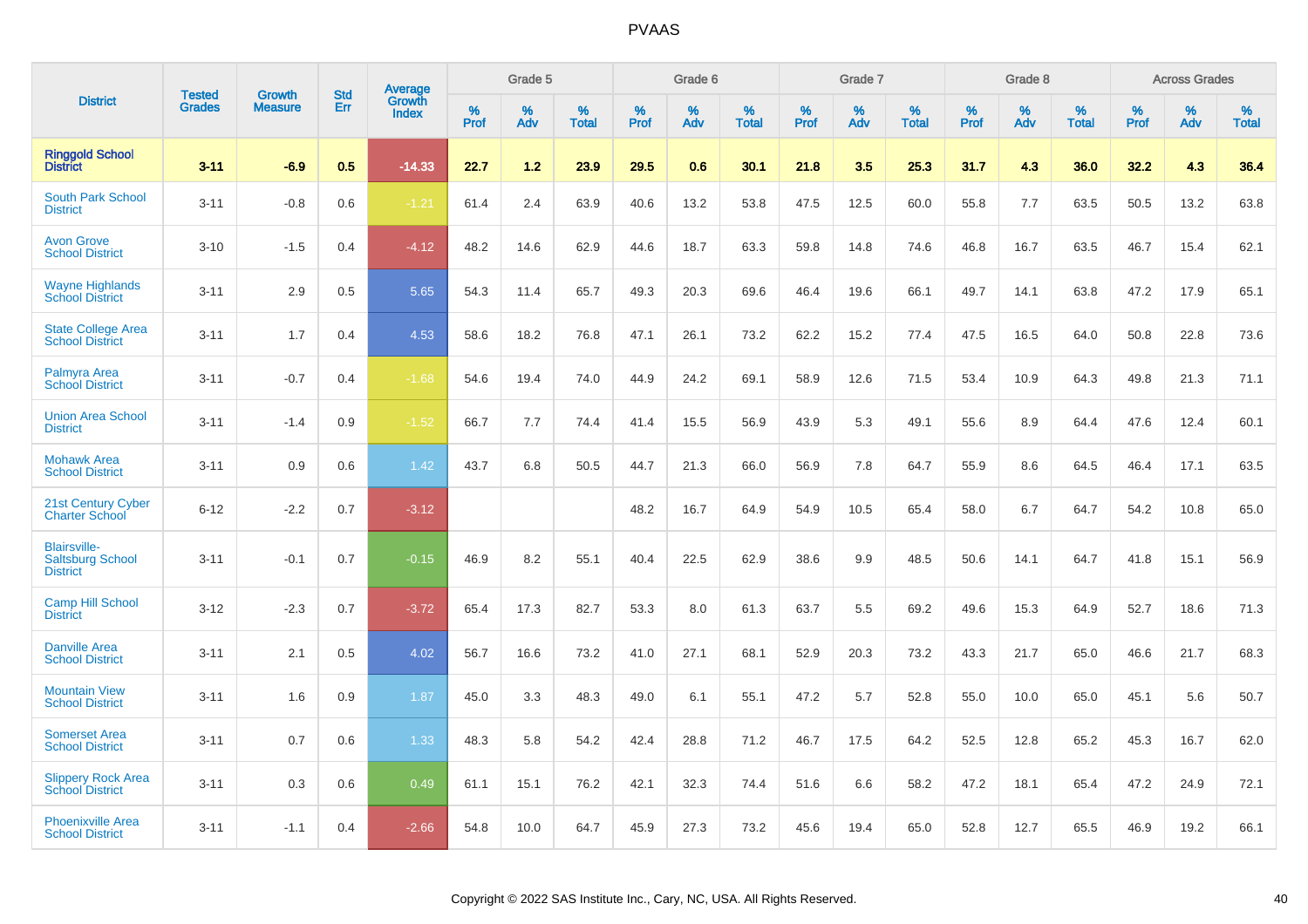|                                                                    |                                |                                 | <b>Std</b> | Average                |              | Grade 5  |                   |           | Grade 6  |                   |           | Grade 7  |                   |           | Grade 8  |                   |           | <b>Across Grades</b> |                   |
|--------------------------------------------------------------------|--------------------------------|---------------------------------|------------|------------------------|--------------|----------|-------------------|-----------|----------|-------------------|-----------|----------|-------------------|-----------|----------|-------------------|-----------|----------------------|-------------------|
| <b>District</b>                                                    | <b>Tested</b><br><b>Grades</b> | <b>Growth</b><br><b>Measure</b> | Err        | Growth<br><b>Index</b> | $\%$<br>Prof | %<br>Adv | %<br><b>Total</b> | %<br>Prof | %<br>Adv | %<br><b>Total</b> | %<br>Prof | %<br>Adv | %<br><b>Total</b> | %<br>Prof | %<br>Adv | %<br><b>Total</b> | %<br>Prof | %<br>Adv             | %<br><b>Total</b> |
| <b>Ringgold School</b><br><b>District</b>                          | $3 - 11$                       | $-6.9$                          | 0.5        | $-14.33$               | 22.7         | 1.2      | 23.9              | 29.5      | 0.6      | 30.1              | 21.8      | 3.5      | 25.3              | 31.7      | 4.3      | 36.0              | 32.2      | 4.3                  | 36.4              |
| <b>Mars Area School</b><br><b>District</b>                         | $3 - 10$                       | $-1.1$                          | 0.4        | $-2.41$                | 66.5         | 10.4     | 76.9              | 45.1      | 33.8     | 79.0              | 51.6      | 17.4     | 69.0              | 56.1      | 9.4      | 65.6              | 51.3      | 23.7                 | 75.1              |
| <b>Ridgway Area</b><br><b>School District</b>                      | $3 - 11$                       | 2.8                             | 0.8        | 2.72                   | 57.4         | 6.6      | 63.9              | 45.9      | 32.8     | 78.7              | 48.3      | 8.3      | 56.7              | 57.4      | 8.2      | 65.6              | 51.0      | 16.6                 | 67.6              |
| <b>Garnet Valley</b><br><b>School District</b>                     | $3 - 10$                       | $-3.6$                          | 0.4        | $-9.46$                | 53.3         | 14.4     | 67.6              | 51.3      | 23.0     | 74.4              | 53.8      | 10.5     | 64.3              | 53.4      | 12.2     | 65.6              | 51.6      | 17.8                 | 69.4              |
| <b>Seneca Valley</b><br><b>School District</b>                     | $3 - 11$                       | $-3.6$                          | 0.3        | $-12.57$               | 52.6         | 9.8      | 62.4              | 44.4      | 27.6     | 72.0              | 53.0      | 9.8      | 62.9              | 51.1      | 14.5     | 65.6              | 47.2      | 20.2                 | 67.4              |
| <b>Northern Bedford</b><br><b>County School</b><br><b>District</b> | $3 - 11$                       | $-0.1$                          | 0.8        | $-0.10$                | 46.9         | 14.3     | 61.2              | 57.6      | 28.8     | 86.4              | 43.1      | 17.2     | 60.3              | 50.0      | 15.6     | 65.6              | 46.8      | 20.5                 | 67.3              |
| <b>Homer-Center</b><br><b>School District</b>                      | $3 - 11$                       | 6.3                             | 0.8        | 7.72                   | 57.1         | 1.6      | 58.7              | 47.7      | 13.6     | 61.4              | 48.0      | 8.2      | 56.2              | 50.8      | 14.9     | 65.7              | 45.3      | 11.7                 | 56.9              |
| <b>North Clarion</b><br><b>County School</b><br><b>District</b>    | $3 - 12$                       | 2.6                             | 1.0        | 2.73                   | 51.1         | 8.9      | 60.0              | 46.3      | 19.5     | 65.8              | 45.2      | 4.8      | 50.0              | 54.6      | 11.4     | 65.9              | 45.1      | 12.2                 | 57.3              |
| <b>Hempfield School</b><br><b>District</b>                         | $3 - 11$                       | 2.2                             | 0.3        | 6.93                   | 52.4         | 9.3      | 61.6              | 44.6      | 23.5     | 68.1              | 43.1      | 21.1     | 64.2              | 46.0      | 20.1     | 66.1              | 45.8      | 20.4                 | 66.2              |
| <b>Eastern York</b><br><b>School District</b>                      | $3 - 11$                       | 3.8                             | 0.5        | 7.92                   | 50.9         | 9.2      | 60.1              | 49.3      | 23.0     | 72.3              | 49.4      | 23.9     | 73.3              | 50.0      | 16.1     | 66.1              | 48.6      | 16.2                 | 64.8              |
| <b>Greater Latrobe</b><br><b>School District</b>                   | $3 - 11$                       | $-3.1$                          | 0.4        | $-7.50$                | 55.6         | 5.8      | 61.4              | 42.2      | 21.1     | 63.2              | 49.0      | 10.1     | 59.1              | 46.2      | 20.0     | 66.2              | 46.9      | 15.6                 | 62.5              |
| <b>Fort Cherry School</b><br><b>District</b>                       | $3 - 10$                       | $-2.2$                          | 0.8        | $-2.84$                | 61.4         | 8.8      | 70.2              | 31.6      | 33.3     | 64.9              | 45.6      | 8.8      | 54.4              | 39.5      | 26.7     | 66.3              | 45.7      | 16.8                 | 62.5              |
| Norwin School<br><b>District</b>                                   | $3 - 11$                       | $-0.6$                          | 0.3        | $-1.62$                | 59.5         | 18.6     | 78.1              | 40.9      | 36.6     | 77.4              | 60.2      | 18.0     | 78.3              | 52.5      | 13.8     | 66.4              | 51.8      | 24.9                 | 76.7              |
| <b>Greencastle-Antrim</b><br><b>School District</b>                | $3 - 11$                       | 2.7                             | 0.4        | 6.18                   | 46.3         | 16.4     | 62.7              | 41.0      | 28.2     | 69.2              | 45.4      | 20.7     | 66.1              | 51.7      | 14.7     | 66.4              | 44.6      | 20.8                 | 65.4              |
| <b>North Penn School</b><br><b>District</b>                        | $3 - 11$                       | 1.5                             | 0.2        | 9.67                   | 53.0         | 12.7     | 65.7              | 41.4      | 33.0     | 74.4              | 53.7      | 13.2     | 66.9              | 48.2      | 18.4     | 66.7              | 47.4      | 19.9                 | 67.3              |
| <b>North Hills School</b><br><b>District</b>                       | $3 - 11$                       | $-1.2$                          | 0.4        | $-3.31$                | 59.2         | 11.6     | 70.8              | 45.2      | 26.0     | 71.2              | 51.8      | 20.0     | 71.8              | 48.3      | 18.4     | 66.7              | 50.2      | 22.0                 | 72.3              |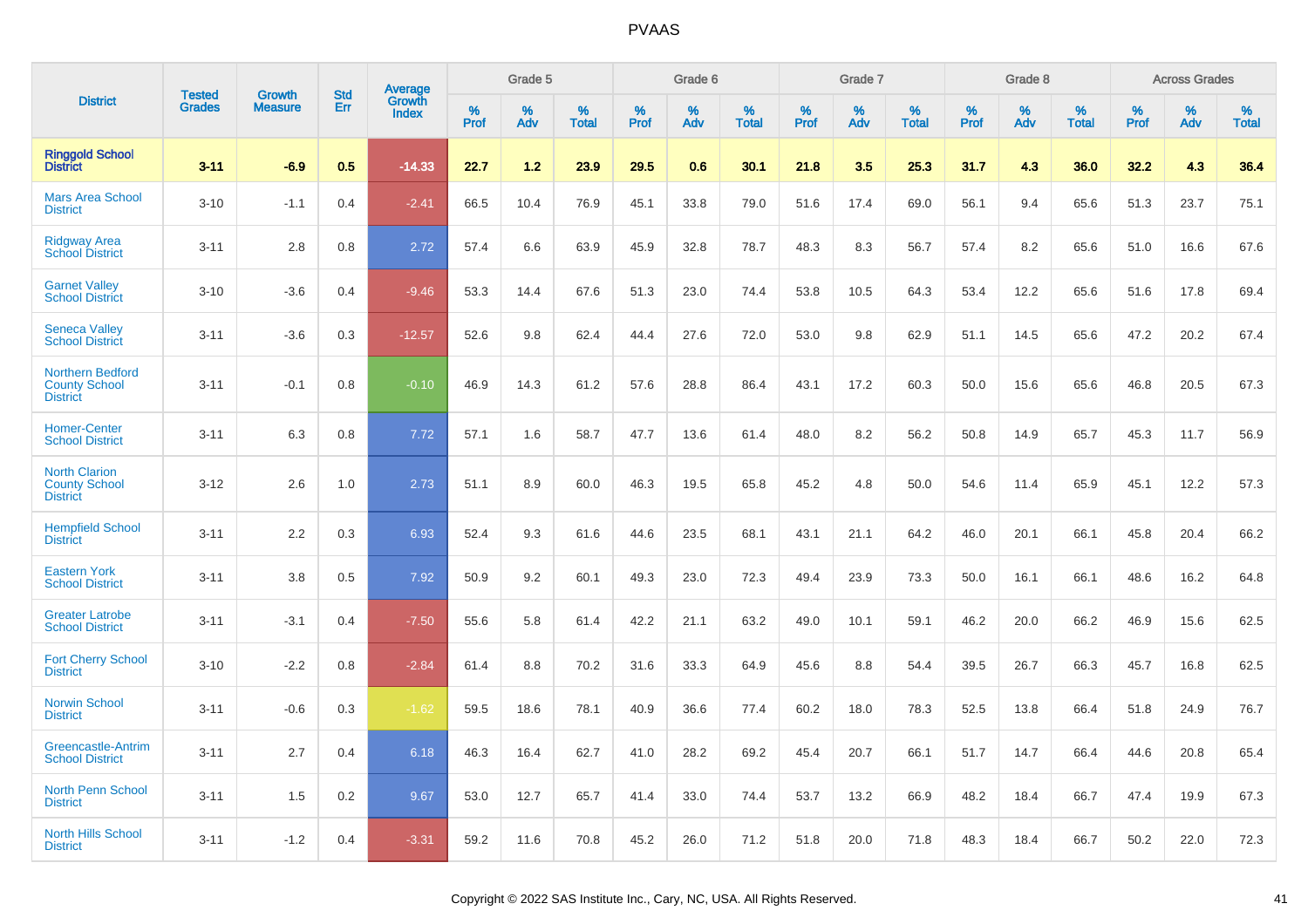|                                                                                   | <b>Tested</b> | <b>Growth</b>  | <b>Std</b> | Average                |                     | Grade 5  |                   |                  | Grade 6  |                   |                     | Grade 7  |                   |           | Grade 8  |                   |           | <b>Across Grades</b> |                   |
|-----------------------------------------------------------------------------------|---------------|----------------|------------|------------------------|---------------------|----------|-------------------|------------------|----------|-------------------|---------------------|----------|-------------------|-----------|----------|-------------------|-----------|----------------------|-------------------|
| <b>District</b>                                                                   | <b>Grades</b> | <b>Measure</b> | Err        | Growth<br><b>Index</b> | $\%$<br><b>Prof</b> | %<br>Adv | %<br><b>Total</b> | %<br><b>Prof</b> | %<br>Adv | %<br><b>Total</b> | $\%$<br><b>Prof</b> | %<br>Adv | %<br><b>Total</b> | %<br>Prof | %<br>Adv | %<br><b>Total</b> | %<br>Prof | %<br>Adv             | %<br><b>Total</b> |
| <b>Ringgold School</b><br><b>District</b>                                         | $3 - 11$      | $-6.9$         | 0.5        | $-14.33$               | 22.7                | $1.2$    | 23.9              | 29.5             | 0.6      | 30.1              | 21.8                | 3.5      | 25.3              | 31.7      | 4.3      | 36.0              | 32.2      | 4.3                  | 36.4              |
| <b>South Butler</b><br><b>County School</b><br><b>District</b>                    | $3 - 10$      | 1.0            | 0.5        | 1.87                   | 59.9                | 14.3     | 74.2              | 50.7             | 14.5     | 65.2              | 44.7                | 11.4     | 56.1              | 53.7      | 13.0     | 66.7              | 50.5      | 17.8                 | 68.3              |
| <b>North Star School</b><br><b>District</b>                                       | $3 - 11$      | $-0.3$         | 0.7        | $-0.53$                | 44.3                | 3.8      | 48.1              | 35.9             | 17.2     | 53.1              | 44.4                | 8.3      | 52.8              | 49.5      | 17.2     | 66.7              | 44.5      | 15.3                 | 59.8              |
| <b>Howard Gardner</b><br><b>Multiple</b><br>Intelligence<br><b>Charter School</b> | $3-8$         | $-1.2$         | 1.2        | 0.00                   | 41.4                | 10.3     | 51.7              | 39.4             | 3.0      | 42.4              | 63.6                | 0.0      | 63.6              | 55.6      | 11.1     | 66.7              | 48.8      | 7.1                  | 55.9              |
| <b>Wattsburg Area</b><br><b>School District</b>                                   | $3 - 11$      | 3.0            | 0.6        | 4.61                   | 48.9                | 9.1      | 58.0              | 52.1             | 18.1     | 70.2              | 46.2                | 13.2     | 59.3              | 60.8      | 5.9      | 66.7              | 48.4      | 12.4                 | 60.8              |
| <b>West Perry School</b><br><b>District</b>                                       | $3 - 11$      | 3.7            | 0.5        | 1.36                   | 45.0                | 8.7      | 53.7              | 41.7             | 21.8     | 63.5              | 44.2                | 7.9      | 52.1              | 53.3      | 13.3     | 66.7              | 44.0      | 14.2                 | 58.2              |
| <b>MaST Community</b><br><b>Charter School</b>                                    | $3 - 10$      | $-4.3$         | 0.6        | $-7.06$                | 56.4                | 9.9      | 66.3              | 45.3             | 21.7     | 67.0              | 59.8                | 12.8     | 72.6              | 54.4      | 12.6     | 67.0              | 51.0      | 14.1                 | 65.2              |
| Conemaugh<br><b>Township Area</b><br><b>School District</b>                       | $3 - 12$      | 2.5            | 0.8        | 3.18                   | 53.2                | 22.6     | 75.8              | 36.1             | 36.1     | 72.1              | 62.5                | 18.1     | 80.6              | 50.7      | 16.4     | 67.1              | 50.9      | 24.8                 | 75.7              |
| <b>Pennsbury School</b><br><b>District</b>                                        | $3 - 11$      | 0.6            | 0.3        | $-2.67$                | 56.7                | 12.6     | 69.3              | 48.5             | 21.9     | 70.3              | 52.0                | 14.7     | 66.7              | 49.3      | 18.0     | 67.3              | 49.0      | 20.2                 | 69.1              |
| <b>Riverside Beaver</b><br><b>County School</b><br><b>District</b>                | $3 - 11$      | 2.3            | 0.6        | 3.62                   | 53.1                | 9.4      | 62.5              | 37.0             | 36.0     | 73.0              | 48.8                | 12.5     | 61.2              | 51.6      | 15.8     | 67.4              | 45.6      | 22.4                 | 68.1              |
| <b>Bellwood-Antis</b><br><b>School District</b>                                   | $3 - 10$      | 1.5            | 0.7        | 2.22                   | 46.1                | 3.4      | 49.4              | 34.4             | 16.7     | 51.1              | 44.0                | 10.7     | 54.8              | 41.3      | 26.1     | 67.4              | 41.8      | 16.7                 | 58.6              |
| <b>Lower Moreland</b><br><b>Township School</b><br><b>District</b>                | $3 - 11$      | $-2.1$         | 0.5        | $-3.75$                | 53.0                | 10.2     | 63.2              | 50.0             | 25.9     | 75.9              | 55.2                | 14.7     | 69.9              | 48.8      | 18.8     | 67.6              | 51.2      | 19.3                 | 70.5              |
| <b>East Penn School</b><br><b>District</b>                                        | $3 - 11$      | 1.0            | 0.3        | 3.50                   | 59.9                | 7.4      | 67.3              | 45.2             | 18.0     | 63.2              | 52.5                | 15.0     | 67.5              | 53.3      | 14.4     | 67.7              | 49.9      | 15.8                 | 65.7              |
| <b>Cumberland Valley</b><br><b>School District</b>                                | $3 - 12$      | 0.2            | 0.2        | 0.07                   | 59.3                | 12.9     | 72.1              | 45.0             | 24.7     | 69.7              | 53.8                | 17.0     | 70.9              | 51.0      | 16.9     | 67.8              | 49.2      | 22.4                 | 71.6              |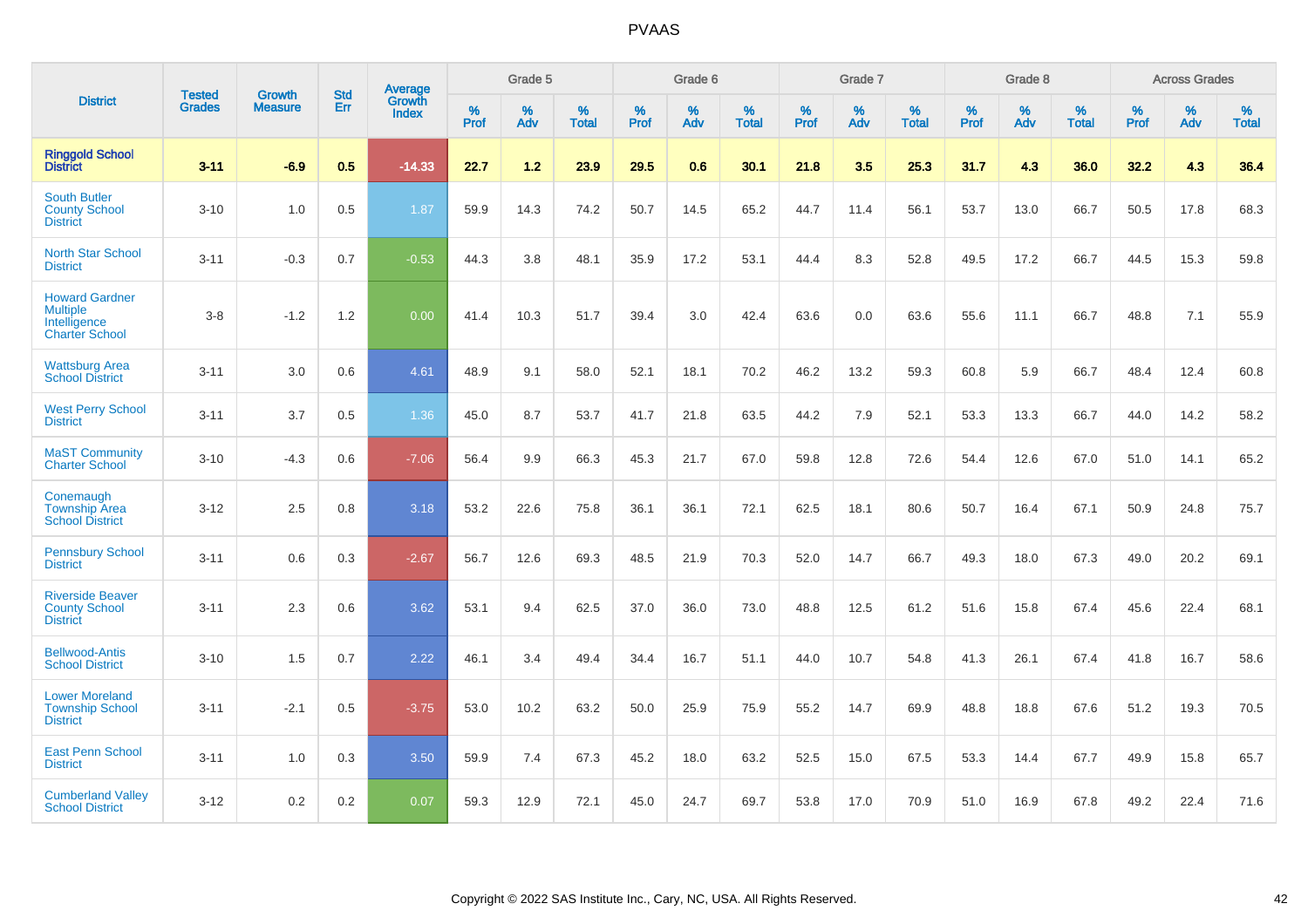|                                                      |                                |                          | <b>Std</b> | Average                |              | Grade 5     |                      |                     | Grade 6     |                      |              | Grade 7     |                      |              | Grade 8     |                   |                     | <b>Across Grades</b> |                      |
|------------------------------------------------------|--------------------------------|--------------------------|------------|------------------------|--------------|-------------|----------------------|---------------------|-------------|----------------------|--------------|-------------|----------------------|--------------|-------------|-------------------|---------------------|----------------------|----------------------|
| <b>District</b>                                      | <b>Tested</b><br><b>Grades</b> | Growth<br><b>Measure</b> | Err        | Growth<br><b>Index</b> | $\%$<br>Prof | $\%$<br>Adv | $\%$<br><b>Total</b> | $\%$<br><b>Prof</b> | $\%$<br>Adv | $\%$<br><b>Total</b> | $\%$<br>Prof | $\%$<br>Adv | $\%$<br><b>Total</b> | $\%$<br>Prof | $\%$<br>Adv | %<br><b>Total</b> | $\%$<br><b>Prof</b> | $\%$<br>Adv          | $\%$<br><b>Total</b> |
| <b>Ringgold School</b><br><b>District</b>            | $3 - 11$                       | $-6.9$                   | 0.5        | $-14.33$               | 22.7         | 1.2         | 23.9                 | 29.5                | 0.6         | 30.1                 | 21.8         | 3.5         | 25.3                 | 31.7         | 4.3         | 36.0              | 32.2                | 4.3                  | 36.4                 |
| <b>Windber Area</b><br><b>School District</b>        | $3 - 11$                       | $-1.4$                   | 0.7        | $-0.28$                | 49.4         | 13.9        | 63.3                 | 49.2                | 14.9        | 64.2                 | 49.3         | 9.3         | 58.7                 | 57.1         | 10.7        | 67.9              | 49.9                | 11.8                 | 61.7                 |
| <b>Indiana Area</b><br><b>School District</b>        | $3 - 11$                       | 1.1                      | 0.5        | 2.37                   | 57.2         | 12.8        | 70.0                 | 37.5                | 22.5        | 60.0                 | 53.6         | 16.6        | 70.2                 | 52.0         | 16.3        | 68.4              | 49.3                | 18.5                 | 67.7                 |
| <b>California Area</b><br><b>School District</b>     | $3 - 10$                       | 1.5                      | 0.8        | 1.83                   | 51.8         | 3.7         | 55.6                 | 39.4                | 9.1         | 48.5                 | 46.4         | 17.9        | 64.3                 | 50.0         | 18.5        | 68.5              | 45.7                | 14.1                 | 59.8                 |
| <b>Richland School</b><br><b>District</b>            | $3 - 11$                       | 3.6                      | 0.6        | 5.79                   | 51.5         | 18.4        | 69.9                 | 54.7                | 20.0        | 74.7                 | 51.6         | 14.1        | 65.6                 | 53.8         | 15.1        | 68.9              | 51.0                | 18.8                 | 69.8                 |
| <b>Central Bucks</b><br><b>School District</b>       | $3 - 11$                       | $-1.3$                   | 0.2        | $-4.69$                | 57.2         | 12.0        | 69.2                 | 48.3                | 28.7        | 76.9                 | 54.3         | 16.8        | 71.0                 | 51.5         | 17.5        | 69.0              | 51.5                | 19.8                 | 71.4                 |
| Penn-Trafford<br><b>School District</b>              | $3 - 11$                       | 0.1                      | 0.4        | 0.36                   | 59.8         | 20.9        | 80.7                 | 45.7                | 34.7        | 80.4                 | 56.2         | 23.2        | 79.4                 | 54.3         | 14.9        | 69.1              | 51.0                | 27.6                 | 78.6                 |
| <b>Colonial School</b><br><b>District</b>            | $3 - 11$                       | 0.7                      | 0.4        | 1.85                   | 55.2         | 20.3        | 75.4                 | 43.0                | 38.9        | 81.8                 | 49.7         | 19.2        | 68.9                 | 52.2         | 17.0        | 69.2              | 47.2                | 26.2                 | 73.5                 |
| <b>Mercer Area</b><br><b>School District</b>         | $3 - 11$                       | 1.5                      | 0.8        | 1.89                   | 56.9         | 1.7         | 58.6                 | 31.3                | 35.8        | 67.2                 | 46.8         | 14.3        | 61.0                 | 61.3         | 8.0         | 69.3              | 46.7                | 16.6                 | 63.3                 |
| <b>Moon Area School</b><br><b>District</b>           | $3 - 11$                       | $-0.1$                   | 0.4        | $-0.18$                | 57.7         | 16.7        | 74.4                 | 49.6                | 19.3        | 68.9                 | 51.6         | 10.8        | 62.4                 | 52.0         | 17.4        | 69.4              | 51.5                | 19.8                 | 71.3                 |
| <b>Beaver Area</b><br><b>School District</b>         | $3 - 10$                       | $-1.0$                   | 0.6        | $-1.67$                | 56.2         | 21.5        | 77.7                 | 40.0                | 48.3        | 88.3                 | 65.5         | 12.9        | 78.4                 | 53.6         | 16.1        | 69.6              | 50.4                | 29.6                 | 79.9                 |
| <b>Central Fulton</b><br><b>School District</b>      | $3 - 11$                       | 0.7                      | 0.8        | 0.95                   | 43.4         | 7.9         | 51.3                 | 36.2                | 8.7         | 44.9                 | 42.7         | 2.7         | 45.3                 | 53.6         | 16.1        | 69.6              | 45.7                | 8.1                  | 53.8                 |
| <b>Springfield School</b><br><b>District</b>         | $3 - 11$                       | $-0.9$                   | 0.4        | $-2.40$                | 58.3         | 23.8        | 82.1                 | 53.6                | 25.6        | 79.2                 | 58.6         | 20.9        | 79.5                 | 51.5         | 18.2        | 69.7              | 52.1                | 26.9                 | 78.9                 |
| Wallingford-<br>Swarthmore<br><b>School District</b> | $3 - 10$                       | $-1.1$                   | 0.4        | $-2.14$                | 52.6         | 26.1        | 78.7                 | 42.2                | 32.8        | 75.0                 | 46.2         | 21.9        | 68.0                 | 47.0         | 22.8        | 69.8              | 44.7                | 32.4                 | 77.2                 |
| <b>Rockwood Area</b><br><b>School District</b>       | $3 - 11$                       | 1.8                      | 0.9        | 2.02                   | 65.8         | 2.4         | 68.3                 | 38.1                | 31.0        | 69.0                 | 63.0         | 6.5         | 69.6                 | 50.8         | 19.0        | 69.8              | 52.2                | 13.4                 | 65.7                 |
| <b>Saucon Valley</b><br><b>School District</b>       | $3 - 11$                       | 3.7                      | 0.6        | 6.72                   | 50.8         | 21.0        | 71.8                 | 43.6                | 21.5        | 65.1                 | 42.4         | 18.0        | 60.4                 | 50.0         | 20.2        | 70.2              | 42.6                | 23.9                 | 66.5                 |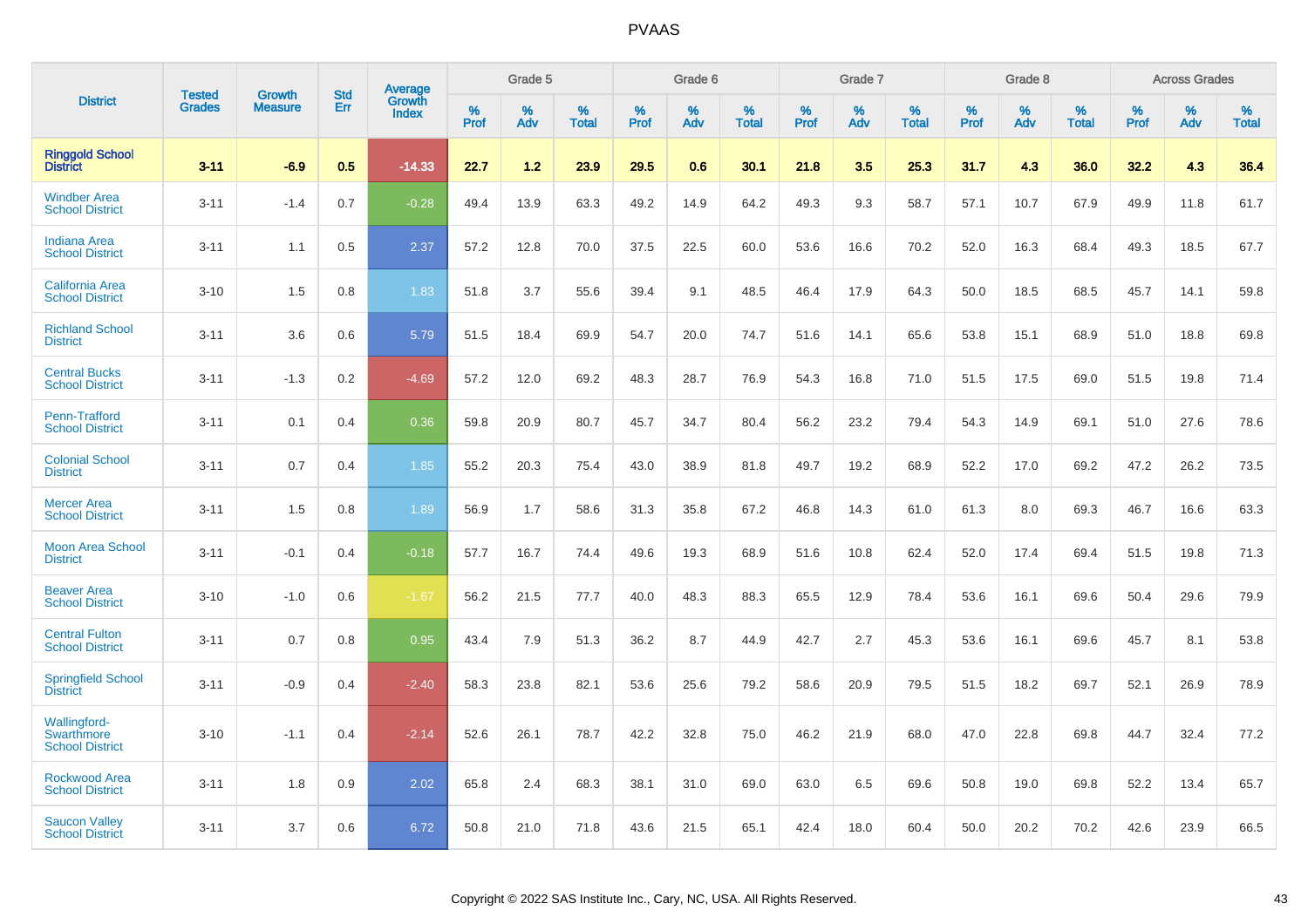|                                                                 | <b>Tested</b> | <b>Growth</b>  | <b>Std</b> | Average                |              | Grade 5  |                      |              | Grade 6     |                      |              | Grade 7     |                   |              | Grade 8     |                   |              | <b>Across Grades</b> |                   |
|-----------------------------------------------------------------|---------------|----------------|------------|------------------------|--------------|----------|----------------------|--------------|-------------|----------------------|--------------|-------------|-------------------|--------------|-------------|-------------------|--------------|----------------------|-------------------|
| <b>District</b>                                                 | <b>Grades</b> | <b>Measure</b> | Err        | Growth<br><b>Index</b> | $\%$<br>Prof | %<br>Adv | $\%$<br><b>Total</b> | $\%$<br>Prof | $\%$<br>Adv | $\%$<br><b>Total</b> | $\%$<br>Prof | $\%$<br>Adv | %<br><b>Total</b> | $\%$<br>Prof | $\%$<br>Adv | %<br><b>Total</b> | $\%$<br>Prof | $\%$<br>Adv          | %<br><b>Total</b> |
| <b>Ringgold School</b><br><b>District</b>                       | $3 - 11$      | $-6.9$         | 0.5        | $-14.33$               | 22.7         | 1.2      | 23.9                 | 29.5         | 0.6         | 30.1                 | 21.8         | 3.5         | 25.3              | 31.7         | 4.3         | 36.0              | 32.2         | 4.3                  | 36.4              |
| <b>Twin Valley School</b><br><b>District</b>                    | $3 - 12$      | 2.3            | 0.5        | 2.56                   | 50.9         | 8.9      | 59.8                 | 41.4         | 26.0        | 67.3                 | 39.6         | 19.3        | 58.9              | 54.2         | 16.1        | 70.2              | 45.6         | 20.6                 | 66.2              |
| <b>Hermitage School</b><br><b>District</b>                      | $3 - 12$      | 2.9            | 0.5        | 5.57                   | 52.9         | 7.9      | 60.7                 | 33.3         | 40.3        | 73.6                 | 50.4         | 24.5        | 74.8              | 51.0         | 19.3        | 70.3              | 47.0         | 22.0                 | 69.0              |
| <b>Curwensville Area</b><br><b>School District</b>              | $3 - 11$      | 4.2            | 0.8        | 5.23                   | 46.3         | 19.5     | 65.8                 | 40.0         | 30.0        | 70.0                 | 43.7         | 18.3        | 62.0              | 62.0         | 8.4         | 70.4              | 48.5         | 17.9                 | 66.4              |
| Philadelphia<br><b>Performing Arts</b><br><b>Charter School</b> | $3-9$         | 4.0            | 0.8        | $-1.81$                | 42.9         | 9.1      | 52.0                 | 54.6         | 18.2        | 72.7                 | 52.9         | 20.7        | 73.6              | 58.8         | 11.8        | 70.6              | 50.6         | 15.6                 | 66.2              |
| <b>Methacton School</b><br><b>District</b>                      | $3 - 11$      | 0.4            | 0.4        | 2.18                   | 64.7         | 8.3      | 73.0                 | 54.9         | 21.0        | 75.9                 | 56.6         | 11.2        | 67.8              | 49.7         | 21.0        | 70.7              | 55.3         | 17.3                 | 72.6              |
| <b>Redbank Valley</b><br><b>School District</b>                 | $3 - 11$      | 2.3            | 0.7        | 3.22                   | 64.3         | 4.3      | 68.6                 | 38.8         | 13.8        | 52.5                 | 54.6         | 12.5        | 67.0              | 55.4         | 15.4        | 70.8              | 50.6         | 13.7                 | 64.4              |
| <b>West Chester Area</b><br><b>School District</b>              | $3 - 11$      | $-1.6$         | 0.3        | $-5.58$                | 58.7         | 13.5     | 72.2                 | 51.5         | 23.7        | 75.1                 | 53.1         | 14.1        | 67.2              | 57.3         | 13.9        | 71.2              | 52.6         | 21.5                 | 74.0              |
| <b>Fairview School</b><br><b>District</b>                       | $3 - 11$      | $-1.8$         | 0.5        | $-3.35$                | 61.9         | 9.5      | 71.4                 | 47.8         | 30.6        | 78.4                 | 46.6         | 26.7        | 73.3              | 55.9         | 16.9        | 72.8              | 50.8         | 23.7                 | 74.4              |
| <b>Southern Lehigh</b><br><b>School District</b>                | $3 - 11$      | 0.9            | 0.5        | 1.99                   | 57.9         | 13.1     | 71.0                 | 37.4         | 44.8        | 82.2                 | 55.9         | 17.4        | 73.2              | 56.4         | 16.7        | 73.1              | 51.9         | 24.2                 | 76.1              |
| <b>Montour School</b><br><b>District</b>                        | $3 - 11$      | 2.4            | 0.5        | 5.10                   | 61.9         | 17.1     | 79.0                 | 49.0         | 25.0        | 74.0                 | 46.2         | 29.7        | 75.9              | 51.0         | 22.5        | 73.5              | 49.5         | 25.4                 | 74.9              |
| <b>Freeport Area</b><br><b>School District</b>                  | $3 - 10$      | 0.2            | 0.6        | 0.30                   | 65.4         | 10.0     | 75.4                 | 35.8         | 23.6        | 59.4                 | 57.0         | 14.1        | 71.1              | 53.5         | 20.2        | 73.6              | 52.5         | 17.7                 | 70.1              |
| <b>North East School</b><br><b>District</b>                     | $3 - 11$      | 0.8            | 0.6        | 1.42                   | 61.2         | 9.5      | 70.7                 | 44.8         | 21.6        | 66.4                 | 50.0         | 9.3         | 59.3              | 56.9         | 16.8        | 73.7              | 52.6         | 15.4                 | 68.0              |
| <b>Lewisburg Area</b><br><b>School District</b>                 | $3 - 11$      | 4.0            | 0.6        | 6.97                   | 53.1         | 21.2     | 74.3                 | 38.8         | 38.8        | 77.7                 | 42.6         | 30.9        | 73.5              | 43.0         | 31.1        | 74.1              | 44.8         | 30.1                 | 74.9              |
| <b>Bethel Park School</b><br><b>District</b>                    | $3 - 11$      | 0.5            | 0.4        | 1.18                   | 59.3         | 14.8     | 74.2                 | 44.6         | 30.2        | 74.9                 | 57.6         | 17.0        | 74.5              | 54.5         | 19.6        | 74.1              | 52.1         | 24.5                 | 76.6              |
| <b>Spring-Ford Area</b><br><b>School District</b>               | $3 - 11$      | 2.9            | 0.3        | 10.53                  | 62.0         | 13.4     | 75.4                 | 51.9         | 27.2        | 79.1                 | 52.7         | 21.3        | 74.0              | 52.4         | 21.8        | 74.2              | 51.9         | 24.7                 | 76.6              |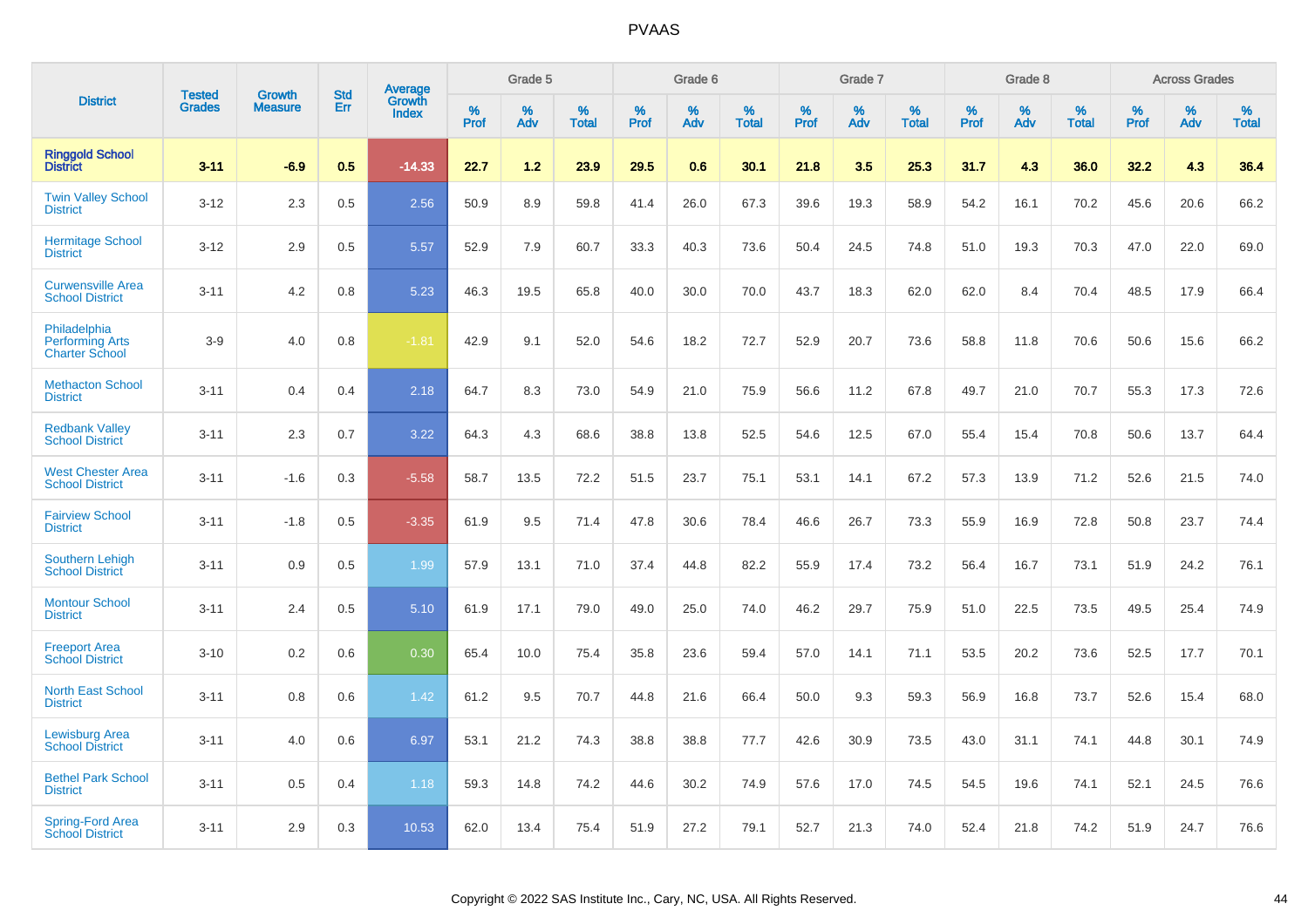|                                                                        | <b>Tested</b> | <b>Growth</b>  | <b>Std</b> | Average                |              | Grade 5  |                   |              | Grade 6  |                   |              | Grade 7  |                   |           | Grade 8  |                   |              | <b>Across Grades</b> |                   |
|------------------------------------------------------------------------|---------------|----------------|------------|------------------------|--------------|----------|-------------------|--------------|----------|-------------------|--------------|----------|-------------------|-----------|----------|-------------------|--------------|----------------------|-------------------|
| <b>District</b>                                                        | <b>Grades</b> | <b>Measure</b> | Err        | Growth<br><b>Index</b> | $\%$<br>Prof | %<br>Adv | %<br><b>Total</b> | $\%$<br>Prof | %<br>Adv | %<br><b>Total</b> | $\%$<br>Prof | %<br>Adv | %<br><b>Total</b> | %<br>Prof | %<br>Adv | %<br><b>Total</b> | $\%$<br>Prof | %<br>Adv             | %<br><b>Total</b> |
| <b>Ringgold School</b><br><b>District</b>                              | $3 - 11$      | $-6.9$         | 0.5        | $-14.33$               | 22.7         | 1.2      | 23.9              | 29.5         | 0.6      | 30.1              | 21.8         | 3.5      | 25.3              | 31.7      | 4.3      | 36.0              | 32.2         | 4.3                  | 36.4              |
| Canon-Mcmillan<br><b>School District</b>                               | $3 - 11$      | 2.0            | 0.3        | 5.77                   | 60.2         | 11.0     | 71.3              | 41.6         | 31.2     | 72.8              | 51.6         | 18.2     | 69.7              | 56.9      | 17.7     | 74.6              | 50.9         | 21.6                 | 72.5              |
| <b>Great Valley</b><br><b>School District</b>                          | $3 - 11$      | $-2.0$         | 0.4        | $-5.13$                | 57.8         | 13.0     | 70.8              | 43.6         | 32.2     | 75.8              | 53.2         | 16.6     | 69.8              | 56.6      | 18.4     | 75.0              | 50.6         | 21.7                 | 72.3              |
| <b>West Jefferson</b><br><b>Hills School District</b>                  | $3 - 11$      | 0.0            | 0.4        | 0.03                   | 58.9         | 14.8     | 73.8              | 50.5         | 19.9     | 70.4              | 60.2         | 13.1     | 73.3              | 57.6      | 17.7     | 75.4              | 53.0         | 20.4                 | 73.4              |
| <b>Haverford</b><br><b>Township School</b><br><b>District</b>          | $3 - 11$      | 0.2            | 0.3        | $-2.60$                | 55.4         | 23.8     | 79.2              | 51.1         | 27.6     | 78.7              | 55.0         | 18.3     | 73.3              | 44.5      | 32.3     | 76.7              | 49.2         | 29.5                 | 78.6              |
| <b>Lincoln Park</b><br><b>Performing Arts</b><br><b>Charter School</b> | $7 - 11$      | $-3.9$         | 1.1        | $-3.56$                |              |          |                   |              |          |                   | 66.1         | 5.4      | 71.4              | 59.8      | 17.2     | 77.0              | 62.2         | 12.6                 | 74.8              |
| <b>Avonworth School</b><br><b>District</b>                             | $3 - 10$      | $-0.8$         | 0.5        | $-1.38$                | 49.6         | 18.0     | 67.6              | 49.6         | 25.6     | 75.2              | 62.3         | 7.7      | 70.0              | 61.0      | 16.1     | 77.1              | 52.4         | 20.5                 | 72.8              |
| <b>Upper Dublin</b><br><b>School District</b>                          | $3 - 12$      | 2.0            | 0.4        | 0.86                   | 62.0         | 16.3     | 78.3              | 45.4         | 34.4     | 79.8              | 59.5         | 20.0     | 79.5              | 55.3      | 21.9     | 77.2              | 51.4         | 27.8                 | 79.3              |
| Wissahickon<br><b>School District</b>                                  | $3 - 10$      | 2.9            | 0.3        | 1.29                   | 58.6         | 18.8     | 77.4              | 42.2         | 37.2     | 79.4              | 56.8         | 19.3     | 76.1              | 49.3      | 28.5     | 77.8              | 49.2         | 28.7                 | 77.9              |
| <b>Central Columbia</b><br><b>School District</b>                      | $3 - 12$      | 3.0            | 0.5        | 5.60                   | 58.7         | 17.3     | 76.0              | 32.1         | 33.6     | 65.7              | 56.3         | 16.9     | 73.2              | 53.8      | 24.1     | 77.9              | 48.9         | 24.7                 | 73.6              |
| <b>Lower Merion</b><br><b>School District</b>                          | $3 - 11$      | 1.5            | 0.3        | $-0.35$                | 56.1         | 29.4     | 85.5              | 43.9         | 40.6     | 84.5              | 54.5         | 29.1     | 83.6              | 49.4      | 29.4     | 78.8              | 47.8         | 36.9                 | 84.6              |
| <b>Rose Tree Media</b><br><b>School District</b>                       | $3 - 10$      | 0.1            | 0.4        | 0.29                   | 62.5         | 14.0     | 76.5              | 41.0         | 44.4     | 85.4              | 51.8         | 27.0     | 78.8              | 56.2      | 22.8     | 79.0              | 51.9         | 27.9                 | 79.8              |
| <b>North Allegheny</b><br><b>School District</b>                       | $3 - 11$      | 1.3            | 0.3        | 5.13                   | 55.4         | 31.5     | 87.0              | 44.4         | 33.0     | 77.4              | 51.9         | 28.9     | 80.8              | 55.5      | 24.5     | 80.0              | 48.3         | 33.7                 | 82.0              |
| <b>Quaker Valley</b><br><b>School District</b>                         | $3 - 11$      | 2.7            | 0.6        | 4.90                   | 56.0         | 24.1     | 80.1              | 33.6         | 45.4     | 79.0              | 53.5         | 25.7     | 79.2              | 57.6      | 23.5     | 81.1              | 47.9         | 33.9                 | 81.8              |
| <b>Hampton Township</b><br><b>School District</b>                      | $3 - 11$      | 1.7            | 0.5        | 3.60                   | 50.3         | 30.7     | 81.0              | 35.6         | 44.2     | 79.8              | 54.6         | 26.3     | 81.0              | 46.9      | 34.3     | 81.1              | 44.1         | 38.5                 | 82.7              |
| <b>Avella Area School</b><br><b>District</b>                           | $3 - 12$      | 2.7            | 1.1        | 2.45                   | 42.5         | 2.5      | 45.0              | 42.4         | 18.2     | 60.6              | 60.0         | 5.7      | 65.7              | 63.0      | 18.5     | 81.5              | 46.7         | 12.6                 | 59.3              |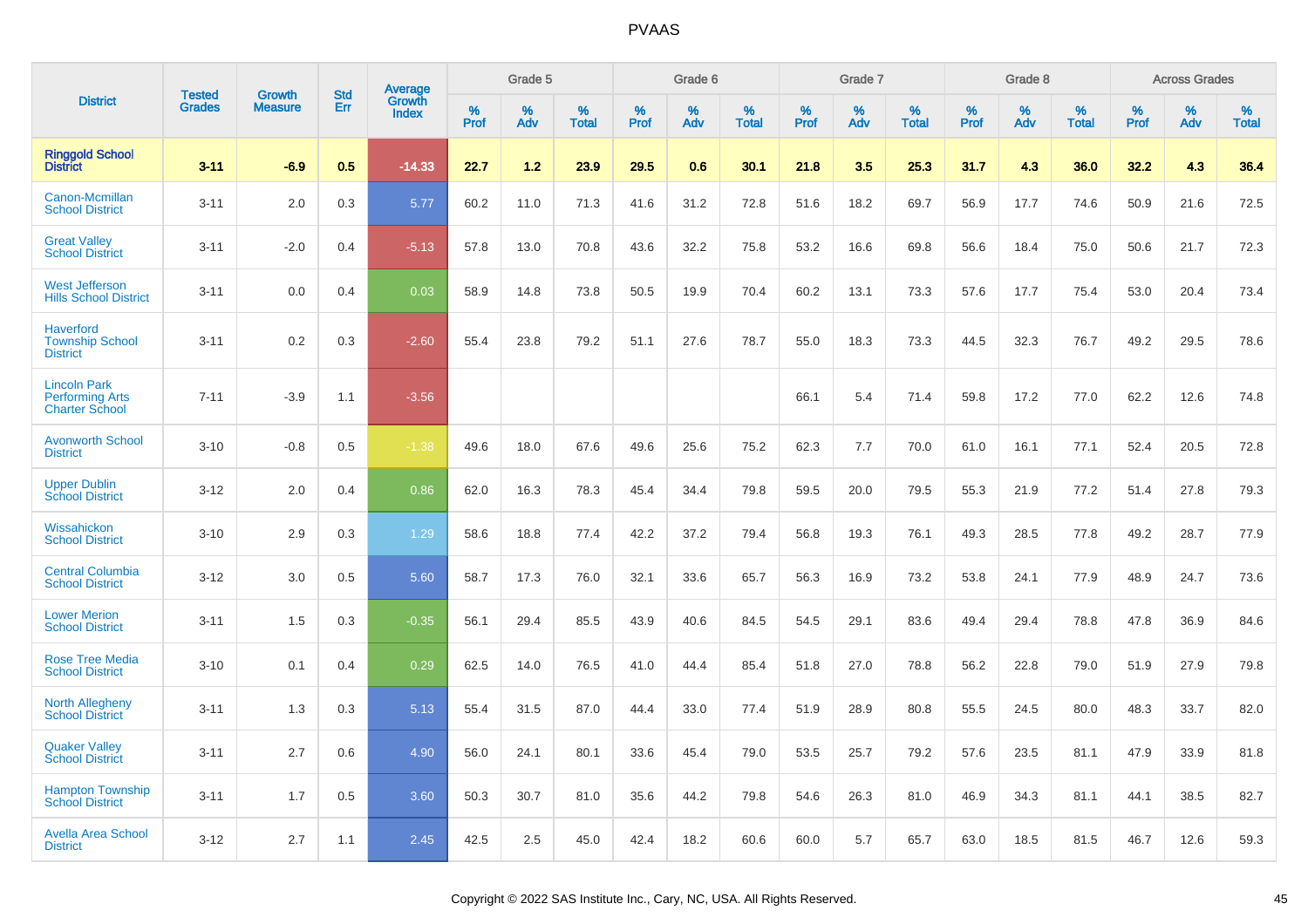|                                                                   | <b>Tested</b> | <b>Growth</b>  | <b>Std</b> |                                   |           | Grade 5  |                   |           | Grade 6  |                   |           | Grade 7  |                   |           | Grade 8  |                   |           | <b>Across Grades</b> |                   |
|-------------------------------------------------------------------|---------------|----------------|------------|-----------------------------------|-----------|----------|-------------------|-----------|----------|-------------------|-----------|----------|-------------------|-----------|----------|-------------------|-----------|----------------------|-------------------|
| <b>District</b>                                                   | <b>Grades</b> | <b>Measure</b> | Err        | <b>Average</b><br>Growth<br>Index | %<br>Prof | %<br>Adv | %<br><b>Total</b> | %<br>Prof | %<br>Adv | %<br><b>Total</b> | %<br>Prof | %<br>Adv | %<br><b>Total</b> | %<br>Prof | %<br>Adv | %<br><b>Total</b> | %<br>Prof | %<br>Adv             | %<br><b>Total</b> |
| <b>Ringgold School</b><br><b>District</b>                         | $3 - 11$      | $-6.9$         | 0.5        | $-14.33$                          | 22.7      | 1.2      | 23.9              | 29.5      | 0.6      | 30.1              | 21.8      | 3.5      | 25.3              | 31.7      | 4.3      | 36.0              | 32.2      | 4.3                  | 36.4              |
| <b>Jenkintown School</b><br><b>District</b>                       | $3 - 11$      | 1.5            | 1.0        | 1.38                              | 68.0      | 8.0      | 76.0              | 54.0      | 18.9     | 73.0              | 42.9      | 35.7     | 78.6              | 60.6      | 21.2     | 81.8              | 53.1      | 25.8                 | 78.9              |
| Downingtown Area<br><b>School District</b>                        | $3 - 11$      | $-0.3$         | 0.4        | $-0.85$                           | 56.2      | 27.7     | 83.8              | 42.9      | 39.9     | 82.8              | 53.8      | 24.3     | 78.0              | 49.8      | 32.5     | 82.3              | 49.4      | 33.5                 | 82.9              |
| <b>Pine-Richland</b><br><b>School District</b>                    | $3 - 11$      | $-3.0$         | 0.3        | $-8.46$                           | 58.0      | 19.8     | 77.8              | 55.8      | 26.4     | 82.2              | 57.0      | 18.5     | 75.6              | 56.2      | 27.0     | 83.3              | 52.7      | 28.2                 | 80.9              |
| <b>Greenwood School</b><br><b>District</b>                        | $3 - 11$      | 4.5            | 0.8        | 1.52                              | 51.5      | 3.0      | 54.6              | 45.3      | 28.3     | 73.6              | 43.6      | 9.1      | 52.7              | 51.8      | 31.5     | 83.3              | 47.9      | 19.4                 | 67.3              |
| <b>Peters Township</b><br><b>School District</b>                  | $3 - 11$      | $-0.2$         | 0.4        | $-0.46$                           | 62.9      | 24.3     | 87.3              | 48.1      | 33.6     | 81.7              | 57.8      | 25.7     | 83.5              | 63.8      | 20.1     | 83.9              | 52.4      | 33.7                 | 86.1              |
| Unionville-Chadds<br><b>Ford School</b><br><b>District</b>        | $3 - 11$      | 0.8            | 0.4        | 2.19                              | 61.2      | 24.6     | 85.8              | 48.8      | 36.0     | 84.8              | 54.4      | 26.8     | 81.2              | 45.3      | 38.9     | 84.2              | 48.0      | 37.1                 | 85.2              |
| <b>Fox Chapel Area</b><br><b>School District</b>                  | $3 - 11$      | 1.0            | 0.4        | 1.36                              | 54.0      | 36.5     | 90.5              | 34.8      | 51.8     | 86.6              | 50.0      | 27.0     | 77.0              | 52.9      | 31.4     | 84.3              | 42.6      | 42.9                 | 85.5              |
| New Hope-<br><b>Solebury School</b><br><b>District</b>            | $3 - 11$      | 2.7            | 0.6        | 4.24                              | 63.4      | 11.8     | 75.3              | 46.1      | 25.5     | 71.6              | 50.0      | 22.9     | 72.9              | 60.2      | 25.9     | 86.1              | 51.8      | 23.2                 | 75.0              |
| <b>Infinity Charter</b><br>School                                 | $3 - 8$       | $-0.5$         | 1.3        | $-0.40$                           | 72.7      | 22.7     | 95.4              | 50.0      | 38.5     | 88.5              | 62.5      | 25.0     | 87.5              | 68.2      | 18.2     | 86.4              | 56.6      | 31.5                 | 88.1              |
| <b>South Fayette</b><br><b>Township School</b><br><b>District</b> | $3 - 11$      | 1.9            | 0.4        | 4.89                              | 60.2      | 23.2     | 83.4              | 44.7      | 39.0     | 83.7              | 56.4      | 27.0     | 83.4              | 46.8      | 40.6     | 87.4              | 49.6      | 35.9                 | 85.4              |
| Mt Lebanon<br><b>School District</b>                              | $3 - 11$      | 0.4            | 0.4        | 1.19                              | 60.1      | 27.2     | 87.2              | 39.7      | 50.2     | 89.8              | 46.8      | 35.3     | 82.2              | 52.4      | 35.7     | 88.1              | 48.2      | 38.9                 | 87.0              |
| <b>Radnor Township</b><br><b>School District</b>                  | $3 - 12$      | 1.9            | 0.4        | 4.23                              | 54.7      | 29.0     | 83.7              | 53.9      | 37.8     | 91.7              | 48.0      | 32.3     | 80.3              | 51.4      | 36.7     | 88.1              | 49.6      | 36.7                 | 86.4              |
| <b>Souderton Charter</b><br>School<br>Collaborative               | $3 - 8$       | 4.3            | 1.3        | 3.24                              | 74.1      | 25.9     | 100.0             | 48.0      | 48.0     | 96.0              | 33.3      | 61.9     | 95.2              | 47.1      | 41.2     | 88.2              | 50.7      | 40.8                 | 91.6              |
| Tredyffrin-<br><b>Easttown School</b><br><b>District</b>          | $3 - 10$      | 0.5            | 0.4        | 1.21                              | 65.0      | 22.0     | 87.0              | 47.7      | 39.5     | 87.2              | 56.5      | 29.3     | 85.8              | 48.6      | 39.7     | 88.4              | 52.0      | 36.6                 | 88.6              |